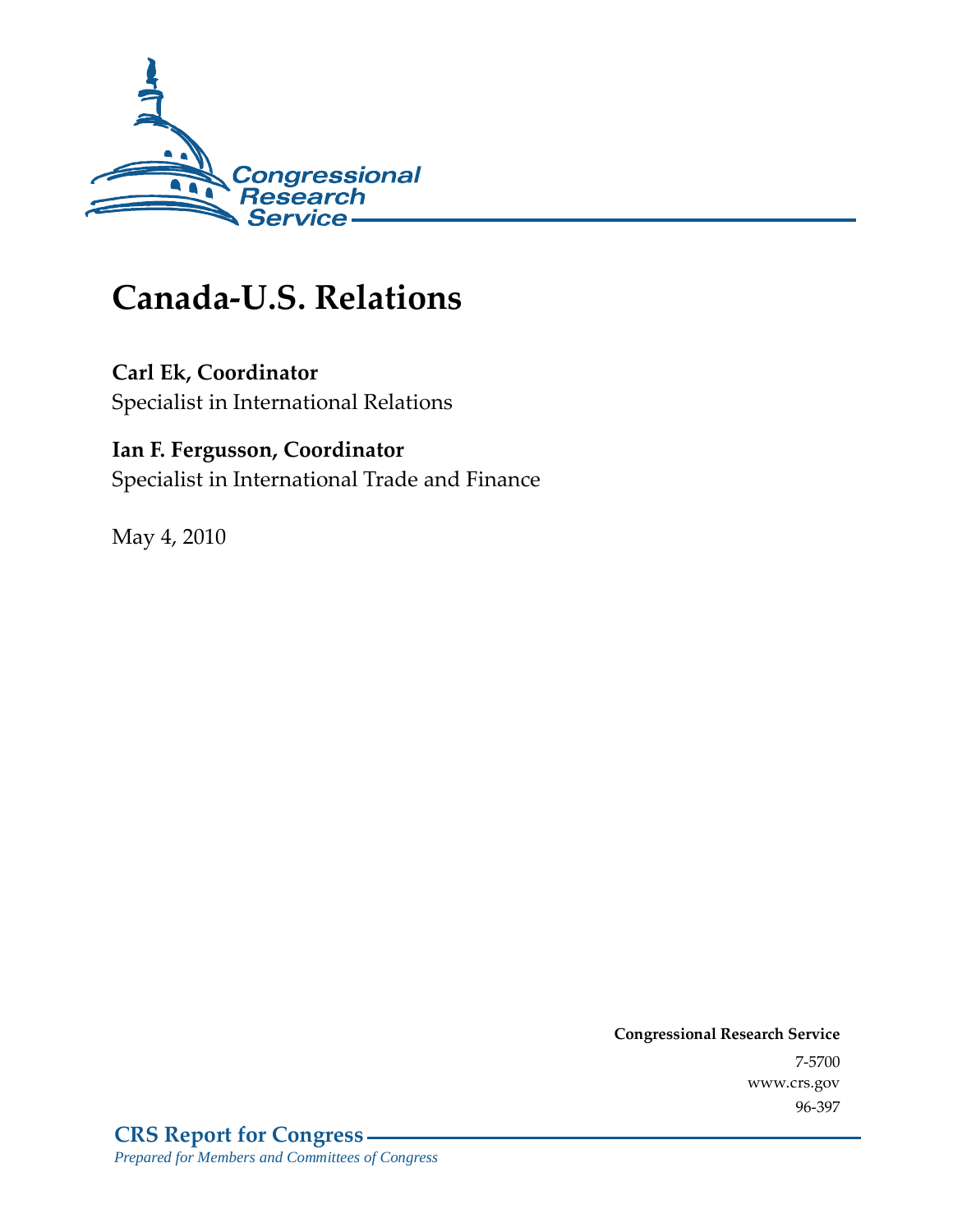# **Summary**

Relations between the United States and Canada, though generally close, have undergone changes in tenor over the past three decades. During the 1980s, the two countries generally enjoyed very good relations. The early 1990s brought new governments to Ottawa and Washington, and although Canada's Liberal Party emphasized its determination to act independently of the United States when necessary, relations continued to be cordial. In early 2006, a minority Conservative government assumed power in Ottawa. It was regarded as being more philosophically in tune with the George W. Bush Administration than the Liberals were; some observers believe that this compatibility has helped facilitate bilateral cooperation. The election of President Obama November 2008 signaled a new chapter in U.S.-Canada relations; unlike President Bush, Obama is quite popular in Canada.

The two North American countries continue to cooperate widely in international security and political issues, both bilaterally and through numerous international organizations. Canada's foreign and defense policies are usually in harmony with those of the United States. Areas of contention are relatively few, but sometimes sharp, as was the case in policy toward Iraq. Since September 11, the United States and Canada have cooperated extensively on efforts to strengthen border security and to combat terrorism, particularly in Afghanistan.

The United States and Canada maintain the world's largest trading relationship, one that has been strengthened over the past two decades by the approval of two bilateral free trade agreements. Although commercial disputes may not be quite as prominent now as they have been in the past, the two countries in recent years have engaged in difficult negotiations over items in several trade sectors, including natural resources, agricultural commodities, and the cultural/entertainment industry. The most recent dispute has centered around the Buy America provision of the 2009 economic stimulus law. However, these disputes affect but a small percentage of the total goods and services exchanged. In recent years, energy has increasingly emerged as a key component of the trade relationship. In addition, the United States and Canada work together closely on environmental matters, including monitoring air quality and solid waste transfers, and protecting and maintaining the quality of border waterways.

Many Members of Congress follow U.S.-Canada environmental, trade, and transborder issues that affect their states and districts. In addition, because the countries are similar in many ways, lawmakers in both countries study solutions proposed in the other to such issues as federal fiscal policy and federal-provincial power sharing.

This report begins with a short overview of Canada's political scene, its economic conditions, and its recent security and foreign policy, focusing particularly on issues that may be relevant to U.S. policymakers. This country survey is followed by several summaries of current bilateral issues in the political, international security, trade, and environmental arenas. The questions following each summary are designed as potential inquiries to Canadian officials to promote thought and discussion among policymakers.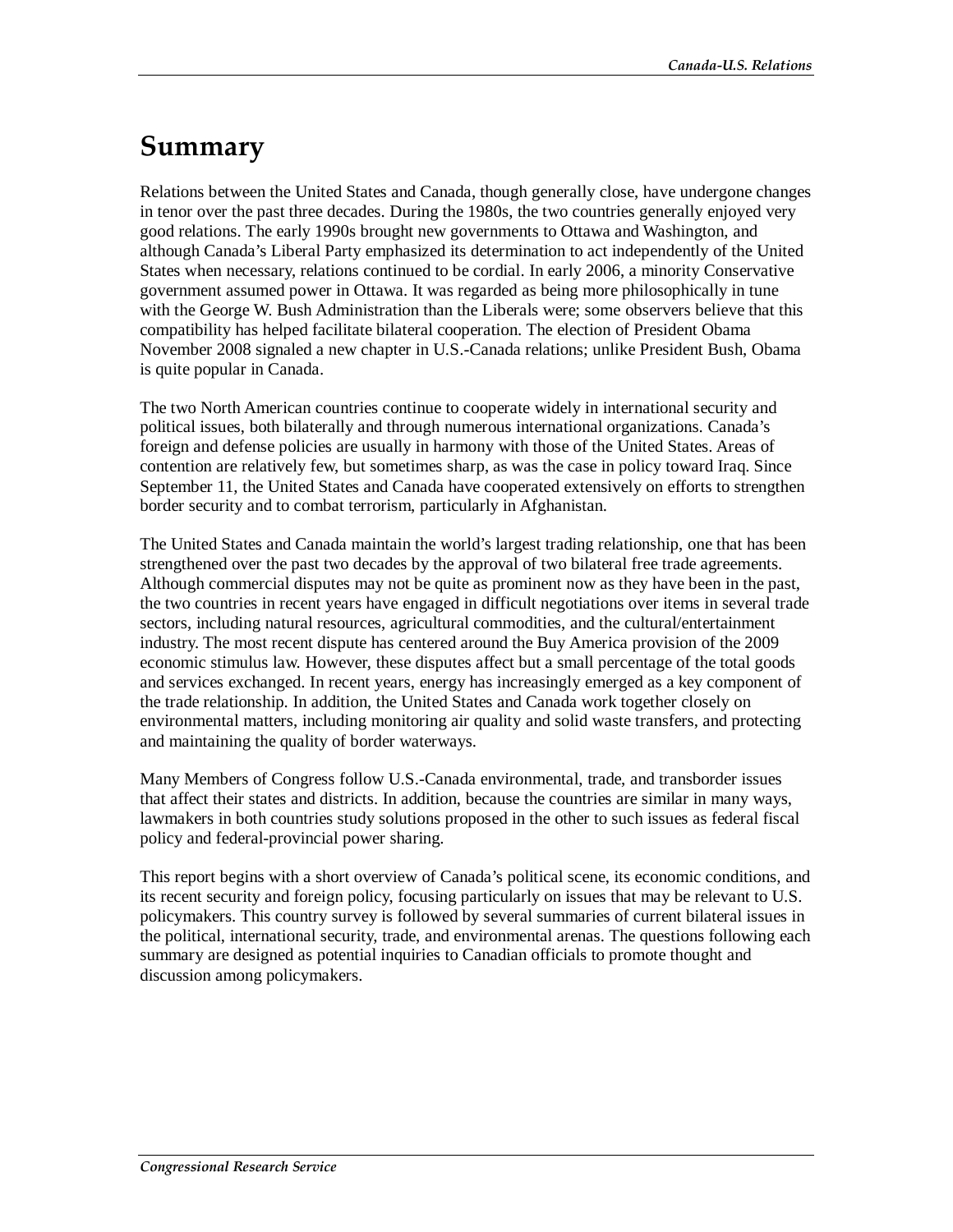# **Contents**

| Immigration and Refugee Policies |  |
|----------------------------------|--|
|                                  |  |
|                                  |  |
|                                  |  |
|                                  |  |
|                                  |  |
|                                  |  |
|                                  |  |
|                                  |  |
|                                  |  |
|                                  |  |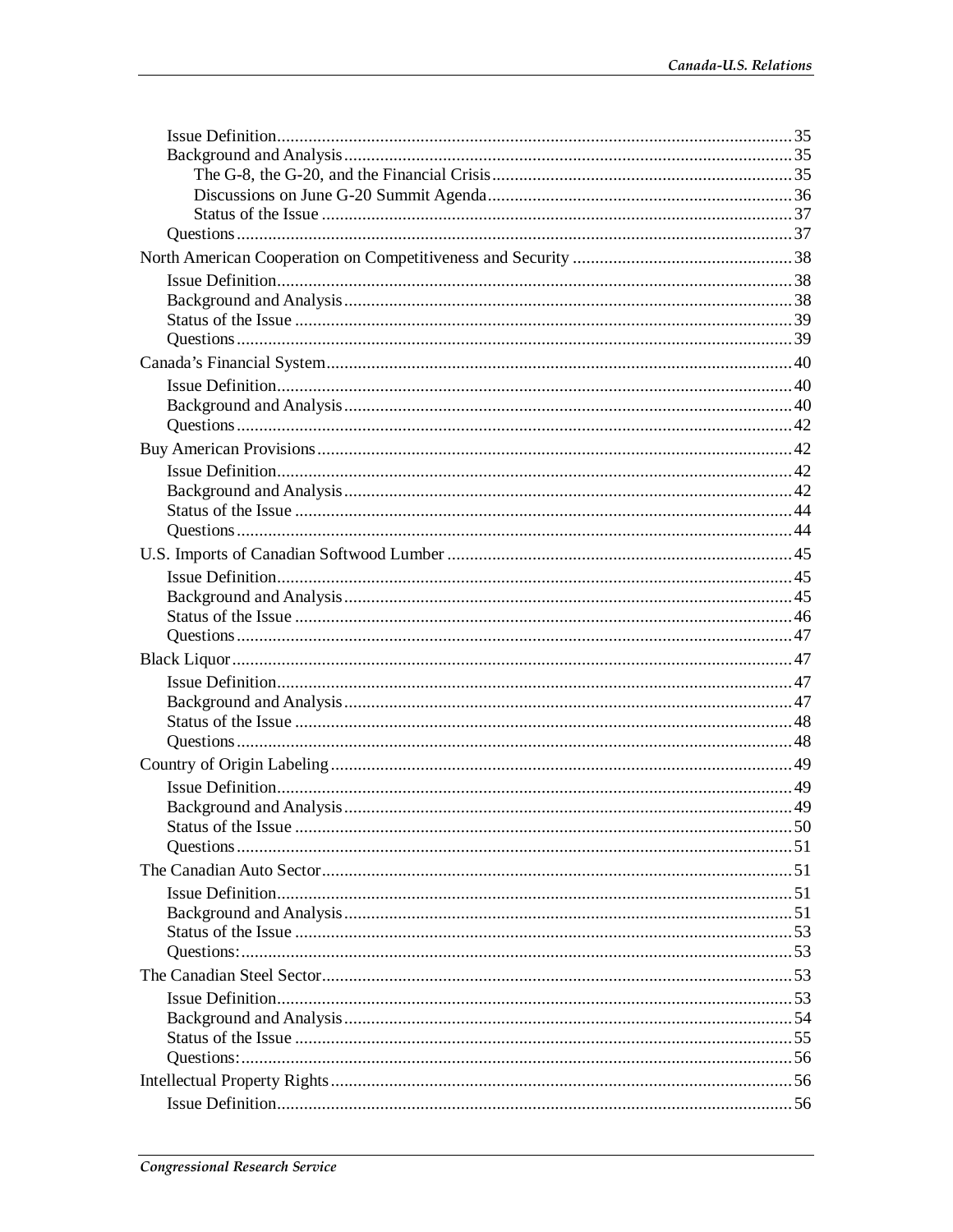## Contacts

|--|--|--|--|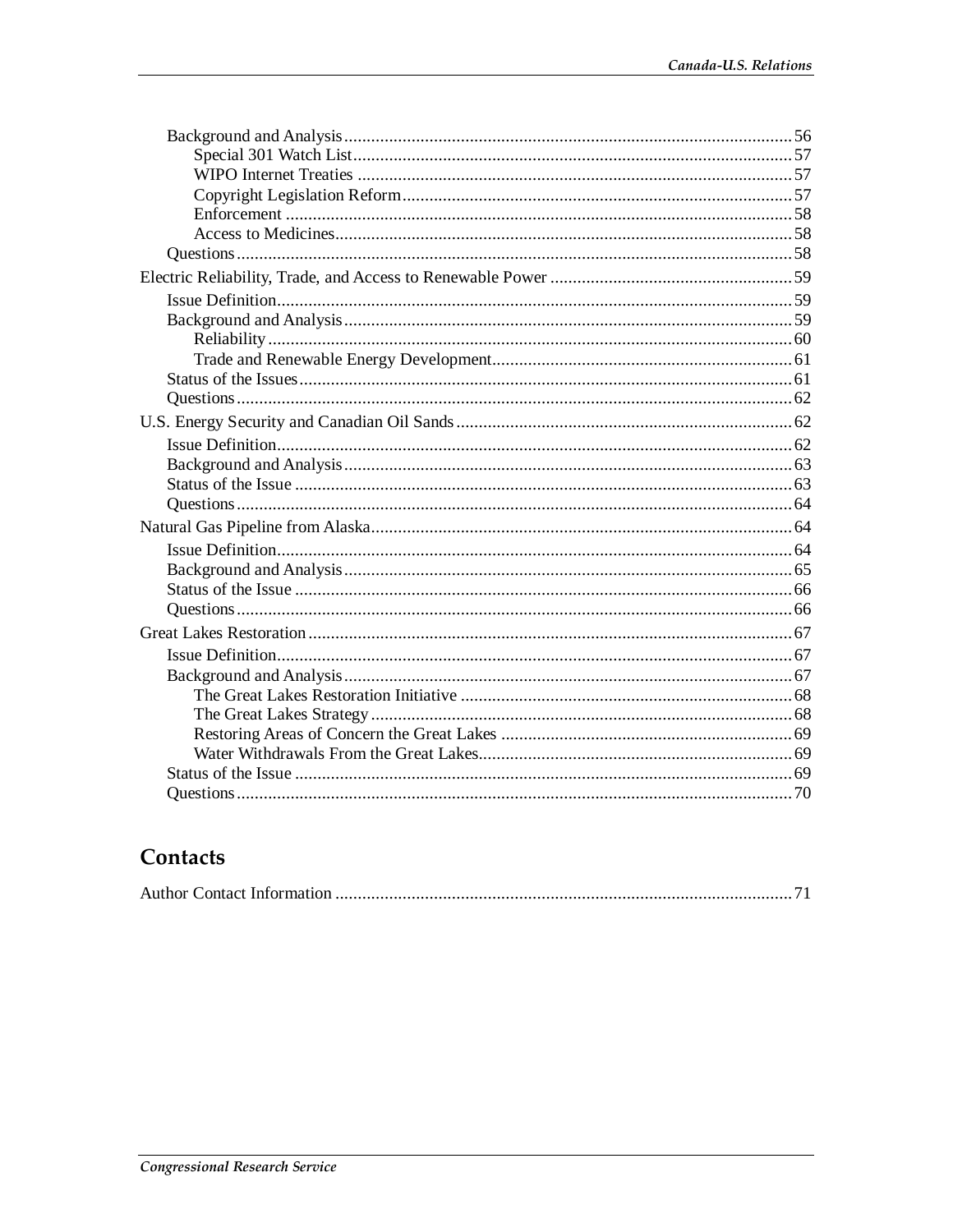# **Overview**<sup>1</sup>

Relations between the United States and Canada, though generally cordial, have undergone several changes in tenor over the past three decades. The 1980s and early 1990s were marked by an increasingly close partnership, whose milestones included the mid-1980s "Shamrock Summits" (named after the Irish heritage shared by the two countries' leaders, Brian Mulroney and Ronald Reagan), the 1989 U.S.-Canada Free Trade Agreement, and the 1994 North American Free Trade Agreement. To many Canadians, however, Ottawa seemed at times to have drawn a bit *too* close to Washington, D.C., with Canada casting itself too willingly in a secondary role.

In 1994, one Canada watcher observed that in the foreign policy arena, Canada "politely distances itself from the United States" in certain ways. In an interview that year, the newly elected Liberal Prime Minister Jean Chrétien summed up his view of the bilateral relationship: "We like each other. I just don't want Canada to be perceived as being the  $51<sup>st</sup>$  state of America." Many believe, however, that this initial show of mild reserve was intended for domestic consumption, and that Canada and the United States in fact continued to enjoy excellent relations. Chrétien and Clinton are said to have had congenial meetings; they focused on areas where the two countries were able to reach agreement, including environmental issues, cooperation on border measures and technology projects. $2$ 

In February 2001, President George W. Bush met with Chrétien. The two leaders discussed energy, missile defense, and trade. After September 11, however, economic and environmental issues often took a back seat to joint efforts to improve security, both at home and abroad. Canada became involved in the crisis at the outset, and has cooperated closely with the United States in efforts to combat international terrorism.

Nevertheless, Chrétien did not establish with President Bush the same rapport that he had enjoyed with Clinton. Differences over a number of issues tended to strain relations. The Bush Administration inherited some long-standing trade disputes, most notably over wheat and softwood lumber, and Canada and the United States were on different sides of several international issues, including the U.S. withdrawal from the ABM treaty and the International Criminal Court. But it was over security-related matters, particularly defense spending, Iraq, and missile defense, that the two governments had their sharpest differences. Notwithstanding these controversies, Canada and the United States have continued to work together on a number of fronts to thwart terrorism, including strengthening border security, sharing intelligence and expanding law enforcement cooperation. The Canadian government passed a new anti-terrorism act, and Canada has contributed significant military assets to the NATO-led coalition in Afghanistan.

Paul Martin, who became prime minister in December 2003, met several times with President Bush. At the January 2004 Summit of the Americas, the two leaders discussed several topics and came to agreement on Canadian eligibility to bid on reconstruction contracts in Iraq and on the ground rules for U.S. deportation of Canadian citizens. In April 2004 in Washington, D.C., Martin

<sup>&</sup>lt;sup>1</sup> Prepared by Carl Ek, Specialist in International Relations; and Ian F. Fergusson, Specialist in International Trade and Finance, Foreign Affairs, Defense, and Trade Division.

<sup>2</sup> "Canada Narrows Its Foreign Policy Goals to Focus on Trade." By Charles Trueheart. *Washington Post*. November 17, 1994. p. A44. "Don't Take Canada For Granted." By Tad Szulc. *Parade Magazine*. February 20, 1994.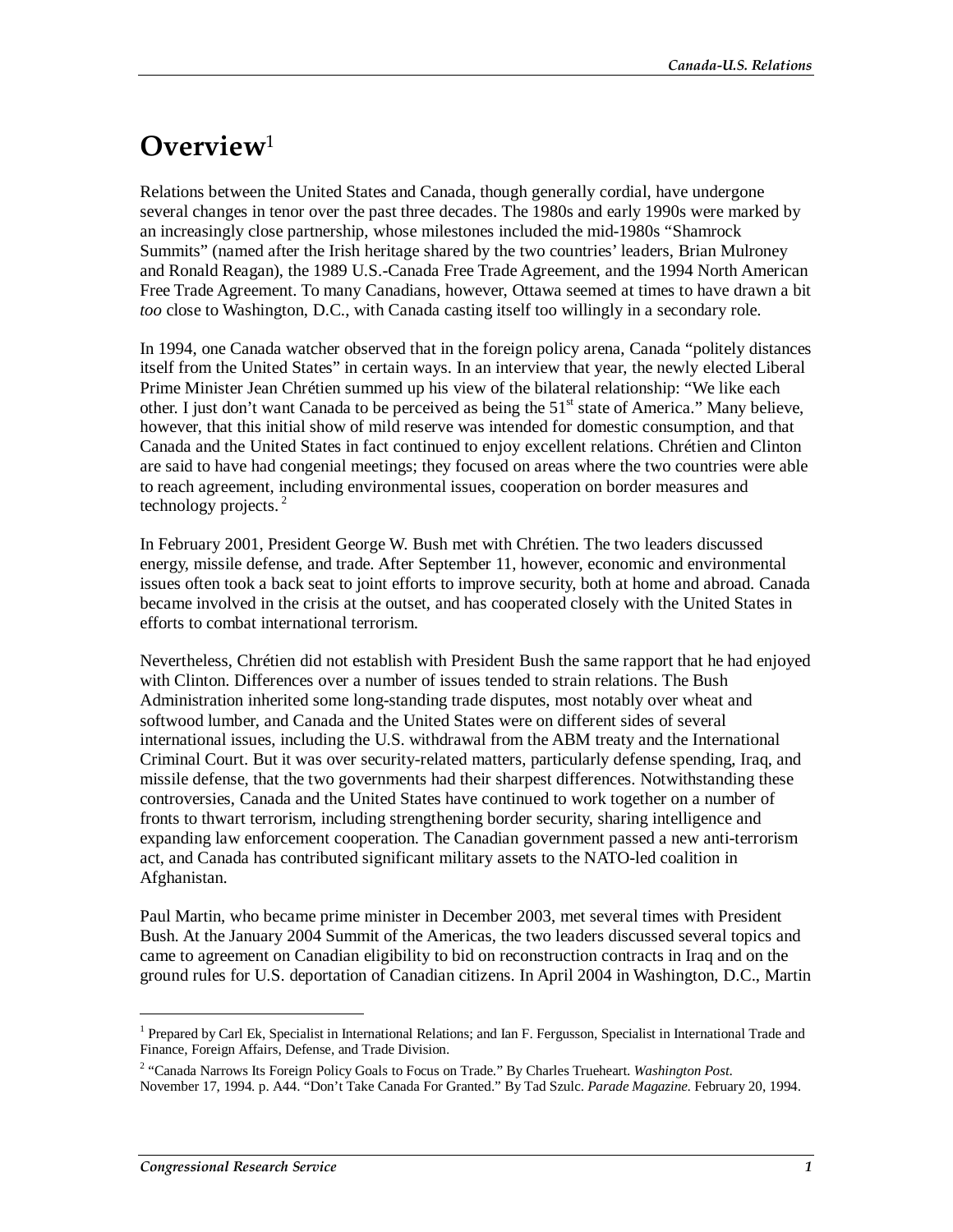and Bush met once more and talked about a variety of issues, from terrorism to the "mad cow" crisis. In November 2004, during President Bush's first official visit to Canada, missile defense, border security, and global "hot spots" were on the agenda. Although bilateral tensions heated up in 2005 over the issues of missile defense and softwood lumber, Canada's government and private citizens responded promptly and generously to assist the United States after hurricane Katrina.<sup>3</sup>

In February 2006, after a come-from-behind election victory, the Conservative Party assumed power as a minority government, and Stephen Harper became Canada's  $22<sup>nd</sup>$  Prime Minister, the first Conservative to lead the country in 12 years. Observers believed that Harper's government was somewhat more politically compatible with the Bush Administration in many areas. However, although the policy orientation of Harper's Conservatives may be similar to that of the Republicans in Washington, differences still arose on certain issues, particularly those that touch upon matters of perceived sovereignty. For example, on January 26, 2006, days before his inauguration, Harper sharply took exception to comments made earlier by U.S. Ambassador to Canada David Wilkins and asserted Canada's sovereignty over the so-called Northwest Passage, the frozen arctic region that global warming may turn into a waterway linking Asia and Europe.<sup>4</sup>

The election of Barack Obama in November 2008 signaled a new chapter in U.S.-Canada relations. Unlike President Bush, Obama has been quite popular in Canada – a January 2009 public opinion poll put the new American president's approval rating in Canada at 86%. Some believe that this favorable view may be facilitating the Harper government's cooperative efforts with the United States. In addition, although Harper has a somewhat more conservative orientation than Obama, both leaders are pragmatic in their approach to solving public policy problems, and observers believe the bilateral relationship will continue to be collaborative and productive. On February 19, 2009, renewing a tradition broken in 2001 by President Bush, Obama made Canada his first official foreign visit. He and Harper focused on trade, climate change, and Afghanistan, among other issues; in September 2009, Harper met with Obama at the White House. Polls conducted in September 2009 and January 2010 showed that Obama enjoyed continued popularity among Canadians.<sup>5</sup>

### **Canada's Domestic Scene**

#### **Background and Current Political Situation**

The Liberal Party, in power since 1993, was by 2003 being commonly referred to as "Canada's natural ruling party."<sup>6</sup> Maintaining a Liberal majority appeared to be a safe bet at that time, but in February 2004 the "sponsorship scandal" erupted. Canada's Auditor General issued a report stating that, under a program intended to build support for Canadian unity, the Chrétien

<sup>&</sup>lt;sup>3</sup> "Bush Launches Bid To Repair US-Canada Ties." *Agence France-Presse*. November 30, 2004.<br><sup>4</sup> "Herper Tells U.S. To Butt Out On Blans For Defending Canada's Arstia." *The Canadian Bress* 

 <sup>&</sup>quot;Harper Tells U.S. To Butt Out On Plans For Defending Canada's Arctic." *The Canadian Press*. January 26, 2006.

<sup>5</sup> "Obama Makes Overtures to Canada Prime Minister." *New York Times*. February 20, 2009. "Obama's Popularity Higher Than Ever In Canada: Poll." *National Post*. September 20, 2009. "U.S. President Still Rocks Canada." *Toronto Star*. January 28, 2010.

<sup>&</sup>lt;sup>6</sup> "Welcome to Their Nightmare: Finally, a Reason To Start Paying Attention To Politics Once Again." *Globe and Mail*. December 8, 2003.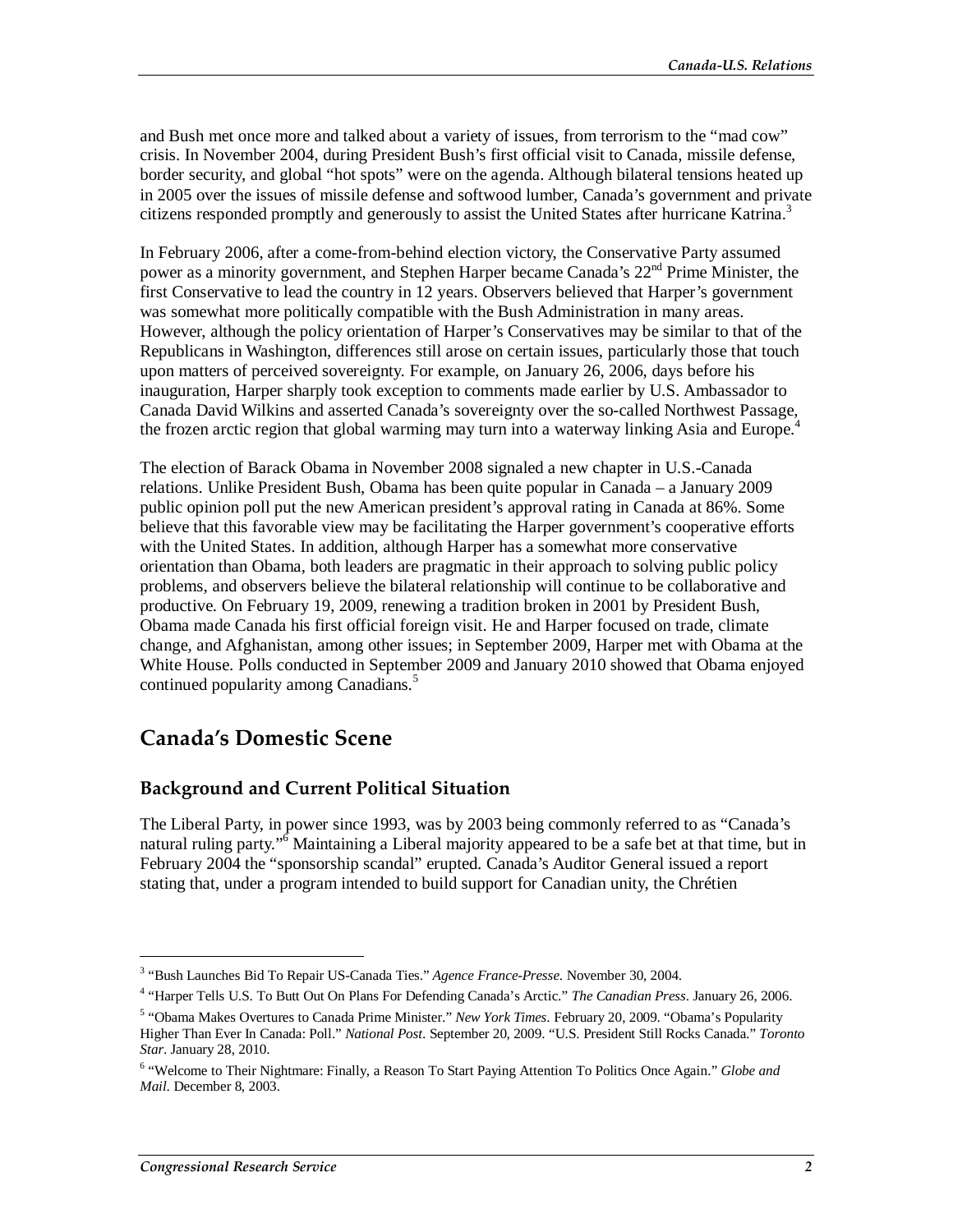government had funneled C\$100 million in public funds for dubious contracts to Québec advertising firms associated with the Liberal party.<sup>7</sup>

The Liberals' standing in the polls plummeted, and the opposition strengthened. To the right of the Liberals, two conservative parties had merged under a new leader, Albertan Stephen Harper. And to the left, the New Democratic Party (NDP) likewise had recently elected a dynamic party chief, Jack Layton.

In June 2004 elections, the Liberals, despite losing seats in the House of Commons, won a plurality and formed a minority government. In November 2005, the Liberals lost a confidence vote, and snap elections were held on January 23, 2006. This time, the Conservatives won a plurality, and have been governing since then as a minority. Some analysts cautioned that the Tory victory did not necessarily represent a "paradigm shift" to the right in Canadian politics; they noted that the Conservative party won only 37% of the popular vote. Because past minority governments have been relatively short-lived, Harper has been keeping one eye on the next elections. In addition, Harper has relied upon the *ad hoc* support of the other three parties to ensure passage of the various items on his legislative agenda. Many believe that is why he has advocated fairly centrist policies.<sup>8</sup>

However, Harper has been willing to challenge public opinion over Afghanistan, where the Liberal government deployed troops in 2002. In 2006, he won a narrow vote in parliament to keep Canadian troops in Afghanistan for two additional years. Harper initially characterized the mission as humanitarian in nature and also asserted that it was in Canada's national interest to demonstrate its ability to play a leadership role internationally. But as Canadian operations shifted from peacekeeping to counter-insurgency, public support diminished. Canadian troops are now scheduled to be pulled out by the end of 2011.

Canada's most recent elections, held on October 14, 2008, did little to change the makeup of parliament. The Conservatives, who reportedly anticipated a weakening in future support, called the elections in hopes of capturing a majority. However, the Tories emerged only with a somewhat stronger plurality – still short of a majority. Of the 308 seats in parliament, the Conservatives currently hold 144, the Liberals 77, the BQ 48, and the NDP 37, with two independents.<sup>9</sup> Canada has now had three minority governments in a row.

In November 2008, a budget bill put forward by the Conservatives precipitated a political crisis; the spending plan proposed, among other things, the elimination of federal funding for political parties. The opposition parties, which would have been severely affected by the plan, rebelled and were poised to vote down the government – ostensibly because Harper had failed to put forward a stimulus package that would respond to the economic downturn. Harper withdrew his proposals and, to avoid the no-confidence motion, prorogued (suspended or recessed) the session of parliament until January 2009; the shutdown was sharply criticized by many.<sup>10</sup>

<sup>&</sup>lt;sup>7</sup> "Canada: Martin on the Ropes in Funding Scandal." Oxford Analytica. February 25, 2004. February 23, 2004. "Canada's Premier Acts to Counter Scandal." By DeNeen L. Brown. *Washington Post*. February 17, 2004.

<sup>8</sup> "Interview: Stephen Harper." *Maclean's*. March 6, 2006. "Conservatives To Govern From Political Center." *Oxford Analytica*. January 24, 2006. "Harper's Five Easy Pieces." *Economist*. April 8, 2006.

<sup>9</sup> Canada: An Early Appointment With Electoral Destiny. *The Economist*. September 6, 2008. Canadian Parliament's website, updated April 9, 2010: http://www.parl.gc.ca/information/about/process/house/partystandings/standings-e.htm

<sup>10 &</sup>quot;Canadian Leader Shuts Parliament To Avoid No-Confidence Vote, Angering Many." *New York Times*. December 6, (continued...)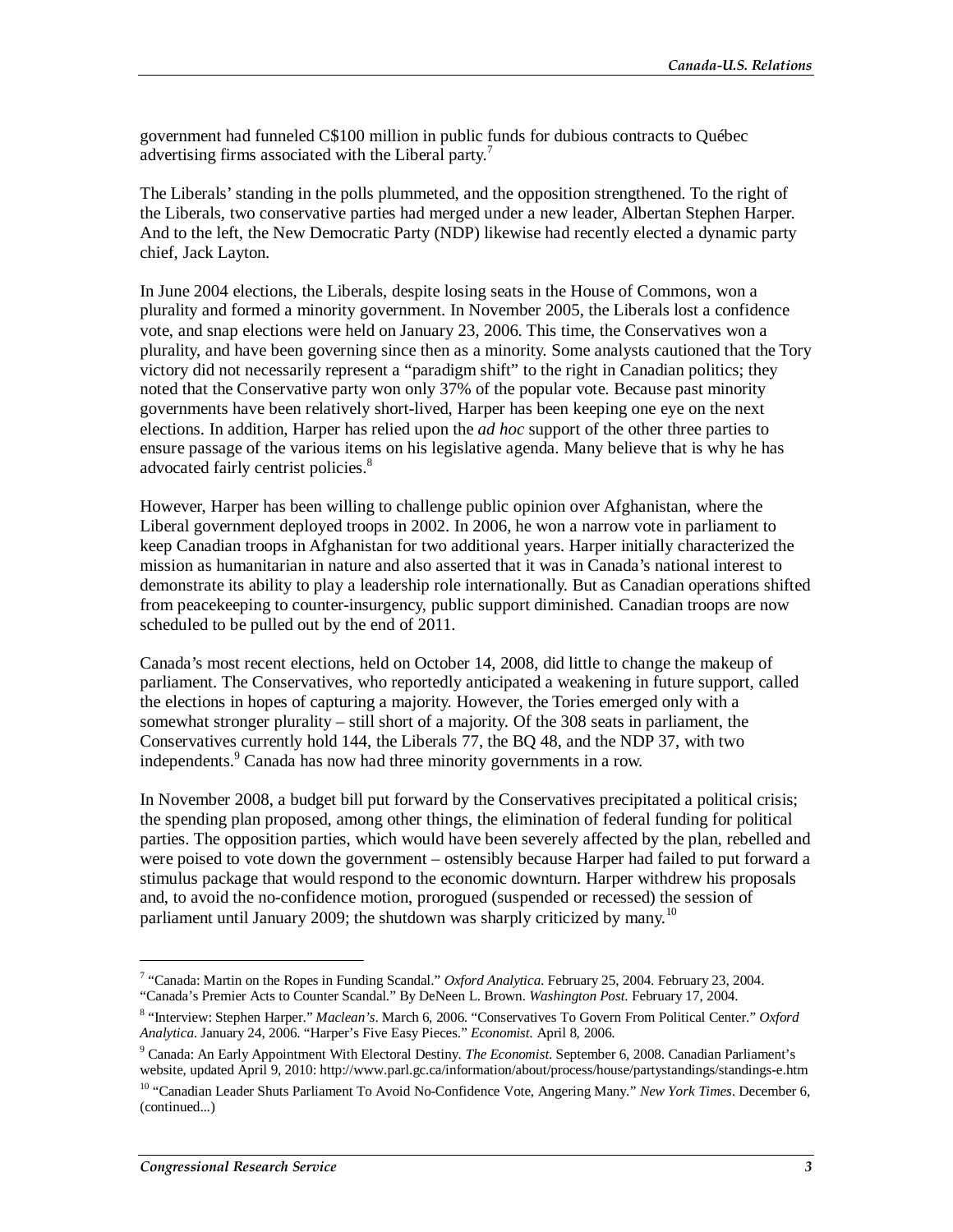During this time, the Liberal party named public intellectual Michael Ignatieff as their new leader. Some believed that when Parliament returned in January, he would seek to bring down the government and force new elections. However, he declined to do so, reportedly choosing instead to support the government's stimulus program (see below) and to consolidate the party's strength rather than challenge the Conservatives immediately.

In the fall of 2009, many believed the Harper government might face a no-confidence vote, particularly when public criticism was touched off by questions over how forthcoming the government had been during inquiries over official knowledge about the turnover by the Canadian military to Afghan authorities of prisoners who were subsequently tortured (see below). On December 30, 2009, Harper prorogued parliament until early March. Harper's spokesperson explained the move as one necessary to give the government the time to "recalibrate" and "consult" over its budgetary policies and the upcoming Throne Speech – similar to the State of the Union speech in the United States. However, other observers argued that Harper sent the legislature home in order to avoid confrontation over the detainee controversy. The second prorogation in roughly a year's time prompted harsh criticism by the opposition parties, as well as scattered protests around the country.

However, an uptick in the economy has helped Harper, whose party also benefited from a "bounce" from the success of the Vancouver Winter Olympics. In addition, the government's handling of aid to Haiti in the wake of the January 2010 earthquake earned praise. On the negative side of the ledger, Harper has been faulted for two seemingly unnecessary prorogations, and also for not carrying out the institutional changes (including reform of the Senate and of the electoral process) that he promised during his late 2005 campaign and early in his tenure.

On balance, the political intermission appears to have benefited the Conservatives, who have enjoyed a surge in the polls. In addition, Canadians view Harper as more suitable for the Prime Minister's post than Ignatieff, who has failed to gain traction. An April 2010 Ipsos Ried survey gave the Tories a ten-point lead, still shy of the 40% approval rating deemed necessary to win a majority of seats in parliament. Analysts are now speculating that Harper's minority government may serve out its full term. The Liberals, it is believed, are unlikely to provoke a no-confidence vote unless polls show them to be within striking distance of winning a majority. In addition, many argue that Canadians are weary of elections; at 59.1%, turnout for the last vote was the lowest in history. Voter participation may therefore play a key role in the next election.<sup>11</sup>

#### **National Unity**

For four decades, an emotional debate has raged over the status of French-speaking Québec, Canada's second largest province geographically and home to about one-quarter of its population.

<sup>(...</sup>continued)

<sup>2008. &</sup>quot;The Liberals Try a New Leader." *The Economist*. December 13, 2008.

<sup>&</sup>lt;sup>11</sup> "Harper Goes Prorogue." *The Economist*. January 9, 2010. "Improved Poll Numbers Not Enough To Entice Ignatieff Into Spring Election." *Canadian Press*. January 28, 2010. "Conservatives Secure 10-Point Lead: Poll." *National Post*. April 12, 2010. "Stalled Institutional Reform Hurts Harper." *Oxford Analytica*. March 9, 2010. "Stimulus Has Boosted Growth, Harper." *Oxford Analytica*. April 14, 2010. Canada Politics: Speculation About Election Ebbs. *EIU Viewswire*. April 19, 2010.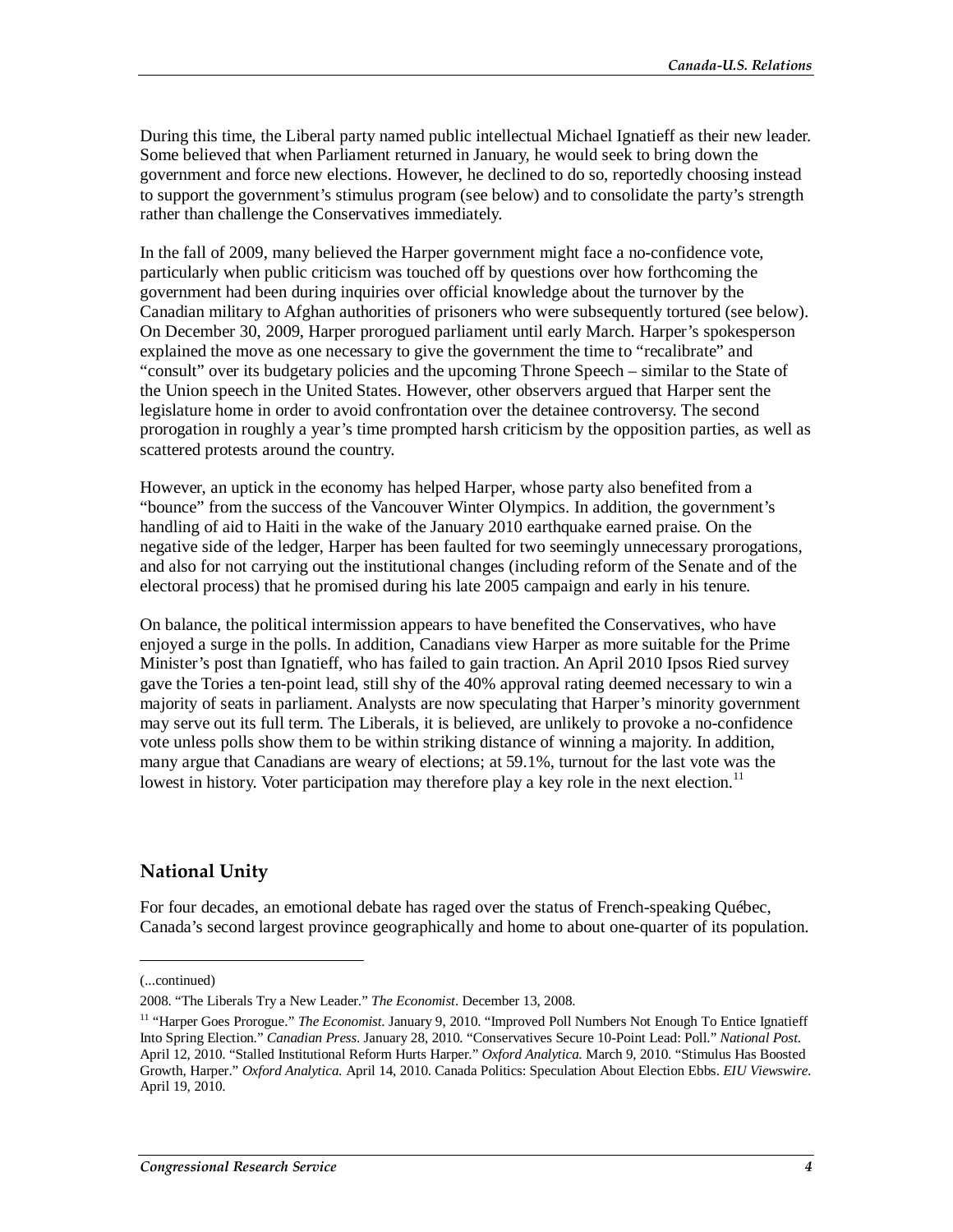Many Québécois are concerned that their language and culture will be overwhelmed by the rest of English-speaking Canada. Some believe that their society may only be preserved if Québec separates from the rest of Canada and forms an independent country. A 1980 referendum on "sovereignty-association" for Québec was defeated 60%-40%.

In October 1994 elections, after the provincial Liberals had governed Québec for several years, the province once more elected the separatist Parti Québécois (PQ). The victorious PQ held a referendum on sovereignty on October 30, 1995. Québeckers essentially voted on whether they wished to continue to remain a part of Canada, or strike off on their own. The vote went 50.6% to 49.4% in favor of keeping the country whole. The wafer-thin margin shocked federalists and separatists alike. More than a decade later, the country is still affected by the impact of what has been called a "near-death experience."

In 2003, Québec voters turned out the PQ and replaced them with the Liberals, led by Jean Charest. A former leader of the Progressive Conservatives at the national level, Charest is a committed federalist, which rules out another sovereignty referendum during his tenure. In the early part of his first term, Charest lost popularity when he attempted to reduce the economic role of the provincial government; those efforts prompted strong protests from the powerful public service unions. Some Québec-watchers assert that Charest learned from this experience and changed his tactics. In elections held in 2007 and 2008, the Liberals won a plurality, and a majority, respectively; Charest has retained his spot as premier.

Since the debate began in the 1960s, the United States government has assiduously sought to remain officially neutral on the issue of Québec, continually repeating the three-point "mantra" that the United States enjoys excellent relations with a strong and united Canada; that the Québec question is an internal issue that is for Canadians to decide; and that the United States does not wish to interfere with Canada's domestic matters. However, some analysts detected a slight "tilt" on the part of Clinton Administration toward the federalists during the 1995 referendum campaign. If, at some future date, Québec eventually *does* leave the confederation, the U.S. government will be faced with difficult political and economic questions.

## **Foreign and Security Policy Issues**

As a middle power, Canada has exercised a somewhat disproportionate influence in world affairs, chiefly through its active participation in international organizations, including the G-8, and the Asia-Pacific Economic Cooperation forum. From 1998-2006, Canadian diplomat Louise Frechette served as Deputy Secretary General of the United Nations, and from 1996-2006 Canadian Donald Johnston was Secretary General of the Organization for Economic Cooperation and Development. The president of the International Criminal Court from 2003-2009 was Judge Philippe Kirsch from Canada. The first head of the U.N. War Crimes Tribunal was Canadian Louise Arbour. In June 2005, Canadian Air Force General Ray Henault was named head of NATO's military committee, a post he held until 2008.

Canadians are proud of the active role played by their military as international peacekeepers. Since the United Nations first dispatched an armed peacekeeping contingent to help defuse the Suez Crisis in 1956, Canada has participated in nearly every U.N. peacekeeping operation, from Cyprus and the Sinai, to Bosnia, Rwanda, Somalia, and Afghanistan. As of April 2010, over 2,900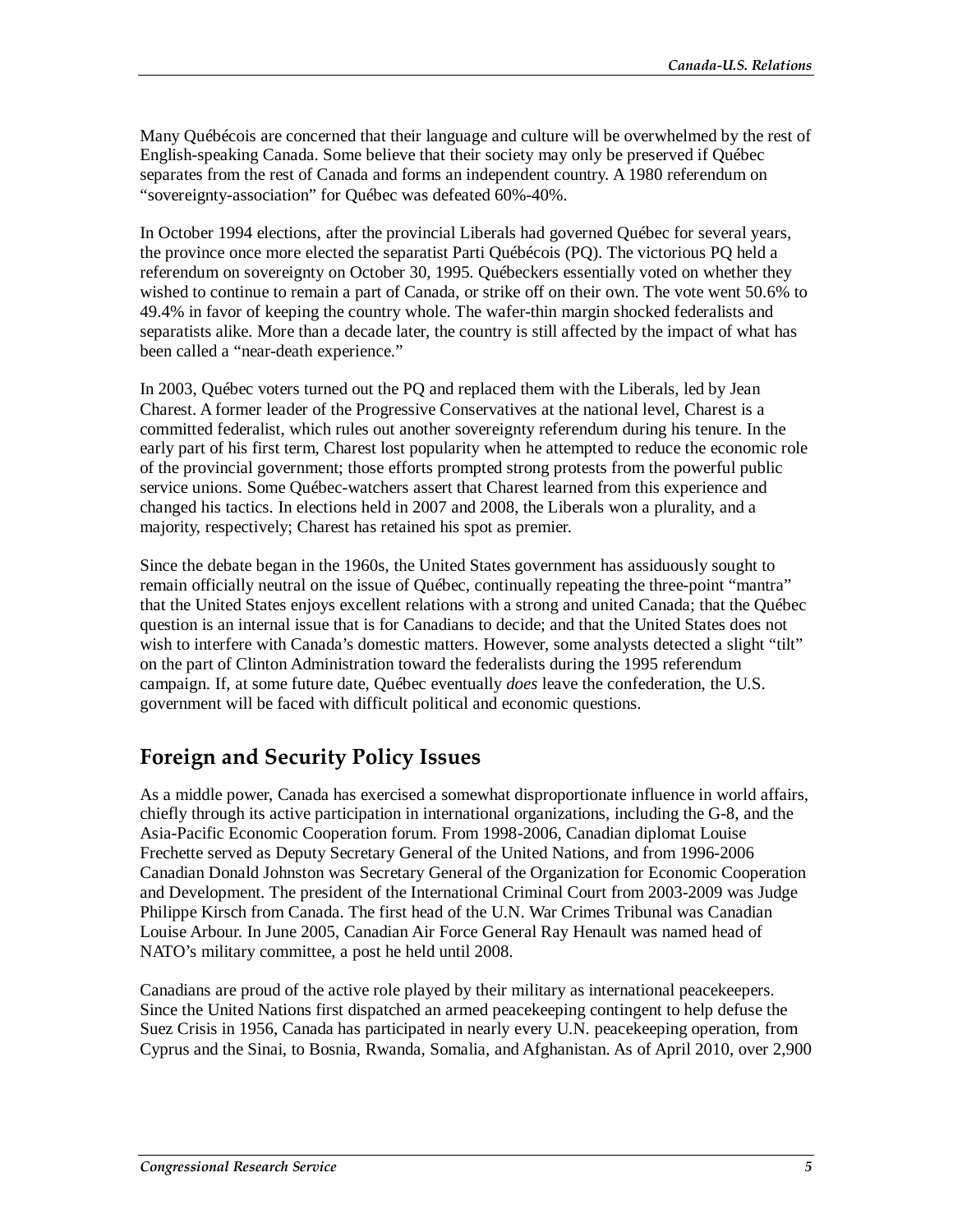Canadian Forces personnel were participating in international operations in Afghanistan, the Middle East, and Africa.<sup>12</sup>

As with other countries in the 1990s, Canada's military was subject to dual pressures. In Ottawa's view, the collapse of the Soviet Union and the Warsaw Pact reduced the military threat, making it more difficult for the government to justify sustaining historic spending levels on defense. Leaders believed that the country's large debt early in the decade necessitated funding cutbacks in most areas of government, including defense. However, relative to its NATO allies, Canada had devoted only a modest share, about 2% of GDP, of its budget to defense spending during the 1980s and 1990s. That percentage declined even further, from 2.01% in 1990 to 1.1% in 2005; among the 26 NATO members, only Luxembourg and Iceland (which has no armed forces) spent a lower percentage. Canada's meager military budget irked some within the alliance, particularly the United States.<sup>13</sup>

After the round of cutbacks in the 1990s, the number of active personnel in Canada's armed forces tumbled from 87,000 in 1989 to 52,000 in 2004, the  $56<sup>th</sup>$  largest in the world. The Canadian forces also were strapped for resources to replace aging equipment. This trend disturbed many, and there were numerous warnings published. In March 2002, a Canadian Senate committee called for increased defense spending to counter the threat of international terrorism; it also recommended that personnel levels be increased and that more resources be provided to the Canadian Security Intelligence Service. A November 2002 Senate report recommended boosting troop levels to 75,000 and restructuring the armed forces. A brace of studies in the fall of 2003 likewise called for changes in force restructure and procurement practices and for increases in manpower and budgets. A news report characterized one of the studies as concluding that "Canadian Forces are teetering on the edge of irrelevance." In September 2005 the Senate published yet another report, which called for a doubling of spending on defense.<sup>14</sup>

Recent Canadian governments appear to have heeded these messages. As of April 2010, there were approximately 66,000 regular force members and 34,000 reserves. In addition, Canada's defense spending has been trending upward. The budget tabled in February 2005 contained the largest military spending increase in two decades: C\$12.8 billion—roughly equal to the entire 2005 military budget—spread over five years. The Harper government's first budget added C\$5.4 billion in military spending over the next four years. The 2007 budget confirmed the previous year's spending increase, and the 2008 budget seeks to ensure continuity through the Canada First Defence Strategy, which will provide for yearly increases of 2% beginning in 2011-12. The government budget for the armed forces in 2008-2012 will average around C\$20 billion  $annually.<sup>15</sup>$ 

<sup>&</sup>lt;sup>12</sup> Canada and International Peacekeeping. By Joseph T. Jockel. Center for Strategic and International Studies/Canadian Institute of Strategic Studies. Washington, DC, 1994. Current Operations. Canadian Expeditionary Force Command website. Updated April 14, 2010. http://www.cefcom.forces.gc.ca/pa-ap/ops/index-eng.asp

<sup>13 &</sup>quot;Spend More On Military, U.S. Envoy Urges Ottawa." *Toronto Star.* February 25, 2004.

<sup>&</sup>lt;sup>14</sup> "Armed Forces Hobbled, Report Says." By Daniel LeBlanc. *Globe and Mail*. December 3, 2003. "Senators Sounding Alarm On Defence." *The Gazette*. October 3, 2005.

<sup>&</sup>lt;sup>15</sup> The Military Balance, 2010. International Institute for Strategic Studies. Defence and Budget 2005—Highlights. DND website. http://www.forces.gc.ca/site/reports/budget05/summ05\_e.asp.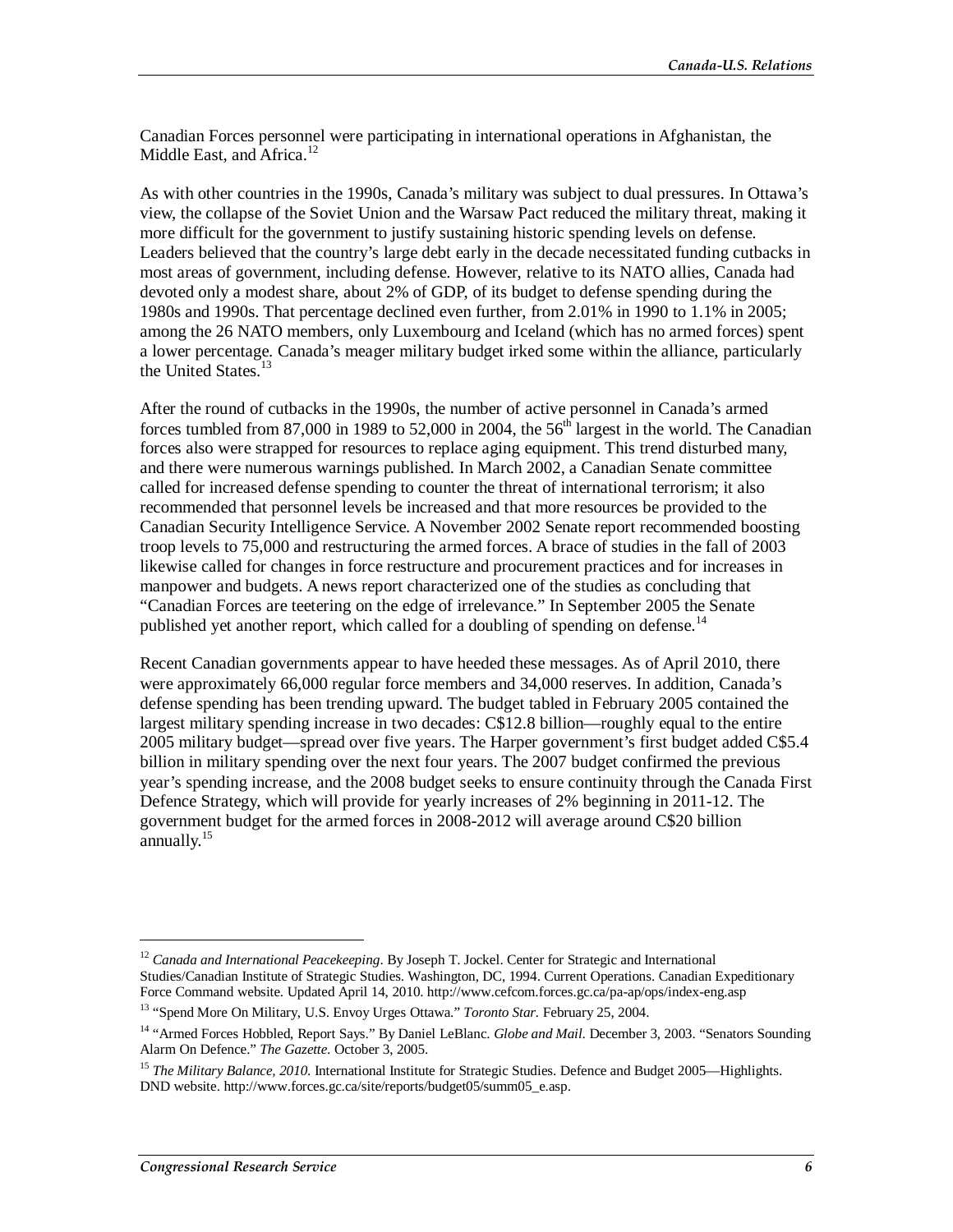#### **U.S.-Canada Security and Foreign Policy Issues**

According to the U.S. State Department, "U.S. defense arrangements with Canada are more extensive than with any other country." Former Canadian Ambassador Michael Kergin referred to the defense relationship as being "intermestic" in nature.<sup>16</sup>

Over the past century, U.S.-Canadian defense cooperation has been close. In 1940, President Franklin D. Roosevelt and Prime Minister McKenzie King established the Permanent Joint Board on Defense, which formalized bilateral consultation on military matters and is still in operation. In 1949, the two countries were founding members of NATO. During peacetime, military cooperation has occurred chiefly in the context of bi- and multinational organizations.

#### *NORAD*

In 1958, Canada and the United States signed the North American Aerospace Defense Command (NORAD) agreement. The continental air defense pact monitors U.S. and Canadian airspace and encourages joint efforts in aerospace technologies. In the wake of the September 11 terrorist attacks, there were discussions of deepening military cooperation along the NORAD model, in the context of the newly created U.S. Northern Command, to include land and sea forces. But some Canadians were concerned that such a move might impinge upon Canada's sovereignty, and in August 2002, the Canadian government announced that its land and sea forces would not be participating in the command. In December 2002, however, the two countries signed a new accord creating a binational planning group (BPG) based at NORAD to coordinate responses to terrorist attacks and other crises. The BPG issued its final report in March 2006; the panel put forward numerous recommendations, including that the two countries develop a common security vision and improve interoperability through joint military planning, training, exercises, and information sharing. In August 2004, Canada and the United States amended NORAD to permit it to share information on incoming ballistic missiles. Ottawa and Washington also agreed to expand the scope of the agreement to encompass nautical surveillance.

On February 14, 2008, the commanding generals of U.S. Northern Command and of its Canadian counterpart, Canada Command, signed a binational Civil Assistance Plan. Under the plan, the armed forces of each country, after appropriate consultation with civilian authorities on both sides of the border, may come to the support of the other country's military in the event of civil emergencies such as floods, earthquakes, or the effects of a terrorist attack. In November 2009, NORAD launched a review of possible threats and of binational air defense capabilities.<sup>17</sup>

<sup>16</sup> United States Department of State. Bureau of Western Hemisphere Affairs. *Background Note: Canada*. February 2010. "Remarks to the Center for Strategic and International Studies." February 28, 2005.

<sup>17 &</sup>quot;Continental Divides." By Sydney J. Freedberg, Jr. *National Journal*. March 23, 2002. "Leading academics Examine Risks Inherent In Closer Military Co-operation With the United States." *Canada NewsWire*. April 26, 2002. "Canada Won't Join Norad-Like Land-Sea Force. By Rick Mofina." *Ottawa Citizen*. August 15, 2002. September 12, 2005. Binational Planning Group. Final Report. March 13, 2006. http://www.canadianally.com/BPGFinalReport.pdf U.S. Northern Command website: http://www.northcom.mil/news/2008/021408.html Canada, U.S. Set To Review Air Defence Capabilities. *Ottawa Citizen*. November 26, 2009.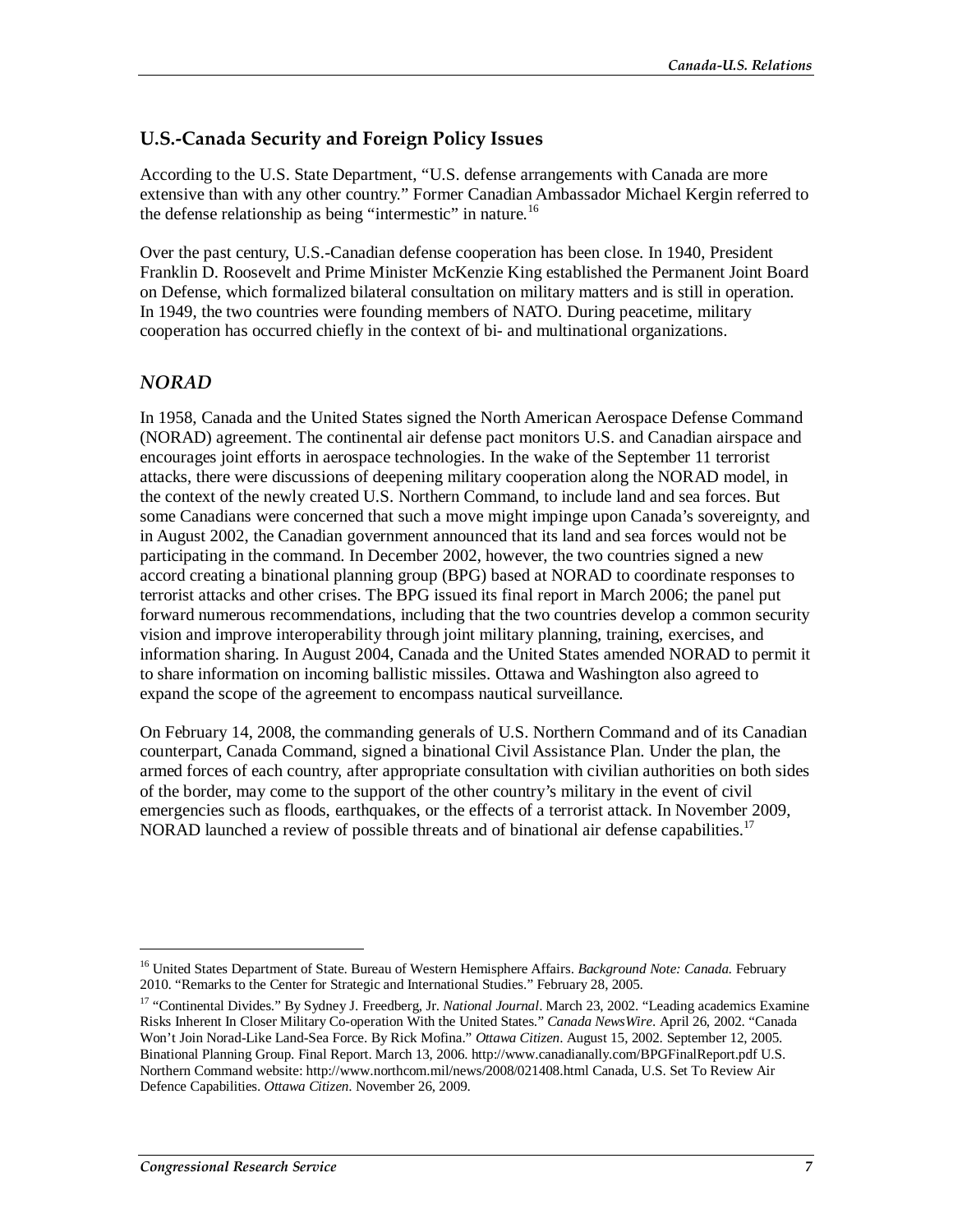#### *Missile Defense*

Ottawa long debated whether it should participate in the U.S. missile defense (MD) system. Some analysts expressed reservations over the plan, in the belief that it might spark a new arms race, while others reportedly preferred to keep Canada's options open. Parliament held hearings on the issue, but no official policy was enunciated. Finally, in May 2003, Canada said that it would enter into discussions with the United States; a Canadian military affairs journalist described Canada's likely negotiating goals: "Canada wants the anti-missile shield run by NORAD—in effect, giving Canada equal status in protecting North America and a finger on the trigger. Ottawa wants a share of the industrial benefits and access to secret technologies, all while paying little or nothing. And it continues to insist that space not be weaponized."<sup>18</sup>

On February 24, 2005, the Canadian government said that it would not participate in MD. However, Canada's ambassador to the United States had pointed out earlier that the two countries had already agreed to allow NORAD to share information with U.S. MD commands. U.S. officials expressed puzzlement and disappointment with the announcement, noting that Canada had sent signals that it would likely sign on. Polls showed that a majority of Canadians, particularly Québeckers, opposed MD, leading some analysts to suggest that domestic political pressures may have guided the decision. In late February 2006, Canada's Defense Minister said that the Harper government likely would review the missile defense issue if asked to do so by Washington. Any final decision on participation, he added, would be subject to a parliamentary vote. In April 2008, U.S. General Gene Renuart, head of NORAD, was quoted as having said that all incoming intelligence concerning missile threats was shared with Canada.<sup>19</sup>

#### *Joint Strike Fighter*

1

In February 2002, Canada agreed to participate in the further development of the U.S.-led multinational Joint Strike Fighter program, contributing \$150 million over a 10-year period. In December 2006, it was announced that the Canadian government had committed an additional C\$500 million for the development of the aircraft. Canada has reportedly agreed to consider the purchase 80 of the new fighters to replace its own fleet of CF-18 planes when they are retired in 2017, and has earmarked nearly C\$4 billion for the new planes. In June 2007, the Department of National Defense announced plans to form a new office to evaluate Canada's future air defense requirements. Canada appears to be reaping rewards from its participation; as of June 2007, Canadian firms had won 150 JSF contracts worth about \$160 million. In addition, Canadian defense companies stand to benefit from the Pentagon's plans to purchase additional F-35s. In November 2009, it was reported that if Canada purchased the aircraft, the United States would not permit access to the software codes for controlling the planes' weapons, radar, and flight systems.<sup>20</sup>

<sup>&</sup>lt;sup>18</sup> "Shoot Down Defence Dreamers." By Paul Koring. *Globe and Mail*. June 25, 2003.

<sup>19 &</sup>quot;Canada and the U.S. Missile Defense System." Dwight M. Mason. *CSIS Hemisphere Focus*. January 9, 2004. "Martin and the Politics of Missile Defense." *Globe and Mail*. May 1, 2004. "Missile Defence Won't Work." *Ottawa Citizen*. December 15, 2004. "Martin's Move Irritates U.S." By Sean Gordon. *Toronto Star*. February 24, 2005. "Minister Backs U.S. Missile Plan." *Toronto Star*. February 24, 2006. "Canada Kept In Loop At NORAD About All Missile Threats." *Ottawa Citizen*. April 10, 2008.

<sup>20 &</sup>quot;Canadian Firms Big Winners In U.S. Jet Project." *National Post*. April 21, 2006. "Canada Commits Up To \$500 Million to the Development of CF-18 Replacement." *The Canadian Press*. December 13, 2006. "New Office To Assess Canada's Fighter Needs." *Defense News*. June 18, 2007. Forces Tag \$3.8B To Buy Advanced Jets. *Ottawa Citizen*. (continued...)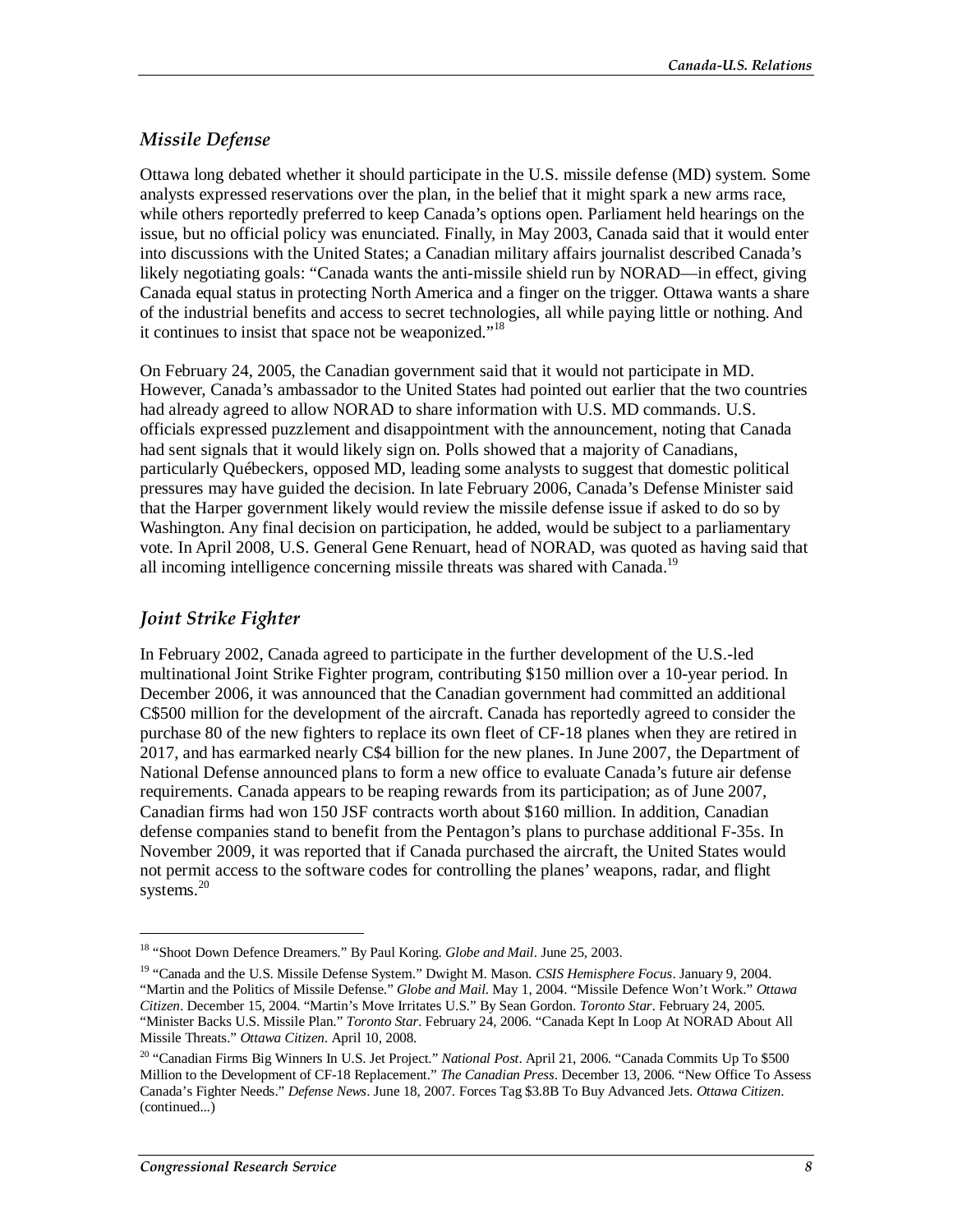#### *NATO*

Canada has been engaged in the debate over NATO's future. It supported the 1999 and 2004 rounds of enlargement and has announced that it will participate in the NATO Response Force, which the alliance agreed to at its November 2002 Prague summit. At the April 2008 Bucharest summit, Canada endorsed the addition of Croatia, Albania, and Macedonia; in addition it supported the proposal to offer Membership Action Plans to Georgia and Ukraine. Finally, as noted above, Ottawa has maintained troops in Afghanistan since 2002, and its military leaders have served in a command capacity. In April 2003, then Foreign Minister Graham, along with the Dutch and German governments, requested that NATO take over command of ISAF.<sup>21</sup> In a 2009 speech in the UK, Canadian Defense Minister Peter MacKay cautioned that NATO was being tested in the crucible of Afghanistan, and urged more equitable burden sharing.<sup>22</sup>

Although it has no troops stationed in NATO territory in Europe, Canada in recent years contributed several hundred troops to the NATO-led Stabilization Force (SFOR) in the Balkans. Canada also supplied 200 troops to NATO's mission in Macedonia. Canada cooperated "wing-towing" with the United States in *Operation Allied Force*, the NATO campaign of air strikes against targets in Serbia and Kosovo, contributing 18 CF-18 fighter aircraft and providing two rotations of approximately 1,500 troops each to KFOR. In addition Canada has supported non-NATO peacekeeping operations; it has provided 600 to the initial U.N. peacekeeping mission in East Timor and has also contributed 500 troops to maintain stability in Haiti.<sup>23</sup>

#### *Afghanistan*

Canada was one of the first countries to join the military operation in Afghanistan; its participation dates back to October, 2001. Along with British, Dutch, Danish and U.S. troops, Canadian forces have been serving on the front line in the combat operations to counter attacks by al Qaeda and Taliban fighters. Canada has been maintaining approximately 2,800 troops in the country. A total of 142 Canadians, including one diplomat, have died in Afghanistan. In 2005, Canada launched a Provincial Reconstruction Team mission in Kandahar. Ottawa also has provided humanitarian and reconstruction assistance to Afghanistan. Canada is among the top five donors to the country, and has pledged C\$1.9 billion through 2011 in reconstruction and development assistance.<sup>24</sup> As noted above, Canada intends to remove its troops by 2011.

<sup>(...</sup>continued)

June 27, 2007. Canada To Gain From U.S. Defense Budget. *National Post*. April 8, 2009. U.S. Denies Canada Info Needed To Maintain Jets. *Ottawa Citizen*. November 25, 2009.

<sup>&</sup>lt;sup>21</sup> "NATO Umbrella Sought." By Allan Thompson. *Toronto Star*. April 4, 2003. "NATO Sees Key Role For Canada In Afghan Security." *Reuters*. May 6, 2003. CRS interview of Canadian government official, May 7, 2008.

<sup>&</sup>lt;sup>22</sup> NATO's Future At Stake In Afghanistan: MacKay. *Ottawa Citizen*. February 16, 2009.

 $^{23}$  Current Operations. Canadian Expeditionary Force Command website. Updated April, 2009. http://www.comfeccefcom.forces.gc.ca/pa-ap/ops/index-eng.asp

<sup>&</sup>lt;sup>24</sup> DND website: http://www.forces.gc.ca/site/newsroom/view\_news\_e.asp?id=1703. "Canadian Development Assistance In Afghanistan: Current Projects." Government of Canada website. January 31, 2008. http://www.canadaafghanistan.gc.ca/cip-pic/afghanistan/library/afgh\_security-en.asp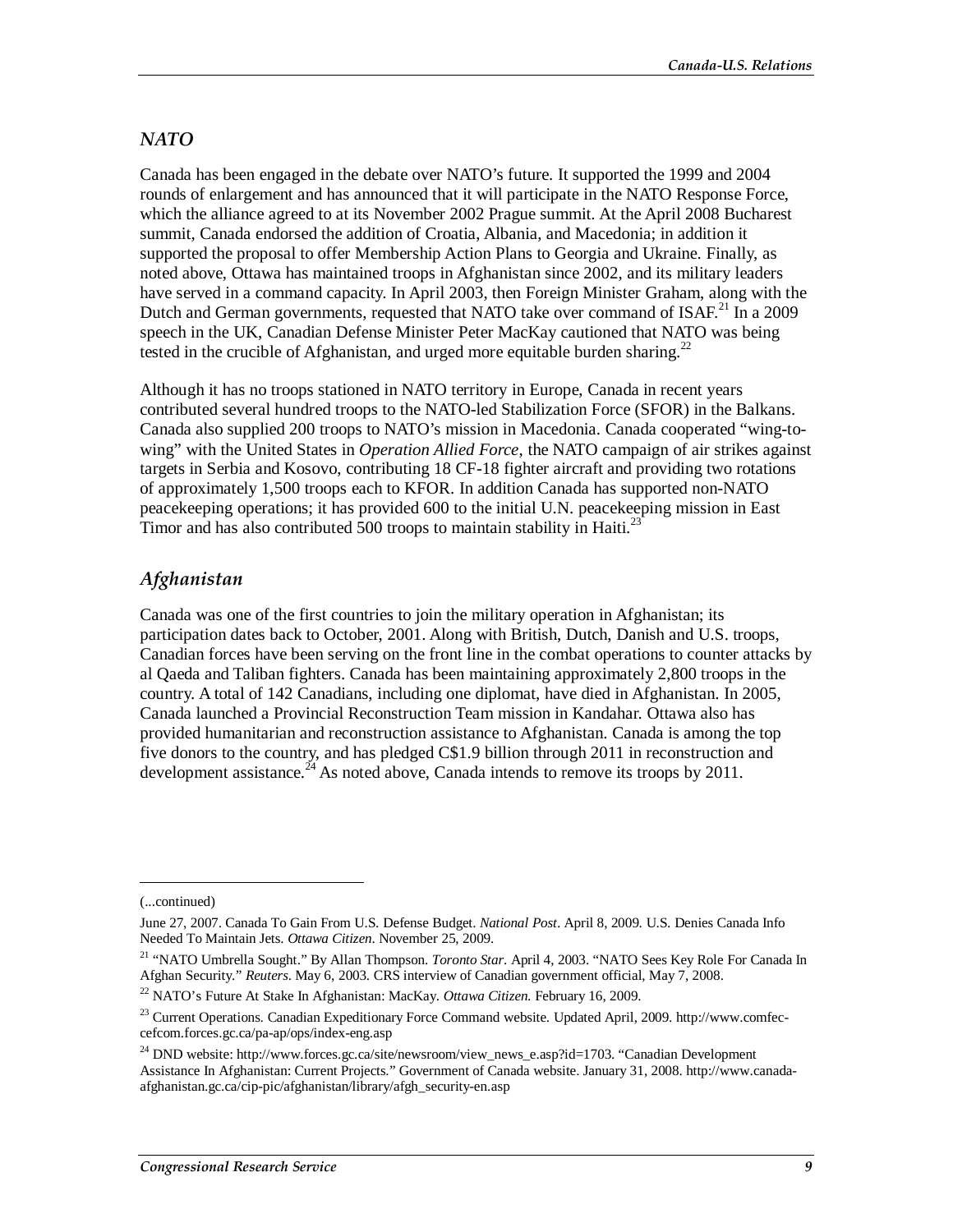#### *Haiti*

Canada and the United States have worked closely together over the past sixteen years with the U.N. mission in Haiti, where a contingent of the Canadian armed forces, along with members of the Royal Canadian Mounted Police, took the reins from departing U.S. forces who had helped restore the democratically elected government in Haiti in 1994. In 2004, after the Aristide government stepped down in the face of armed rebellion, Canada joined the United States and France in providing peacekeepers to the U.N.-authorized Multinational Interim Force sent to the troubled island; Canada dispatched helicopters and nearly 500 troops. In February 2008, Canadian Foreign Minister Bernier traveled to the island nation, where he announced that Ottawa's total multiyear aid package would be raised to C\$555 million. In the wake of the turmoil over food shortages, he called for international donors to harmonize their assistance during an April 2008 donor conference. Haiti is the second-largest recipient (after Afghanistan) of Canadian development assistance. Canada's Governor General, Michaëlle Jean, who was born in Haiti, traveled to the island in January 2009; she visited several development projects, and met with government and civil society leaders. Jean returned to visit following the January 12, 2010 earthquake that devastated the country. At an international donor conference held at the United Nations on March 31, Canada made a two-year pledge of C\$400 million in humanitarian and reconstruction assistance, making it the largest per capita provider of aid to Haiti.<sup>25</sup>

#### *Iraq*

<u>.</u>

Canada was disinclined to expand the so-called war on terrorism beyond Afghanistan to Iraq. In September 2002, during a meeting in Detroit with President Bush, Chrétien reaffirmed Canada's preference for a U.N. mandate, a stance that strongly reflected Canadian public opinion. Washington later requested of Ottawa specific military commitments in the event of a conflict with Iraq, but no definitive answer was given. Over the following months, the government's statements on Iraq were characterized by the media as imprecise and at times contradictory, an apparent attempt to keep options open. But in the House of Commons on March 18 2003, Chrétien stated unequivocally that "Canada will not participate." The Bush Administration expressed disappointment with the Canadian government's decision.<sup>26</sup>

Washington subsequently requested that Canada assist in the reconstruction of Iraq by sending troops or military police. Ottawa responded by offering 150 members of its Disaster Assistance Response Team, a non-traditional military unit consisting of security, engineering, and medical personnel. Canada also provided funding in a number of areas, including humanitarian and reconstruction aid, support for elections, and police training. The Canadian International Development Agency pledged C\$300 million (2003-2010) in assistance to Iraq. In January 2004, Canada announced that it would cancel Iraq's  $$564$  million debt.<sup>27</sup>

<sup>25 &</sup>quot;Canada Pledges \$555 Million In Aid To Haiti." *Reuters*. February 24, 2008. Canada Participates In Harmonization Efforts In Haiti. News Release. Foreign Affairs and International Trade Canada. April 23, 2008. 'I Can Feel the Strength of the People,' Jean Says. *National Post*. March 30, 2010. Canada Pledges \$400 million To Haiti. *Ottawa Citizen*. April 1, 2010. Canada's Role In Haiti. *Globe and Mail*. April 3, 2010.

<sup>26 &</sup>quot;Well, Maybe ... ." *Economist*. September 28, 2002. "PM Scolds McCallum On Canada's Role In Iraq." By Shawn McCarthy and Daniel Leblanc. *Globe and Mail*. January 16, 2003. "Bravos Greet Chrétien." By Tim Harper. *Toronto Star*. March 18, 2003.

<sup>27 &</sup>quot;Iraq: Canada's Commitment." Canadian International Development Agency web page: http://www.acdi-cida.gc.ca/ iraq#1 Updated May 24, 2007.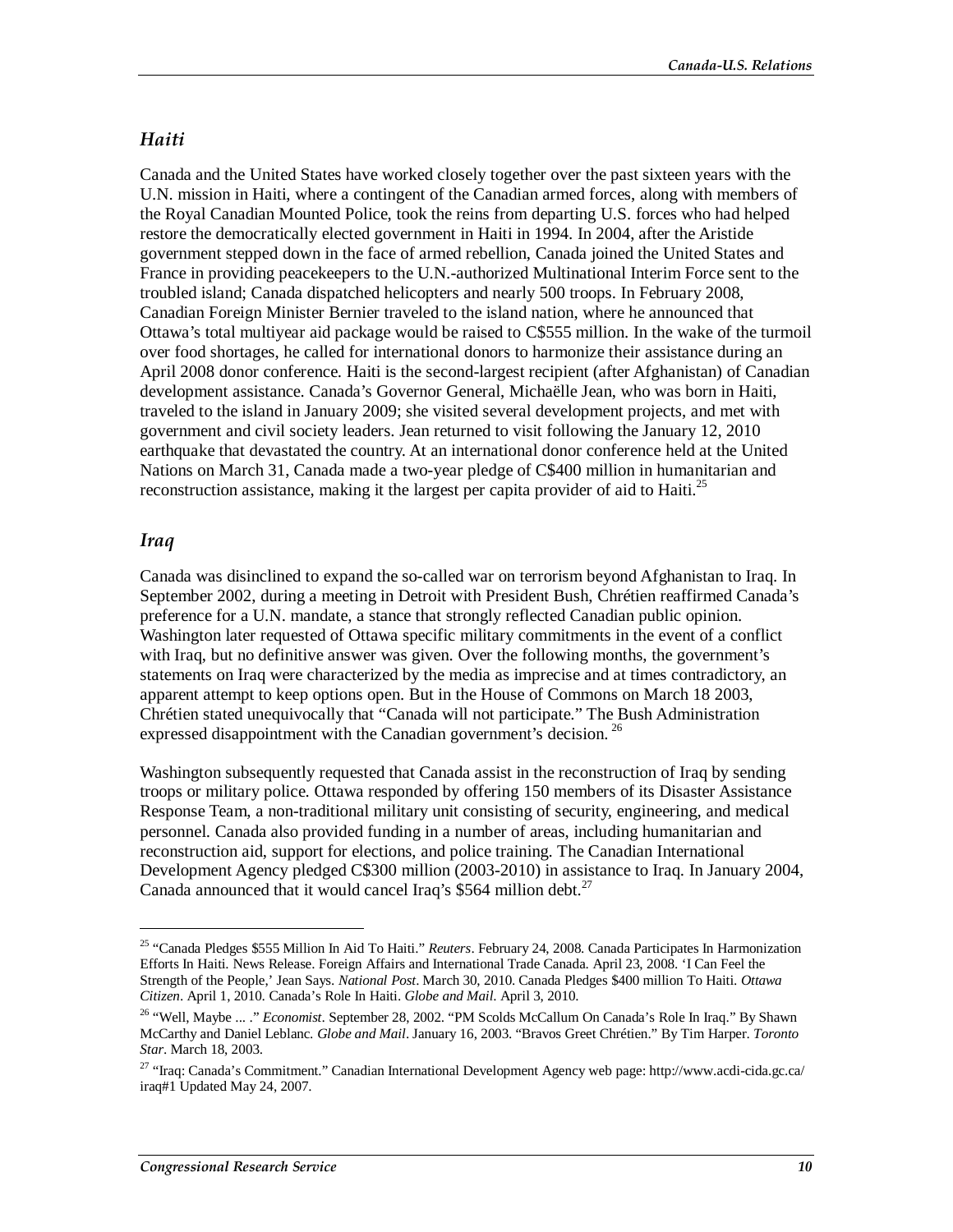#### *Cuba*

Cuba has been another issue where the two countries have not always seen eye-to-eye. For decades, Canada has maintained normal diplomatic relations with Cuba, and has maintained relatively extensive business links: Canada is Cuba's third-largest trading partner and its number one source of tourists. Because of this ongoing commercial relationship, Canadian government officials publicly criticized a U.S. law (the Cuban Liberty and Democratic Solidarity Act, P.L. 104-114) that seeks to apply indirect pressure on the Castro regime by permitting Cuban-Americans to file lawsuits against foreign firms that use Cuban property that was expropriated by the Castro regime. U.S. supporters of the Cuba embargo have been critical of Canadian mining companies and hotel chains that do business with the island nation. Canadians, who are sensitive to being perceived as America's "junior partner," object that the law amounts to the United States forcing its foreign and commercial policies upon other countries. In 2003, after the Castro government handed down Draconian prison terms to 75 political dissidents, Ottawa expressed official disapproval. The transfer of Cuba's presidency from Fidel to Raul (temporary in 2006, permanent in 2008) prompted vigorous debate in the Canadian press over what policy Ottawa should adopt toward Cuba.<sup>28</sup> In April 2009, the Obama Administration announced that it would ease restrictions on family travel and remittances to Cuba and allow greater telecommunications links with Cuba. The decision was welcomed by Ottawa; Peter Kent, Minister of State of Foreign Affairs for the Americas, commented that "the election of the Obama Administration has given real momentum to the sort of change that Canada has been encouraging for a long time." A planned trip by Kent to Havana in May 2009 was cancelled, reportedly because Kent had said that he planned to address the human rights issue during his trip, and because Prime Minister Harper had referred to himself as an "anti-communist conservative." The trip was re-scheduled, and Kent traveled to Cuba later in the year.<sup>29</sup>

#### *International Criminal Court*

The International Criminal Court (ICC) is another issue on which the two countries differ. Canada has long been a leading advocate of the U.N.-sponsored tribunal, while some U.S. policymakers have opposed U.S. participation on the grounds that it might make U.S. military personnel vulnerable to politically motivated prosecution by hostile regimes. In May 2002, the Bush Administration declared that the United States would not support the ICC; the same day, Canadian Foreign Minister Bill Graham declared that he was "extremely disappointed" with the U.S. decision. In a U.N. speech four months later, Graham faulted the United States "for its 'ad hoc and unilateral pursuit' of the prosecution of crimes against humanity.<sup>30</sup>

<sup>28</sup> See, for example: "Castro's Resignation Unlikely To Change Canadian-Cuban Relations, Experts Say." *The Canadian Press*. February 19, 2008. "Don't Support Castro's Island Prison." *National Post*. February 19, 2008. "With Fidel Castro Gone, U.S. Hawks Will Look North." *Toronto Star*. February 20, 2008. "The Autumn Of the Patriarch." *Ottawa Citizen*. February 23, 2008.

<sup>29</sup> CRS Report R40153, *The First-Time Homebuyer Tax Credit: An Economic Analysis*, by Mark P. Keightley. "Unreformed Tyranny." *Globe and Mail*. November 23, 2009. "Cuba To Give Canada Expanded Air Access With Island To Boost Tourism." *The Canadian Press*. January 15, 2010.

<sup>30 &</sup>quot;Canada Raps U.S. Rejection Of World Criminal Court." By David Ljunggren. *Reuters*. May 6, 2002. "U.S. Rift With Allies On World Court Widens." By Julia Preston. *New York Times*. September 10, 2002.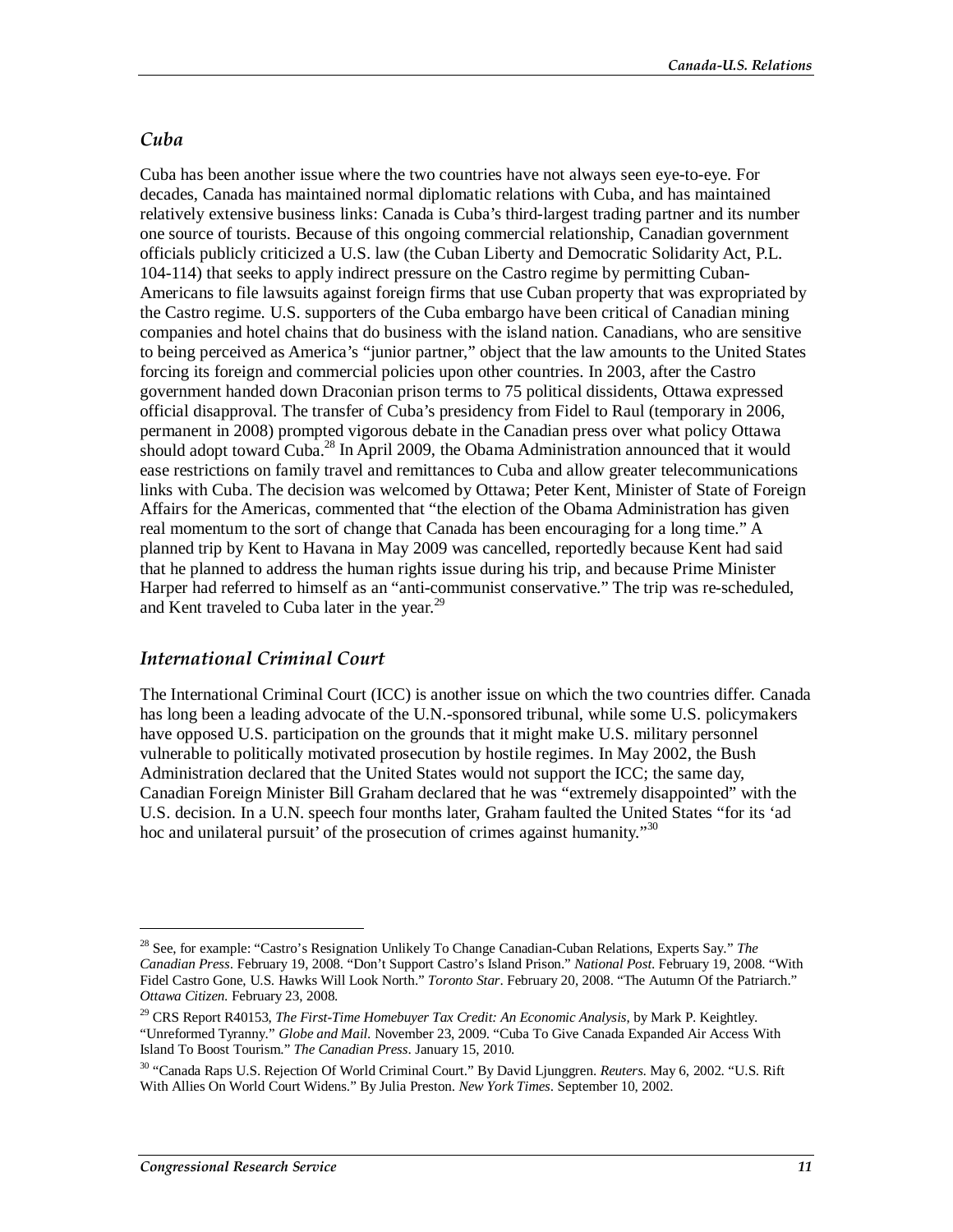#### *Border Security*

In the wake of the attacks on New York and Washington, U.S.-Canadian relations came to the fore. In particular, the issue of U.S.-Canada border security was brought into sharp focus. The issue first became a matter of urgent concern in December 1999, when U.S. border officials, acting on a tip from Canadian authorities, stopped Ahmed Ressam at the U.S.-Canadian border as he was attempting to smuggle explosives into the United States; it was later discovered that Ressam had planned to bomb the Los Angeles airport, and that he had received terrorist training from Al-Qaeda in Afghanistan.

Despite the fact that none of the 19 September 11 highjackers entered from Canada, the attacks sparked renewed debate over Canadian laws regarding the treatment of immigrants seeking refugee status or political asylum.<sup>31</sup> By February 2002, Ottawa had already made "steps to tighten" immigration and refugee policies, including more rigorous screening of people who claim refugee status and stepped up detentions and deportations of claimants suspected of being security risks."32

Some American policymakers pointed to the Ressam case as proof that the United States must tighten its borders with Canada. Skeptics, however, note that such measures might seriously impede commerce by creating long delays at border crossings, and that determined terrorists and criminals would at best be inconvenienced, not stopped, in traversing the two countries' 5,500 mile border. About 70% of U.S.-Canada merchandise trade crosses the border by truck; many of these shipments are "just-in-time" deliveries; their delay at border crossings can seriously disrupt manufacturing in the United States and Canada.<sup>33</sup> Both sides have strong incentives to strengthen security but keep goods flowing.

Since the September 11, 2001, attacks, Ottawa and Washington have taken numerous steps, separately and jointly, to improve border control. In December 2001, they signed the Smart Border declaration that aims at improving security and efficiency at border crossings; the agreement lays out a 30-point (since increased to 32-point) list of areas of joint activity, ranging from pre-clearance of goods (the FAST program) and people (NEXUS), to biometric identifiers, to infrastructure improvements. The cooperation covers crossings by air, land, and sea traffic. In December 2002, the two nations signed the Safe Third Country agreement, intended to permit coordination of refugee and asylum policy.

The Western Hemisphere Travel Initiative (WHTI), a provision of a 2004 U.S. law requiring travelers passing between the two countries to present a passport, a NEXUS card, or an equivalent secure, approved document, at the border came into effect on June 1, 2009. The Department of Homeland Security (DHS) has been working with the Canadian government to develop an alternative document that is secure, inexpensive, and would be carried anyway—for example, a driver's license containing enhanced biometric information. Currently, such enhanced licenses are being issued by the provinces of British Columbia, Manitoba, Ontario, and Québec, and by the states of Michigan, New York, Vermont, and Washington. Although comprehensive

<sup>&</sup>lt;sup>31</sup> In April 2009, U.S. Department of Homeland Security Secretary Janet Napolitano raised concerns when she averred that some of the 9/11 terrorists and crossed over from Canada. "Napolitano's Comments About Canada's Border Spark Diplomatic Kerfuffle." *The Canadian Press*. April 21, 2009.

<sup>32 &</sup>quot;Al-Qaida In Canada?" CBSNEWS.com. April 25, 2002. "Canada Alters Security Policy To Ease Concerns of U.S." By Clifford Krauss. *New York Times*. February 18, 2002.

<sup>33 &</sup>quot;Delays at the Canadian Border Eat Up Trade." By John Stark. *AP*. February 1, 2003.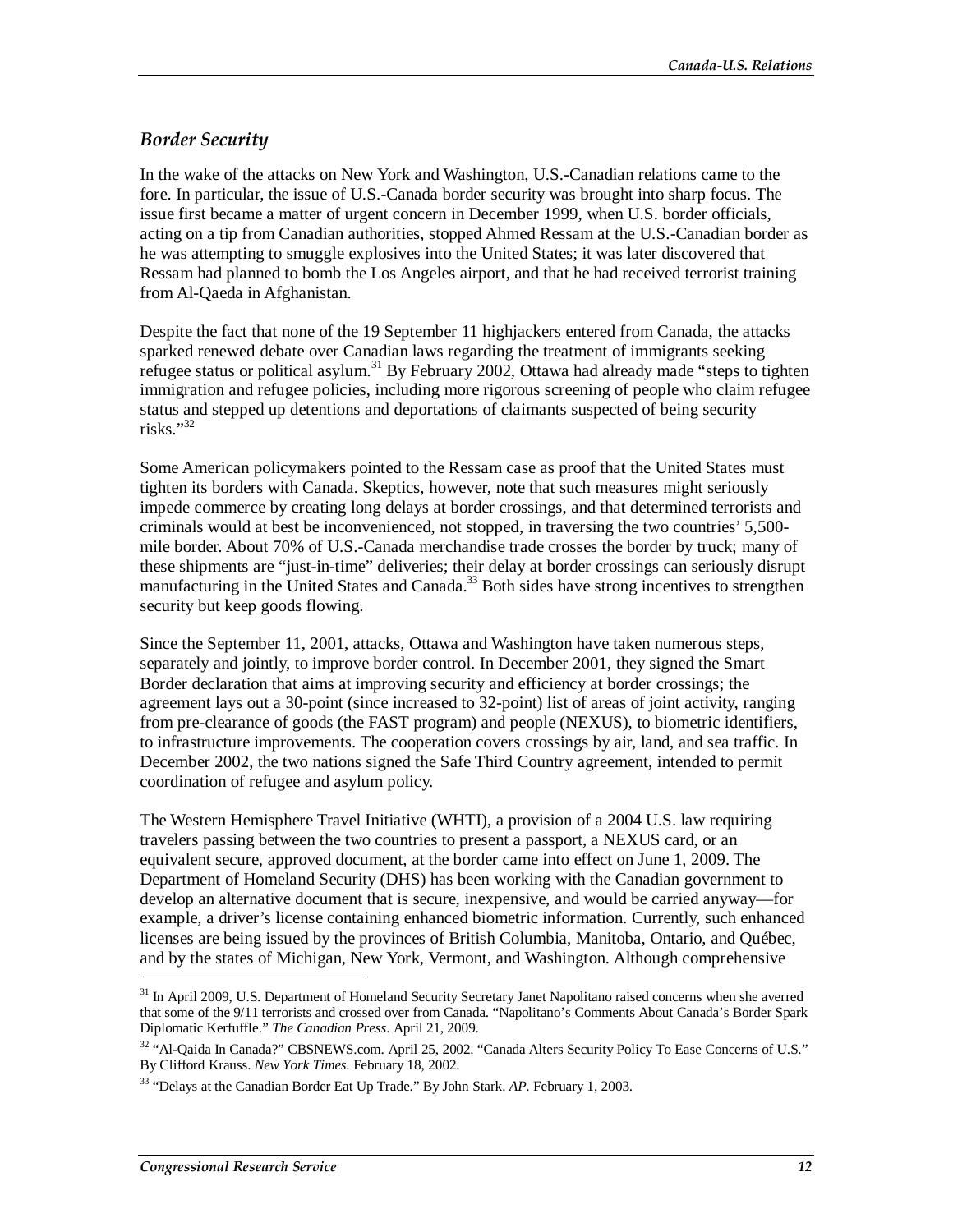travel data for 2009 is not yet available, anecdotally, single-day trips by U.S. residents to Canada appear to be the most adversely affected by the new regulations.<sup>34</sup>

Canada's custom service stepped up the purchase of high-tech X-ray equipment, and U.S. and Canadian customs agents are working together, inspecting containers at several Canadian and U.S. seaports. Border security personnel levels have also been beefed up, and Integrated Border Enforcement Teams have been established in high-priority regions. Canada also has set up an Air Transport Security Authority, which, among other activities, is responsible for pre-board screening.

In 2004, the Canadian government created a Department of Public Safety and Emergency Preparedness, a counterpart to the U.S. Department of Security (DHS), and a Border Services Agency. Recent Canadian federal budgets have contained new monies for security-related priorities such as intelligence, maritime and cyber security, threat assessment, and emergency response.

Canada has taken other actions beyond the realm of border security, including freezing terrorists' assets, broadening the scope of terrorist activities punishable by law, extending police investigative powers, introducing legislation that would put restraints on fund-raising activities by extremist organizations, expanding cooperation between the FBI and the Royal Canadian Mounted Police, and increasing outlays for countering nuclear, biological, and chemical weapons attacks.<sup>35</sup>

In early June 2006, Canadian police conducted a series of raids in the Toronto area, arresting 17 individuals. The arrests were made in accordance with the Anti-Terrorism Act passed late in 2001. The group reportedly had discussed attacking several possible targets, including power plants, a Canadian military base, the Toronto Stock Exchange, and other prominent sites. The plan involved having some members of the group detonate truck bombs while another group reportedly would storm the parliament and capture hostages. Prime Minister Harper was said to have been a key target. Most of the 17 were in their teens or early 20s. All were either Canadianborn or had immigrated to the country at an early age. The suspects had a variety of backgrounds; some were students, some held jobs, and some were unemployed. Many were from middle class backgrounds, and few of them had criminal records.

U.S. officials claimed that the arrests proved that Canada's law enforcement and intelligence services were doing an excellent job of ensuring security. An FBI spokesperson said there was "no imminent threat" to the United States stemming from the Toronto operation. However, some U.S. Members of Congress claimed that Canada maintains lax immigration and asylum policies, and that the arrests demonstrated that stricter controls over the U.S.-Canada border are in order. The incident prompted close consultations between U.S. and Canadian policymakers and law enforcement officials. The operation has not arisen as a domestic political issue in Canada, but it

<sup>34 &</sup>quot;U.S. Tourists Staying Away from Canada," *Bangor Daily News,* April 6, 2010; International Association of Amusement Parks and Attractions, "Rules of the Road," April 2010, http://www.iaapa.org/industry/funworld/2010/apr/ features/RuleRoad/index.asp

<sup>&</sup>lt;sup>35</sup> For another brief overview of efforts to secure the U.S.-Canada border, see Joint Counter-Terrorism Initiatives. By Melissa Radford. Border Facilitation: Products and People. By June Dewetering. Both in *Canada and the United States: Shared Interests and Concerns*. Canadian Library of Parliament. January, 2009. http://www.parl.gc.ca/ information/library/PRBpubs/prb0834\_00-e.htm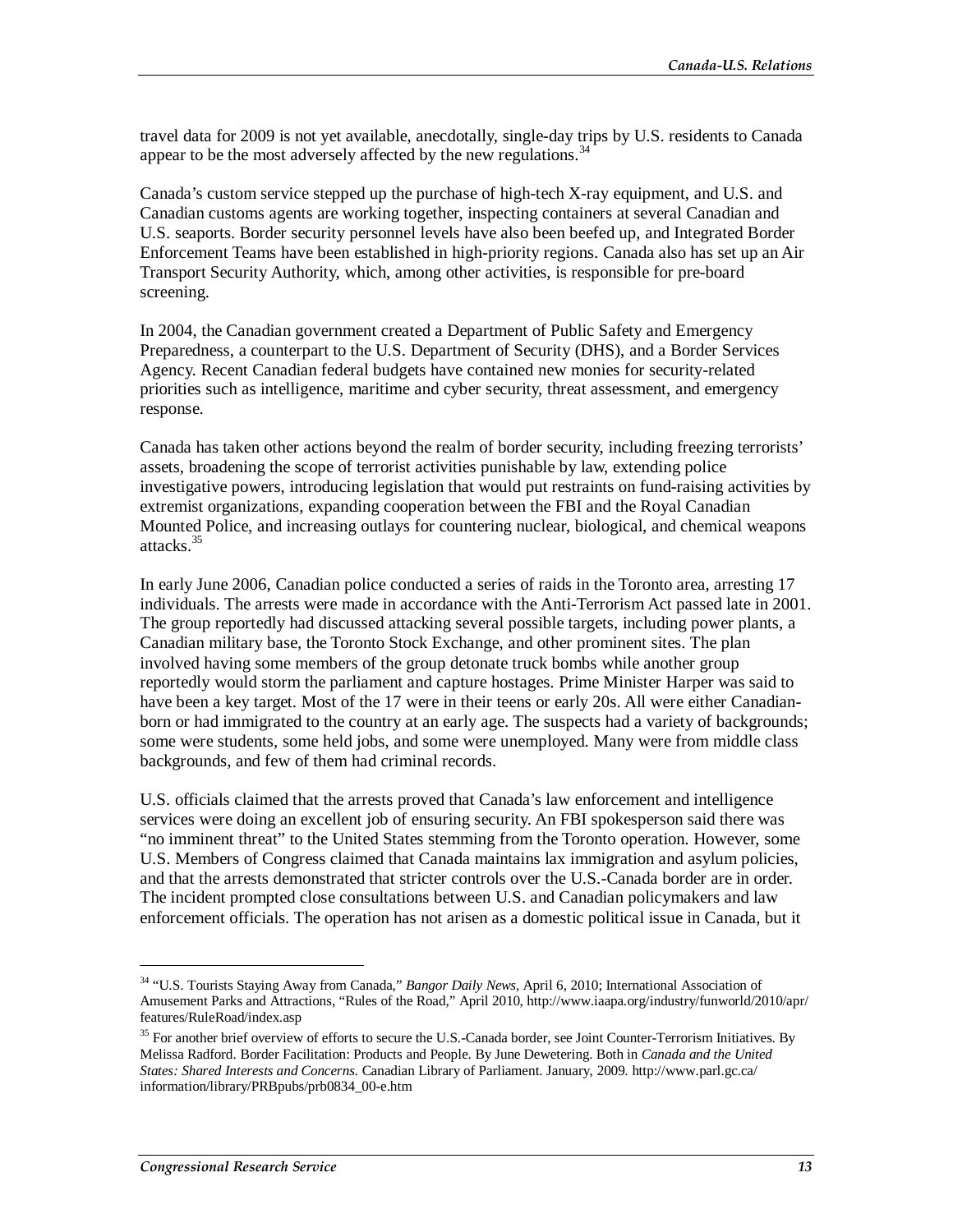has renewed debate about Canada's immigration practices, its commitment to a multicultural environment, its security measures, and the presence of its troops in Afghanistan.<sup>36</sup>

### **Economic and Trade Issues**

After several years of steady growth, Canada fell into recession in the fall of 2008. Canada's GDP dropped 2.6% in 2009, however, the *Economist Intelligence Unit* and *IHS Global Insight* expect the economy to expand by 3.0% and 3.4%, respectively in 2010. Canada was hard-hit by the weakening of the U.S. economy as the United States is by far the chief customer for exportdependent Canada. Annual consumer price inflation barely registered at 0.3% in recessionary 2009. The unemployment rate, which hit a generational low of 5.8% in January 2008, peaked at 8.7% in August 2009, before gradually falling back to 8.2% by March 2010.<sup>37</sup> In 2009, Canada recorded its first current account deficit in nine years in the  $4<sup>th</sup>$  quarter of 2008, and the collapse in trade led to a CA deficit of \$36 billion for 2009 as a whole.

#### **Budget Policy**

Canada entered into recession in the  $4<sup>th</sup>$  quarter of 2008. While Canada is heavily dependent on the world economy, and thus easily affected by it, some Canadian policymakers believed that the country was in a relatively better position to ride out the economic downturn. After all, Canada had profited handsomely from the resources boom that only began to wind down the summer of 2008. Also, Canadians were reassured by its comparatively more regulated banking system, which was able to avoid the worst excesses of the U.S. financial meltdown. However, Canada could not long avoid the effects of the collapse of the U.S. housing market, the woes of the U.S. automotive sector, and the seizing up of credit markets worldwide.

#### *Canada's Economic Action Plan*

Following the reconvening of parliament in January 2009, the government introduced a C\$258.6 billion budget, which called for C\$40 billion in stimulus spending and tax cuts for FY2009-2011. The stimulus consists of a package of income tax cuts, employment insurance (EI) benefit extensions, job retraining, 'hard' infrastructure spending, tax credits for home renovation, retrofits for social housing, and investments in First Nation's health programs.<sup>38</sup> In all, the C\$40 billion represents a stimulus of about 1.5% of GDP in the first year and 1.1% in the second year. Increased spending represents approximately 72% of this package and tax cuts contribute the remaining 28%. The March 2010 budget allocated the remaining C\$19 billion in stimulus.

The 2009 budget also marked a return to deficit spending for Canada after 12 successive budgets in balance or surplus. The 2009 budget contemplated a deficit of C\$34 billion the first year, and predicted a total of C\$81 billion in borrowing over five years before the budget is expected to

<sup>36 &</sup>quot;Canada's Terror Sweep Grabs Spotlight in U.S." *Canadian Press*. June 3, 2006. "U.S. Praises Canada On Terror Arrests But Critics Blast Immigration Laws." *Canadian Press*. June 4, 2006. "Terrorists In Toronto: Is Canada Safe? Are We?" By Tanya Primiani and Christopher Sands. *CSIS Commentary*. Center for Strategic and International Studies. June 20, 2006. "The Toronto Terror Plot." *Economist*. June 10, 2006.

<sup>&</sup>lt;sup>37</sup> Economic data are from Economist Intelligence Unit, wire service reports, and "The Economy In Brief, April 2007." Website of Department of Finance Canada. Updated April 2008. http://www.fin.gc.ca/ECONBR/ecbr07-04e.html

<sup>38 &</sup>quot;Tories to Aggressively Implement Budget Spending Measures," *The Hill Times*, February 2, 2009.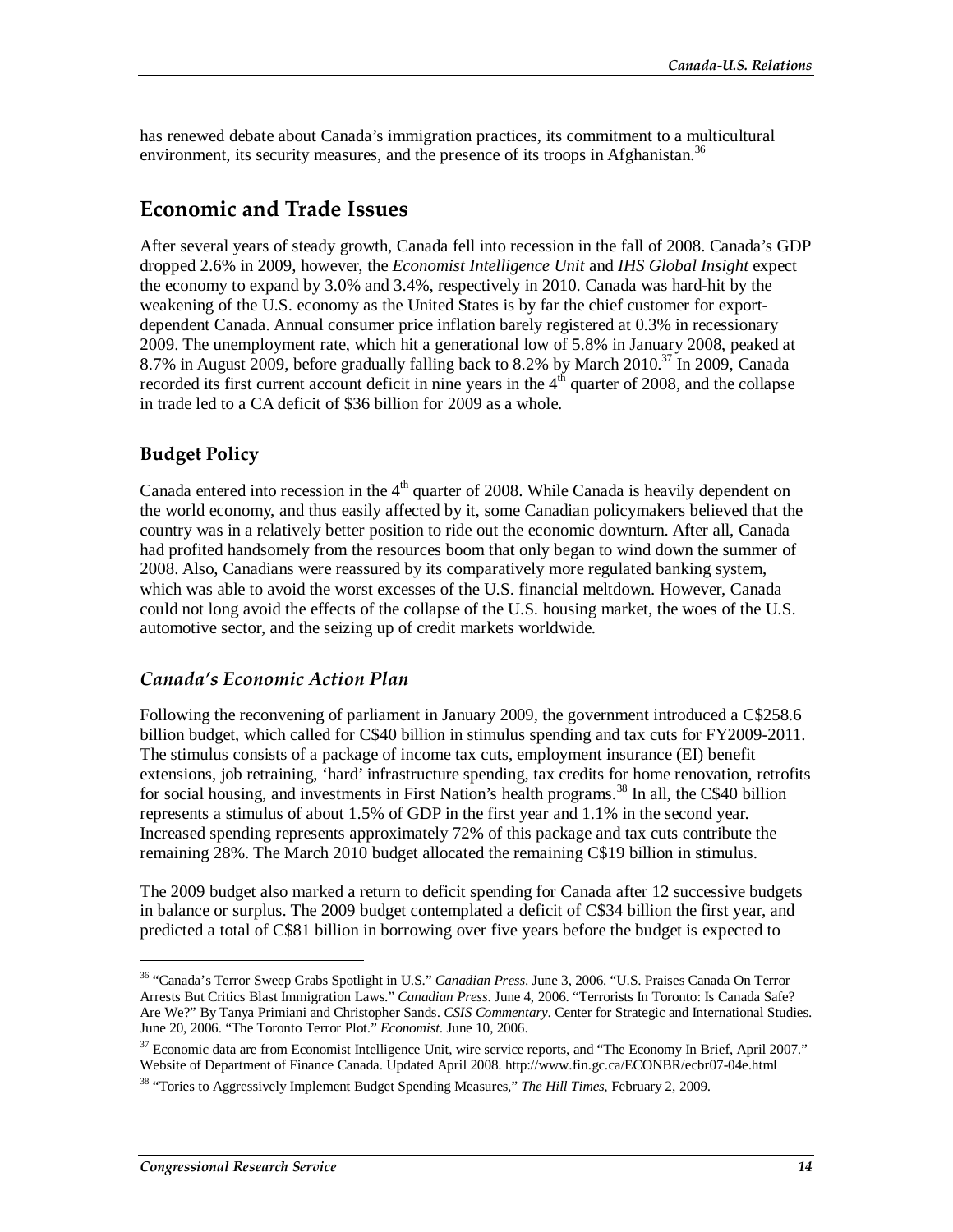return to surplus in 2013. The March 2010 Budget revised upward the 2009 deficit to C\$53.8 billion, proposed a C\$49.2 billion deficit in 2010, and envisaged the budget returning to balance in 2015 with a total C\$158.4 billion increase in the national debt. The Harper Government plans to return to budget balance by winding down the stimulus measures, targeted spending reductions, and identification of additional opportunities for administrative savings. The Government has pledged not to raise taxes and not cut transfer payments to individuals or equalization payments to the provinces.  $39$  Opposition leaders have expressed skepticism that the budget could return to balance through economic growth and with the scope of spending cuts envisioned in the budget.

The return to deficit spending, while acknowledged as necessary by most of the political spectrum to combat the severe economic recession, was not undertaken lightly. Prior to the 'austerity' budget of 1995, Canada had racked up 27 straight years of deficit spending. At its peak in 1996, Canada's public debt represented 101.6% of GDP, and government sector spending reached 53.6% of GDP in 1993. Realizing this course was unsustainable, the Liberal government of then Prime Minister Jean Chrétien and his Finance Minister Paul Martin embarked on a financial austerity plan using such politically risky measures as cutting federal funding for health and education transfers, applying a means test to those eligible for Seniors Benefits, and cuts in defense. A nationwide goods and services tax was introduced to help close the gap. Under this budget discipline, the government submitted a balanced budget in 1998 and a political consensus emerged not to resort to deficit spending, at least until 2009.

#### **Energy**

1

Canada is the United States' largest supplier of energy—including oil, uranium, natural gas, and electricity—and the energy relationship has been growing. Canada is the world's seventh largest petroleum producer, and its reserves are believed by some to be second only to those of Saudi Arabia; Canada's sources of oil include traditional and offshore wells and, increasingly, Alberta's oil sands. In 2009, the value of U.S. energy imports from Canada dropped precipitously from \$111.3 billion to \$63.7 billion. While some of this drop reflected a recessionary decline in demand, it can also be attributed to the marked drop in energy prices during the year. Canada provides 24.5% of U.S. crude oil imports and supplies  $31\%$  of U.S. natural gas imports.<sup>40</sup> Canada is particularly valued because it is considered a reliable source of energy, as it is not a member of OPEC. The two countries are also cooperating on the development of pipeline construction projects. China has shown interest in Canada's oil sector, and has recently bought stakes in the Alberta's oil sands projects. Canada also a net exporter of electricity to the United States, and the North American electricity grid is closely interconnected. Following the August 2003 blackout, the two sides have worked to develop improved standards for electricity transmission reliability.<sup>41</sup>

 $39$  "Budget 2010 in Brief" http://www.budget.gc.ca/2010/glance-apercu/brief-bref-eng.html

<sup>40 2009</sup> statistics from U.S. International Trade Commission http://dataweb.usitc.gov

<sup>&</sup>lt;sup>41</sup> Canada-U.S. Energy Relations. Updated April 14, 2009. Canadian Embassy website:

http://www.canadainternational.gc.ca/washington/bilat\_can/energy-energie.aspx?lang=eng&menu\_id=341&menu=L. Country Analysis Briefs: Canada. U.S. Energy Information Administration website. Updated May 2009. http://www.eia.doe.gov/emeu/cabs/Canada/Background.html.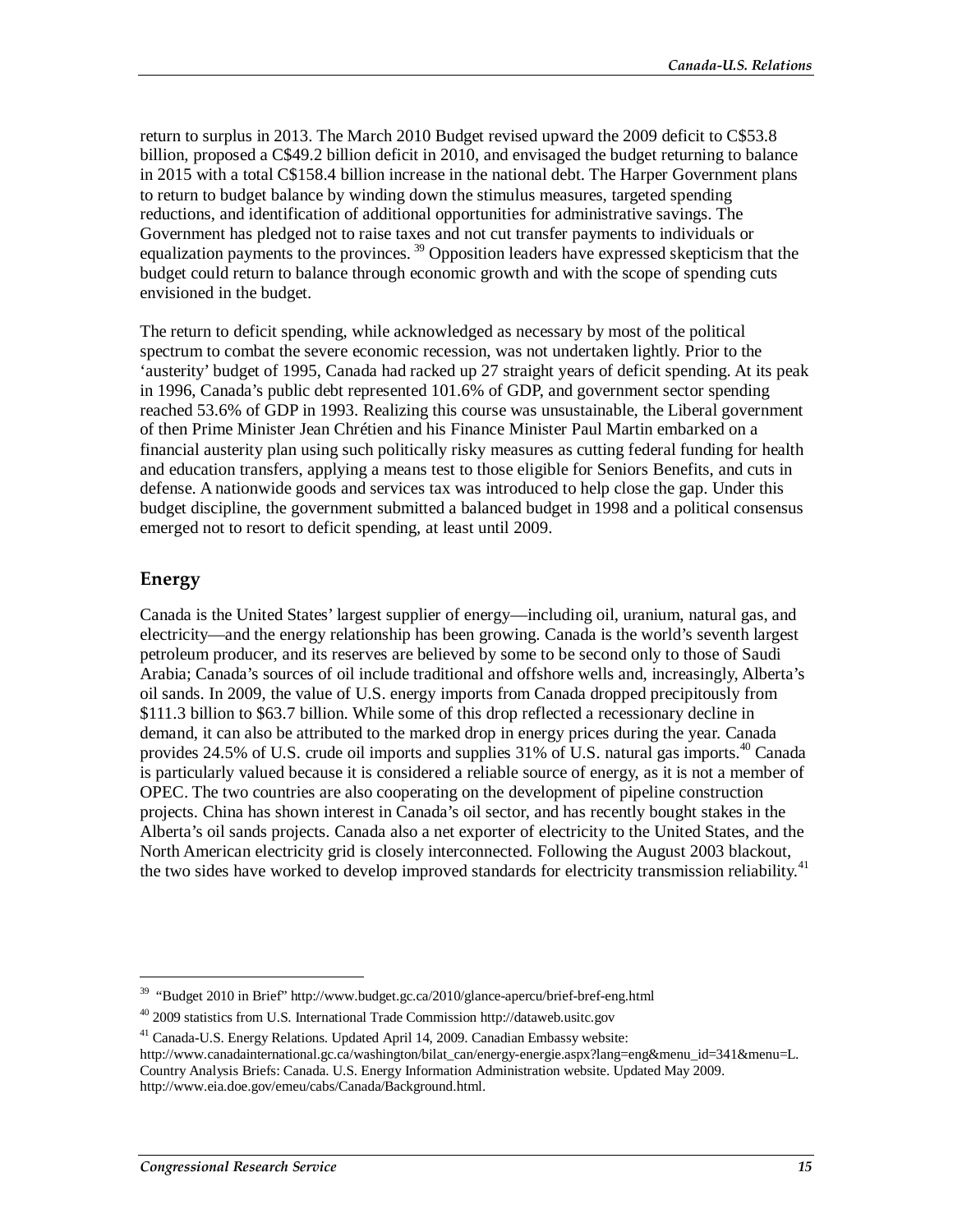#### **Bilateral Trade Issues**

The United States and Canada enjoy the largest bilateral commercial relationship in the world; total two-way cross-border trade amounted to over \$1.2 billion per day in 2009. Over the past twenty years, U.S.-Canada trade relations have been governed first by the 1989 U.S.-Canada Free Trade Agreement and, subsequently, by the 1994 North American Free Trade Agreement. These agreements, along with the conclusion of the Uruguay Round of multilateral trade negotiations and the creation of the World Trade Organization, contained mutual concessions on commercial trade barriers, and, more importantly perhaps, established binding dispute settlement mechanisms. While these agreements have resolved some of the sharp differences from the past, questions regarding the effectiveness of dispute resolution mechanism remain.

Meanwhile, several trade issues—some old, some new—have yet to be completely resolved. Many of these disputes involve long-running battles over agricultural commodities or natural resources, including softwood lumber and farm goods. Some analysts attribute the longevity of these conflicts to the inherent incompatibility of the two countries' different natural resource and agricultural programs, others to the political sensitivity of the commodities under negotiation.

#### *Softwood Lumber*

A 1996 agreement restricting Canadian lumber exports to the United States expired in March 2001. Shortly thereafter, the U.S. Commerce Department launched countervailing duty and antidumping investigations; in May 2002, the International Trade Commission (ITC) found that Canadian imports threatened to injure U.S. industry, and Commerce applied 27% (later reduced) duties on Canadian softwood. Canada challenged the agency decisions under NAFTA and in the WTO.

After several years of inconclusive and sometimes conflicting litigation, the two sides announced that they had struck a seven-year agreement on softwood on April 26, 2006. As part of a complicated formula, the United States will allow unlimited imports of Canadian timber when market prices remain above a specified level; when prices fall below that level, Canada will impose export taxes and/or quotas. In addition, the United States will return to Canada a large majority of the duties it had collected.<sup>42</sup>

The implementation of the softwood lumber agreement has not been without controversy. As the depressed housing market has reduced demand for softwood lumber, the market price has been under the level (\$355 thousand board feet) in which export taxes must be charged. The United States and Canada resorted to arbitration over the use of adjustment mechanisms to calculate the quotas used for eastern Canadian lumber. The arbitral panel sided with the United States, and after Canada did not implement the panel's recommendation, the United States levied a 10% tariff on the affected lumber to recoup the compensation awarded by the arbitral panel in April 2009. In January 2008, the United States also requested arbitration over six provincial forest sector assistance programs in Québec and Ontario, programs that the United States believes contravene the anti-circumvention provision of the SLA. The results of this arbitration have yet to be announced.

<sup>42 &</sup>quot;U.S. Gets a Lift In Lumber Fight With Canada." By Ian Austen and Clifford Krauss. *New York Times*. August 31, 2005. "Conservative Government Wins Softwood Truce." *Globe and Mail*. April 28, 2006.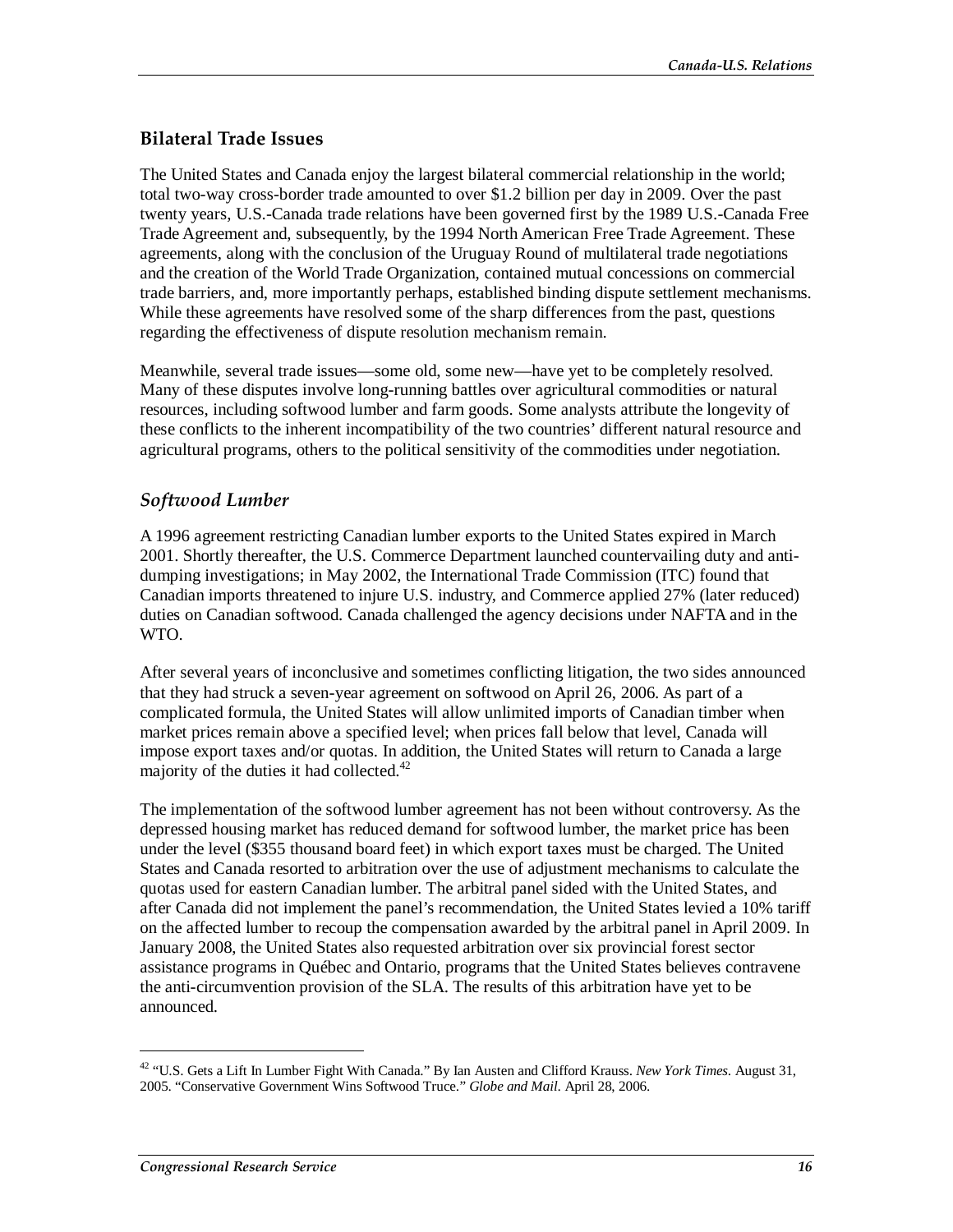#### *Black Liquor*

The U.S. pulp and paper industry had been utilizing a tax expenditure intended to increase the use of renewable energy to supplement fossil fuel use. The industry has long produced energy (for internal consumption) from "black liquor"—the liquid waste from pulping liquors used to dissolve the lignin in wood and release the fibers needed to produce paper. The tax program provided a renewable energy tax credit for energy production where renewable sources are added to fossil fuels to reduce the use of fossil fuels in energy production. The pulp and paper industry had found that firms can qualify for the tax credit by adding diesel to their black liquors in producing energy. It had been estimated that the industry could benefit by as much as \$6 billion from this tax program.43 Thus, Canadian firms saw this as an unfair subsidy to the U.S. pulp and paper industry, although the program was not created or intended as an industry-specific subsidy. Legislation to remove this subsidy was enacted as part of the Patient Protection and Affordable Care Act (P.L. 111-148), which became law on March 23, 2010.

### *Country of Origin Labeling*

The 2002 Farm Bill required retailers to provide country-of-origin labeling (COOL) for fresh produce, red meats, seafood, and peanuts. The requirements for seafood were implemented on September 30, 2004, but COOL requirements for other products were delayed until September 30, 2008. The 2008 Farm Bill, The Food, Conservation, and Energy Act of 2008 (P.L. 110-246), reaffirmed this timetable and added goat meat, chicken, ginseng, pecans, and macadamia nuts as covered commodities. A final rule was issued on January 15, 2009, effective March 16, 2009. In November 2009, the WTO established a dispute settlement panel to hear challenges to COOL from Canada and Mexico. Canada claims the rule is a non-tariff barrier that has led to a steep drop in beef and hog shipments to U.S. processors.

#### *Buy American Stimulus Provisions*

The Buy American provision of the American Recovery and Reinvestment Act of 2009 (ARRA, Sec. 1605, P.L. 111-5) states that no funds shall be appropriated for building projects or public works projects unless all the iron, steel, and manufactured goods are made in the United States. This provision was subject to three discrete waivers: (a) applying this policy would not be in the public interest, (b) the iron, steel or manufactured products are not produced in sufficient quantities or of a satisfactory quantity in the United States, or (C) the inclusion of the applicable U.S. products would increase the cost of the overall project by more than 25%. The Senate added language to ensure that the provisions are applied in a manner consistent with U.S. trade obligations.

With regard to Canada, the United States has undertaken government procurement obligations under the World Trade Organization's (WTO) Agreement on Government Procurement (AGP) and under the North American Free Trade Agreement (NAFTA). The AGP is a plurilateral agreement that only binds those WTO members that agreed to undertake obligations under it. Furthermore, the AGP only applies to the sectors and the procurement agencies that the national government (and sub-national government agencies) includes in its schedule of national

<sup>43</sup> Lawmakers May Limit Paper Mills' Windfall. *New York Times*. April 18, 2009.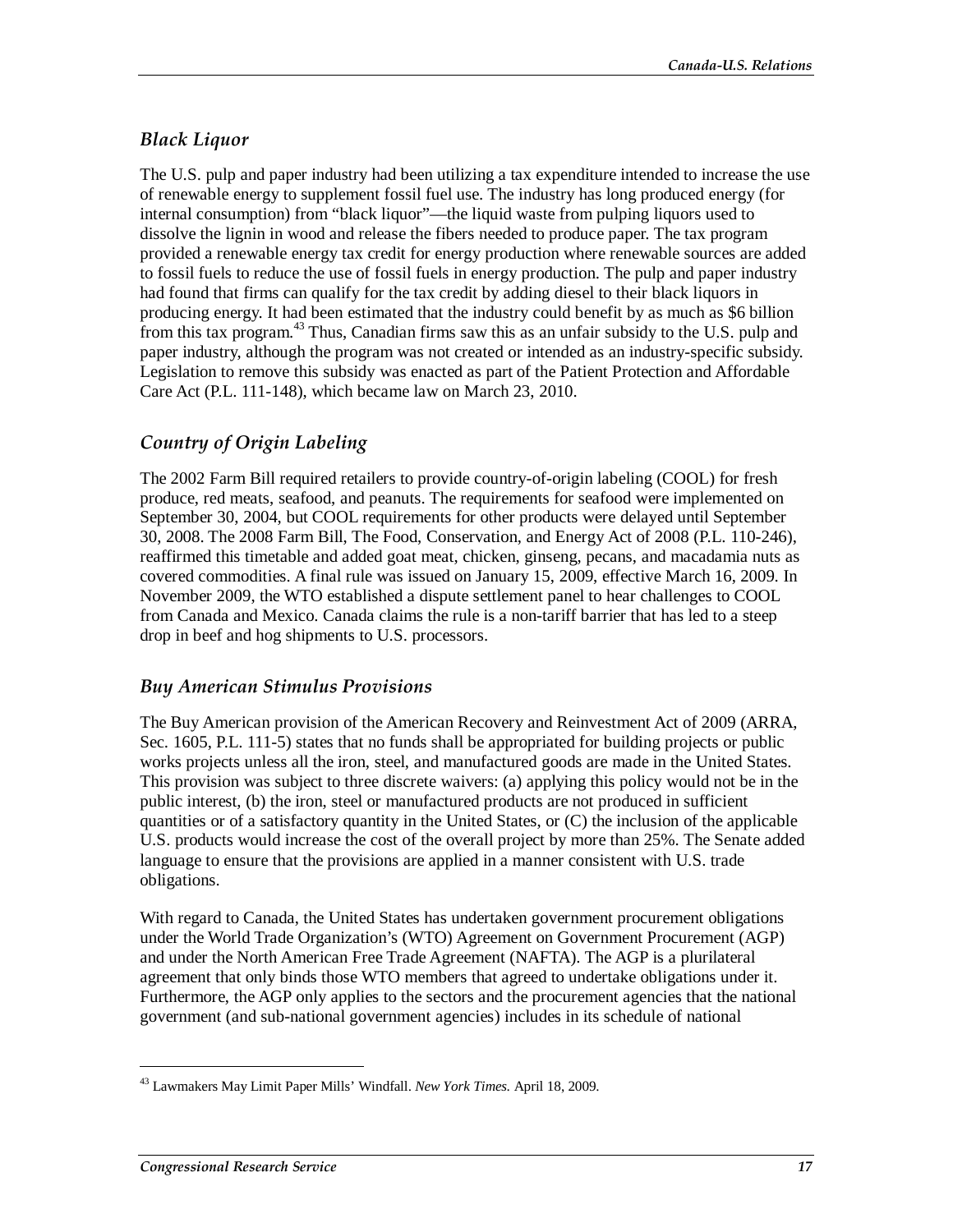commitments. NAFTA contains similar commitments on the national level, but excluded subnational entities.

Both the United States and Canada have undertaken extensive obligations to open their government procurements at the national level under both agreements. However, because Canadian provinces never signed up to the AGP, as had 37 U.S. states, regulations implementing the ARRA excluded Canadian firms from bidding on ARRA-financed contracts that are tendered by the U.S. states.<sup>44</sup> In February 2010, the United States agreed to permit Canadian firms to bid on sub-federal ARRA contracts in return for a Canadian commitment to sign its provinces up to the AGP. In addition, both parties committed themselves to begin negotiations reciprocally to expand commitments for market access in procurement between the two countries.<sup>45</sup>

#### *Intellectual Property Rights*

In 2010, the U.S. Trade Representative again listed Canada on its Special 301 report on intellectual property rights protections to the priority watch list for intellectual property rights protections.<sup>46</sup> The priority watch list indicates that the listed trading partner has problems with respect to IPR protection, enforcement, or market access for persons relying on intellectual property and that these problems merit "increased bilateral attention." In this designation, Canada joins such notorious IPR violators as China and Russia. The United States again urged Canada to implement the World Intellectual Property Organization's Copyright treaty, which has been signed but not ratified by Canada.<sup>47</sup> The United States also expressed concern about trade in pirated and counterfeit goods in Canada, as well as weak enforcement and relatively lax penalties for IPR infringement. The United States urged Canada to adopt tougher border security measures to crack down on this trade, including allowing for the seizure of pirated and counterfeit goods by customs agents without a court order.

#### *Steel*

<u>.</u>

The global economic crisis caused steel production and prices to fall precipitously in both the United States in Canada. In response to low capacity utilization and low demand for steel, Pittsburgh-based U.S. Steel moved to idle much of its Canadian operations including works in Hamilton and Nanticoke, Ontario in March 2009. U.S. Steel had purchased these works from bankrupt Canadian-based Stelco in 2007 and made certain production commitments during the foreign investment review of its acquisition under the Investment Canada Act (ICA). In May 2009, the Canadian government challenged the closure of the plants as a breach of the commitments it made in its ICA review. In July 2009, after reviewing U.S. Steel's response, the Canadian government took U.S. Steel Corp. to federal Court, asking the Court to order appropriate measures to remedy the situation. In November 2009, U.S. Steel challenged provisions of the ICA as violative of its procedural rights. Meanwhile, the Hamilton and Lake

<sup>44</sup> Office of Management and Budget, "Updated Implementing Guidance for the American Recovery and Reinvestment Act of 2009, April 3, 2009. pp. 160-166.

<sup>45 &</sup>quot;U.S.-Canada Announce Buy American Deal, Provinces to Sign GPA," *Inside U.S. Trade,* February 12, 2010.

<sup>46</sup> United States Trade Representative, 2010 Special 301 Report, p. 25. Available at http://www.ustr.gov/webfm\_send/ 1906.

 $47$  The WIPO Copyright treaty updates existing copyright protections for Internet and other electronic media.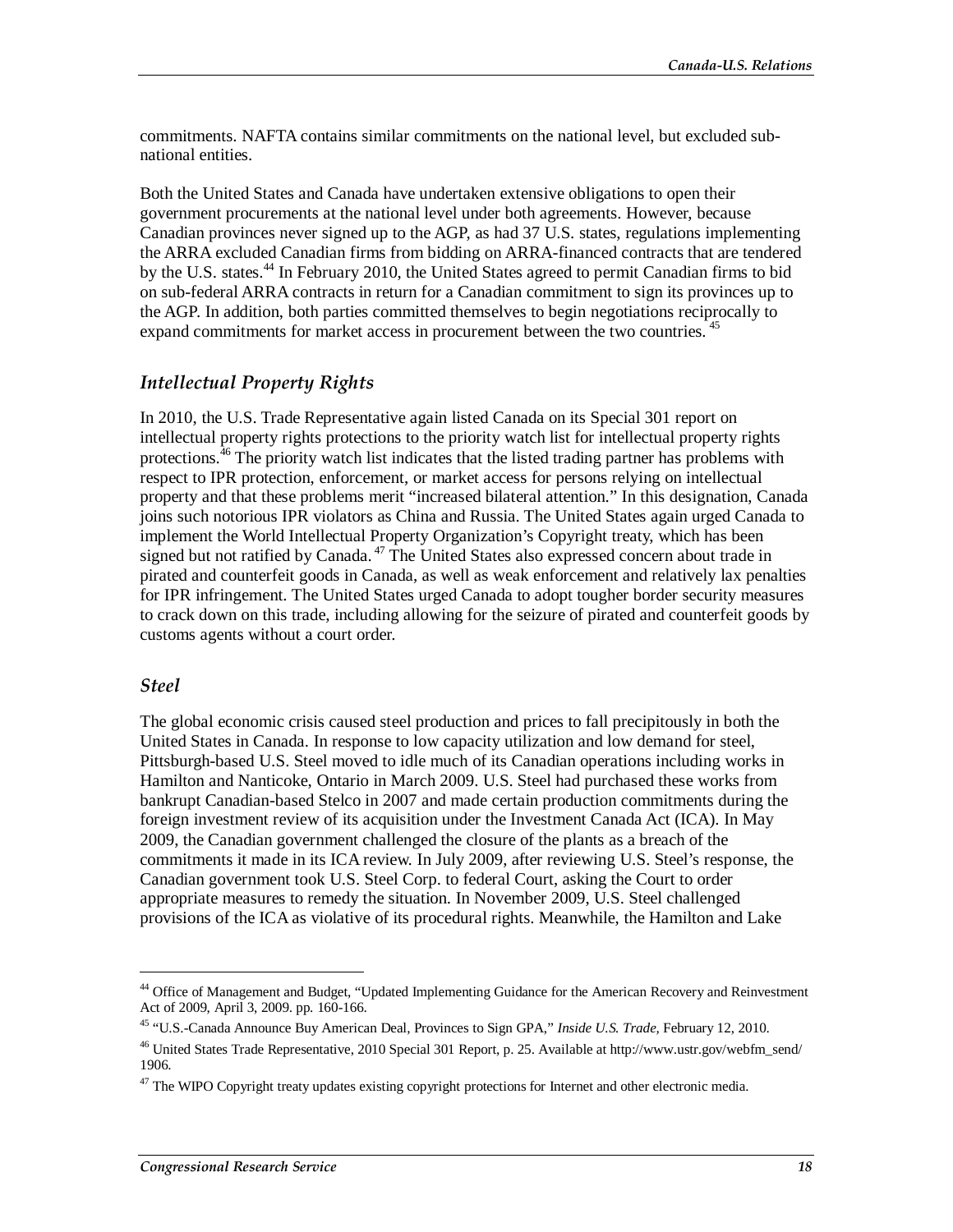Erie works have reopened based on improved demand and U.S. Steel had agreed to sell its Hamilton bar and bloom mills to a German group.

### **Environmental Issues**

The United States and Canada, which share a common border that stretches 5,500 miles, cooperate extensively on environmental matters. Since they signed the Boundary Waters Treaty in 1909, the two countries have, through the International Joint Commission, worked together on protecting and maintaining border waterways, especially the Great Lakes. In 1978, the two signed the Great Lakes Water Quality Agreement.

In 2002, Canada ratified the Kyoto Agreement; in 2006, however, the government announced that emission targets had been exceeded. The Harper government has established a goal of cutting greenhouse gas emissions 20% by 2020. To do so, the government proposes numerous measures, including increased reliance on hydro- and nuclear power, and revised regulations for the oil sands industry.

The long feud over Pacific salmon—one of the more prominent bilateral disputes in recent years—had both environmental and commercial aspects. Canada contended that American fishermen were taking more than their equitable share of the migratory fish; the United States, on the other hand, maintained that its fishing was in accordance with the 1985 Pacific Salmon Treaty (PST) and with sound conservation practices. After a pause, talks resumed in 1997, and the two sides finally reached an accord in 1999; both countries are monitoring implementation of the agreement.<sup>48</sup> The so-called Annex IV fisheries regimes of the PST were renegotiated in 2008.

One area of contention concerns the diversion of the naturally overflowing waters of Devils Lake, in North Dakota. For flood-control purposes, the state has constructed a channel that diverts excess water ultimately to the Red River, which flows northward. Manitobans have objected to this solution, arguing that the lake water contains toxic chemicals from agricultural runoff; they are also concerned that the introduction of alien species of aquatic life may disturb the ecological balance and endanger recreational fishing in Lake Winnipeg, into which the Red River empties. The Canadian government has requested that the case be referred to the International Joint Commission. In April 2006, after meetings between senior environmental officials of the two governments, the United States agreed to install a permanent filtration system at the Devils Lake outlet. However, this filtration system, estimated to cost \$15 million, has not been installed. In February 2008, the North Dakota Supreme Court found that the state had acted improperly in changing certain environmental standards for the water released from the lake's outlet. At this time, the channel operates intermittently, subject to North Dakota health regulations. Meanwhile, Manitoba has offered to address the issue of a 30 mile border road that acts as a dike, trapping water in northeastern North Dakota, if North Dakota installs the filtration system at the Devils Lake Channel. North Dakota's governor demurred, maintaining that the two issues are unrelated.<sup>49</sup>

<sup>48</sup> CRS Report RL30234, *The Pacific Salmon Treaty: The 1999 Agreement and Renegotiated Annex IV*, by Eugene H. Buck.

<sup>49 &</sup>quot;Devil Down South." *The Economist*. July 16, 2005. "Little-Known White House Office Negotiates Devils Lake Dispute." *AP*. September 5, 2005. "U.S. Promises Devils Lake Filter, But Water May Flow Before Installation." *Canadian Press*. April 25, 2006. Manitoba Scores Partial victory In Water Dispute With North Dakota. *The Canadian Press*. February 22, 2008; "ND governor to Manitoba: No deal on water dispute," *Fargo Forum*, May 8, 2009.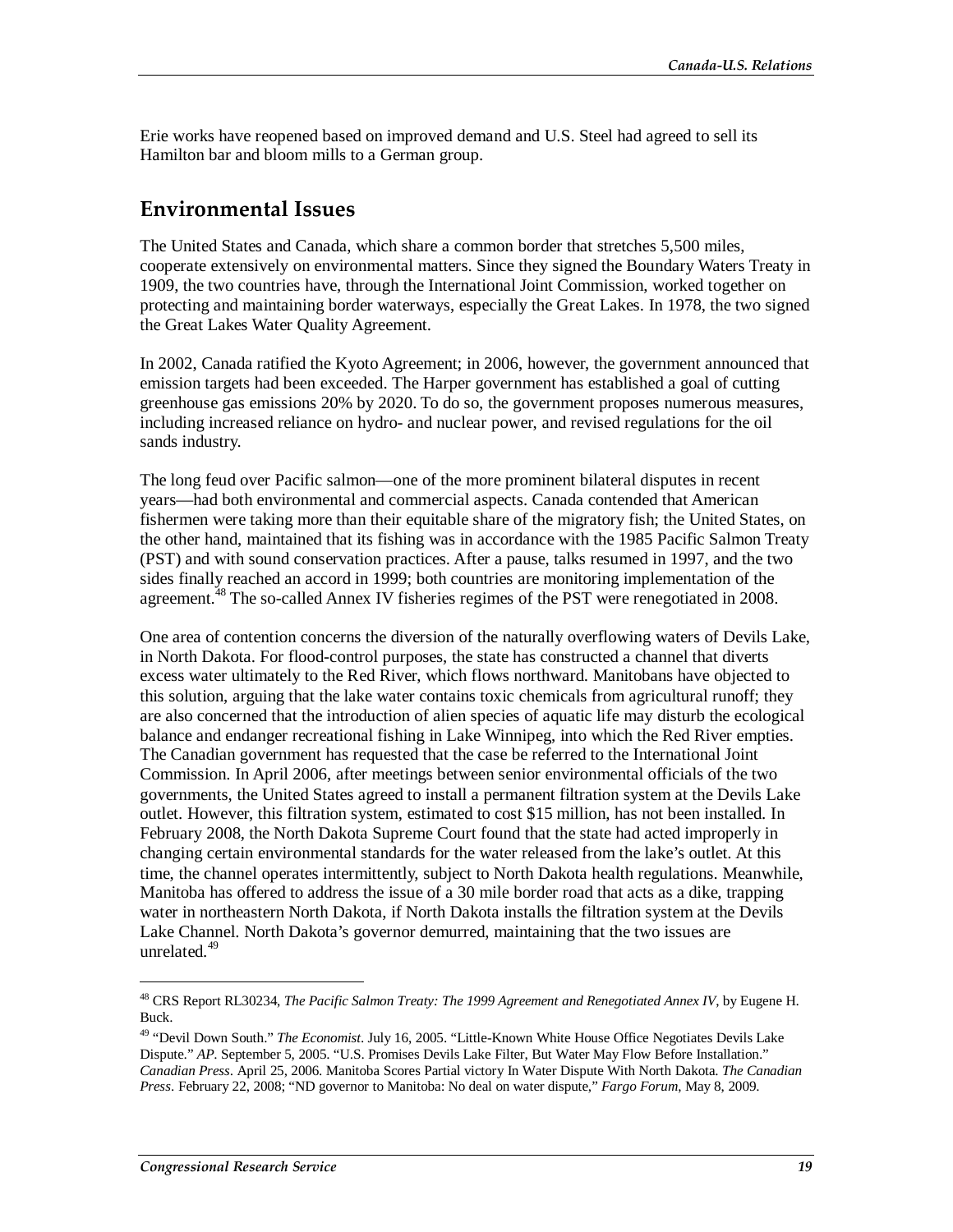Other environmental problems the two countries have dealt with in recent years include secondary wastewater treatment, control of predator fish and other invasive species introduced into the Great Lakes by ocean-going vessels, and sustainability of the St. Lawrence Seaway. In addition, the United States and Canada concluded a hazardous waste trade agreement in 1986; more recently, transboundary shipments of solid waste, particularly from Ontario to Ohio, Michigan, and other U.S. states, have been under review, and have been the subject of legislation in the U.S. Congress. The two countries have continued the long-standing debate over the ecological impact of possible development in Alaska's Arctic National Wildlife Refuge. Finally, the two sides continue to monitor the progress of the 1991 Canada-United States Air Quality Agreement. On January 7, 2003, Canadian and U.S. officials announced a new Joint Border Air Quality Strategy; under the initiative, pilot programs to reduce air pollution will be developed involving stakeholders at the state, provincial and local levels.

# **Canada and Afghanistan50**

### **Issue Definition**

Canada has participated in military operations in Afghanistan from the outset of the conflict in the fall of 2001. In early 2002, Ottawa deployed troops to Kandahar. However, as the mission changed focus from peacekeeping to counter-insurgency operations involving combat and casualties, Canadian public support declined. Parliament approved legislation requiring Canada to end its combat role by July 2011, and for all troops to be withdrawn by the end of that year. In the fall of 2009, a long-running scandal erupted when it was alleged that Canadian troops had turned over insurgent prisoners to Afghan officials, who subsequently tortured the detainees. The Obama Administration has expressed support for a continued role in Afghanistan by Canada.

## **Background and Analysis**

Canada was one of the first countries to join the U.S.-led military operation in Afghanistan. In October, 2001 the Canadian government launched Operation Apollo, in support of Operation Enduring Freedom. Nearly 900 infantry troops and approximately 40 members of Canada's Special Forces unit, Joint Task Force 2, served in the initial combat in Afghanistan. Canadian forces – about 2,830 currently – have long been serving on the front line in combat operations in southern Afghanistan to counter attacks by al Qaeda and Taliban fighters. Canadian troops operate without national combat caveats. Canada has suffered among the heaviest casualties proportionally of the NATO coalition member states; a total of 142 Canadians, including one diplomat, have been killed in Afghanistan.

In addition to infantry troops, Canada has contributed a helicopter squadron and Operational Mentor and Liaison Team (OMLT ) trainers; in addition, Royal Canadian Mounted Police are assisting the Afghan National Police. In August 2005, Canada established a Provincial Reconstruction Team in Kandahar in the volatile southern part of the country. Ottawa also has provided humanitarian and reconstruction assistance to Afghanistan, which is the number one recipient of Canadian foreign aid. Canada is among the top five donors to the country, and has

<sup>50</sup> Prepared by Carl Ek, Specialist in International Relations; Foreign Affairs, Defense, and Trade Division.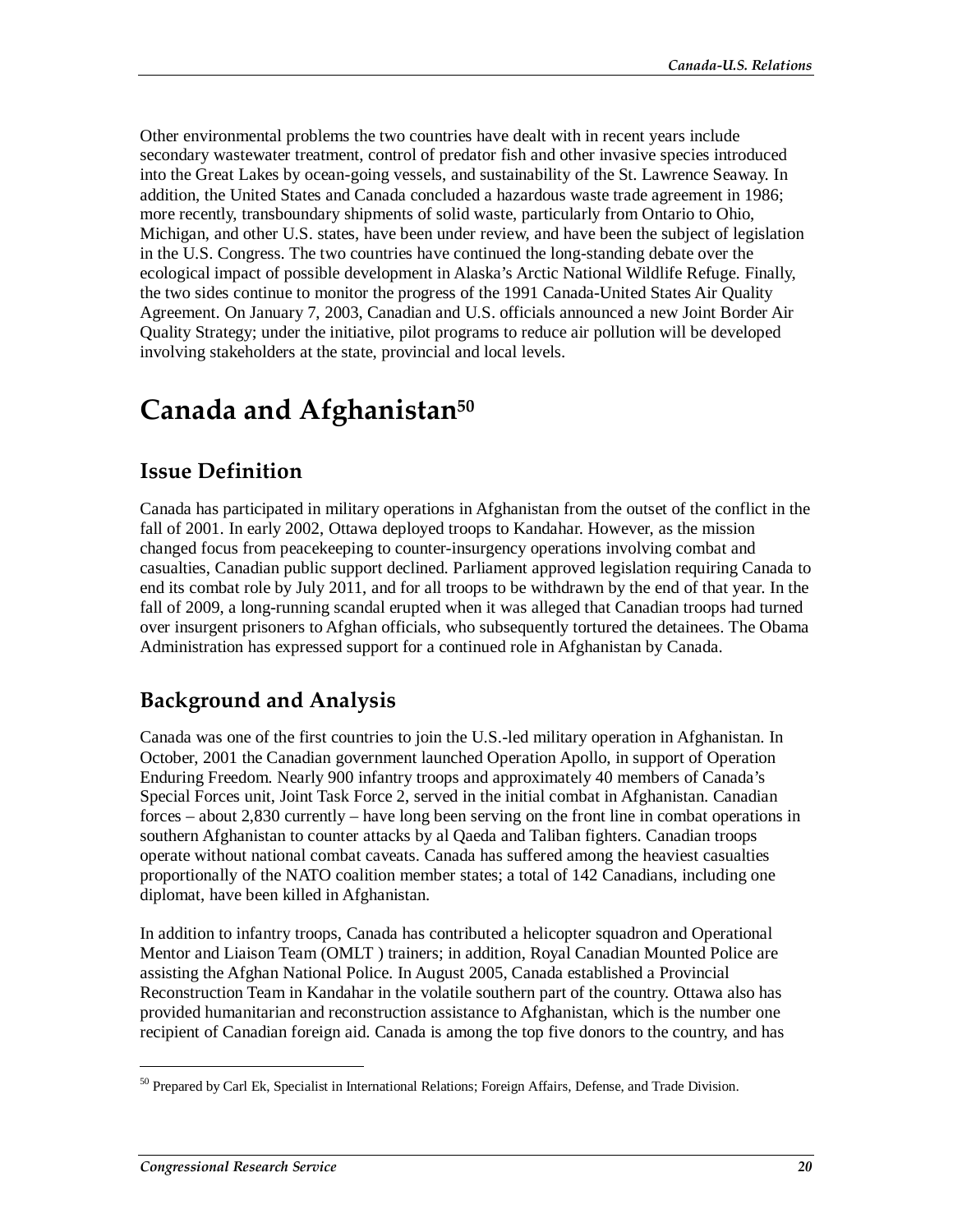pledged C\$1.9 billion (about \$1.9 billion) through 2011 in reconstruction and development assistance. Canada also currently shares the leadership of Regional Command-South with the Netherlands and the UK.

As Canadian military operations in Afghanistan shifted from peacekeeping to counter-insurgency, public support for Canada's presence diminished. However, Prime Minister Harper has been willing to challenge public opinion over Canada's participation in Afghanistan; he has been banking on an approach that emphasizes training Afghan troops to replace departing Canadians. In 2006, he won a narrow vote in parliament to keep Canadian troops in Afghanistan for two additional years. Harper initially characterized the mission as humanitarian in nature and also asserted that it was in Canada's national interest to demonstrate its ability to play a leadership role internationally.

In the fall of 2007, Harper appointed an advisory panel to review options on the mission. The commission found that the troop presence was justifiable and that the mission should be maintained until 2011, but recommended that Canadian forces be withdrawn unless NATO allies stepped up their contributions. This became the basis of a compromise between the Liberals and Conservatives. Harper declared that Canadian troops would be withdrawn unless other NATO countries provided an additional 1,000 troops. At the April 2008 NATO summit in Bucharest, France and the United States announced that they would commit 800 additional troops. Canadian troops are now scheduled to end combat activities by July 2011, and withdraw completely by December 2011. At the April 2009 NATO summit, Canada reportedly pledged to send an additional 100 civilian specialists to Afghanistan.

Canada has established six priorities for its activities in Afghanistan: 1) training and mentoring, 2) provision of basic services, 3) humanitarian assistance, 4) cooperation between Afghanistan and Pakistan to control the border and stem the drug trade, 5) supporting democracy and the development of governmental institutions, and 6) political reconciliation.

Canada's Afghanistan mission was thrown into the national spotlight in November 2009, when a Foreign Ministry whistleblower publicly alleged that, in 2006 and 2007, Canadian forces had turned combatant prisoners over to local Afghan authorities, who subsequently tortured the detainees; Foreign Affairs Minister Peter MacKay and other officials denied the charges, but later backtracked somewhat. The controversy, which has generated considerable public interest, has continued into mid-2010. An April 2010 public opinion survey indicated that 39% of Canadians polled supported the Afghanistan mission, down from 59% in mid-2006.

### **Status of the Issue**

In March 2010, U.S. Secretary of State Hillary Clinton said during a visit to Ottawa that she hoped Canada would continue its presence in Afghanistan after 2011, suggesting "a training role instead of a combat role, a logistics-support role instead of front-line combat." Some observers have noted that the Obama Administration and NATO officials have privately expressed concerns that the withdrawal of Canadian troops might prompt other allies to bring their troops home. During a visit to Kandahar the following month, Defense Minister MacKay reiterated the government's intention to end the military mission in 2011. The Harper government has indicated that it might maintain a presence in Afghanistan in a diplomatic capacity, and to assist in developmental tasks.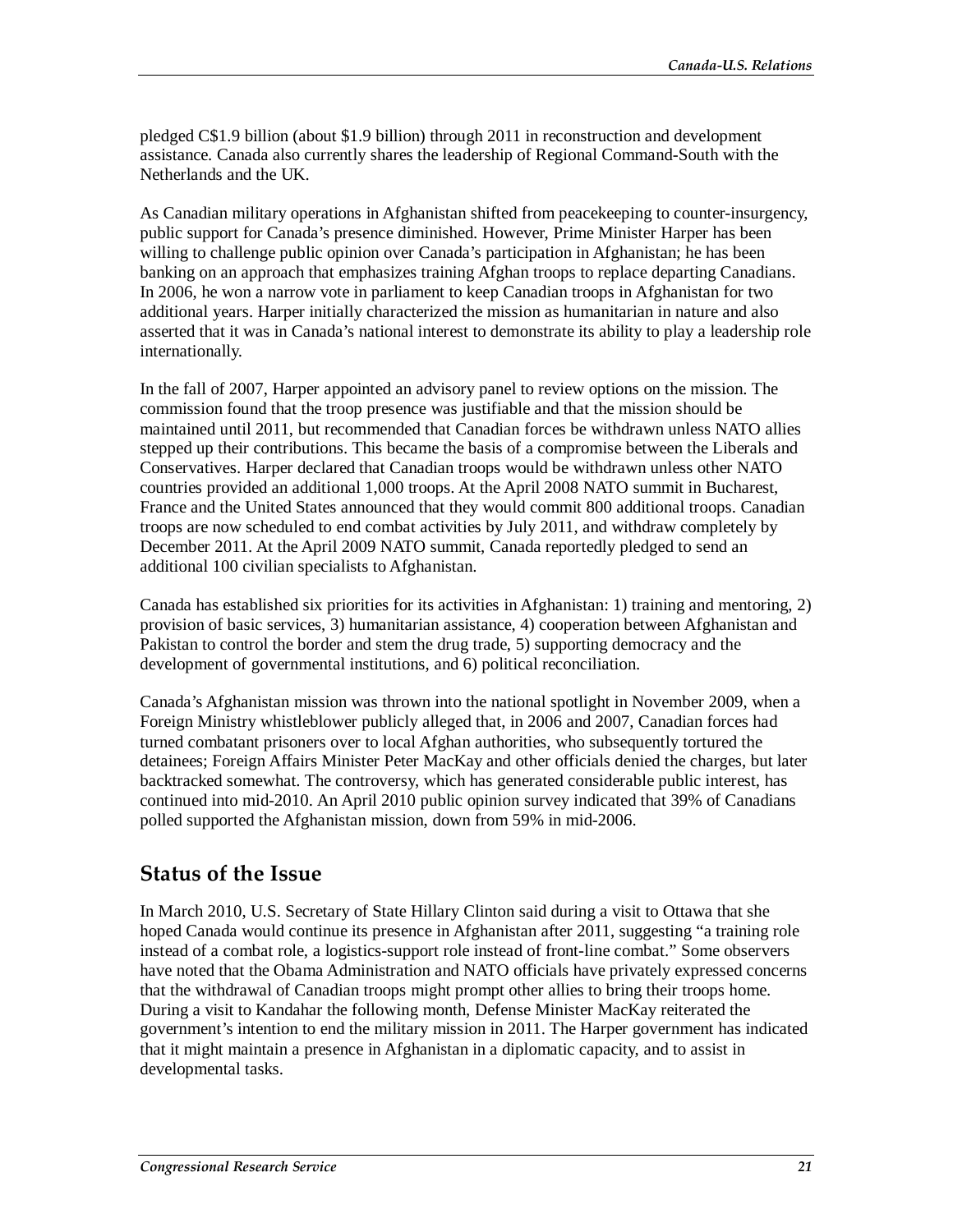# **Questions**

1. Canada is set to exit Afghanistan in 2011. Does that mean that all personnel – civilian and military – will be leaving the country entirely, or will some remain to assist in development efforts?

2. What role does the U.S. government hope Canada will play in Afghanistan after the scheduled troop withdrawal? Has Washington made specific requests of Ottawa?

3. In what ways, if any, might the Afghanistan policies of a Liberal government differ from those of the Conservatives?

# **Canada's Arctic Sovereignty Claim**<sup>51</sup>

## **Issue Definition**

Scientists have forecast that, by 2030 or earlier, global warming will reduce the Arctic ice pack in Canada's northern archipelago sufficiently to create a "northwest passage" that will permit commercial ship traffic through the summer months. If created, a northwest passage would significantly reduce transit distances for commercial ships operating between certain ports. It could also be used by commercial fishing or cruise ships, ships supporting Arctic scientific research or resource exploration, or military vessels. The presence of ships in the passage could require the establishment and enforcement of shipping lanes and other rules for ensuring safe ship operations, add to existing demands for maritime search and rescue capabilities, and create a risk of environmental damage to the Arctic. The use of the passage by foreign military ships might be viewed as creating potential security risks to Canada (and the United States). Successive Canadian governments have maintained that such a passage would be an inland waterway, and would therefore be sovereign Canadian territory, subject to Ottawa's surveillance and regulation. The United States, the European Union, Japan, and others assert that the passage would constitute an international strait between two high seas.

## **Background and Analysis**

Arctic sovereignty has been an issue for Canada for decades. In 1985, a U.S. icebreaker, the *Polar Sea*, caused an uproar in Canada when it traversed the waters of the northern archipelago without first seeking permission. Afterward, Washington and Ottawa came to an agreement in 1988 under which the United States pledged to notify Canada when its ships would transit the region, and Canada agreed to grant its consent. In recent years, however, the question over who, if anyone, would have control over the regional waters has intensified as scientific consensus has grown that the melting of the polar icecap will open up a Northwest Passage during the summer months.

The debate over the Northwest Passage has commercial, environmental, and security considerations. The opening of a channel of water during the summer months through Canada's 36,000-island arctic archipelago would cut shipping routes between Europe and Asia by 3,000-

<sup>51</sup> Prepared by Carl Ek, Specialist in International Relations; Foreign Affairs, Defense, and Trade Division.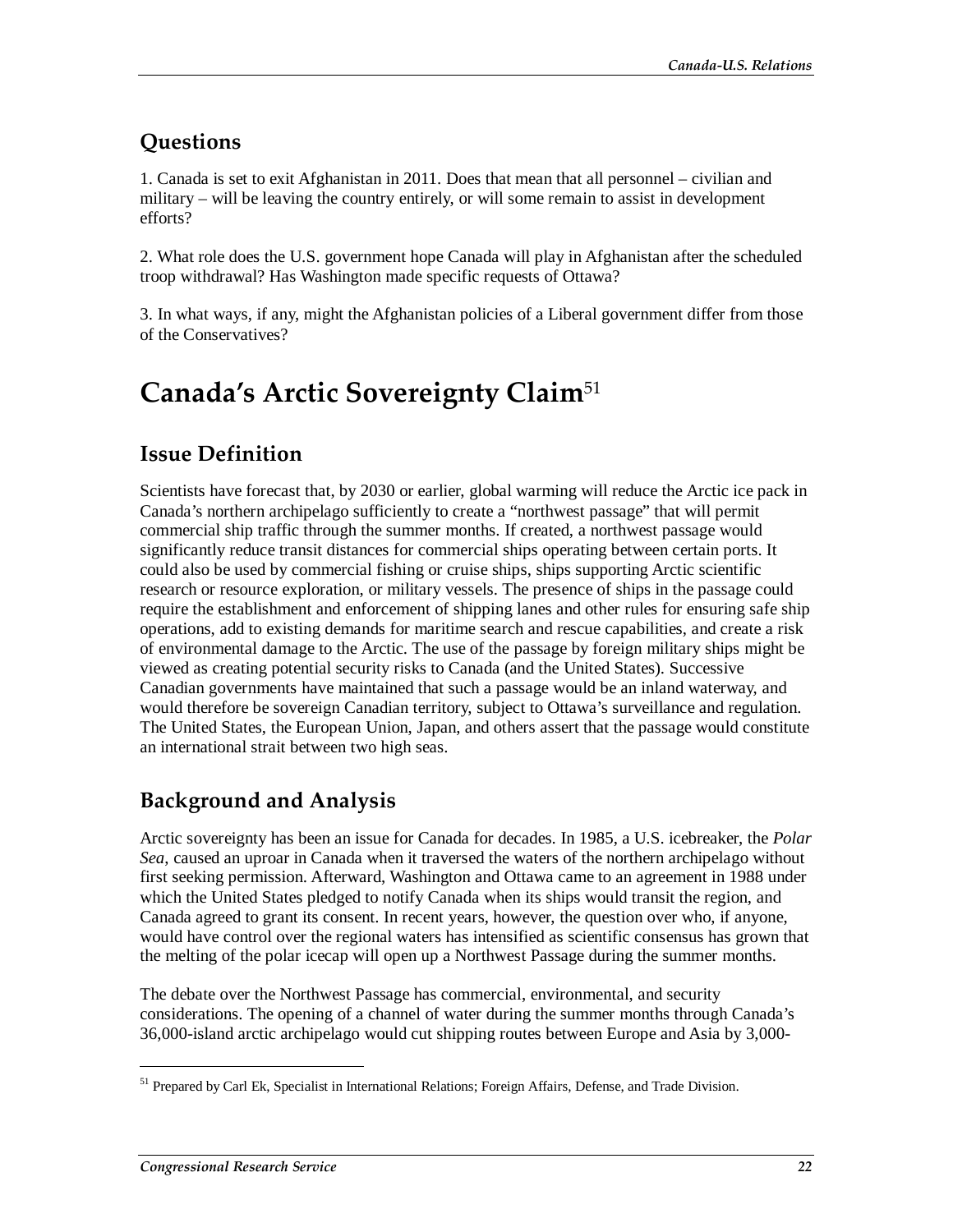4,000 miles, saving time and fuel costs. However, many Canadians are concerned that unfettered maritime traffic through the region could result in serious environmental hazards ranging from the catastrophe of an oil spill, to more cumulative pollution caused by ocean dumping of ballast and garbage by transiting vessels. In terms of security, the Canadians are concerned that recognition of the passage as international waters would result in free access to naval warships and submarines, including, for example, those of Russia and China.

Canada seeks recognition of its sovereignty over the entire area, among other reasons, because of a strong national identification with its northern regions. Ottawa argues that it has a historical claim based on centuries of Inuit inhabitation—of the islands and of the ice extending from them. From a practical standpoint, Canada wishes to have the ability to enforce protection of the fragile arctic ecosystem and to ensure sustainable commercial fishing practices. In addition, the Canadians want there to be no doubt that they have rights to the region's abundant natural resources, including oil, natural gas, minerals, and precious metals.

The Harper government has been seeking to bolster Canada's sovereignty claim by maintaining and expanding the "Northern Strategy" launched by his Liberal predecessors. The most visible part of Conservatives' plan has been the establishment of a stronger military presence. In July 2007, Harper announced plans for the construction of 6-8 armed, medium-sized icebreakers to patrol the north. The following month, he traveled to Resolute Bay, Nunavut and announced plans to construct a winter warfare training center and deep-water port in the region. He declared that "Canada's new government understands that the first principle of Arctic sovereignty is: Use it or lose it." Some Canadians, however, have criticized Harper for seeking to militarize the debate.

The prospective passage raises jurisdictional questions. Canadians maintain that it would be an internal waterway and would likely require all vessels to register with their coast guard's vessel traffic reporting system. They contend that this would facilitate possible search-and-rescue missions, and would dissuade ships bearing contraband from sailing through the region. There is general agreement that the natural resources in the region are Canadian; the debate concerns free transit rights. Analysts note that the UN Convention on the Law of the Seas calls for the right of transit passage "between one part of the high seas ... and another part of the high seas ... ." In addition, some analysts believe that the recognition of the Northwest Passage as a Canadian inland waterway would set an international precedent that might be viewed as applicable elsewhere in the world. Other governments could echo Canada's sovereignty claim and prohibit the passage of U.S. naval ships, as well as of oil tankers bound for the United States; the Straits of Malacca and Hormuz have been cited as examples. Others, however, such as former U.S. Ambassador to Canada Paul Cellucci, argue that it would be in the interests of U.S. national security if Canada were to manage and police shipping through the straits.

Several possible solutions have been put forward. Some argue that Canada could achieve its objectives through regulations approved by the UN International Maritime Organization. Also, it has suggested that NORAD and the Arctic Council might be able to coordinate cooperative patrolling of the passage. Others—though not the United States—have proposed that the countries bordering the Arctic adopt an agreement prohibiting military, residential, or commercial use of the region, as was done for Antarctica in 1959. Finally, some believe that a renewed and updated version of the 1988 U.S.-Canada agreement would suffice.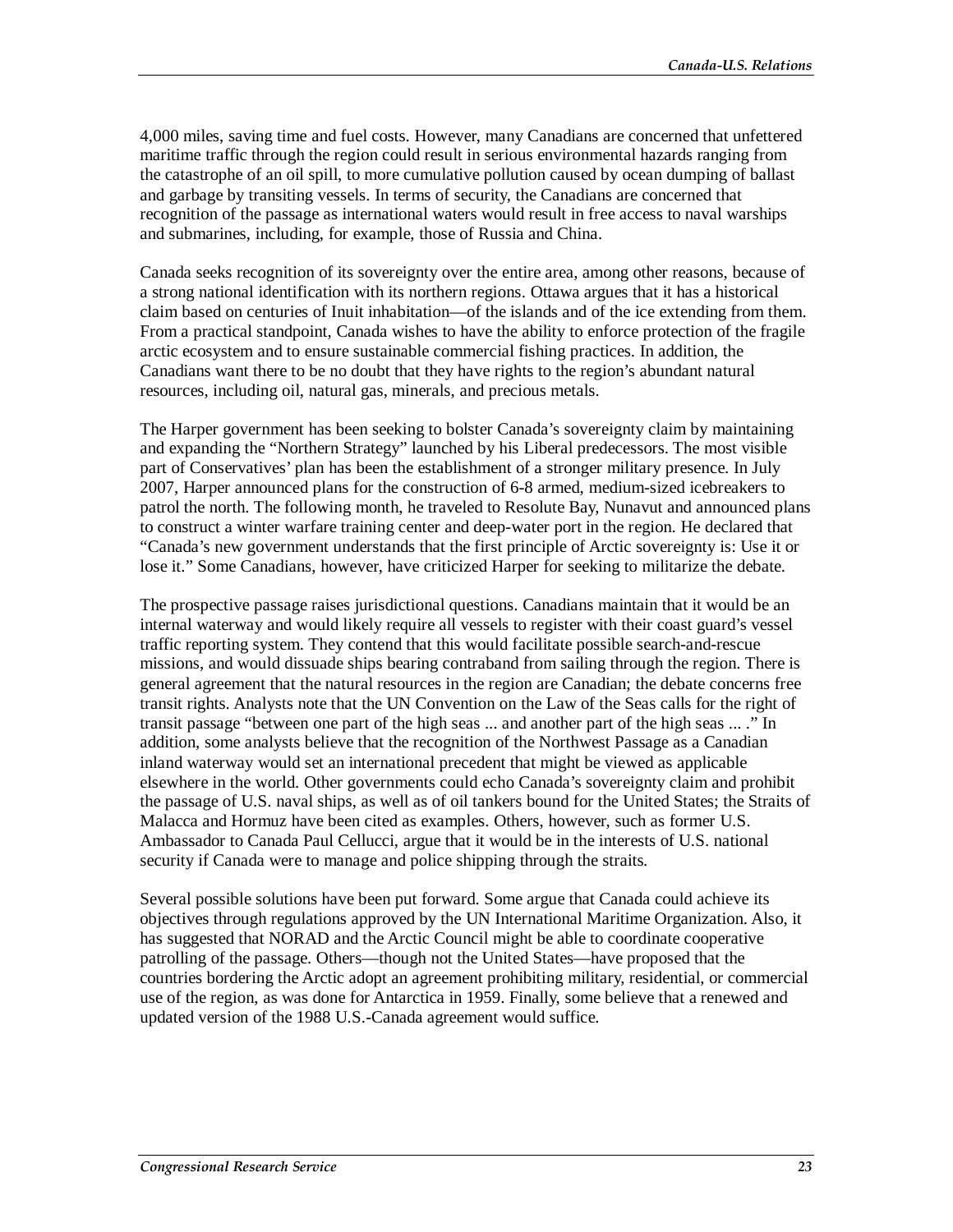## **Status of the Issue**

The Bush Administration did not make a major issue of a potential future northwest passage. On January 9, 2009, the White House issued National Security Presidential Directive 66, entitled Arctic Region Policy. The document reiterated the Administration's stance regarding Canada's sovereignty claim, stating that "the Northwest Passage is a strait used for international navigation." Some observers believe that it is unlikely that the Obama Administration will reverse this stance, and that, for the time being, Ottawa and Washington will continue to "agree to disagree." However, Canadian analysts have argued that the debate over who should manage the straits will intensify if ships carrying hazardous materials or illegal immigrants are discovered in the region. The Harper government has emphasized its commitment to the Arctic region through frequent visits by government officials, most recently by Foreign Minister Cannon in April 2010. Because it has been highlighted as a priority area for the Harper government, this issue will likely continue to be the subject of bilateral discussions between U.S. and Canadian policymakers.

# **Questions**

1. Several governments have taken issue with Canada's assertion of sovereignty over the Arctic waters. Do any foreign countries support Canada on this question? Has the Canadian government offered a legal precedent for its claim?

2. If Canada were to win recognition of its sovereignty over the passage, how might it regulate shipping traffic through the straits?

3. What might be the security, economic and environmental consequences for the United States if Canada were to win its sovereignty claim? If the passage were to be declared international waters?

# **Border Security Issues**<sup>52</sup>

# **Issue Definition**

Border security has emerged as an area of public concern, particularly after the September 11, 2001 terrorist attacks. Since the terrorist attacks, the United States and Canada have been striving to balance adequate border security with the facilitation of legitimate cross-border travel and commerce. As Congress passes legislation to enhance border security and the Administration puts into place procedures to tighten border enforcement, concerns persist with respect to the potential for terrorists to exploit the border. Congress previously passed significant border security-related legislation as discussed below, and issues pertaining to the oversight of such legislation and their possible policy implications for U.S.-Canada border relations continue to be of interest to Congress. These issues include (1) the requirement that U.S. Citizens, Canadian nationals, and other foreign nationals from countries in the Western Hemisphere, need a travel document to enter the United States; and (2) improvements to infrastructure at the border and ports of entry.

 $52$  Prepared by Chad C. Haddal, Analyst in Immigration Policy, Domestic Social Policy Division.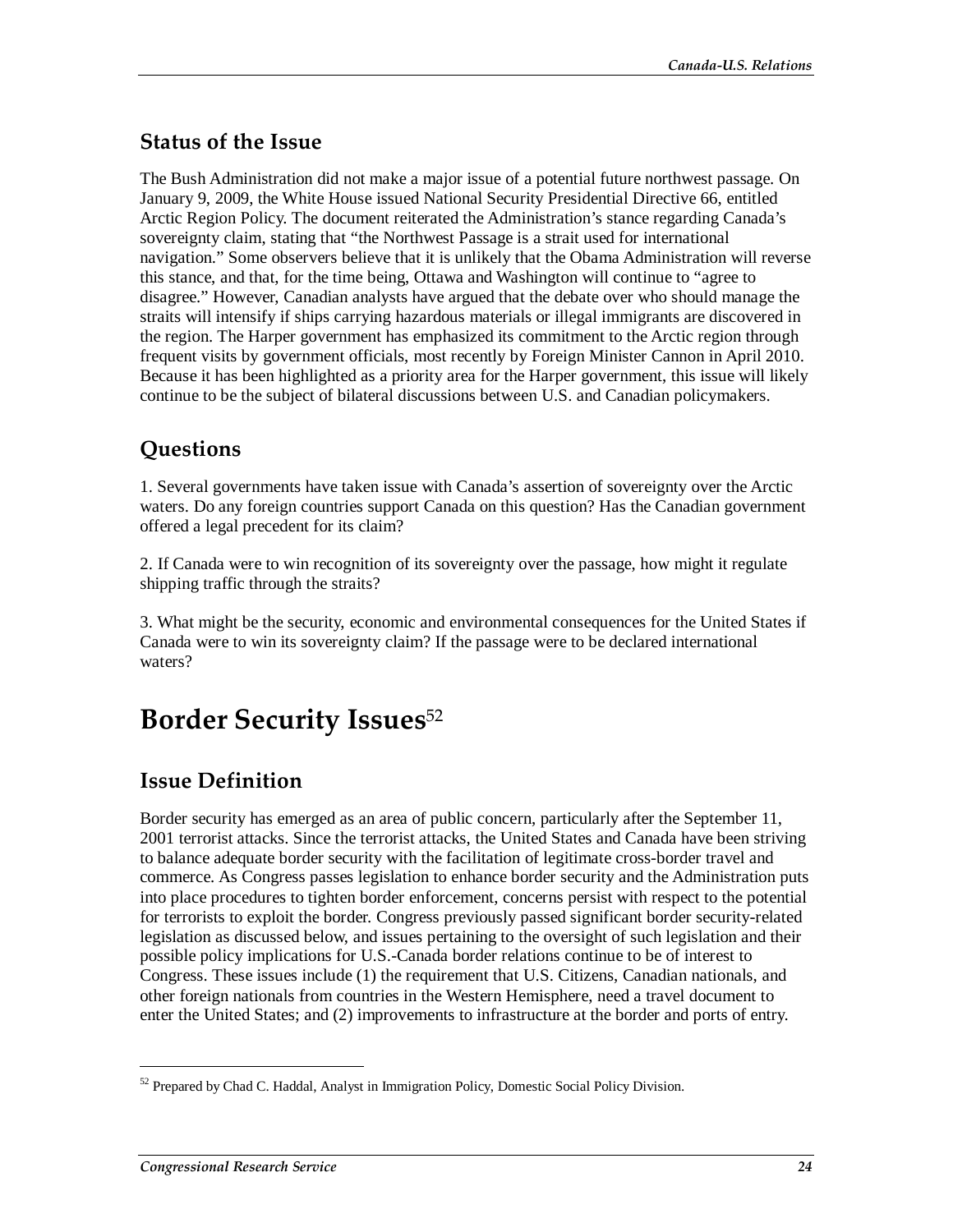# **Background and Analysis**

Both the United States and Canada have taken various measures to better secure the shared border while simultaneously preventing disruption to the flow of people and trade. Such efforts date back to 1995 and include a 30-point plan, commonly referred to as the "Smart Border Accord" (signed on December 12, 2001). The declaration includes a 30-point (now 32-point) plan to secure the border and facilitate the flow of low-risk travelers and goods through coordinated law enforcement operations, intelligence sharing, infrastructure improvements, improvement of compatible immigration databases, visa policy coordination, common biometric identifiers in travel documents, prescreening of air passengers, joint passenger analysis units, and improved processing of refugee and asylum claims, among other things. On December 3, 2001 the two countries signed a joint statement of cooperation on border security and migration that focuses on detection and prosecution of security threats, the disruption of illegal migration, and the efficient management of legitimate travel. Other efforts to increase border security between the U.S. and Canadian government include the 1999 *Canada-U.S. Partnership Forum* (CUSP) and the February 24, 1995, joint accord, *Our Shared Border*.

Congress also took action to better secure the border by passing the USA PATRIOT Act (P.L. 107-56). The act authorized the Attorney General to triple the number of border patrol personnel and immigration inspectors along the northern border and authorized \$50 million for the former INS to make technological improvements and to acquire additional equipment for the northern border. The Enhanced Border Security and Visa Reform Act of 2002 (the Border Security Act; P.L. 107-173) similarly authorized additional personnel and technological and infrastructure improvements at the borders. The Border Security Act contained a provision that required the development of technology to track the entry and exit of foreign nationals (referred to as the US-VISIT program). Both the USA PATRIOT Act and the Border Security Act required travel documents to be tamper resistant and contain a biometric identifier that is unique to the card holder.

## **Western Hemisphere Travel Initiative**

Congress passed legislation that requires the Secretary of Homeland Security, in consultation with the Secretary of State, to develop and implement a plan as expeditiously as possible to require a passport or other document, or combination of documents, "deemed by the Secretary of Homeland Security to be sufficient to denote identity and citizenship," for all travelers entering the United States. Commonly referred to as the Western Hemisphere Travel Initiative (WHTI), this provision in the Intelligence Reform and Terrorism Prevention Act of 2004 (P.L. 108-458) requires American and Canadian nationals (and other foreign nationals) to present some form of approved travel document to enter the United States.

The Department of Homeland Security (DHS) and the Department of State (DOS) final rule for WHTI took effect on June 1, 2009. Subsequently, DHS has ended the practice of accepting oral declarations of citizenship at the land border and is currently requiring U.S. citizens to present a passport, some other accepted biometric document, or the combination of a driver's license and a birth certificate, in order to reenter the country. Moreover, the WHTI final rule requires that U.S. citizens present an approved secure document that denotes identity *and* citizenship at the land border. This rule ends the previous practice of accepting driver's licenses and birth certificates as proof of identity and citizenship at the border. Approved documents include passport books, passport cards, and frequent traveler cards (such as SENTRI, NEXUS, and FAST), while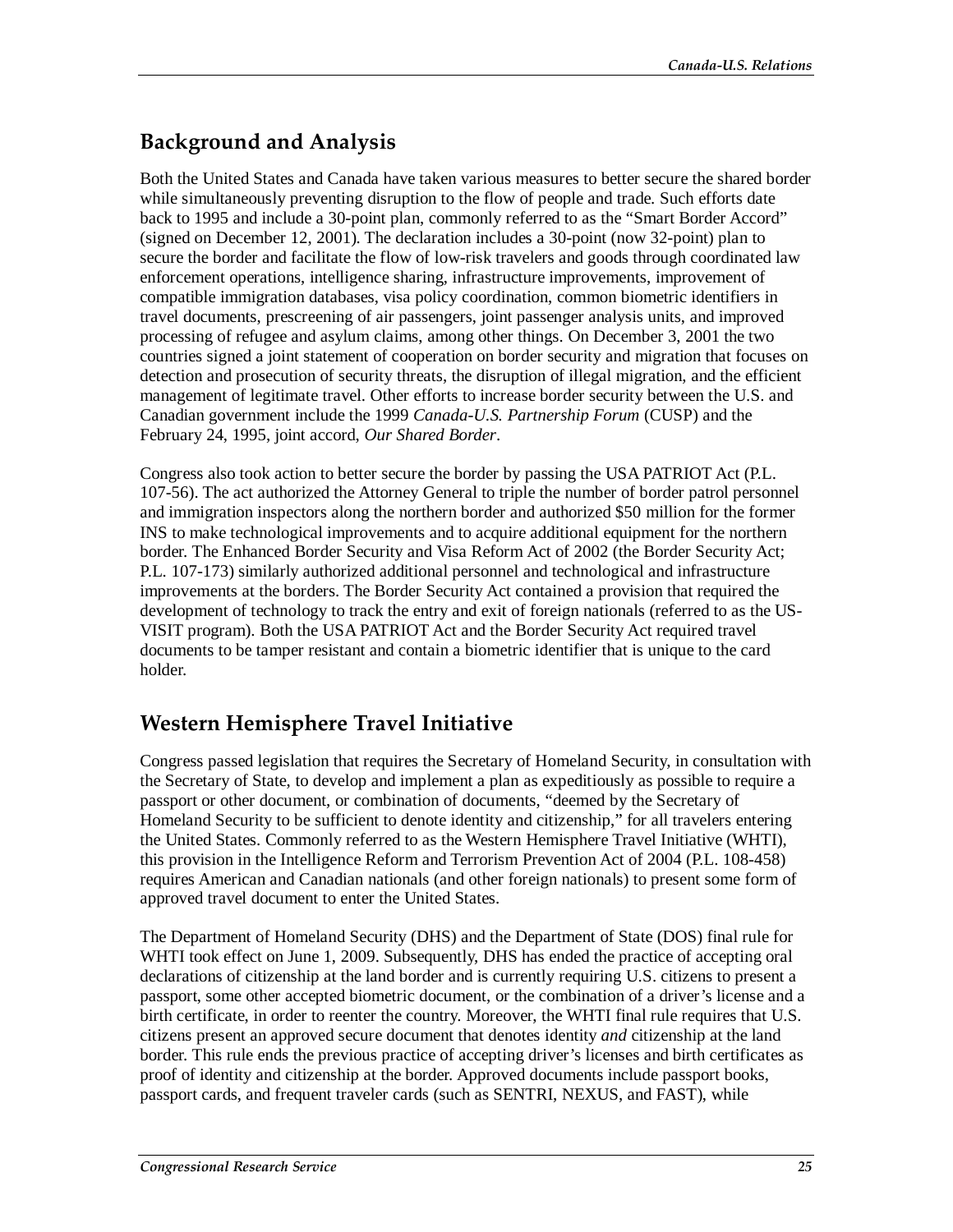additional provisions are made for military identification, tribal cards, and for certain special groups of travelers.

Additionally, some states have entered into agreements with DHS and have developed (or are developing) enhanced driver's licenses (EDL) that include citizenship information and are valid for WHTI purposes. The states currently issuing EDLs are Michigan, New York, Vermont, and Washington. DHS has also stated that they are working with the Canadian government and several Canadian provinces to develop EDLs or other similar documents for Canadian citizens that would be valid for WHTI purposes. Thus, according to DHS, the provinces of British Columbia, Manitoba, Ontario and Québec either do, or will soon, offer EDLs. Prior to its implementation, WHTI fostered much debate in Canada as well as the United States, as some observers voiced concerns that the increased documentation requirements at the border may suppress travel between the two nations. Yet, since its implementation much of the more vocal criticism has dissipated.

### **Status of the Issue**

The U.S. and Canadian governments continue to implement the provisions in the Smart Border Accord. For example, both countries have expanded the NEXUS program to 16 border crossing locations, 33 marine reporting locations, and 8 Canadian pre-clearance locations with kiosks. Both countries continue to explore the feasibility of creating additional joint facilities at agreed upon ports of entry and sharing of information through interoperable technology. Additionally, both countries have begun to take steps to share passenger information on high-risk travelers en route to either country through a risk-scoring scheme that was jointly developed; and in 2004, an automated process to share "lookout" data between both countries was developed. However, negotiations between the U.S. and Canada over two proposed pre-clearance pilot programs were reportedly abandoned by DHS due to sovereignty issues, the right of individuals to withdraw from inspections, and concerns about Canadian legal restrictions on Customs and Border Protection officers' authorities relating to arrests, fingerprinting, and other activities.

## **Questions**

1. The WHTI has made significant changes to the documentary requirements needed to enter the United States. What steps is the Canadian government taking to ensure that Canadian citizens are aware of these changes? Will the Canadian government consider imposing similar requirements on American citizens entering Canada? Will Canada develop its own version of the passport card for Canadian citizens? Will Canadian provinces develop their own EDLs for WHTI?

2. In recent years, a number of different technologies, including the US-VISIT program, have been implemented at northern ports of entry. With the advent of the WHTI, the demand for improved infrastructure will continue to be critical. What measures have been taken by the Canadian government to mitigate the impact of such a demand at its border crossings? Are there collaborative efforts that could be undertaken to alleviate some of the pressure on busy ports of entry?

3. The Smart Border Accord calls on the two countries to develop approaches to move customs and immigration inspection activities away from the border. While such an approach is already present at Canadian airports, there has been interest in expanding it to areas away from land ports of entry. What is the Canadian government doing to facilitate this objective? What was the reason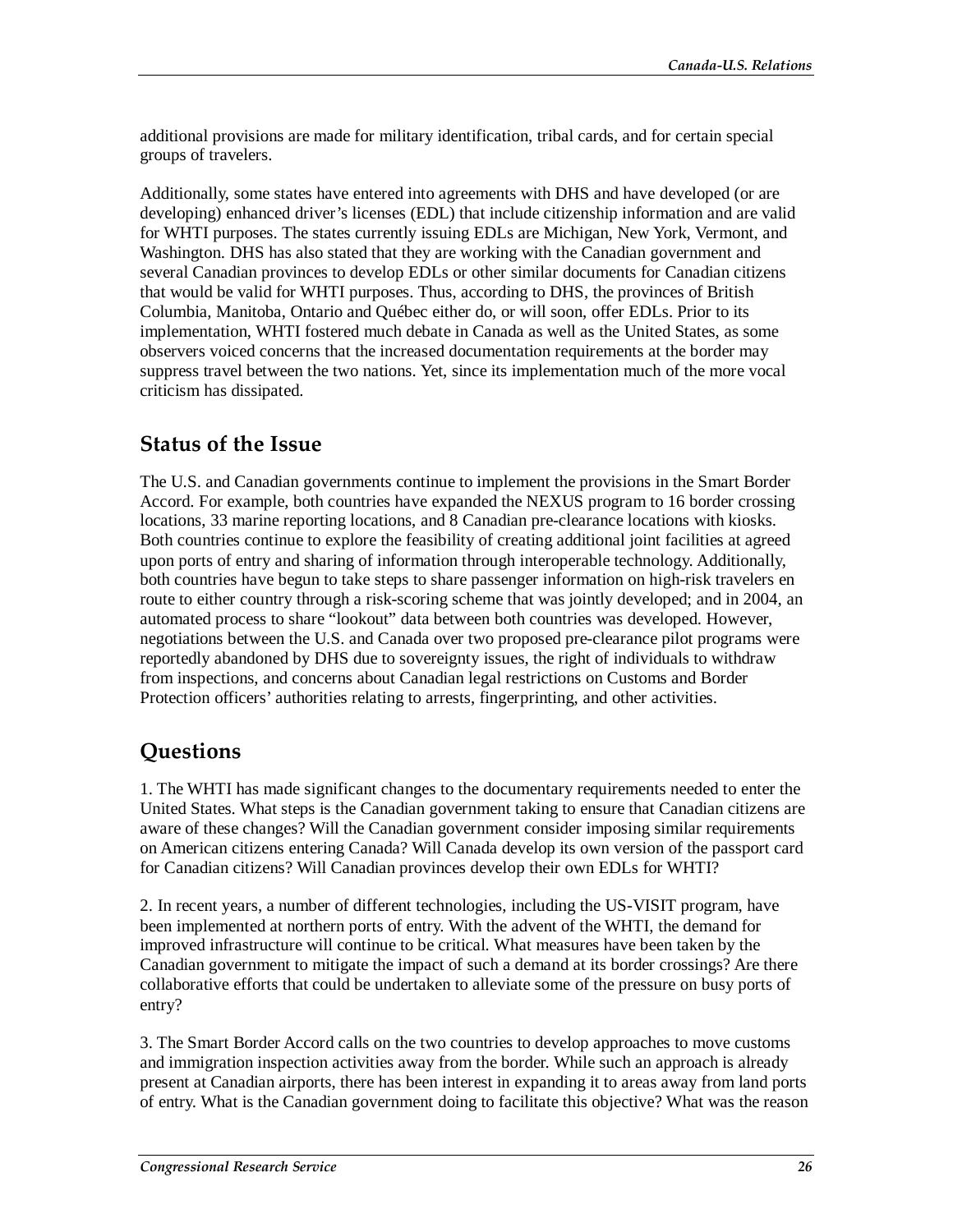that negotiations over the land-border pilot program failed? Are there any potential solutions for the problems that led to the pre-clearance pilots to be scrapped?

# **Border Security: Trade and Commercial Concerns**<sup>53</sup>

### **Issue Definition**

The aftermath of the terrorist attacks on the United States on September 11, 2001 increased scrutiny of the Canadian border as a possible point of entry for terrorists or for weapons of mass destruction. The potential for economic disruption that closing the border would cause has spurred cooperation between the United States and Canada to improve border security in an atmosphere conducive to continued and expanded commerce. This brief details commercial considerations in U.S.-Canadian border security discussions.

## **Background and Analysis**

The issue of border security is linked to the increased integration of the United States and Canadian economies. This integration has been aided by several trade agreements, culminating in the North American Free Trade Agreement of 1994 (NAFTA). These trade agreements not only eliminated tariff barriers between the two nations, but also reoriented Canada's industrial structure towards the United States. Industries in each country are now able to produce goods for a larger continent-wide market, and productivity has increased through increased economies of scale and specialization. Such specialization led to increased bilateral trade, much of it in intermediate products. This integration has, in turn, led to industrial practices such as "just in time" parts procurement that depend on a relatively open border.

The volume of economic activity across the border underscores the extent of economic integration between the United States and Canada. Despite the global economic downturn, the United States and Canada continue to have the largest trading relationship in the world with over \$1.2 billion per day in goods and services crossing the border in 2009. In that year, Canada purchased 19% of U.S. exports and supplies 14.4% of all U.S. imports. The United States supplied 51% of Canada's imports of goods in 2009 and purchased 75% of Canada's merchandise exports; two-way trade with the United States represents nearly 31% of Canadian GDP. In 2009, the Ambassador Bridge and Detroit-Windsor Tunnel complex that links Detroit, Michigan and Windsor, Ontario was the largest trade link in the world with more than 3,200 daily truck crossings totaling more than \$72.3 billion per year.

#### **Action Programs and Initiatives**

Several new initiatives to increase security of the border without impeding the flow of commerce were implemented under the Security and Prosperity Partnership (SPP), which in turn expanded on previous bilateral efforts by the United States and Canada, including the Smart Border Action Plan of December 2001 consisting of 4 pillars: the secure flow of people, the secure flow of

<sup>53</sup> Prepared by Ian F. Fergusson, Specialist in International Trade and Finance, Foreign Affairs, Defense, and Trade Division.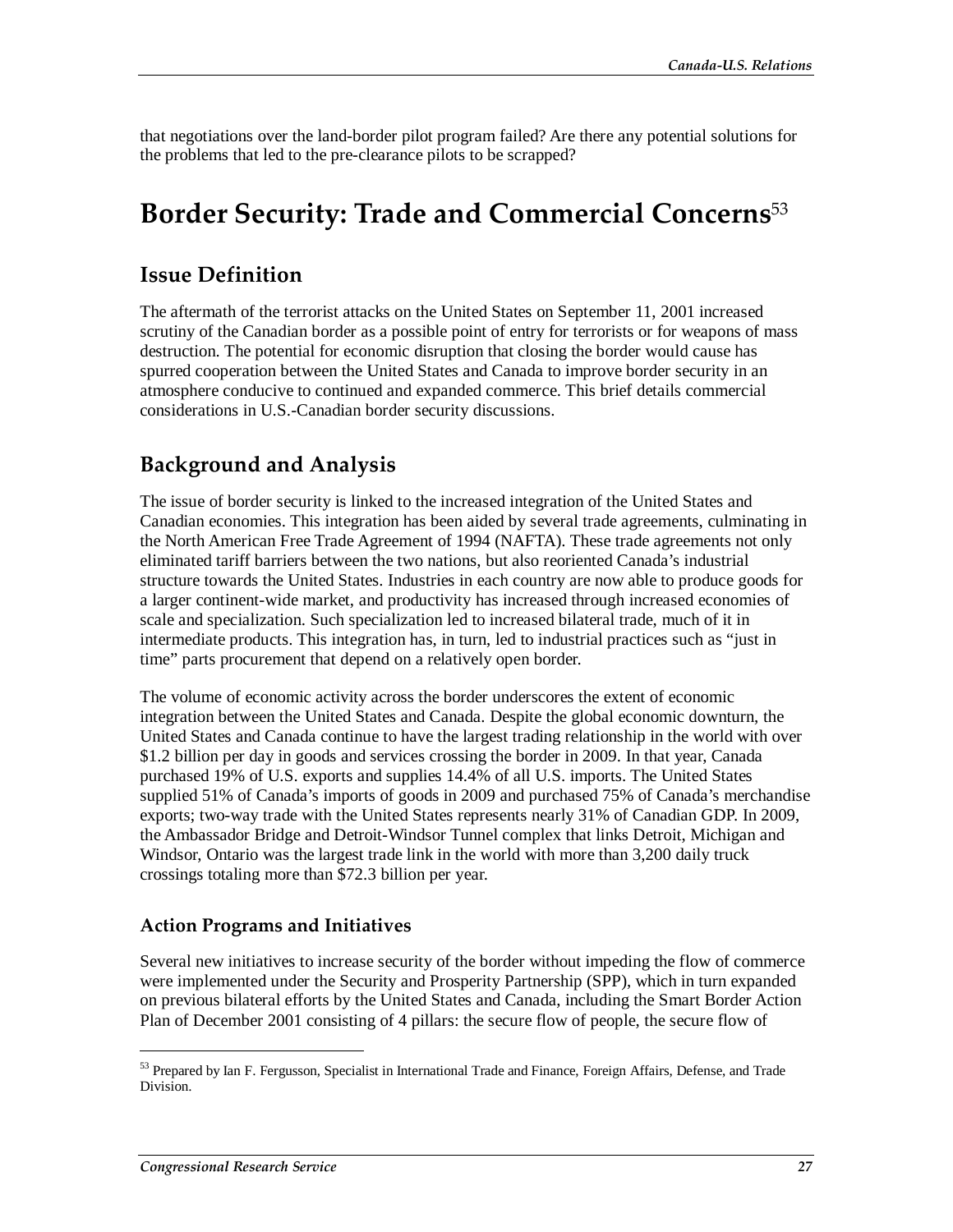goods, a secure infrastructure, and coordinated enforcement and information sharing. The pillar concerned with the flow of goods consists of initiatives on harmonized commercial processing, supply chain management, clearance away from the border, joint or shared facilities, enhancement of information sharing, and infrastructure improvements.

The U.S. Bureau of Customs and Border Protection's *Customs-Trade Partnership Against Terrorism (C-TPAT)* and the Canadian Border Security Agency's *Partners in Protection Program* are supply-chain security initiatives in which companies undertake audit-based compliance measures to enhance security along the supply chain. Goods shipped under these programs are eligible for preclearance away from the border.

The *Free and Secure Trade (FAST)* is a joint harmonized commercial processing initiative at 21 border locations, which provides for dedicated inspection lanes to goods carried by approved lower-risk shippers, to goods purchased from pre-authorized importers such as C-TPAT, and to goods transported by pre-authorized drivers and carriers. A complementary program (NEXUS) to expedite the secure movement of people has also been established for frequent travelers who have undergone security clearances on both sides of the border.

Another objective of the border security efforts has been the screening of goods entering North America. The ongoing U.S. *Container Security Initiative (CSI)* is designed to pre-screen high risk containers entering the United States at overseas ports of departure. Under the SPP, the three countries will develop common screening methods and technology, establish criteria to identify high risk cargo, and harmonize cargo information technology. Preclearance and prescreening is a possible first step in the creation of a North American security perimeter, a concept whereby clearance occurs at the first point of entrance rather than at the final border.

### **Status of the Issue**

Land preclearance away from the border by U.S. and Canadian customs agents working in each other's territory is an issue that has proven controversial, primarily due to concerns about sovereignty. Joint U.S.-Canada customs teams already operate in the CSI ports of Halifax, Montreal, and Vancouver, as well as Newark and Seattle-Tacoma, although the visiting agent serves only an advisory role with no enforcement powers. The SPP calls for negotiations on a U.S.-Canada preclearance agreement with implementation of two pilot sites, the Peace Bridge (Buffalo, NY-Fort Erie, ON) and the Thousand Islands Bridge (Alexandria Bay, NY-Landsdowne, ON). However, these negotiations were suspended on April 26, 2007. A 2008 GAO report cited disagreements over arrest authority, fingerprinting practices, and the right of individuals to withdraw an application to enter the United States while at the preclearance station. The Obama Administration reviewed this decision, but in August 2009 Secretary Napolitano announced that negotiations to construct a preclearance site adjacent to the Peace Bridge would not be reopened.

A second issue is the ability of the transportation infrastructure to cope with increased security measures. The aging condition and limited capacity of the land border infrastructure preceded the terrorist attacks. For example, the Ambassador Bridge and the Detroit-Windsor Tunnel, which together carry 25% of total U.S.-Canada cross-border traffic, both opened in 1930. Approaches to the crossings, often city streets, have been criticized as inadequate to the commercial needs of the  $21<sup>st</sup>$  century. This issue affects the efficient implementation of security measures. The FAST system provides for dedicated lanes at land border ports for expedited preclearance. However, these lanes will not save time if the FAST participant cannot access this lane due to congestion or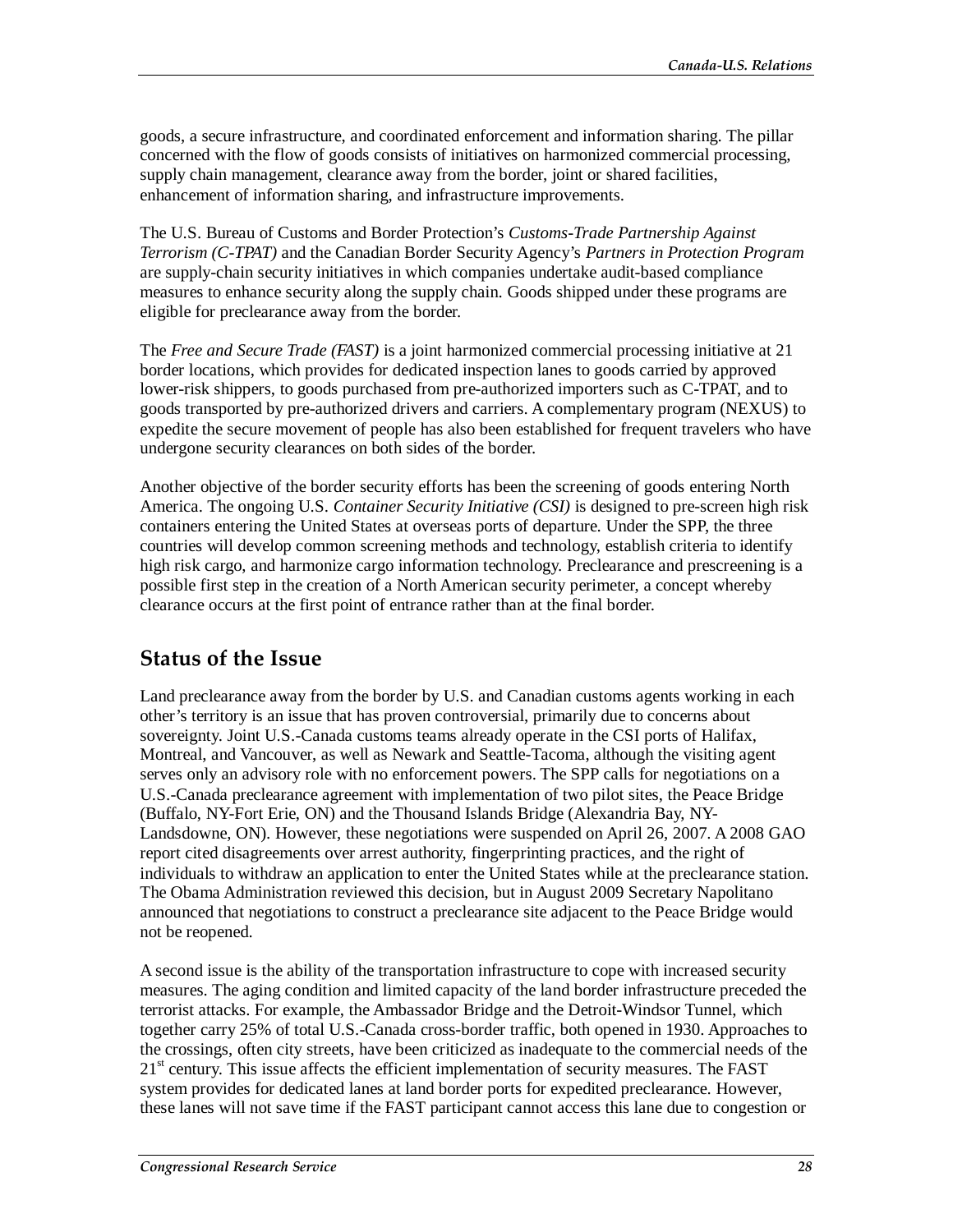delays at the points of access. The SPP completed a pilot program that attained a 25% improvement in border crossing times at the Detroit-Windsor gateway in December 2005, yet the aging and adequacy of the border infrastructure may affect whether such improvements are sustainable.

There are two competing plans to build additional bridge capacity over the Detroit River to ease truck congestion on the Ambassador Bridge. One proposal involves building a new span adjacent to the Ambassador and has been put forward by the private owner of the bridge. A competing proposal, the Detroit River International Crossing (DRIC), would be built approximately 2 miles south of the Ambassador between Zug Island in Detroit and Brighton Beach area of Windsor. The DRIC proposal is supported by the Canadian government, which believes a new span should not be privately held. To this end, Canadian Transport Minister John Baird has offered to loan the State of Michigan \$550 million to fund its share of the new bridge, the total cost of which is expected to be \$5.3 billion. The Michigan legislature is considering the proposal. Meanwhile, the owner of the Ambassador Bridge has brought a North American Free Trade Agreement (NAFTA) investor-state dispute over his contention that the proposed rival bridge would divert traffic (and tolls) from his bridge.

## **Questions**

1. Is Canada doing enough to secure the border against the transit of terrorists or weapons of mass destruction? Do Canadians think that the United States has placed too much emphasis on securing the northern border against terrorists to the detriment of efficient trade relations?

2. Do you believe land preclearance threatens Canadian sovereignty? What do you think of the decision to terminate the land-preclearance pilot projects?

3. Are Canadian business and government officials concerned that another terrorist-related border shutdown could cause the relocation of business to the United States or dampen the attractiveness of Canada as a recipient of foreign investment?

4. How important is building a new Detroit-Windsor bridge to cross-border trade? The owner of the Ambassador Bridge has offered to assume the cost of building a twin span adjacent to the current bridge. Why not let him?

# **Immigration and Refugee Policies**<sup>54</sup>

## **Issue Definition**

1

Should the United States be concerned that Canada's immigration and refugee laws and policies pose a threat to its national security?

<sup>54</sup> Prepared by Stephen F. Clarke, Senior Foreign Law Specialist, Western Law Division, Law Library of Congress.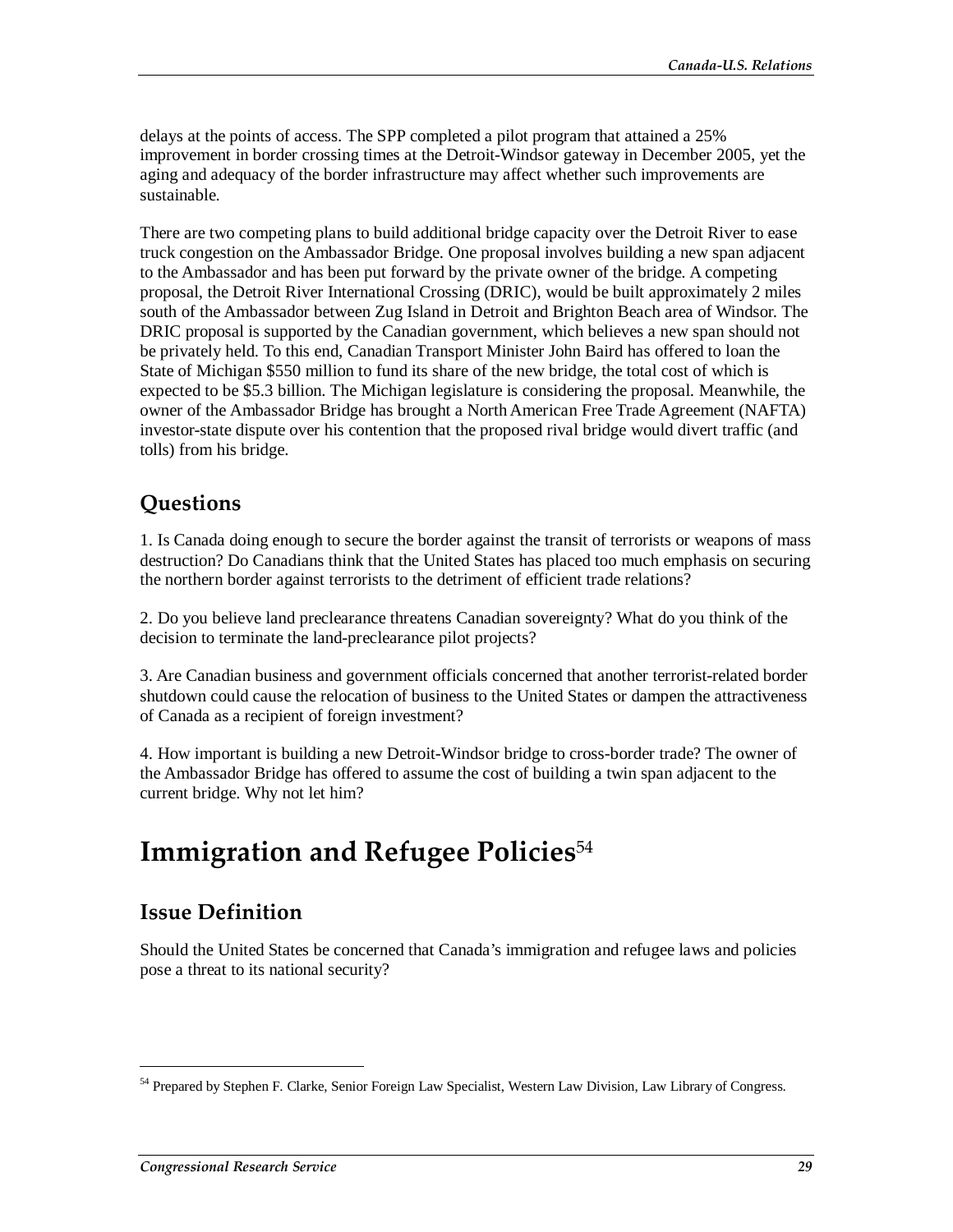# **Background and Analysis**

Although Canada does not have country or worldwide immigration quotas, the government does establish annual targets. Between 2004 and 2008, Canada accepted between 235,000 and 262,000 new permanent residents annually. In this same period, an average of between 90,000 and 100,000 persons were accepted annually as temporary workers. New arrivals as permanent and temporary residents total more than 1% of the entire Canadian population. Asian countries, such as China, India, Pakistan, and the Philippines, are heavily represented at the top of the list of countries from which Canada's immigrants come, but no one nation dominates. Iran is the only country adjacent to the Middle East that recently has been in the top ten. Security checks are conducted by federal authorities. Because Québec, however, has an agreement with the federal government that allows it to select immigrants intending to settle in that province, Québec's system adds a second screening process for its applicants. Québec also has addressed security concerns by adjusting its programs for recruiting immigrants. The federal government and Québec use point systems for assessing independent applicants that were changed ten years ago to attract more highly skilled and educated immigrants, regardless of whether they had arranged employment or not. Under this system, Canada has long accepted a much higher percentage of independent immigrants and a much lower percentage of family class immigrants than the United States. A decision to give priority to the processing of certain applicants who have arranged employment drove the balance of the skilled worker category even higher relative to family class immigrants, to a ratio of approximately 2.3:1 in 2008.

One notable feature of Canadian immigration is that nearly three-quarters of the persons accepted settle in the three largest cities: Toronto, Montreal, and Vancouver. This tendency, combined with the high rate of immigration, has raised some concerns about destructive "diaspora nationalism" emerging in these concentrated communities. The 2006 arrests of a group of Muslims who had been raised in Canada and had planned attacks in southern Ontario fueled this concern. However, this problem is not unique to Canada and opposition to immigration has not been voiced nearly as loudly or as forcefully in Canada as it recently has been in parts of Western Europe. In fact, immigration is still generally viewed as an opportunity for growth in what would otherwise be a declining population.

The Canadian policy for asylum applicants is a far more contentious issue within the country than immigration, not so much for its negative effects within Canada, but because it generally is believed to invite fraud and abuse. Between 1998 and 2004, refugee claims began at around 25,000, rose to a high of about 45,000, and ended back down at approximately 25,000. In 2007, the number of refugee claims was approximately 29,500, but it rose again to nearly 38,000 in 2008. The acceptance rate has consistently been somewhat higher than in the United States. In 2006, 47% of the refugee applications processed were accepted. In 2008, it reportedly rose to 58%. Of particular concern to Canadian officials prior to 2005 was the fact that approximately 40% of the overall total claimants and some 70% of port-of-entry claimants had entered Canada through the United States. Canada is attractive to asylum applicants because it detains few undocumented refugee claimants pending independent identification and because the federal and provincial governments grant immediate assistance to applicants who have yet to substantiate their claims. The result has been that the majority of Canada's refugee claimants arrive in Canada without any documents and are allowed free entry into the country, even though it is clear that many disposed of the documents they had before coming to Canada. Canada is also attractive to refugee claimants because it does not often detain undocumented arrivals.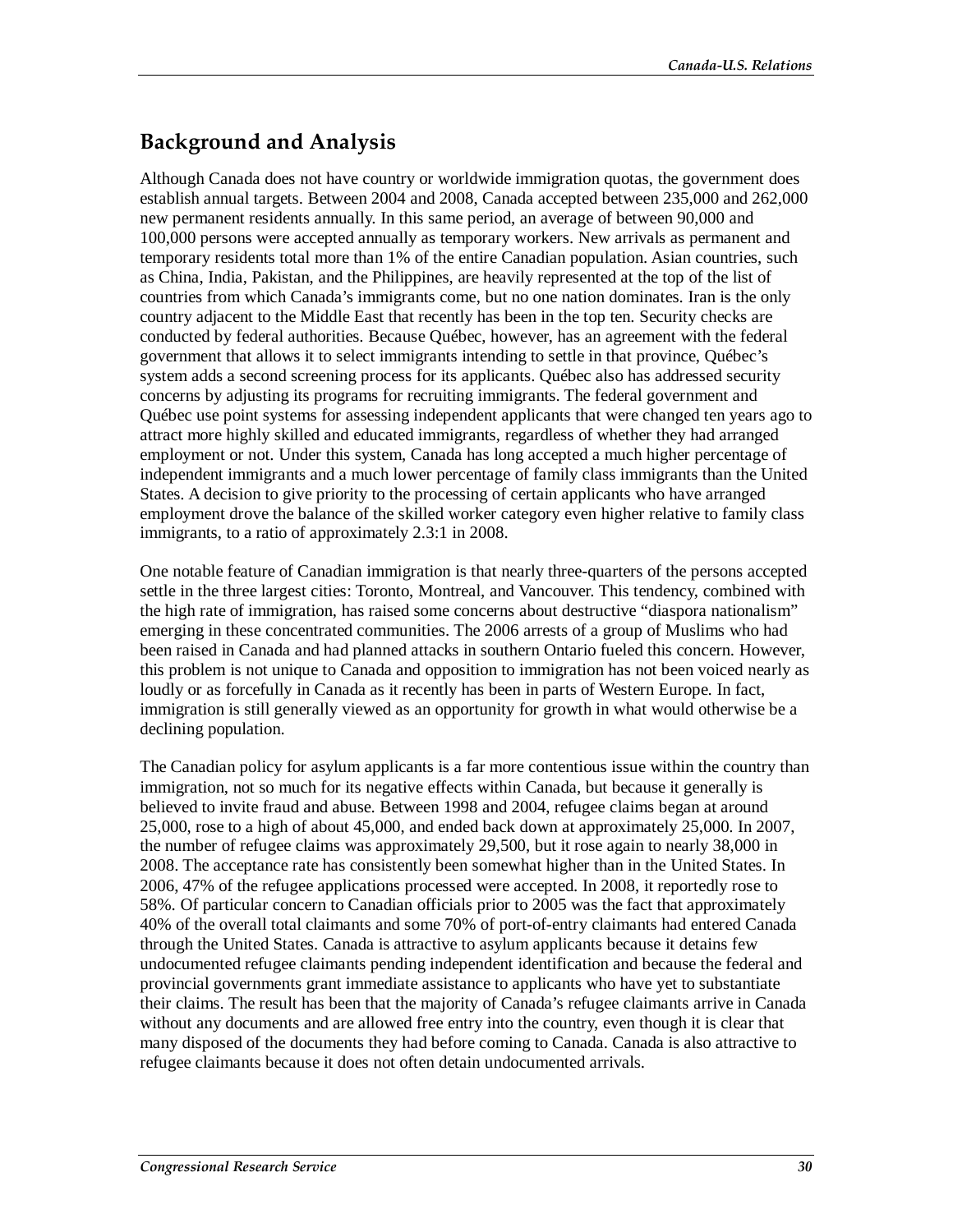Several U.S. television programs that have portrayed the Canadian refugee system as extremely liberal have received considerable attention in Canada. Most of these segments have mentioned cases of terrorists from the Middle East who did or may have entered Canada as refugees with the intention of launching attacks against U.S. targets. The most prominent of these cases is that of the "millennium bomber." Ahmed Ressam was captured in 1999 while crossing the border with explosives that he planned to set off at Los Angeles International Airport on January 1, 2000. Also highlighted have been the cases of suspected terrorists who have remained in the country for many years while fighting their way through a very lengthy appeal process. In 2002, the Supreme Court of Canada ruled that two persons linked to terrorist organizations could be deported to countries where they might face torture, when security concerns so require. One of these individuals was returned to Iran fairly quickly, but the other continued fighting his extradition to Sri Lanka.

Media coverage of the Canadian refugee system has elicited a wide range of responses. While a number of Canadian commentators agree that the United States has good reason to fear that Canada's refugee policies can be easily employed by terrorists to enter North America, others contend that terrorists are more likely to use other means to enter both Canada and the United States. Many analysts point out that the refugee system essentially has been used for "queue jumping" by enterprising persons who might not qualify under Canada's immigration laws. Proponents of this view are exasperated by repetitions of the well-refuted myth that the September 11 hijackers came from Canada and question how great the security risk to the United States can be if a significant number of claimants are coming to Canada from this country.

In December 2002, the United States and Canada signed a Safe Third Country Agreement to allow immigration officials in both countries to require most persons seeking asylum at a border crossing to go back and present the claims in their respective countries. This type of agreement had been called for in the Action Plan to the Smart Border Declaration signed in the aftermath of the September 11 attacks in the United States. Implementation of the Agreement was delayed by the lengthy and complicated process for drafting and approving appropriate regulations in the United States, but it finally went into force at the beginning of 2005. In 2007, a judge of the Federal Court of Canada held that the law implementing the Agreement was unconstitutional, based on his finding that the United States does not fully comply with international conventions on refugees. However, in 2008, the Federal Court of Appeals upheld the Safe Third Country Agreement, in a decision the Supreme Court of Canada decided not to review in February 2009.

Although the Safe Third Country Agreement aims to limit asylum shopping and the filing of multiple claims, it is limited in scope and subject to several major exceptions. One major limitation is that it only covers the presentation of claims at land border crossings. Airport and marine facilities are not covered except in very limited circumstances. The Agreement also contains broad exceptions for relatives, including relatives of other asylum seekers, and it allows the parties to "examine any refugee status claim made to that party where it determines that it is in the public interest to do so." Statistics show that the number of refugee claims presented at border crossings in Canada declined by approximately 40% in the first half of 2005, and fewer than 20,000 total claims were filed for the entire year. Although the data would suggest that the Safe Third County Agreement had a dramatic immediate impact, it also has been noted that claims presented at airports, which are not subject to the Agreement, initially were down about 25%. Thus, the Safe Third Country Agreement appears to have gone into effect during a period in which the number of refugee claims already was declining. Since then, refugee claims have increased again.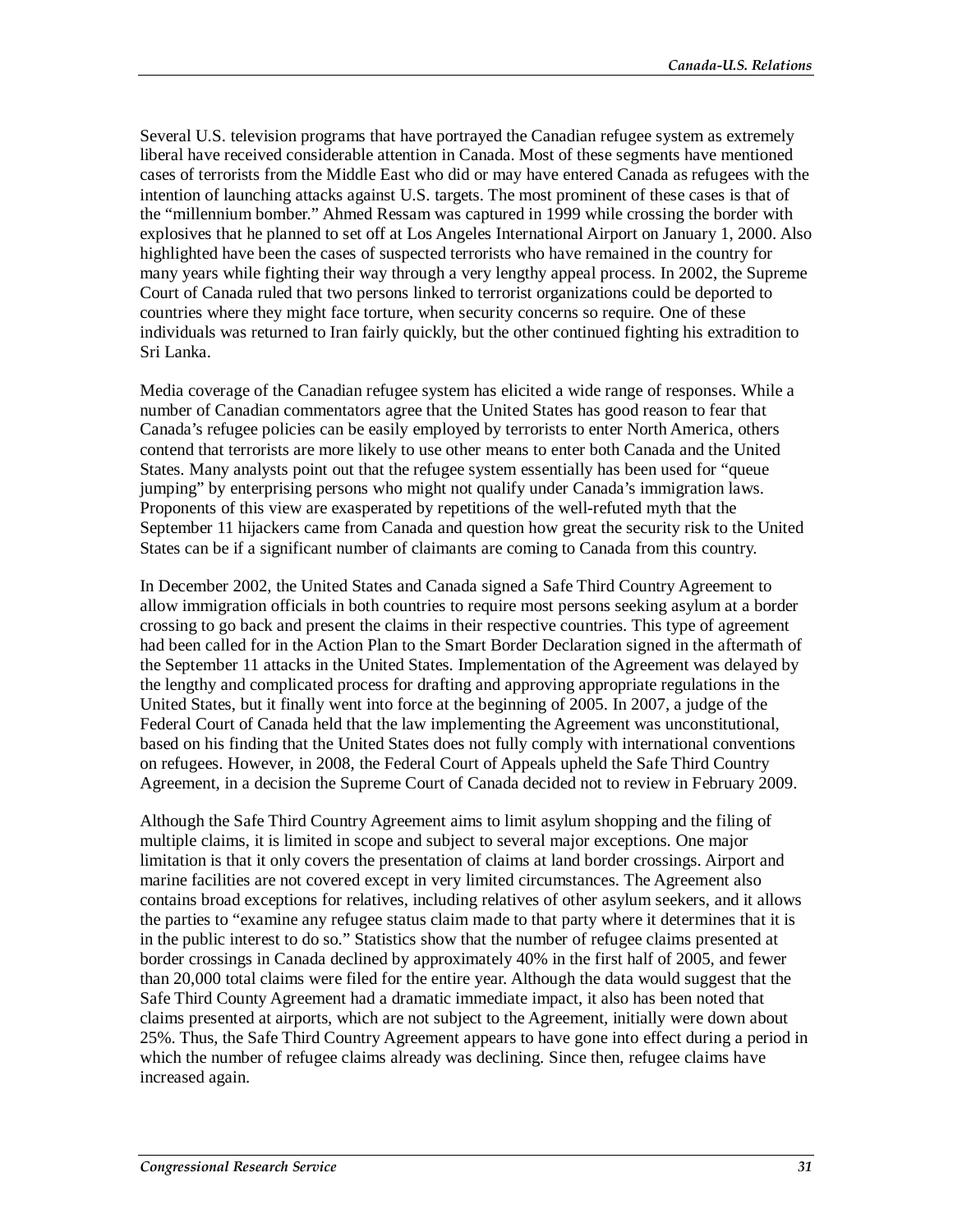#### **Status of the Issue**

One longstanding problem in Canada is that deportation is a very complicated and lengthy process. The number of persons deported has been growing, but Canada's Auditor-General found in May 2008 that the government did not know the whereabouts of approximately two-thirds of the over 60,000 persons who were subject to deportation or removal orders. Included in this group are persons who were found to be inadmissible on the grounds of criminality. While the Auditor-General was critical of the situation, she did not find that the missing persons constituted a clear national security risk.

At the end of March 2010, the Minister of Citizenship, Immigration, and Multiculturalism declared that "Canada's asylum system is broken" and announced plans to reform it. The Government aims to reduce the 19 months it now takes to process the average refugee claim and the 4.5 years it now takes to remove the average failed refugee claimant. The goals are to have refugee claims heard within 60 days of being presented and removals of persons found not to be entitled to refugee protection to less than one year. This is not the first time such intentions have been announced. Over the past thirty years, every Canadian Government has announced plans to address shortcomings in the country's refugee laws. Some reforms have been enacted, but the problem of abuse has continued to grow.

## **Questions**

1. Could the Safe Third Country Agreement have had a broader application and apply to persons making applications for refugee status within the country?

2. Are the reported cases of terrorists and high-risk persons entering North America through legal means a sign of a potentially much greater threat?

3. Why do Canadian and U.S. officials maintain different detention policies in the case of undocumented refugee claimants?

4. What steps does the Canadian government intend to take to keep track of persons subject to deportation or removal orders?

5. Why does the Government believe its current efforts to "fix" Canada's "broken" asylum system will succeed when so many previous efforts over the past thirty years have failed?

# **Canada's Free Trade Agreement Agenda55**

### **Issue Definition**

1

While the current Doha Round of multilateral World Trade Organization (WTO) negotiations remain stalled, regional and bilateral free trade agreements (FTA) have become a prominent, if

<sup>55</sup> Written by Ian F. Fergusson, Specialist in International Trade and Finance; Foreign Affairs, Defense, and Trade Division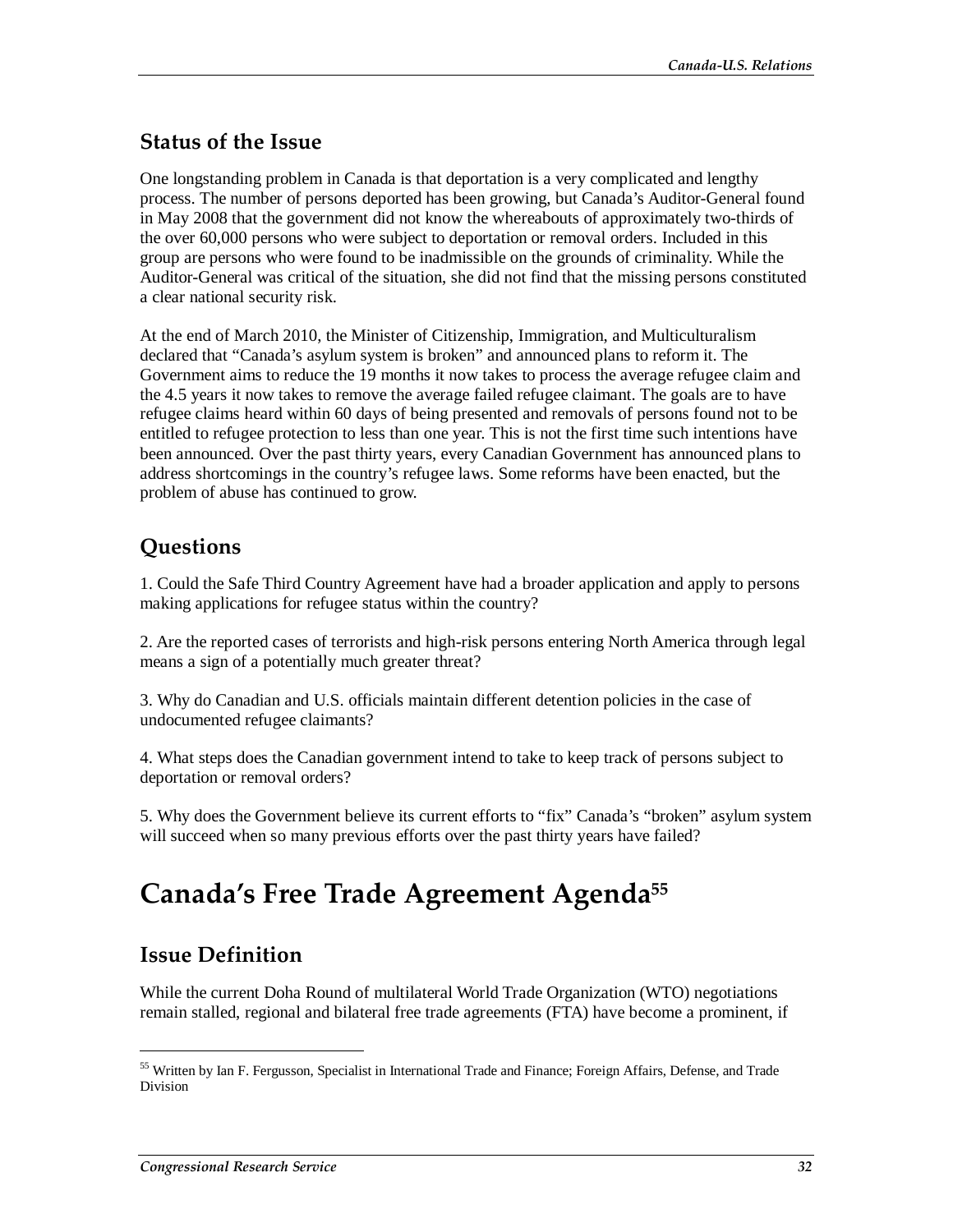controversial, feature of the world trading system. In the past, the United States was relatively more aggressive in pursuing FTAs, while Canada emphasized multilateral trade liberalization to supplement liberalization with its predominant partner, the United States, first through the U.S.- Canada FTA and subsequently through the North American Free Trade Agreement (NAFTA). This trend has shifted with Canada negotiating to conclude several FTAs, while in the United States, proposed FTAs with Colombia, Panama, and South Korea await congressional consideration in an uncertain environment.

## **Background**

After concluding the U.S.-Canada FTA in 1988 and expanding it to include Mexico in 1994, both countries made the new WTO the cornerstone of further trade liberalization. While both countries concluded FTAs, political rationales were often paramount. For example, close ties prompted both countries to conclude FTAs with Israel. Canadian attempts to establish a greater role in Latin America were reflected in FTAs with Chile (1997) and Costa Rica (2002). Negotiations were started with the European Free Trade Area nations (Norway, Switzerland, Iceland, and Liechtenstein) in 1998, with Singapore and with the Central American Four (El Salvador, Guatemala, Honduras, Nicaragua) in 2001, and with South Korea in July 2005. However, none of these negotiations yielded an agreement during the Liberal governments of Jean Chrétien and Paul Martin. Moreover, the importance of such agreements was overshadowed by the overwhelming volume of Canadian trade that continued to be conducted under NAFTA, with the United States continuing to account for the bulk of that trade.

In 2001, the George W. Bush Administration embarked on a new trade strategy known as "competitive liberalization." This policy pushed forward trade liberalization simultaneously on bilateral, regional, and multilateral fronts. It was designed to spur trade negotiations by liberalizing trade with countries willing to join FTAs, and to pressure other countries to negotiate multilaterally. A pending agreement with Jordan, negotiated with the Clinton Administration was passed by Congress in 2001. Under trade promotion authority (TPA) passed by Congress in 2002 and in effect until 2007, FTAs were negotiated and approved by Congress with Chile, Singapore, Australia, Morocco, the countries of the Central American Customs Union and Dominican Republic (Costa Rica, El Salvador, Guatemala, Honduras, Nicaragua, and the Dominican Republic), Bahrain, Oman, and Peru. In addition, negotiations were conducted with the nations of the South African Customs Union (SACU) (Botswana, Lesotho, Namibia, South Africa, and Swaziland), the United Arab Emirates, Malaysia, and Thailand, but they resulted in no agreement. Negotiations with Colombia, Panama, and South Korea were concluded under TPA, but have yet to receive congressional consideration. Currently, the Obama Administration's trade policy has stressed enforcement of existing trade agreements rather than negotiating new ones or seeking approval for the three pending agreements. The one exception has been the launch of the Trans-Pacific Partnership (TPP) talks among the United States, Australia, Brunei, Chile, New Zealand, Peru, Singapore, and Vietnam.

The Conservative government of Prime Minister Stephen Harper, first elected in 2006, has placed greater emphasis on negotiating regional and bilateral FTAs. Existing negotiations with EFTA were concluded in January 2008, resulting in an agreement that was approved by Parliament in January 2009 and received Royal Assent in April 2009. Negotiations with Peru and Colombia were initiated in June 2007. An agreement was signed with Peru in May 2008, which was approved by Parliament in June 2009 and received Royal Assent later in the month. Negotiations with Colombia were concluded in November 2008 and the bill received a procedural  $2<sup>nd</sup>$  reading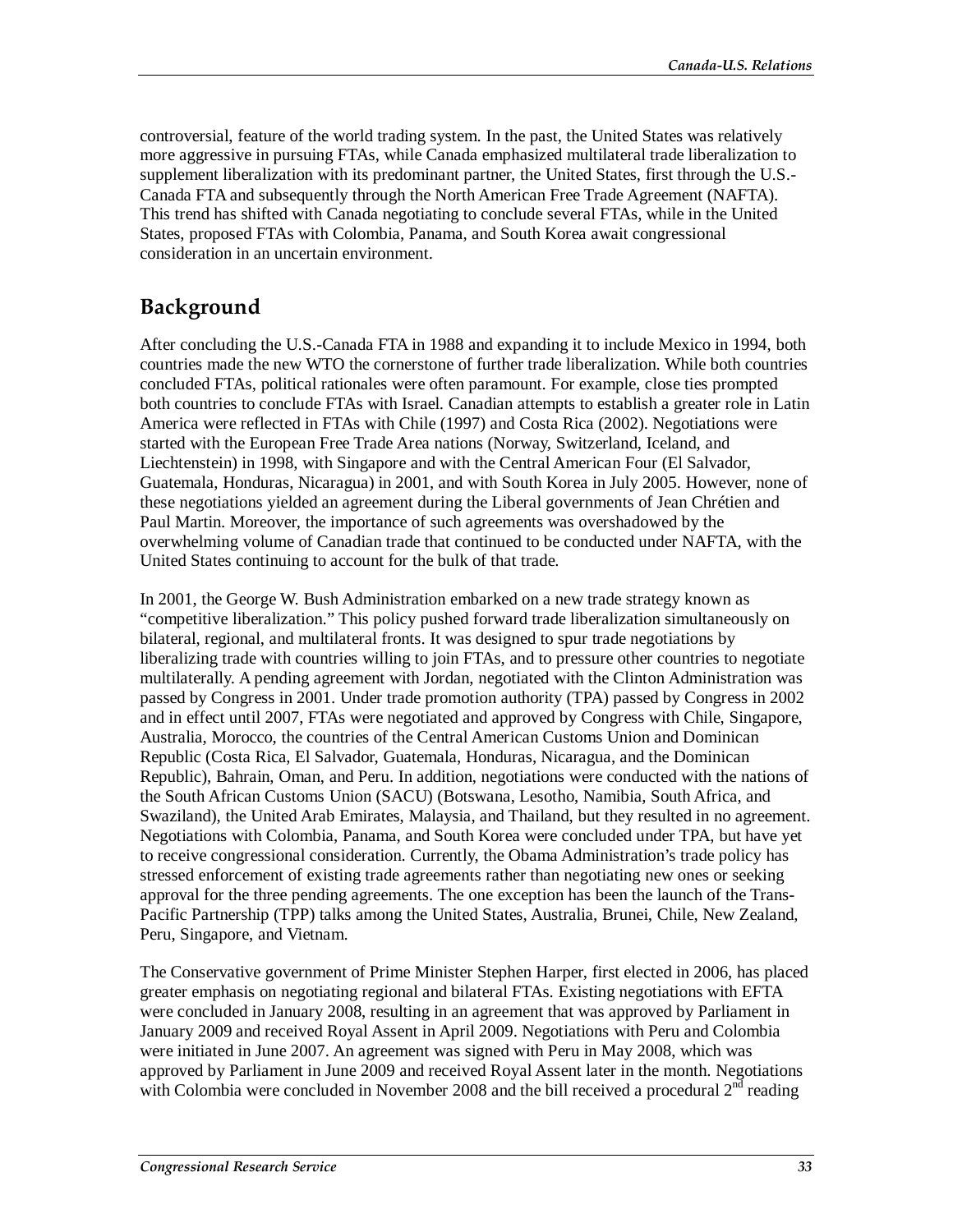approval in Parliament on April 19, 2010. An FTA with Jordan was concluded in August 2008 and was introduced in the current Parliament on March 24, 2010. In general, the Conservative and Liberal parties have voted to approve these agreements, but have been opposed by the laborinfluenced New Democratic Party (NDP) and the Québec-separatist Bloc Québecois.

In addition, negotiations have been started with Panama, the Dominican Republic, and the nations of CARICOM, and are continuing with South Korea, Singapore and the Central American Four. With South Korea, issues familiar to U.S. negotiators such as market access for beef and nontariff barriers in the auto sector are complicating the talks. Canada has also expressed interest in the TPP, but reportedly has encountered resistance from New Zealand and the United States over its dairy supply management policies.

In May 2009, Canada and the European Union (EU) agreed to launch FTA negotiations, and 3 rounds of negotiations have occurred thus far. This negotiation is significant in that it raise issues of concern to countries at a similar level of development and with relatively low tariffs. Issues that have been flagged include the regulation of professional services, temporary entry for business workers, and provincial participation in government procurement agreements. Agreement on this latter point may become easier following the U.S.-Canada agreement on Buy American provisions in the U.S. economic stimulus. (See related section on Buy American Provisions.) Negotiations on agriculture likely will prove challenging as both sides will likely seek to protect sensitive sectors, yet negotiations on traditional sticking points such as the EU's desire to protect geographic indications and Canadian supply-management policies reportedly have not been precluded.

#### **Status of the Issue**

The Conservative government's new enthusiasm for negotiating FTAs was recently was expressed by International Trade Minister Peter Van Loan on April 23, 2010. Canada is pursuing FTAs "with a vigor right now because we're a trading country, our businesses need it, our workers need it, our prosperity depends on it, so we're going to make it happen for Canada and not simply depend on the WTO." While in some ways this policy resembles the 'competitive liberalization' policy undertaken by the George W. Bush Administration, it remains to be seen whether agreements resulting from such negotiations, will increase trade flows and lessen the dependence of Canada on the U.S. market. It also remains to be seen whether Canada will retain its traditional engagement in the WTO.

### **Questions**

How controversial is the Canadian Government's trade policy? Does the public approve of further trade liberalization? How does the continuing decline of the Canadian manufacturing sector affect public attitudes towards free trade generally?

Do you think the emphasis on negotiating bilateral and regional FTAs complements or weakens the multilateral trading system? Does this policy reflect a lack of confidence in the ability to conclude the WTO Doha Round, or that Canada will not benefit much from a Doha agreement?

In the United States, labor and human rights concerns have delayed the passage of the proposed Colombia FTA. How evident are such concerns in Canada? Do Canadian business view the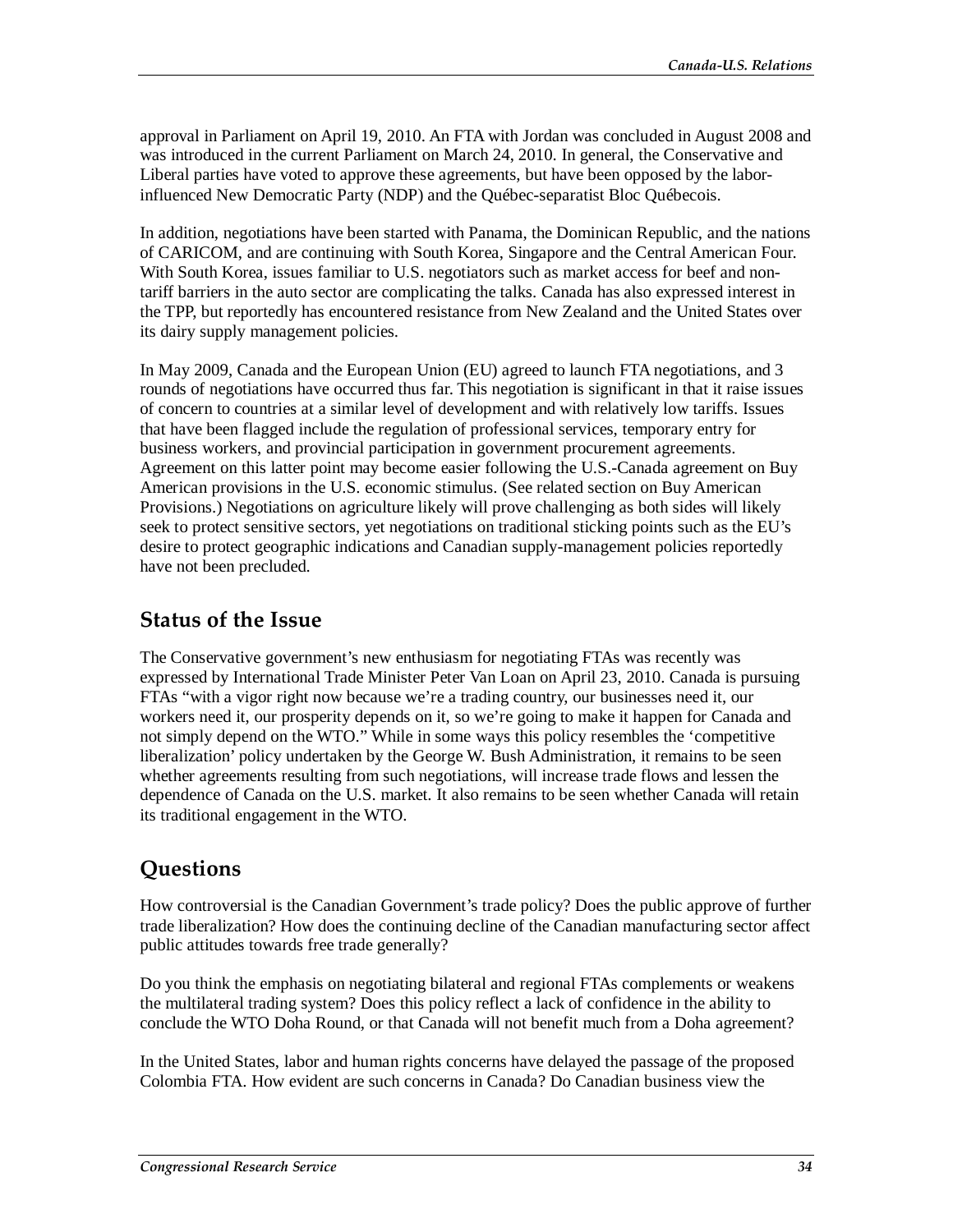prompt passage of the Canada-Colombia FTA as a way to get a "leg up" in competing with U.S. firms for that market?

Should Canada actively try to join the TPP negotiations? Would joining the TPP advance the objective, promoted by successive Canadian governments, of expanding Canada's role in the Asia-Pacific region? Is Canada prepared to address liberalization of its dairy supply management programs?

# **G-8 and G-20 Leader Summits, June 2010**<sup>56</sup>

#### **Issue Definition**

The G-8 and the G-20 are international forums where leaders and ministers of major countries gather to discuss and coordinate international policies. The G-8 is a group of advanced countries (Canada, France, Germany, Italy, Japan, Russia, the United Kingdom, and the United States), while the G-20 also includes major emerging-market countries (the G-8 plus Argentina, Australia, Brazil, China, India, Indonesia, Mexico, Russia, Saudi Arabia, South Africa, South Korea, Turkey, and the European Union (EU)). Canada holds the G-8 rotating presidency in 2010, and as part of these duties, Canada is hosting the annual G-8 leader summit on June 25-26 in the Muskoka region of Ontario. After it was announced by the G-20 leaders in September 2009 that, henceforth, the G-20 would be the premier forum for international economic coordination, it was decided that Canada would also host a G-20 leader summit in Toronto (June 26-27) immediately following the G-8 summit. South Korea is the chair of the G-20 in 2010 and is to hold a G-20 summit in November in Seoul.

As host of the annual G-8 summit and the June G-20 summit, Canada has strong influence on the meetings' agendas. Canada has announced it will champion a major initiative to improve the health of women and children in the world's poorest regions during the G-8 summit. The theme of the June G-20 summit is "Recovery and New Beginnings." The agenda is expected to emphasize financial sector reform, exit strategies for government stimulus packages to address widening government deficits, and ongoing multilateral efforts towards trade liberalization.

### **Background and Analysis**

#### **The G-8, the G-20, and the Financial Crisis**

Since the mid-1970s, leaders from the G-7 (Canada, France, Germany, Italy, Japan, the United Kingdom, and the United States), a small group of developed countries, have gathered annually to discuss and coordinate financial and economic policies. Over time, the G-7 focus on macroeconomic policy coordination expanded to include a variety of global and transnational issues, such as the environment, crime, drugs, AIDS, and terrorism. In the late 1990s, Russia was included in the G-7 discussions on non-economic issues, creating the G-8.

<sup>56</sup> Prepared by Rebecca M. Nelson, Analyst in International Trade and Finance, Foreign Affairs, Defense, and Trade Division.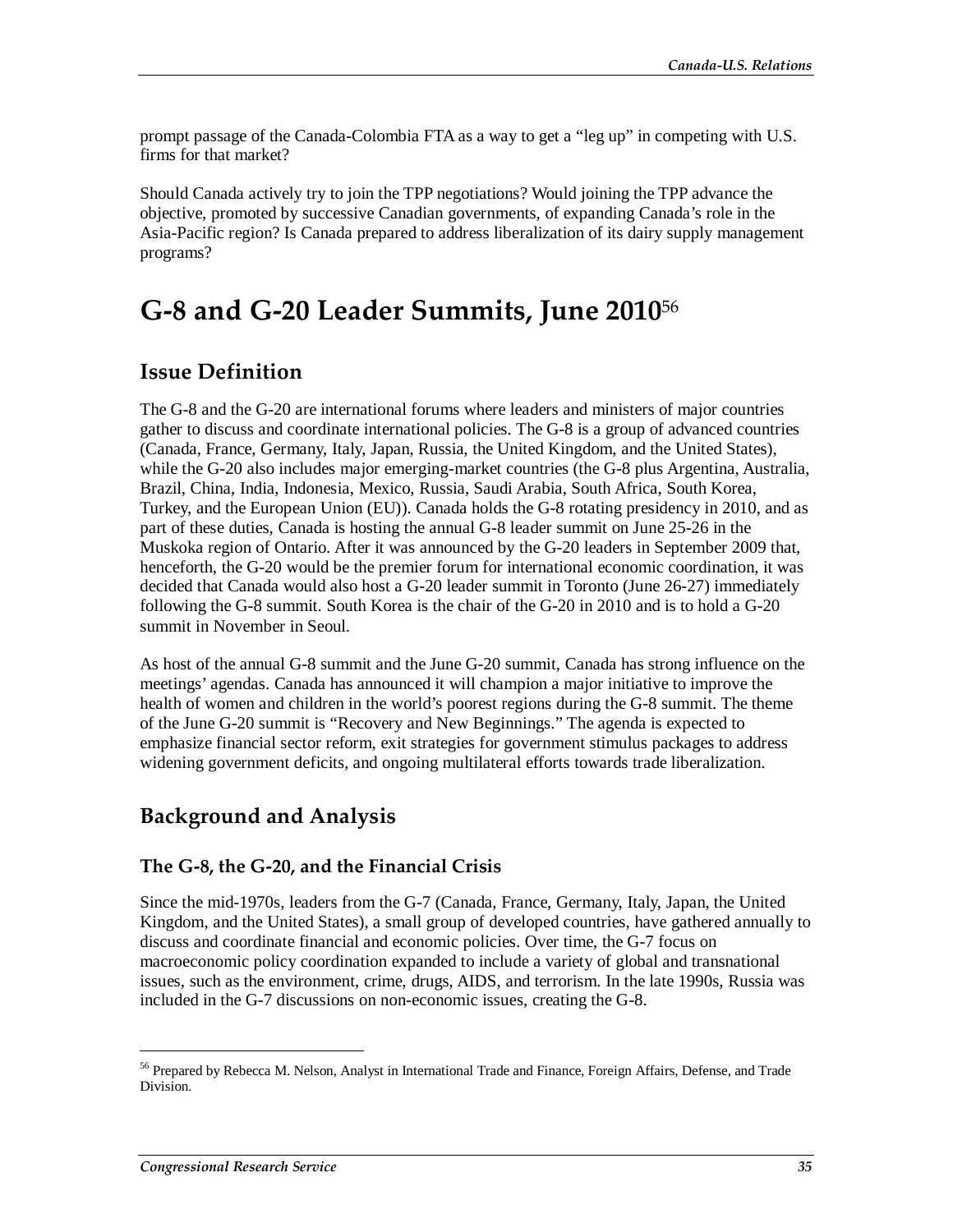The G-20 was formed in the late 1990s, after the Asian financial crisis in 1997-8 illustrated economic interdependence between developed and emerging-market countries, and that emerging markets were too important to exclude from international economic discussions. The G-20 remained a less prominent forum than the G-7 until the onset of the financial crisis in fall 2008, when the G-7 leaders decided to meet as the G-20 leaders to discuss and coordinate policy responses to the crisis. To date, the G-20 leaders have held three summits to coordinate policy responses to the crisis: November 2008 in Washington, DC; April 2009 in London; and September 2009 in Pittsburgh. At the Pittsburgh summit, the G-20 leaders announced that the G-20 would henceforth be the premier forum for international economic coordination, supplanting the G-8's role as such.

Perhaps the most central theme of the three G-20 summits held to date has been financial regulatory reform. The G-20 leaders pledged to expand the transparency of complex financial instruments, strengthen and harmonize capital standards, reassess banker compensation, regulate all systemically important financial institutions, regulate credit rating agencies, and combat illicit financial activities, among other commitments. The G-20 leaders have made commitments on a variety of issue areas, including tripling the resources of the International Monetary Fund (IMF), creating a new framework to monitor and coordinate economic policies, voting reform at international financial institutions, climate change, foreign aid, and trade.

#### **Discussions on June G-20 Summit Agenda**

There have been three major discussions in the run up to the June G-20 summit. First is the status of implementation of commitments made in previous G-20 summits. The Financial Stability Board (FSB) has been tasked by the G-20 to keep track of whether and how the G-20 are delivering on their regulatory reform commitments. In March, the FSB released its first report on implementation of banker compensation reform. The FSB reports that some developed countries have issued new regulations on banker pay, while others have delegated the responsibility through bank supervisors. In developing countries, implementation has been much slower and in many countries is still under consideration. Weaker implementation of the G-20 commitments was a concern for some when the G-20 superseded the G-7/G-8 as the premier forum for international economic discussions, due to the diverse group of countries included in the G-20. Others argued that including emerging markets in the discussions was necessary given their increased role in the world economy.

Second, debate is currently underway about whether to add an additional commitment on regulatory reform at the June G-20 summit: a tax (or levy) on banks to help fund the costs of bank bailouts. Currently, several European countries support bank levies, Obama proposed the introduction of a bank levy in January, and the IMF released a report in April supporting the introduction of bank levies. (A bank levy is not included in the House regulatory reform bill (H.R. 4173) or Senator Dodd's regulatory reform bill (S. 3217). As a tax, such a proposal would likely go through the Senate Finance Committee and the House Ways and Means Committee.) Within this broad support for a bank levy among the Europeans, the Obama Administration, and the IMF, there is some disagreement about how it would be implemented, for example, the size and duration of the tax. Canada, by contrast, has expressed strong opposition to a levy, because its banks fared well during the crisis and the Canadian government did not need to bail out its banks. Australia is reported to be reticent on the issue. The Bank of Canada Governor Mark Carney is reported to have said that the bank levy is a "distraction" from other issues, such as capital and liquidity reforms and the world economic recovery. It is reported that some G-20 officials believe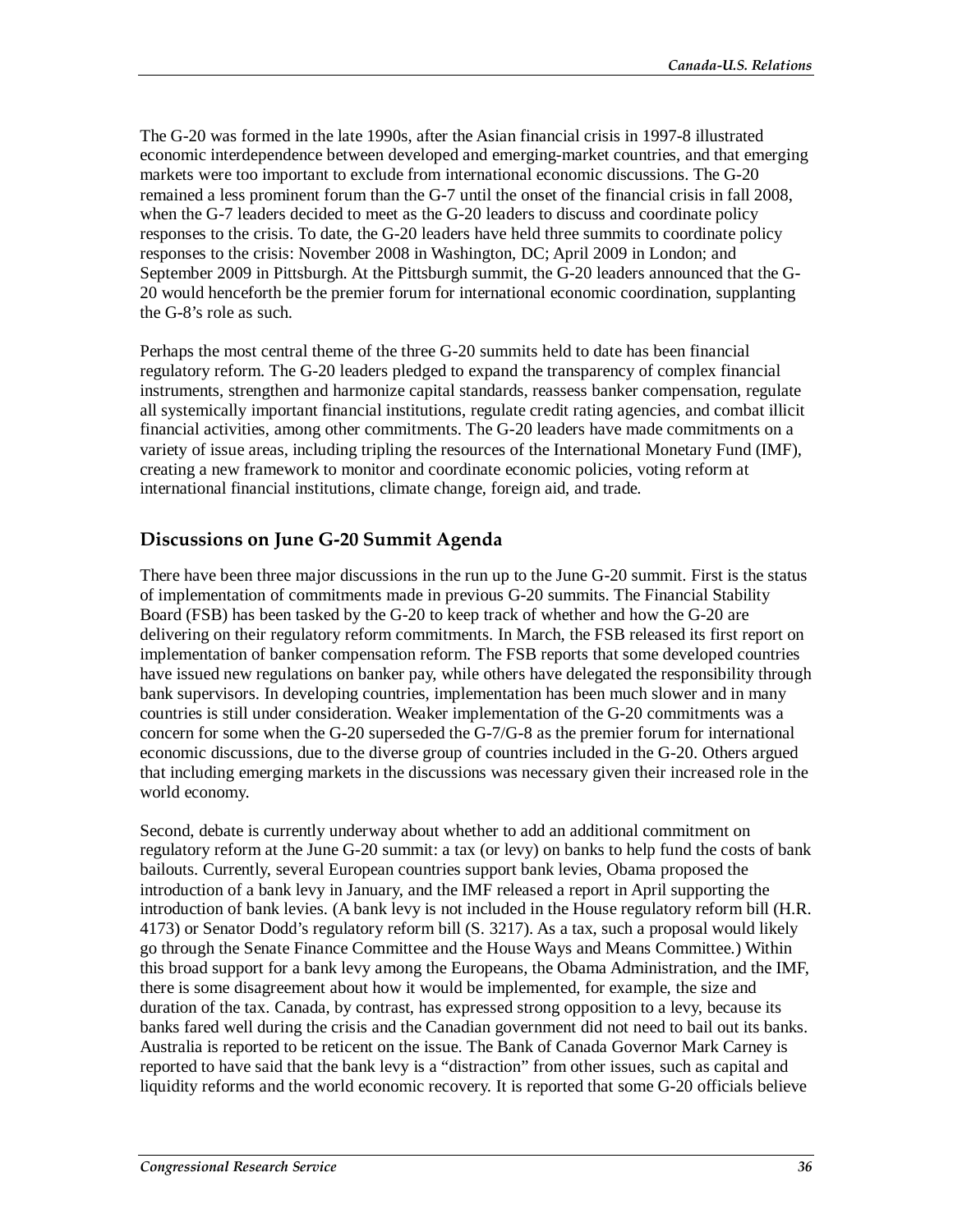that, as host of the June 2010 summit, Canada's opposition to a bank levy will slow any progress on the bank levy until the November G-20 summit in South Korea.

Third, at the Pittsburgh summit in September 2009, the G-20 leaders announced the creation of a new framework to peer review economic policies and that the results of the first mutual assessment would be reviewed at the next G-20 summit in June 2010. The IMF is playing a central role in the assessment process but it is unclear how the framework will operate in practice and whether it will be effective at correcting and preventing global imbalances. Although in January 2010 the Canadian Finance Minister, Jim Flaherty, reportedly said that he expected global imbalances to be a central focus of the G-8 and G-20 summits, discussion of bank levies has dominated debate over the G-20 agenda in recent weeks. Global imbalances appear to be a priority for Canada, however. It is reported that the Canadian government has expressed concern that an inflexible yuan, which many believe to be a key driver behind global imbalances, pushes the burden of adjustment on Canada's own currency, increasing its volatility.

#### **Status of the Issue**

Preparations for the G-8 and the G-20 summits are well underway. As customary for the G-8 president, Canada has hosted a number of meetings among the G-7 and G-8 ministers in preparation for the G-8 summit. These meetings include the G-8 foreign ministers (March 29-30, Québec), the G-8 development ministers (April 26-28, Halifax), and the G-7 finance ministers (February 5-6; Iqaluit). (As a smaller and less developed economy, Russia has historically not been included in the G-7 finance minister meetings.) Similarly, meetings among the G-20 labor ministers, finance ministers, central bank governors, and finance minister deputies to prepare for the 2010 G-20 summits have or will be held in Washington, DC and Seoul.

### **Questions**

1. Does Canada believe that the bank levy should be on the June G-20 summit agenda? How has Canada's views on the bank levy evolved in recent weeks, particularly in light of the IMF report broadly supporting the use of bank levies?

2. Last winter, it was reported that Canadian Finance Minister Jim Flaherty expected global imbalances and fixed exchange rate currencies to be a central focus of the June G-20 summit. Is this still the case? How does Canada hope to use the G-20 forum to effectively address fixed exchange rates and global imbalances?

3. There are only five months between the June G-20 summit in Canada and the November G-20 summit in South Korea. What does Canada hope to accomplish in the June G-20 summit to effectively prepare for the November G-20 summit?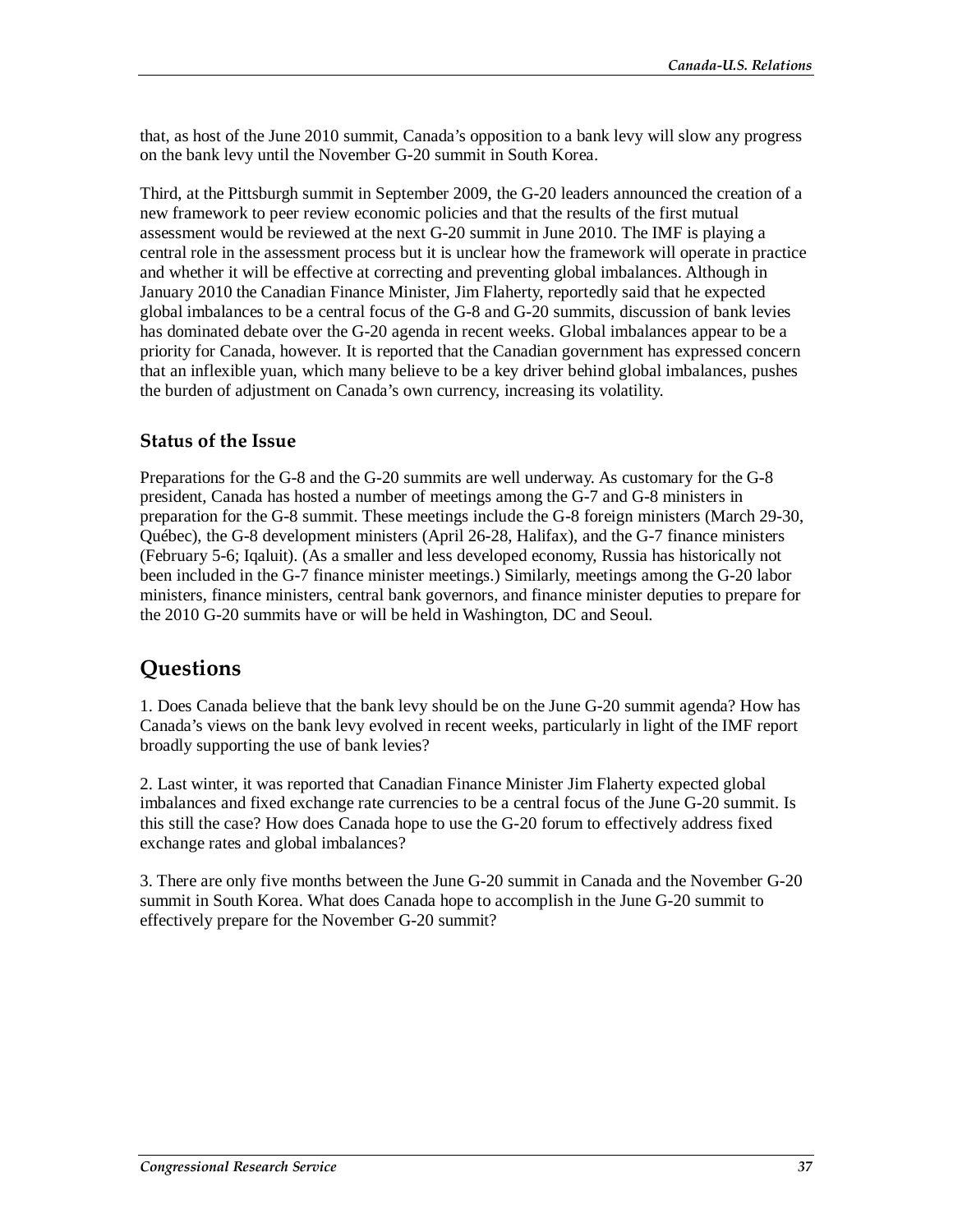# **North American Cooperation on Competitiveness and Security**<sup>57</sup>

## **Issue Definition**

How can the United States cooperate with its North American neighbors on issues related to trade, transportation, and security? How are the United States, Canada, and Mexico cooperating on improving competitiveness and security in North America?

## **Background and Analysis**

At the 2009 North American Leaders Summit in Guadalajara, Mexico, President Barack Obama met with Canadian Prime Minister Stephen Harper and Mexican President Felipe Calderón to discuss issues of prosperity and security in North America. The three leaders renewed their commitment to regulatory cooperation by instructing ministers in the three countries to build upon previous efforts, develop focused priorities, and form a specific time line. The three countries confirmed their commitment at an October 2009 meeting of the Free Trade Commission (FTC).

The Bush Administration's main efforts to increase North American cooperation were made through the Security and Prosperity Partnership of North America (SPP), a trilateral government initiative launched in March 2005. The main goal was to increase and enhance prosperity in the United States, Canada, and Mexico through regulatory cooperation. Though the SPP forum is no longer active, much of the prior work on the underlying issues is continuing under the Obama Administration. The SPP was endorsed by all three countries, but it was not a signed agreement or treaty and, therefore, contained no legally binding commitments or obligations. It could, at best, be characterized as an endeavor to facilitate communication and cooperation across several key policy areas of mutual interest. Although the SPP built upon the existing trade and economic relationship of the three countries, it was not a trade agreement and distinct from the existing North American Free Trade Agreement (NAFTA). The efforts to increase North American cooperation under the SPP were *not* an effort to create a common market in North America. Such a move would require a government approval process within each of the three countries.

Past efforts to increase North American regulatory cooperation focused on the recommendations of special working groups created under the SPP. The latest recommendations came in 2008 when the groups agreed to continue to identify and focus on a set of high priority initiatives: 1) to increase the competitiveness of North American businesses and economies through more compatible regulations; 2) to make borders smarter and more secure by coordinating long-term infrastructure plans, enhancing services, and reducing bottlenecks and congestion at major border crossings; 3) to strengthen energy security and protect the environment by developing a framework for harmonization of energy efficiency standards and sharing technical information; 4) to improve access to safe food, and health and consumer products by increasing cooperation and information sharing on the safety of food and products; and 5) to improve the North American

<sup>57</sup> Prepared by Angeles Villarreal, Specialist in International Trade and Finance, Foreign Affairs, Defense, and Trade Division.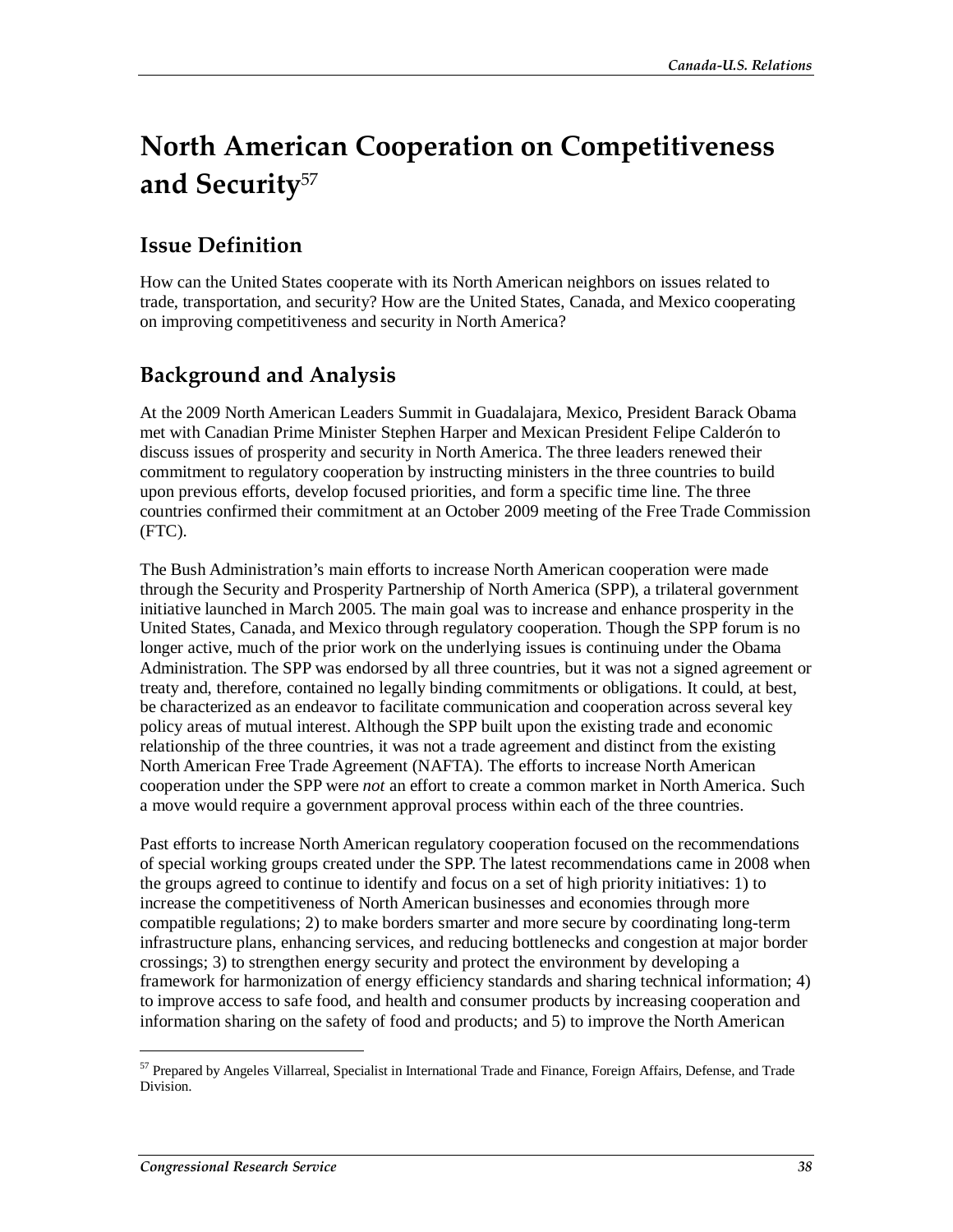response to emergencies by updating bilateral agreements to enable government authorities from the three countries to help each other more quickly and efficiently during times of crisis.

North American efforts regarding the prosperity initiative have consisted of increasing cooperation in areas related to information sharing, productivity improvement, reductions in the costs of trade, and enhancement of the quality of life. The three countries have also addressed the need to enhance North American competitiveness through compatible regulations and standards that would help them protect health, safety and the environment, as well as to facilitate trade in goods and services across borders.

Efforts regarding the security initiative have focused on cooperative activities undertaken by each country on protecting citizens from terrorist threats and transnational crime, while promoting the safe and efficient movement of legitimate people and goods. Working groups have been organized along three broad themes: 1) external threats to North America; 2) streamlined and secured shared borders; and 3) prevention and response within North America. The three countries also have cooperated on how to design policies that facilitate the efficient entry of legitimate cargo while simultaneously ensuring that a sufficient level of security and scrutiny is applied to deny the entry of illegitimate cargo.

Some critics of the SPP believed that it was more than an initiative to increase cooperation and that it could have led to the creation of a common market or economic union in North America. Others contended that it would ultimately lead to a so-called "NAFTA Superhighway" that would link the United States, Canada, and Mexico with a 'super-corridor'. Others view the initiatives as constructive to addressing issues of mutual interest and benefit in North America. Business groups supported the initiative and believe that North American cooperation is necessary to enhance the competitiveness of U.S. businesses in the global market.

If the United States were to potentially consider the formation of a customs union or common market with its North American neighbors, it would require approval by the U.S. Congress. The U.S. government has made no plans to pursue a "North American Union" with Canada and Mexico. Neither has the federal government made any plans to build a "NAFTA Superhighway," nor for a super-corridor initiative of any sort. Further, no legal authority exists and no funds have been appropriated to construct such a superhighway.

#### **Status of the Issue**

The United States, Canada, and Mexico have made progress in recent years in addressing issues related to North American competitiveness and security. The Obama Administration has affirmed its commitment to continue past efforts on North American cooperation but under a different approach from the SPP framework. The SPP served as a mechanism to increase communications among North American trading partners on issues of mutual interest, but because it was not a binding agreement, its role in improving prosperity and security was limited.

### **Questions**

1. How effective has North American cooperation been in improving competitiveness through its focus on intellectual property rights protection and regulatory harmonization? What other steps can be taken by the three countries to improve competitiveness?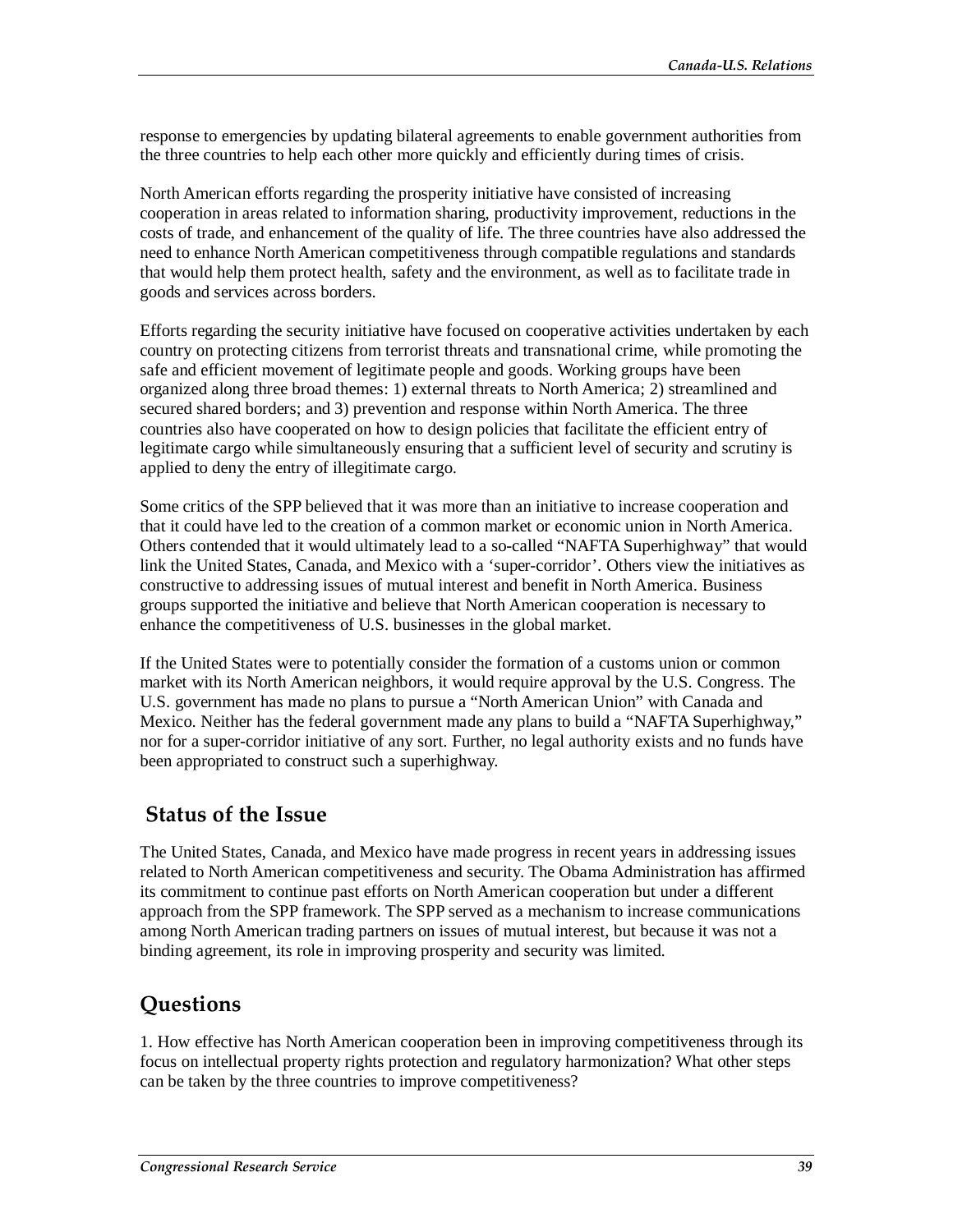2. How effective has North American cooperation been in improving safety, security, and the flow of goods and services among NAFTA partners? What other steps could be taken in these areas?

# **Canada's Financial System**<sup>58</sup>

#### **Issue Definition**

Canadian banks on the whole weathered the recent financial crisis better than banks in the United States and Europe. Canada's financial system was buffeted by the financial crisis as equity and housing prices fell and as economic growth decreased as a result of the downturn in global trade. Are there lessons to be learned from Canada's banking system, which has proven to be somewhat more immune to the financial troubles that have brought down better known banks?

### **Background and Analysis**

Canada's financial system proved to be more resistant to the failures and bailout that marked systems in the United States and Europe. Nevertheless, the financial crisis and global economic recession battered the Canadian economy in ways that are similar to those in the United States and in Europe. The Bank of Canada recently forecast that growth in the Canadian economy would rebound in 2010 by 3.7% due to lingering effects of fiscal and monetary stimulus experience. in January 2009, the Canadian Government announced a US \$33 billion fiscal stimulus package over two years in infrastructure spending, tax decreases, worker retraining, housing, and aid to struggling industries to spur the Canadian economy. The housing sector is experiencing strong growth as a result of low interest rates and consumer spending has responded to the fiscal stimulus. The strong Canadian dollar combined with a relatively lower rate of productivity in Canada and weak demand for Canadian exports from the United States are expected to act as a significant drag on economic growth in the second half of 2010.

During the recent financial crisis, Canadian banks suffered a loss of 50% in the value of their equities and the Canadian Imperial Bank of Commerce lost \$2.1 billion in derivatives. The Bank of Canada, however, was not forced to follow other central banks by injecting capital into any Canadian bank. With ample liquidity and low funding costs, Canadian banks have been in a position to provide additional support to the Canadian economy. Borrowing costs for Canadian households have remain low and mortgage and consumer credit have grown at a faster pace than was expected by the Bank of Canada.

In a recent assessment of Canada's financial system, the IMF concluded that Canada's system is highly mature, sophisticated, and well-managed. In addition, the system is characterized by strong prudential regulation and supervision and a well-designed system of deposit insurance and arrangements for crisis management and resolution of failed banks. Supervisory responsibility for the financial sector in Canada is divided among the federal government, the provincial governments, and among a group of agencies within the federal government. The federal government is responsible for supervising all banks, federally incorporated insurance companies, trust and loan companies, cooperative credit associations and federal pension plans. Provincial

<sup>58</sup> Prepared by James K. Jackson, Specialist in International Trade and Finance, Foreign Affairs, Defense, and Trade Division.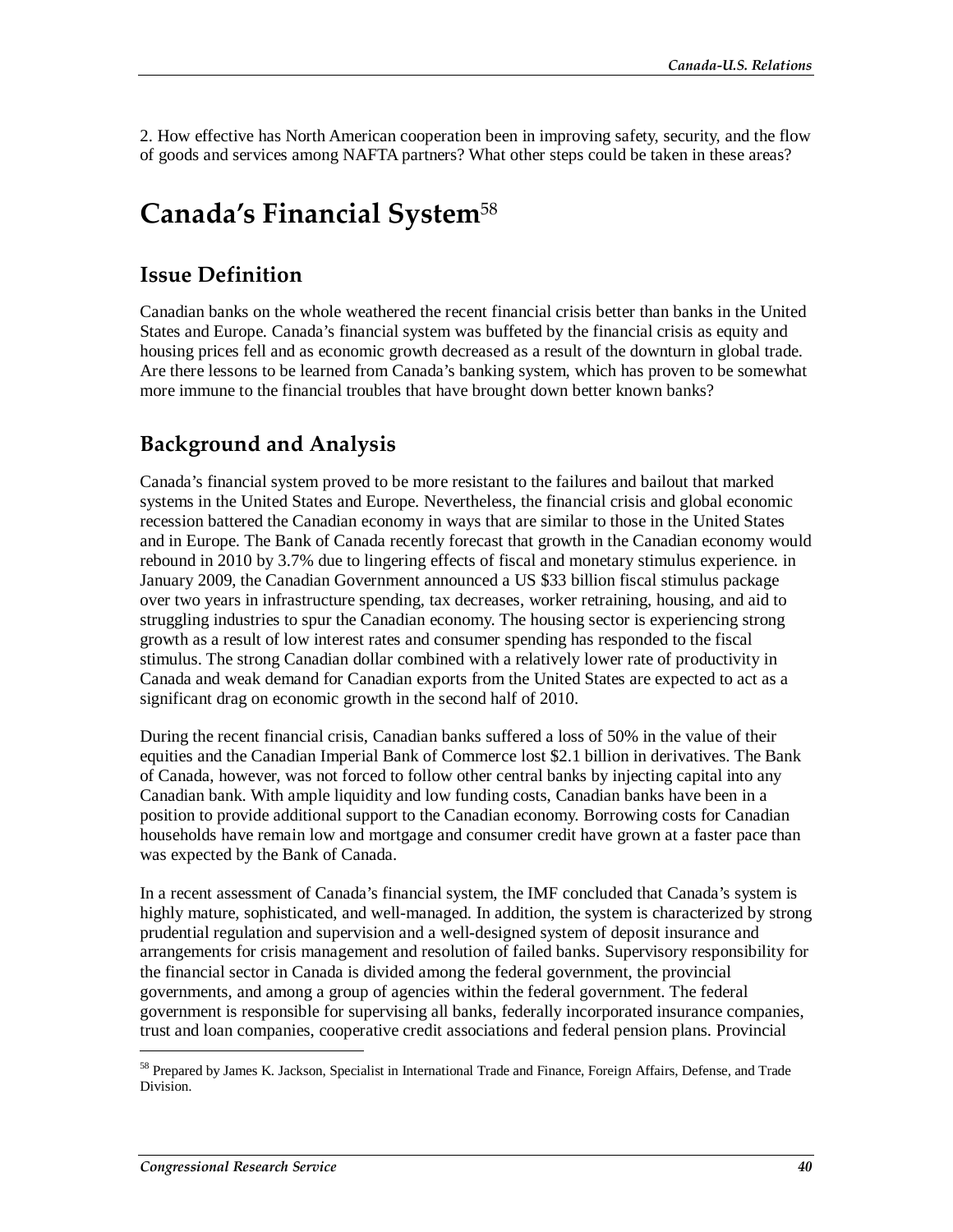governments are responsible for supervising securities dealers, mutual fund and investment advisors, credit unions, and provincially incorporated trust, loan, and insurance companies. As a result, there are 13 regulatory authorities, each administering a separate set of securities laws and regulations.

Within the federal government, the Financial Institutions Supervisory Committee (FISC) acts as the chief coordinating body that sets regulatory policy and supervises financial institutions. The Committee is comprised of the Department of Finance of the Ministry of Finance and four independent government agencies: the Office of the Superintendent of Financial Institutions (OSFI); the Bank of Canada; the Canada Deposit Insurance Corporation; and the Financial Consumer Agency of Canada (FCAC). All of these agencies report to the Minister of Finance, who is responsible to the Canadian Parliament. The Bank of Canada is responsible primarily for conducting monetary policy by setting interest rate targets and adjusting the supply of credit. The Bank also serves as the key component in the payments system by providing a check clearing function, and it serves as the traditional lender of last resort. The Office of the Superintendent of Financial Institutions plays a key role in Canada's financial supervisory scheme by supervising all domestic banks, branches of foreign banks operating in Canada, trust and loan companies, cooperative credit companies, life insurance companies, and property and casualty insurance companies.

The financial system is dominated by five large banking groups (Royal Bank of Canada, TD Canada Trust, Bank of Nova Scotia, Bank of Montreal, and Canadian Imperial Bank) that account for about 60% of total assets. In comparison, foreign banks account for about 4% of assets. The low representation by foreign banks is attributed to the "widely-held" rule for large banks that limits the concentration of bank share ownership and, therefore, reduces the scope for mergers and for foreign entry through acquisition. Canada's financial legal framework has allowed Canadian banks to concentrate on their low-risk, profitable domestic retail banking activities (services provided to individuals including deposits, savings accounts, mortgages, credit cards, etc.), leaving large domestic borrowers to conduct their wholesale banking activities (services provided to corporations, governments, and other entities) abroad. Canada's insurance sector is dominated by three large domestic groups, which account for over 80% of the assets in this sector. The securities sector is marked by large Canadian, as well as U.S. and U.K. securities firms.

Unlike the United States and some European countries, subprime mortgages account for less than 5% of Canadian mortgages, which sharply limited Canada's direct exposure to the meltdown that occurred in the subprime mortgage market. In addition, Canadian law requires that all bank-held mortgages with a loan-to-value ratio above 80% be insured, which has curtailed the securitization of mortgages by banks in Canada. In addition, prepayment penalties and the lack of interest deductibility reduces the demand for long-term mortgages, so the maturity of most mortgages does not exceed 5 to 10 years.

Canada's financial supervisory system and regulatory structure have proven to be less susceptible to the bank failures that have loomed in the United States and Europe. Nevertheless, Canada's approach has a number of drawbacks. Canada's system of regulating securities markets at the provincial level means that regulations regarding market participants and investor protection differ by province and that the nature, structure, and powers of the provincial regulators also vary. In addition, the conservative, risk-adverse approach employed by Canada's banks shielded the banks from some of the current financial turmoil, the approach also reduces efficiency in the market and reduces competition. Acquisitions of Canadian banks is significantly impeded by the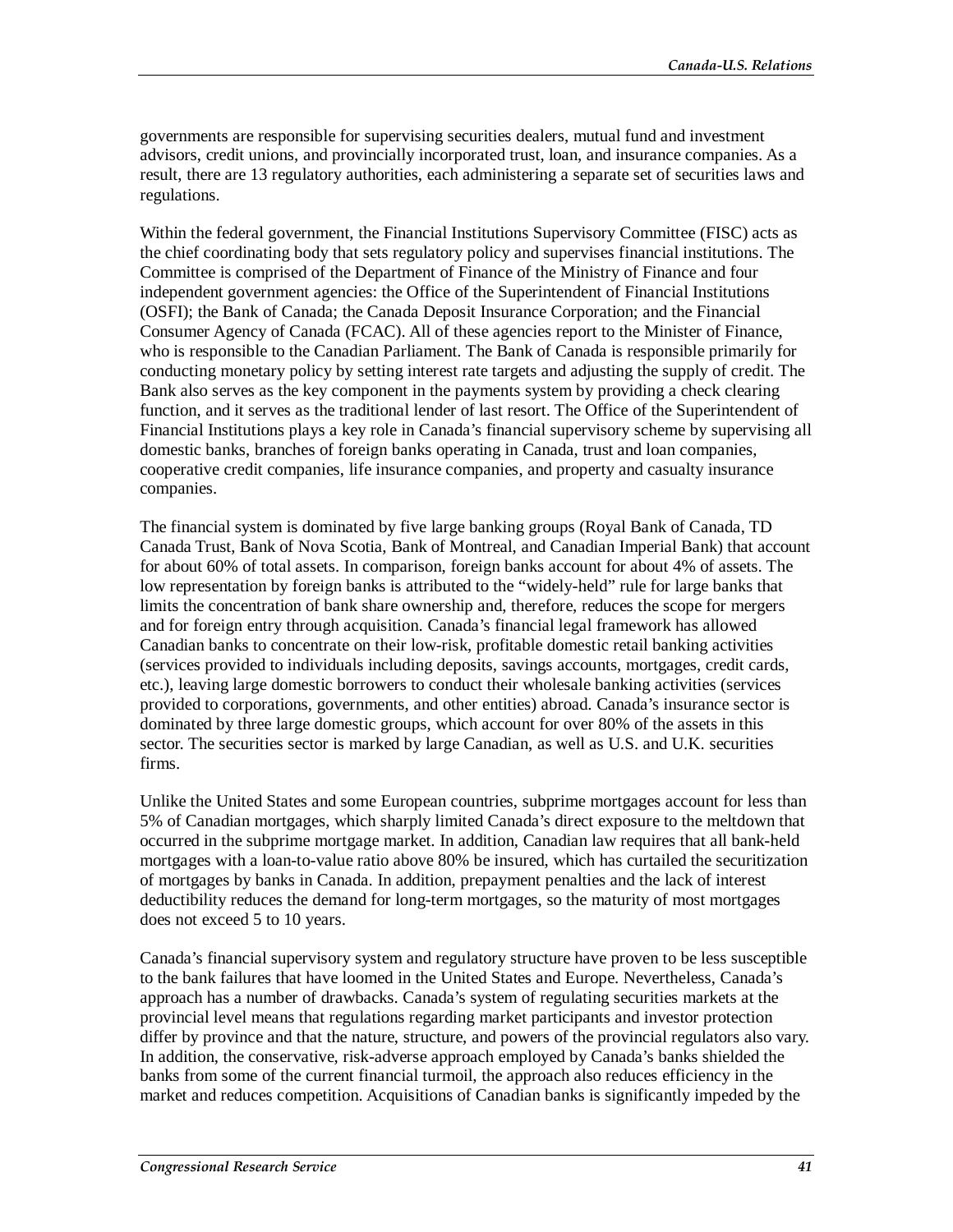rule that bank stocks be widely held and mergers are effectively prohibited. With reduced competitiveness pressures, Canadian banks maintain low-risk balance sheets at the expense of greater innovation and more efficient capital allocation. This approach also means that financing for small firms and venture capital for potentially high-growth companies is sharply reduced.

## **Questions**

1. There is much to admire about the Canadian banking system, but do the differences in the size and the scope of the U.S. and Canadian financial markets reduce the importance of the Canadian system as a model for the United States to follow?

2. Are there aspects of Canada's federal supervision of its banking system that could serve as a model for bank supervision by the United States?

3. Canada's approach to financial supervision concentrates the majority of that responsibility in an authority that is separate from the central bank. Although the United States is considering a different approach, are there aspects of Canada's regulatory structure that could be used as a potential model for the United States?

# **Buy American Provisions59**

### **Issue Definition**

The Buy American provision of the economic stimulus package, officially known as the American Recovery and Reinvestment Act (P.L. 111-5), requires that iron, steel, and manufactured goods used in the construction of public works projects funded by the act be made in the United States. This provision was widely criticized by U.S. trading partners, including Canada, based on the fear that the act, if not outright inconsistent with U.S. international trade obligations, would set a precedent that could provide the excuse for a cycle of "creeping protectionism" by other nations. However, some analysts note that the relationship between government procurement and the world trading system has always been tenuous, and that disciplines on government procurement have not been as rigorous as those on other trade practices.

## **Background and Analysis**

The Buy American provision of the ARRA states that no funds may appropriated for building projects or public works projects unless all the iron, steel, and manufactured goods are made in the United States. The act provides three discrete exceptions for cases in which a Federal agency administrator finds that (a) applying this policy would not be in the public interest, (b) the iron, steel or manufactured products are not produced in sufficient quantities or of a satisfactory quantity in the United States, or (C) the inclusion of the applicable U.S. products would increase the cost of the overall project by more than 25%. In the case of (a), the public interest waiver has

<sup>&</sup>lt;sup>59</sup> This section was written by Ian F. Fergusson, Specialist in International Trade and Finance; Foreign Affairs, Defense, and Trade Division.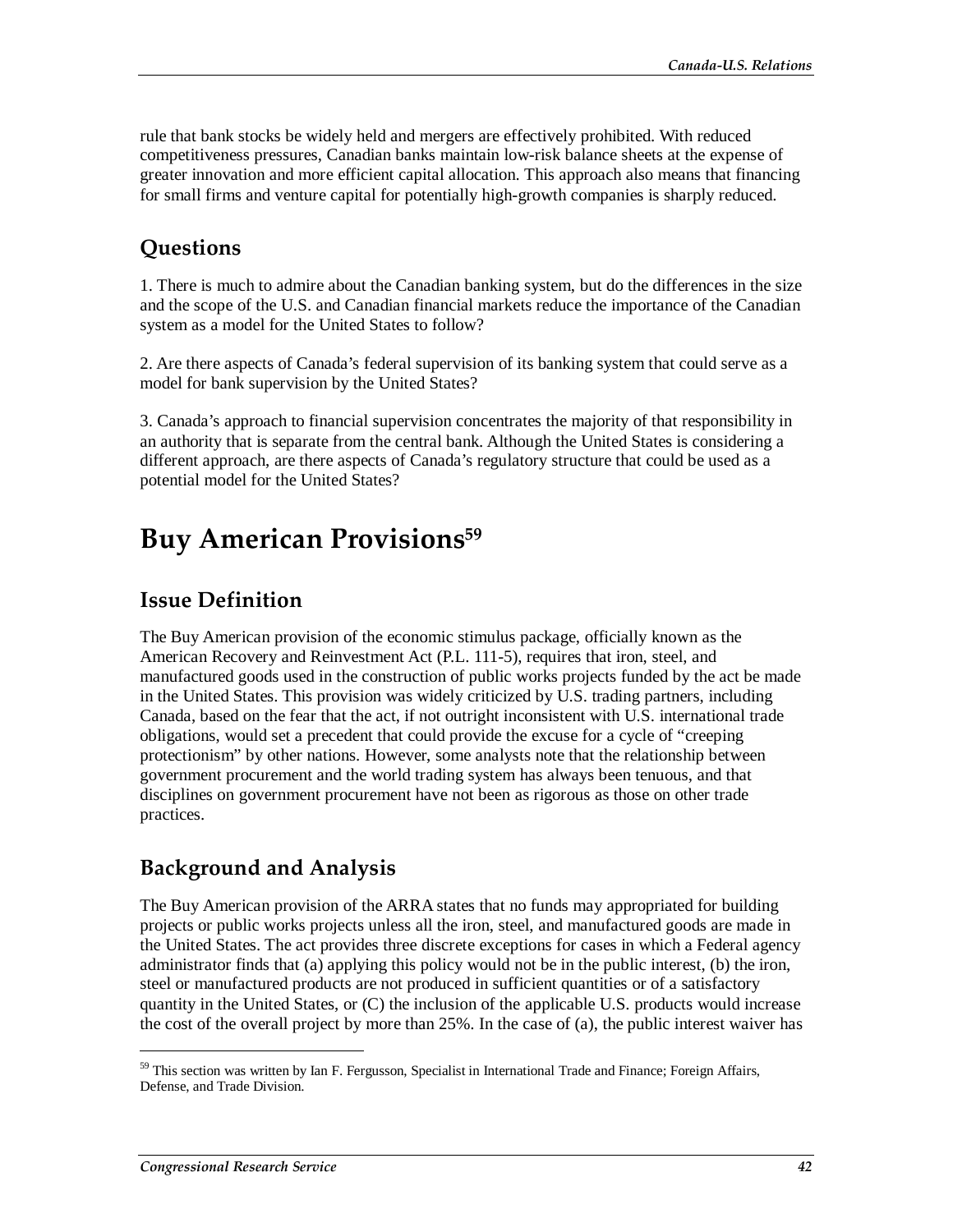been used to invoke the authority granted to the President to waive discriminatory purchasing requirements for signatories of the WTO Agreement on Government Procurement (AGP) contained in the Trade Agreement Act of 1979 (Sec.301, P.L. 96-39). In the case of (c), this cost differential is at variance with the general differential of 6% applicable to most Federal contracts, 12% in cases of small business or minority set-asides, or 50% for most Department of Defense procurements. If any of these provisions are waived, the agency head must publish a justification for the waiver in the *Federal Register*. Finally, the Senate added language to insure that the provisions are applied in a manner consistent with U.S. trade obligations.

The United States and Canada both are signatories to the World Trade Organization's Agreement on Government Procurement (AGP), which came into effect in 1996. Unlike most of the Uruguay Round agreements which make up the WTO system, the AGP is plurilateral in that it only binds those nations that have accepted it. Currently, there are 39 signatories to the agreement, predominantly developed and middle- income countries.

The AGP commits signatories to practice the principles of national treatment and most-favorednation treatment in the laws, regulations, practices, and procedures concerning government procurement. In this context, national treatment means that a signatory will provide no less favorable treatment to another party's products, goods, and suppliers than its own in its government procurement process, nor will the signatory discriminate between the products, services and suppliers of other parties under most-favored -nation principles. The agreement also provides procedures to insure transparency, including detailed operating rules on the procurement process of the signatory, a challenge procedure by which a rejected bid can be independently and impartially reviewed, and recourse to WTO dispute settlement provisions in cases where the parties cannot resolve their differences.

The AGP only applies to the sectors and the procurement agencies that each government includes in its schedule of national commitments. Each member's schedule lists the national and subnational agencies as well as other entities that participate, exceptions within those units, and the threshold value for procurement tendered under its obligations. Both the United States and Canada have undertaken extensive obligations to open their government procurements at the national level under both agreements. Thus Canadian firms may bid on ARRA-related federal procurement under the provisions of the AGP. Thirty-seven U.S. states as well as other government entities such as the Tennessee Valley Authority and the Port Authority of New York and New Jersey have made commitments under the AGP. Threshold values do apply for AGP contracts; projects valued under approximately \$7.8 million for construction projects are not covered under the AGP. While Canada has undertaken obligations for several of its crown corporations such as Canada Post and the St. Lawrence Seaway Authority, the ten provincial governments and three territorial governments have not undertaken any obligations under the AGP.

Likely for this reason, the Office of Management and Budget (OMB) excluded Canada from the list of countries to which U.S. states participating in the AGP have international obligations under the AGP. This meant that for state and local projects funded by federal money from the stimulus bill, there was no obligation to treat Canadian firms in a manner consistent with U.S. obligations under the AGP. Thus, Canadian firms would be ineligible to bid on contracts for iron, steel, and manufactured products procured for public works projects undertaken by state and local governments using federal stimulus money.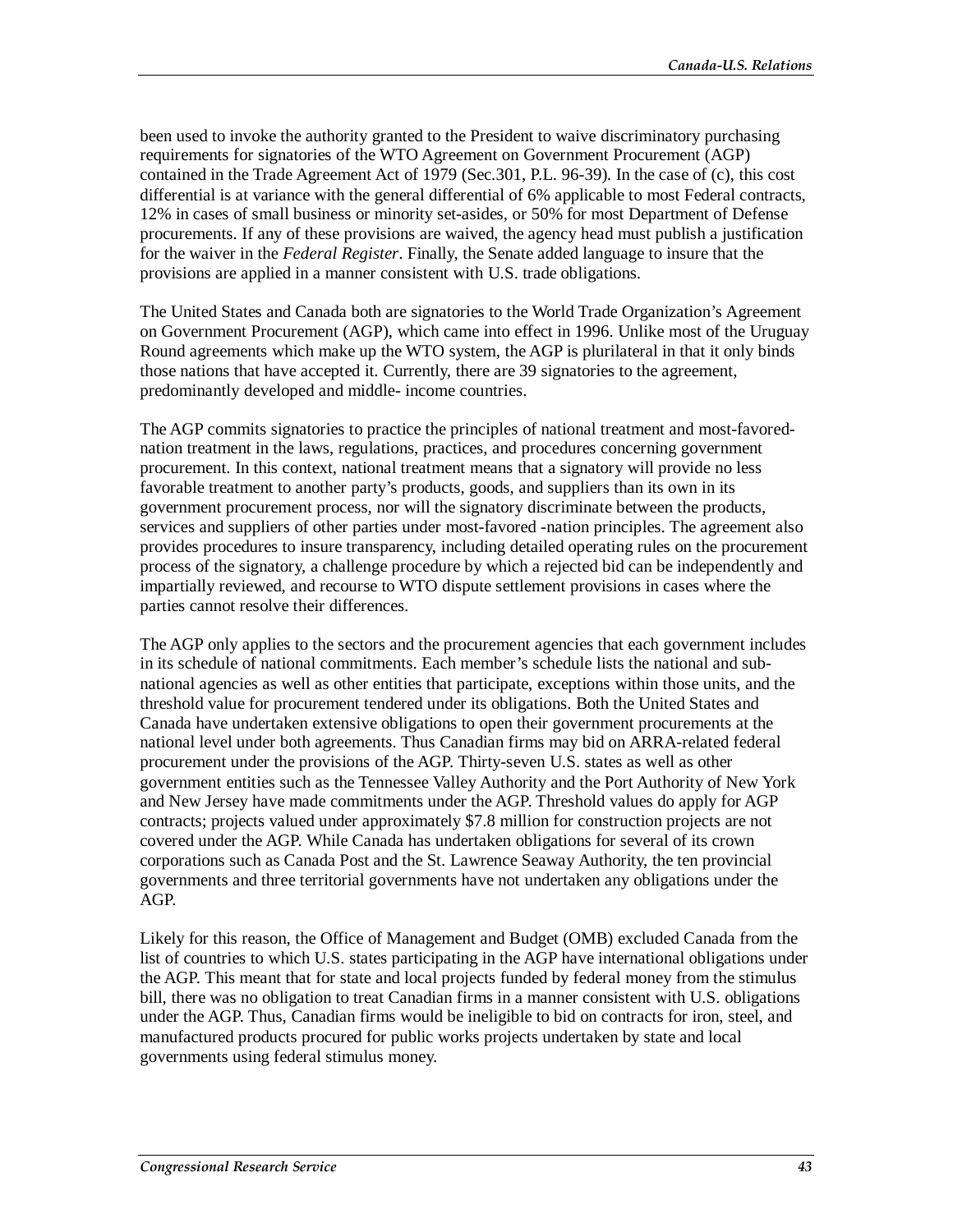Each schedule also contains interpretations and exceptions. For example, Federal funds distributed to the states for mass transit and highway projects are excluded. This reflects the Buy American provisions of the Surface Transportation Act of 1982 (P.L. 97-427) and the Urban Mass Transit Act of 1964 (P.L. 88-365). In addition, twelve states exclude the procurement of construction-grade steel, motor vehicles and coal from their obligations under the AGP and states have excluded other products and services as well. Canada has exempted certain of its procurement activities from coverage under the AGP such as shipbuilding and repair, and urban rail and urban transportation equipment, including specifically all project related materials of iron or steel.

#### **Status of the Issue**

Some Canadian industries were reportedly hard-hit by the Buy American provisions, especially those firms that comprise part of an integrated supply chain. In addition, there had been several anecdotal reports in the Canadian press that U.S. contractors and suppliers are increasingly choosing to source domestically in order not to be hassled with complying with Buy American provisions even in cases where procuring from Canadian firms would be consistent with ARRA. As a result, the United States and Canada started negotiations to resolve this dispute in August 2009. The resulting agreement, which became effective on February 16, 2010, waives the Buy American provisions for Canadian firms bidding for ARRA contracts tendered from 7 federal programs in the 37 states that participate in the AGP until September 30, 2011. In return, Canada's provinces and territories will become signatories to the AGP, opening procurement opportunities to U.S. firms. This agreement will only affect procurement tenders yet to be awarded; this action will not reopen existing contracts. The agreement also commits the parties to begin negotiations reciprocally to expand commitments for market access in procurement between the two countries. The ability of Canadian firms to benefit from the immediate terms of the agreement may depend on the value of the stimulus projects that have yet to be awarded.

### **Questions**

1. Did the initial exclusion of Canadian firms from bidding on certain state stimulus projects funded by the U.S. government impact firms in your riding? Did such firms pressure the government in negotiating the resulting agreement? On balance, do you think that more open bilateral procurement would help or hinder firms in your district?

2. Is free trade in government procurement resulting from economic stimulus measures realistic? Should taxpayers have the expectation that money spent on economic stimulus measures be used to bolster the domestic economy? Are there any Buy Canadian provisions in stimulus program spending?

3. Given the reluctance of Canadian provinces to sign on to the AGP in the past, what role did the initial exclusion of Canadian firms from certain stimulus funding play in changing the game? Did the provinces have other reasons for reexamining their participation in the AGP?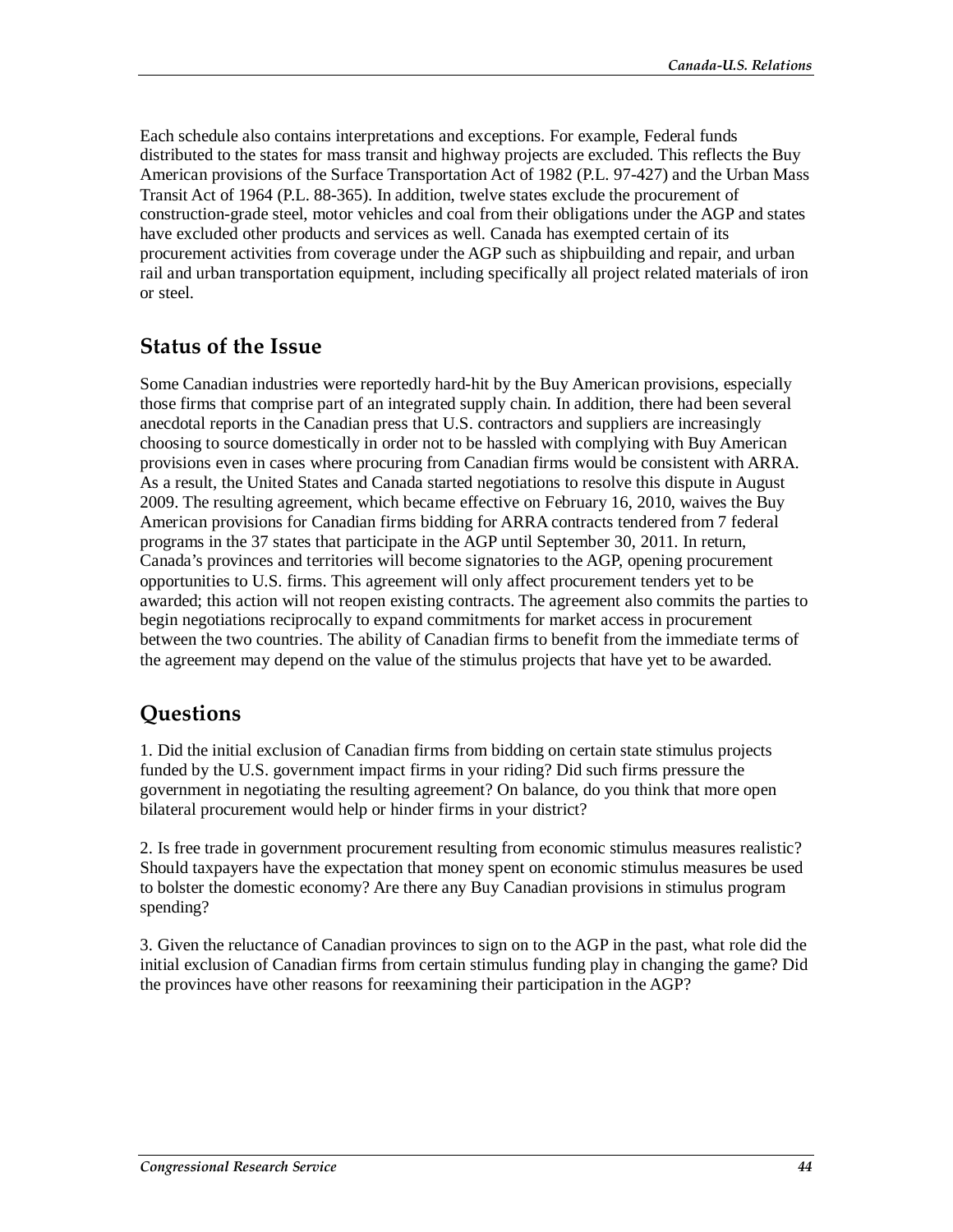# **U.S. Imports of Canadian Softwood Lumber**<sup>60</sup>

### **Issue Definition**

The U.S. lumber industry has long argued that imports of subsidized Canadian lumber were injuring U.S. producers. In May 2002, after the U.S. lumber industry filed antidumping and countervailing petitions to restrict imports, agency determinations of Canadian subsidies, dumping, and injury to the U.S. industry led to a duty of 27% (later reduced) on most Canadian softwood lumber imported into the United States. Canada challenged these findings under NAFTA and before the WTO. Negotiations led to a seven-year Softwood Lumber Agreement in 2006 with Canadian export charges depending on U.S. lumber prices, and the United States revoked the countervailing and antidumping orders. On February 26, 2009, a tribunal found that four Canadian provinces had violated the Agreement in calculating 2007 quotas; the United States rejected the Canadian offer of compensation, and on April 15, 2009, the United States began collecting 10% *ad valorem* duties from the four provinces to compensate for the 2007 breach.

## **Background and Analysis**

U.S. lumber producers have long expressed concerns about imports of subsidized Canadian lumber. The current lumber agreement is termed Lumber IV, because it is the result of the fourth dispute since 1981, with various findings of subsidy levels and agreements in the previous disputes.

Tension between the United States and Canada over softwood lumber trade may be inevitable. Both countries have extensive forest resources, but vastly different population levels and development pressures; vast stretches of Canada are still largely undeveloped, while less area in the United States (outside Alaska) remains relatively pristine. These differences have led to divergent forest policies. In Canada, 90% of the forests are owned by the provincial governments, which have allocated and priced timber to encourage development of the extensive timber reserves and settlement of unpopulated areas. In the United States, 58% of timberlands are privately owned, and private markets dominate the allocation and pricing of timber. U.S. federal and other government-owned forests are regionally important, but the timber is typically sold in a competitive market.

U.S. lumber producers assert that subsidies have given Canadian producers an unfair advantage in the U.S. market. Canadian provincial stumpage fees (for the right to harvest trees) are asserted to be subsidized, leading to lumber prices that are less than their fair market value. The provinces generally use leases and administered fees to allocate and price timber. Administered fees are unlikely to match market values, but determining whether the fees are below market values has been controversial, because of differences in tree species, sizes, and grades; in measurement systems; in requirements on harvesters; in environmental protection; and in other factors.

Log export restrictions in British Columbia are also alleged to be subsidies, because they assure more supply (less competition for timber and thus lower costs) for Canadian producers. Evidence

<sup>&</sup>lt;sup>60</sup> Prepared by Ross W. Gorte, Specialist in Natural Resources Policy, Resources, Science, and Industry Division, and Jeanne J. Grimmett, Legislative Attorney, American Law Division.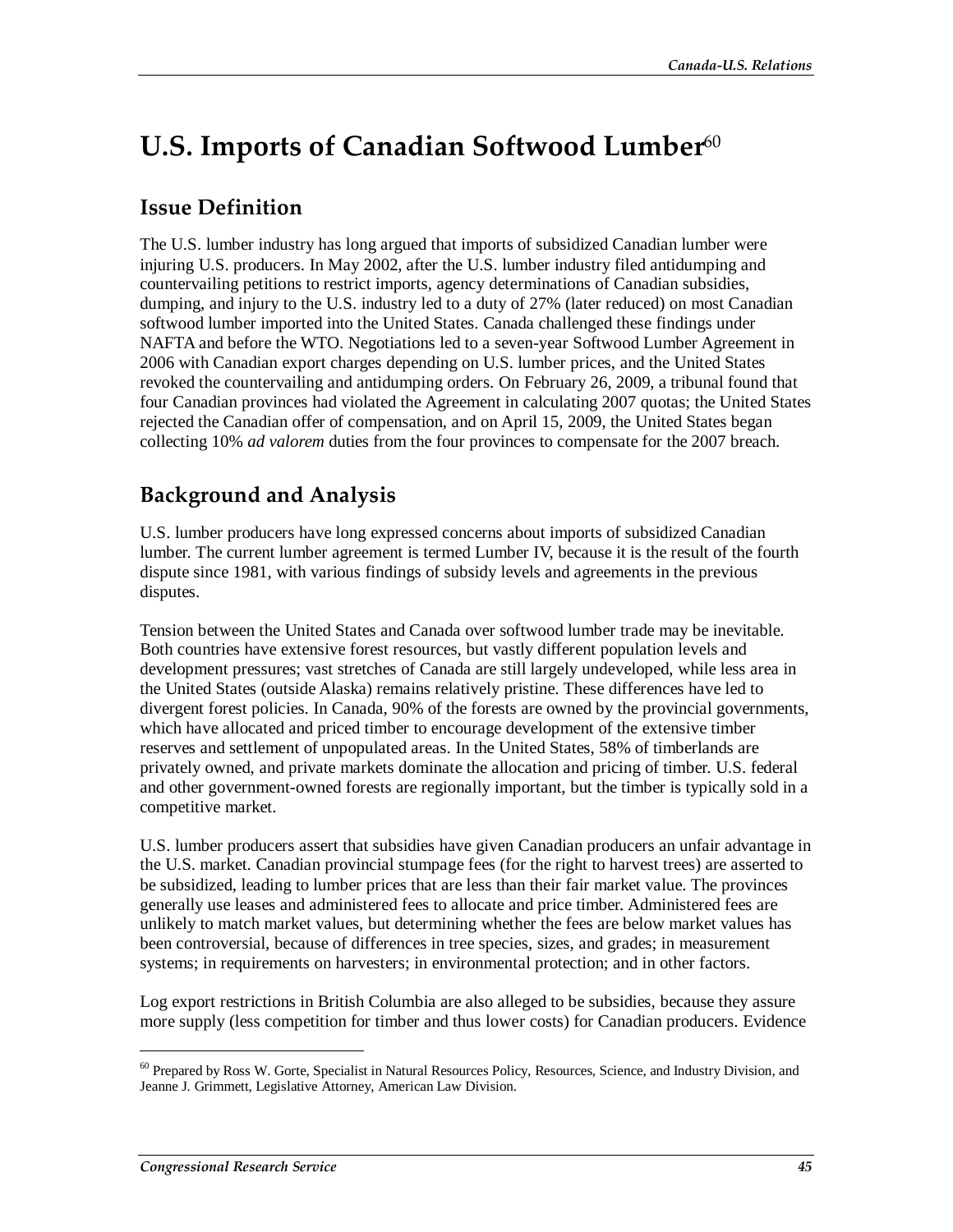from the U.S. Pacific Northwest, where private logs can be exported but public timber cannot, indicates substantially higher prices for exported logs.

Injuries to U.S. lumber producers are difficult to establish decisively, although the U.S. International Trade Commission (ITC) has found injury every time it has examined the issue. Canada's share of the U.S. lumber market has risen substantially, from less than 7% in the early 1950s to more than 33% since the mid-1990s. Under the 1996 agreement, the quantity of imports continued to rise, but the market share was relatively stable. The impact of restrictions on U.S. lumber prices is not easily estimated, but restrictions have probably put upward pressure on prices.

#### **Status of the Issue**

In 2001, after the 1996 U.S.-Canada softwood lumber agreement expired, the U.S. Coalition for Fair Lumber Imports filed countervailing duty and antidumping petitions, asking the DOC to investigate Canadian imports again. The Department of Commerce issued final determinations of subsidies on March 22, 2002. On May 3, 2002, the ITC determined that the U.S. lumber industry was threatened with material injury by Canadian imports. A duty averaging 27% was imposed on May 22, 2002.

Canada challenged each of the agency determinations under the North American Free Trade Agreement (NAFTA) and in the World Trade Organization (WTO). The NAFTA panels largely supported the Canadian positions. The WTO proceedings resulted in mixed decisions. Canada was also concerned that the US\$5 billion in estimated duties on softwood lumber collected by the United States would eventually be distributed to U.S. lumber producers under the Continued Dumping and Subsidy Offset Act (Byrd Amendment). Canada obtained a U.S. court decision, however, holding that the Byrd Amendment did not apply to Canadian lumber imports.

On April 26, 2006, a tentative seven-year Softwood Lumber Agreement, with an optional twoyear renewal, was announced to resolve the dispute. The United States revoked the countervailing and antidumping duty orders and returned about US\$4 billion to the importers of record. The remaining deposits (about US\$1 billion) were split evenly between the members of the Coalition for Fair Lumber Imports and jointly agreed-upon initiatives. Canada is collecting export charges ranging up to 15%, depending on a weighted average lumber price, or up to 5% with volume restraints. A surge mechanism would raise export charges if a Canadian region's exports exceed its allocated share. Lumber from logs harvested in the Atlantic Provinces, Yukon, Northwest Territories, or Nunavut is exempt from the export charges. Disputes are to be resolved through bilateral consultations, non-binding mediation, or binding arbitration in the London Court of International Arbitration (now LCIA).

U.S. interest groups have questioned whether Canada is faithfully implementing the agreement. The 2008 farm bill (P.L. 110-246) included a provision (§3301) establishing a softwood lumber importer declaration program to verify and reconcile data on softwood lumber imports. In August 2007, U.S. officials requested a ruling from the London Court of International Arbitration (LCIA) on export quota volumes and export tax levels. In March 2008, the Court ruled that Canada had violated the export quota volumes for Manitoba, Ontario, Québec, and Saskatchewan for the first six months of 2007, but was not required to collect taxes related to export surges from Alberta and British Columbia during that period. To comply with the above ruling, an LCIA tribunal issued a decision that Canada must collect an additional 10% *ad valorem* export charges from the four provinces until C\$68.26 million (US\$54.8 million) had been collected on February 26, 2009.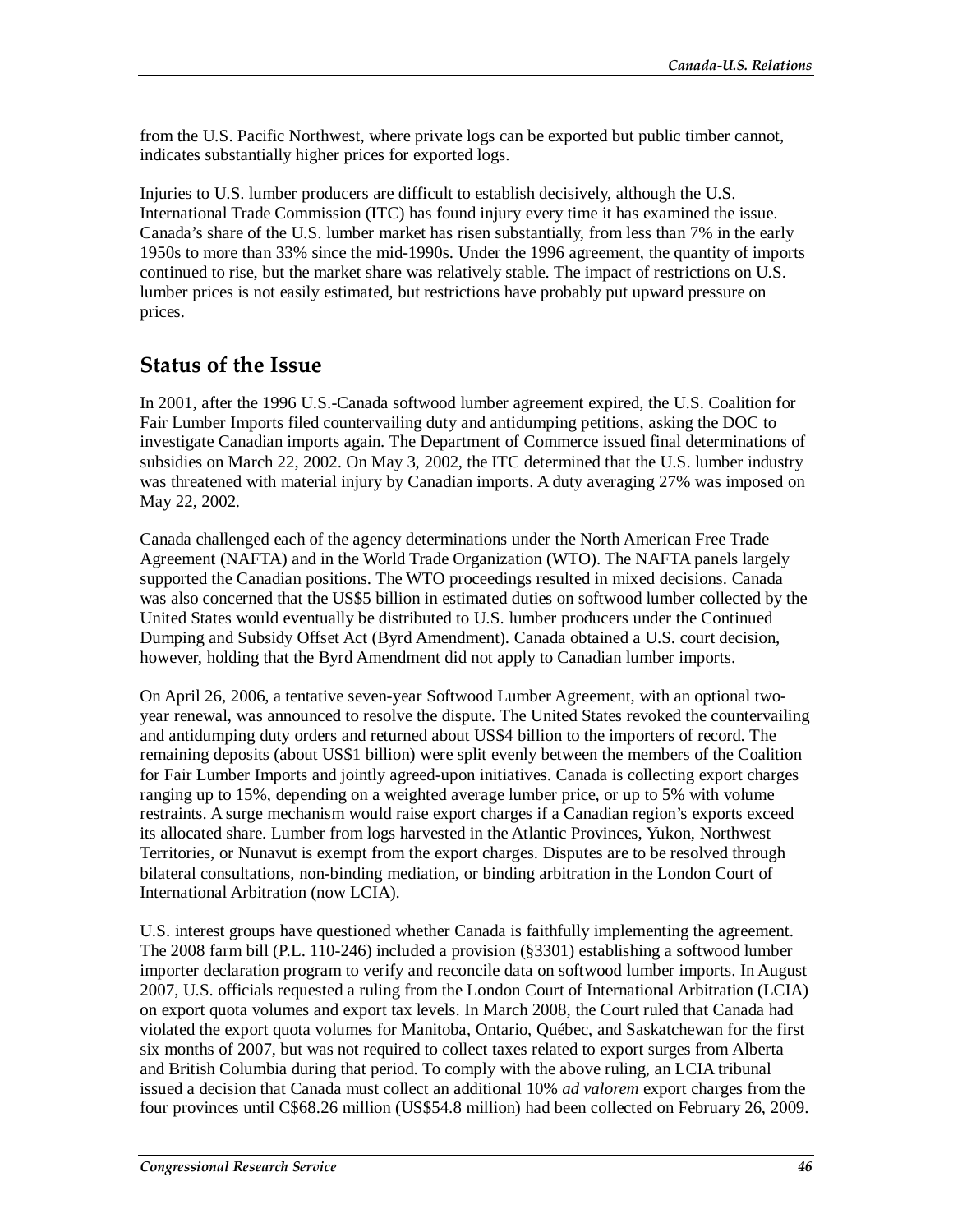The U.S. Trade Representative rejected the Canadian offer of a compensation payment of US\$36.66 million, and on April 15, 2009, began collecting 10% duties on lumber from the four provinces.

## **Questions**

1. The current dispute over U.S. imports of Canadian lumber has persisted for nearly 30 years. Do Canadian producers have a significant cost advantage because of Canadian timber practices and/or subsidies? Should Canadian practices be modified to enhance competition for timber? Do the systems and situations vary sufficiently to warrant different responses to each Canadian province? What might be the environmental consequences of various possible changes?

2. The 2006 agreement terminated the duties, returned most of the money collected, and established price-dependent export charges on Canadian lumber. What changes are needed by 2013 to assure that the recent duties, challenges, and litigation are not repeated when the agreement expires? What happens if some of the provinces make appropriate changes and others do not?

3. Are the current oversight mechanisms sufficient to assure implementation of the agreement that is acceptable to all parties? Are there ways to provide adequate and timely data to identify possible violations (deliberate or unintentional) and thus the delay and cost of arbitration and subsequent remedies? What approaches are feasible to compensate communities and workers for injury from weak lumber markets without providing subsidies to the lumber industry? What unilateral U.S. enforcement measures might be acceptable to Canada under the agreement?

# **Black Liquor**<sup>61</sup>

## **Issue Definition**

Tax incentives for renewable energy are often seen as necessary to encourage deployment and adoption of what are newly developed technologies and processes. With renewable biofuels, the concept also extends to considerations of displacing the use of existing fossil fuels so as to reduce the greenhouse gas emissions associated with global climate change. The production of renewable biofuels are not without controversy, as environmentally beneficial choices and solutions are still being debated. While black liquor is generally seen as meeting U.S. requirements for renewable electricity, how it can meet requirement for use as a renewable fuel is still a question.

## **Background and Analysis**

Paper companies in the United States can no longer claim a biofuel tax credit of \$1.01 per gallon for the use of "black liquor" that would have been allowed under the 2008 Farm Bill. An amendment was added to the Health Care Bill (P.L. 111-148) which disqualified black liquor from eligibility. Congress acted to exclude black liquor from an estimated \$24 billion in tax

<sup>&</sup>lt;sup>61</sup> Richard Campbell, Specialist in Energy Policy. Resources, Science, and Industry Division.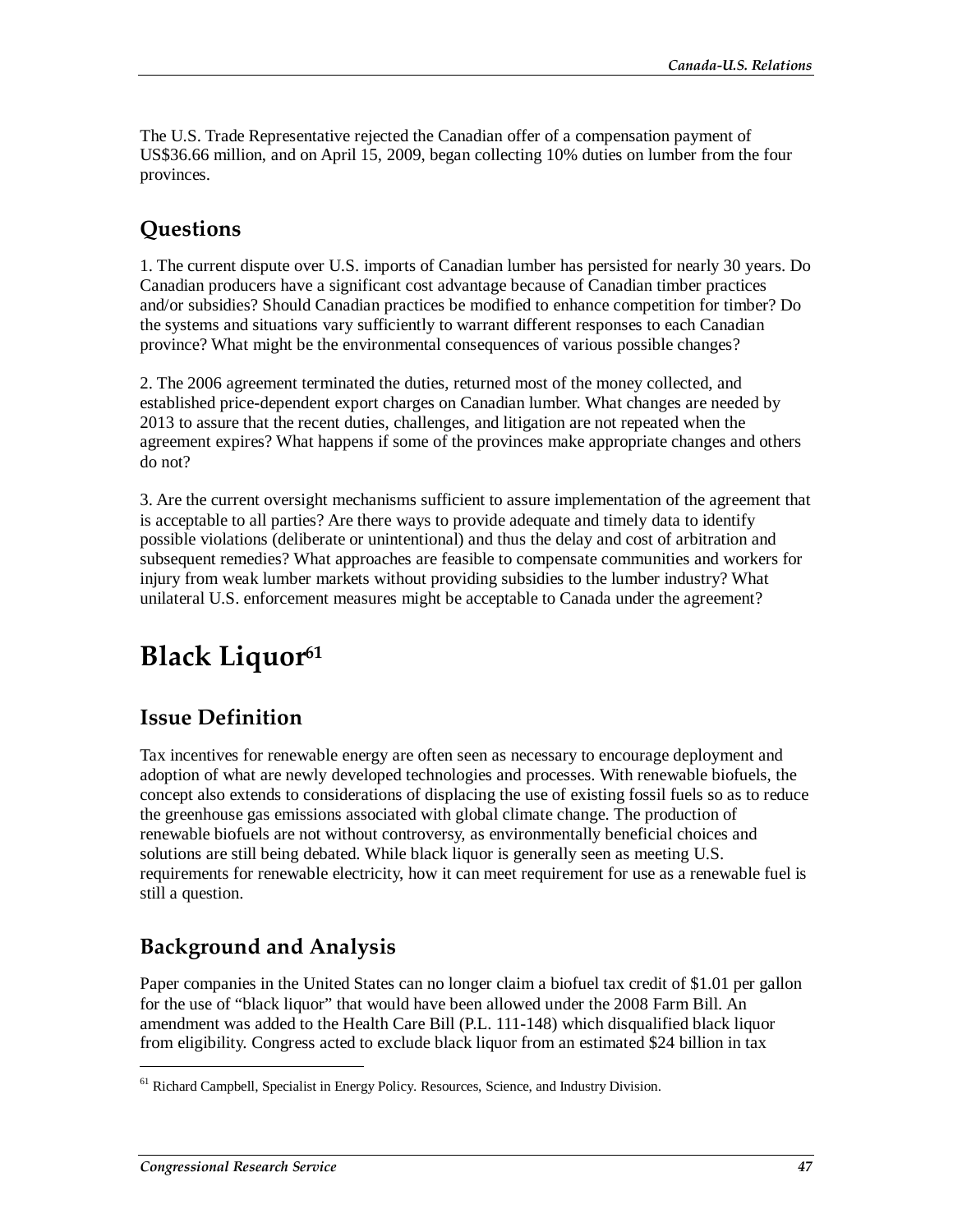credits after news of a memorandum from the Internal Revenue Service emerged indicating that the industry may be able to qualify black liquor for the credit. Eligibility for black liquor under the biofuel credit had been uncertain prior to congressional action. Congress also moved to exclude "tall crude oil" from the biofuel tax credit. Tall crude oil is made by skimming the top layer from black liquor and adding acid. The resulting product can be used by pulp and paper companies as fuel, or is sold to others as a base for paint or print ink.

Black liquor is a waste product from the paper production process comprised of mostly organic lignin and inorganic pulping chemicals, and has long been used in the pulp and paper industry as a source of energy. The pulping chemicals dissolve the lignin bonds holding together the cellulose fibers in pulped wood, allowing these fibers to be made into paper products. While some paper producers burn the black liquor directly, the waste is often processed in specialized boilers which burn the organic components and allow the inorganic chemicals to be recovered from a smelt for reuse in the pulping process. The heat from burning the black liquor is then used to make steam for thermal processes in a paper mill, and can also produce electricity for the mill in combined heat and power applications.

The organic components of black liquor can theoretically be gasified used to produce syngas, from which other higher value products and chemicals, such as dimethyl ether (a potential diesel substitute) can be made.

#### **Status of the Issue**

Companies in the U.S. pulp and paper industry have been taking advantage of an existing alternative energy tax credit of \$0.50 per gallon which allowed renewable fuels to be added to fossil fuels thus reducing the proportion of fossil fuels in energy production. By mixing diesel fuel and black liquor, companies in the pulp and paper industry were estimated to have benefited by as much as \$6 billion. The alternative energy tax credit expired at the end of 2009.

Firms in the Canadian pulp and paper industry had seen the alternative energy tax credit as an unfair subsidy to the U.S. pulp and paper industry, even though the program was clearly not created or intended for an industry-specific subsidy.

### **Questions**

1. Will the action by Congress to terminate the tax credit for biofuel eligibility for black liquor affect the prospect of developing gasification as a technical option for black liquor especially as regards future biofuels consideration?

2. Is there a potential for filing of complaints under applicable trade agreements between the United States and Canada with regard to the expired alternative energy tax credit?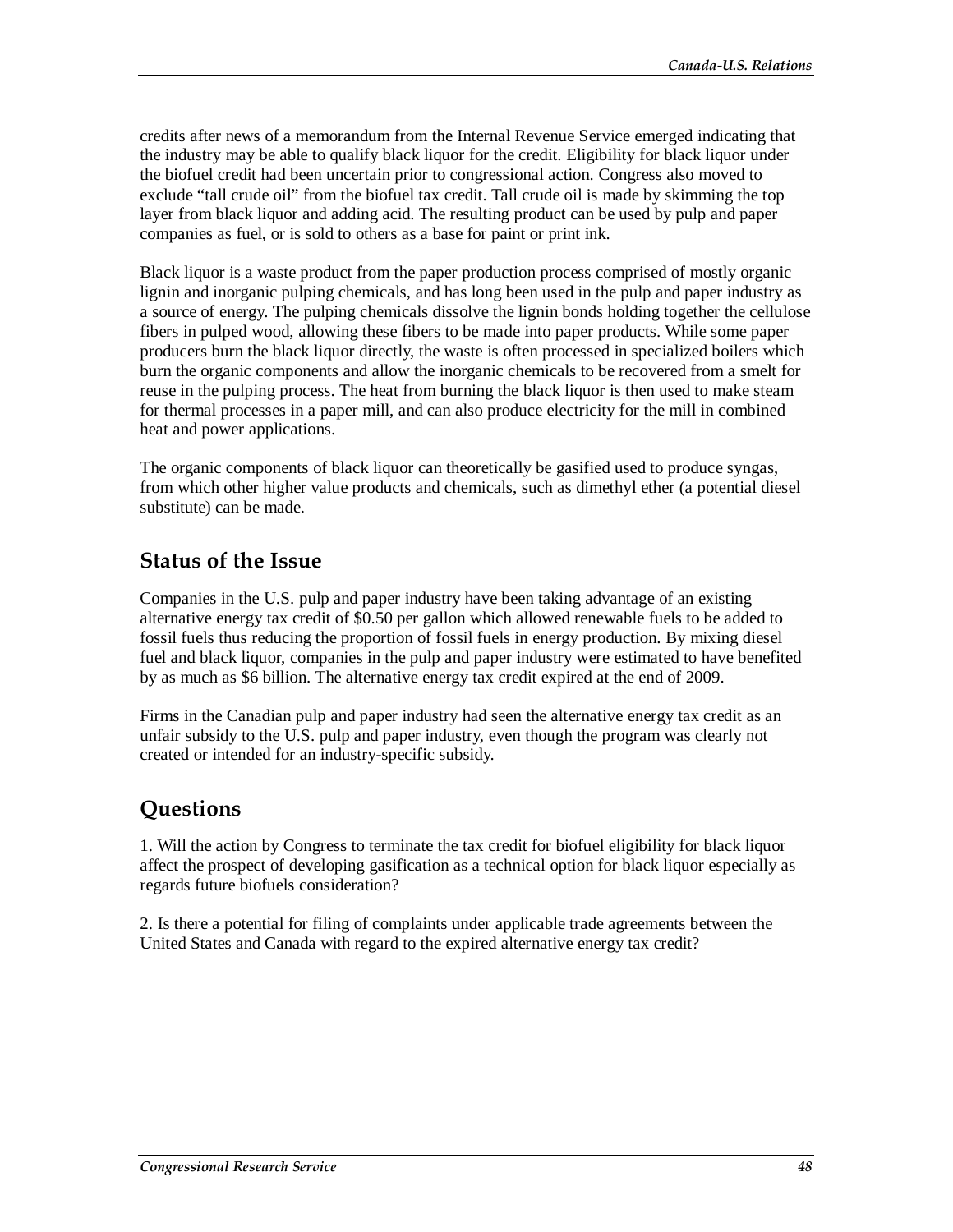# **Country of Origin Labeling**<sup>62</sup>

## **Issue Definition**

Mandatory country-of-origin labeling (COOL) for specified agricultural products took effect on March 16, 2009. This is the culmination of a near decade-long legislative effort to arrive at an accommodation that addresses the concerns of competing interests. Food retailers are now required to label the country of origin for fresh produce (fruits and vegetables), meats, nuts, and seafood, among other products. Canada and Mexico are major suppliers of live cattle and hogs that are fed in U.S. facilities and/or processed into beef and pork in U.S. meat packing plants. As the U.S. meat processing sector geared up to implement COOL, Canadian cattle and hog exports to the U.S. market noticeably declined. Both countries expressed concern that this development adversely affected their livestock sectors. Not satisfied with the outcome of consultations held with U.S. officials on their concerns, both Canada and Mexico in November 2009 requested the establishment of a World Trade Organization (WTO) dispute resolution panel to consider their case.

## **Background and Analysis**

Under the Tariff Act of 1930, as amended, most unprocessed agricultural commodities have long been exempt from requirements that every import be clearly marked to indicate country of origin for the "ultimate purchaser." However, provisions in the 2002 farm bill (section 10816 of P.L. 107-171) require that retailers covered by the Perishable Agricultural Commodities Act (i.e., those which deal in at least \$230,000 per year in produce—fresh and frozen fruits and vegetables) begin to provide such information. Other covered commodities specified in the 2002 farm bill were: ground and muscle cuts of beef, lamb and pork; seafood; and peanuts. Labeling is not required if these commodities are ingredients in processed foods, or if they are sold in dining out settings.

Passage of the initial COOL provisions in 2002 did not end debate over the value and efficacy of mandatory COOL, particularly with regard to meats. COOL opponents argued that recordkeeping and verification costs will far exceed any perceived economic benefits to producers; that smaller-sized farms and firms will have the most difficulty with compliance; that there is little evidence consumers actually want labeling; and that COOL is a protectionist policy that undermines free trade. Supporters countered that compliance would not be nearly as burdensome as some large industry groups and USDA have portrayed it; that studies show U.S. consumers, if offered a clear choice, will pay extra for fresh foods of domestic origin, thereby strengthening demand and prices for them; and that consumers have a right to know where their foods were produced. They pointed out that all but two of the North American cases of "mad cow" disease (*bovine spongiform encephalopathy*, or BSE) occurred in Canadian-born cattle, yet the United States is permitting the import of large quantities of Canadian beef and cattle. (COOL opponents argue that country of origin labeling is a matter of marketing, not food safety, and that food safety concerns are best addressed through science-based regulation.)

 $62$  Prepared by Remy Jurenas, Specialist in Agricultural Policy, Resources, Science and Industry Division.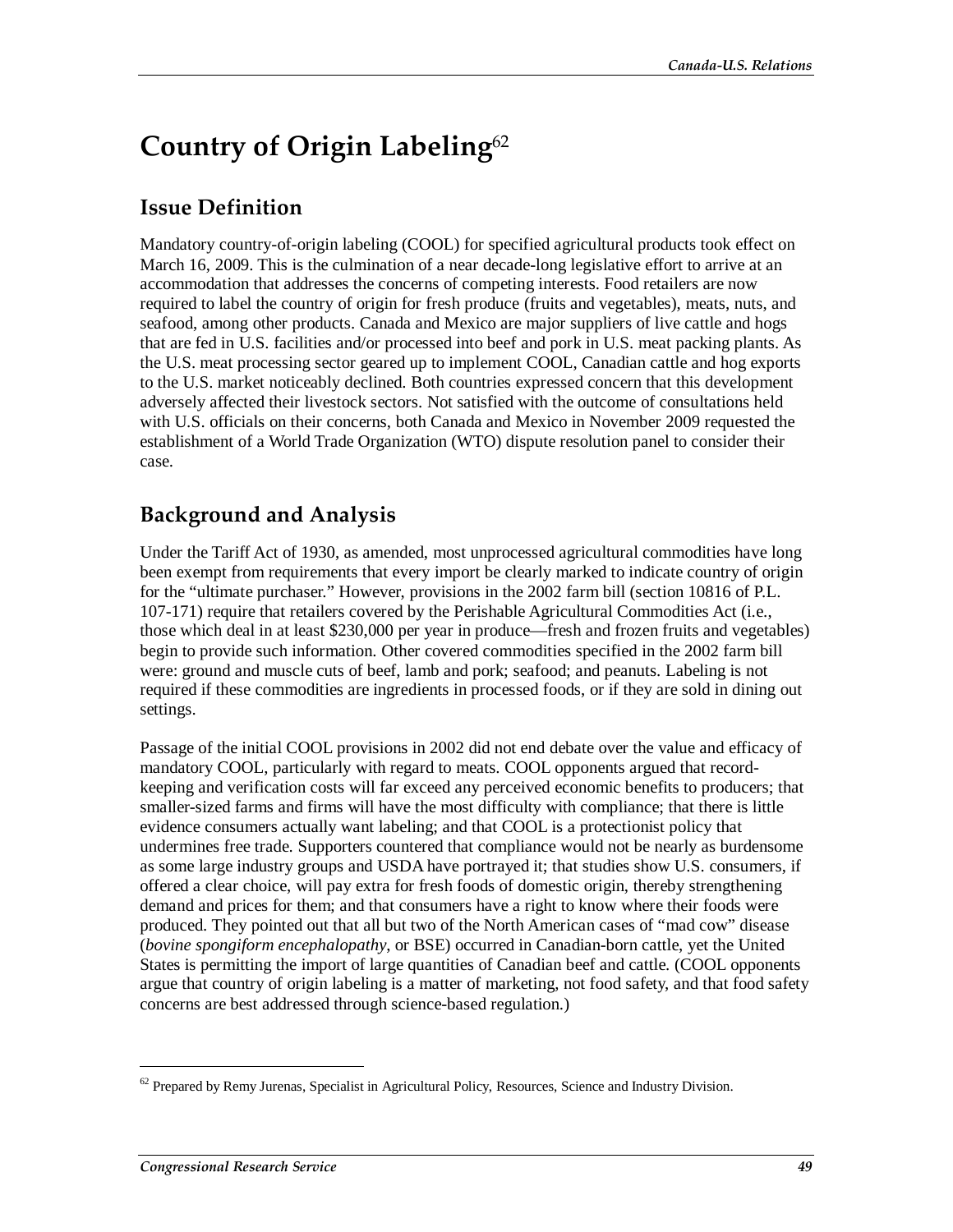Initially scheduled to take effect on September 30, 2004, Congress postponed COOL implementation until September 30, 2008 for all but seafood, because of ongoing debate. Some issues were addressed in talks held among key players during consideration of the 2008 farm bill. Compromises struck were incorporated into section 11002 of P.L. 110-246. These provisions retained the implementation schedule, and added other commodities (chicken, goat meat, ginseng, pecans, and macadamia nuts) to its coverage. However, several new types of label categories were created that are intended to facilitate and simplify compliance in specifying the country or countries of red meat products. For all covered commodities, the amended law also seeks to ease recordkeeping and verification requirements, and to lower non-compliance penalties.

Canada is the leading source of U.S. food and agricultural imports, accounting for about 20% of total import value. Its importance as a source reflects the close and growing economic integration of the two countries' markets. Many of these imported products are now covered by mandatory COOL. The Canadian government argued for some time that COOL is a protectionist measure, and has initiated a formal complaint challenging it as trade distorting under existing trade agreements.

### **Status of the Issue**

Enactment of the amended COOL provisions allowed USDA to proceed to issue rules to implement them. The August 2008 interim rule for meat labeling requirements generated the most controversy, in large part because of the steps that U.S. feeding operations and packing plants would have to adopt to segregate, hold, and slaughter foreign-origin livestock from U.S. livestock. Concerned with apparent changes in normal livestock trade flows in reaction to the proposed rules and questioning COOL's legality under trade rules, Canada on December 1, 2008 filed a request for formal WTO consultations on COOL with the United States. Bilateral consultations were held twice, but failed to resolve differences. On October 7, 2009, Canada requested the establishment of a WTO dispute settlement panel to look into its claims. On November 19, 2009, the WTO agreed to establish a panel to examine this and Mexico's nearly identical case on COOL. A decision by the dispute panel is likely no earlier than mid-2011 due to the slow pace in the naming of its members.

Canada in its filing asserts that COOL is inconsistent with several WTO-related trade commitments, including those providing that imports must be treated no less favorably than products of domestic origin; that laws on marks of origin should not damage imports, reduce their value, or unreasonably increase their cost; and that laws, rules, and procedures on country of origin should not "themselves" create or disrupt international trade. Canadian officials stated that the COOL requirements are "so onerous" that when implemented, Canadian exporters of cattle and hogs were discriminated against in the U.S. market. U.S. officials regretted that the consultations did not resolve Canada's concerns, and stated their belief that U.S. implementation of COOL provides consumers with information that is consistent with WTO commitments. They noted that countries had agreed that country of origin labeling was legitimate policy long before the WTO was created, and that other countries also require goods to be labeled with their origin. In December 2009, 25 senators wrote to Obama Administration officials to express their support for implementing COOL according to congressional intent, stating that the program is nondiscriminatory in its requirements that both domestic and imported goods be labeled with their origin. They also noted that 45 other countries (including Canada and Mexico) implement programs that provide country of origin information to consumers. (letter available at the website of Senator Mike Enzi, http://enzi.senate.gov)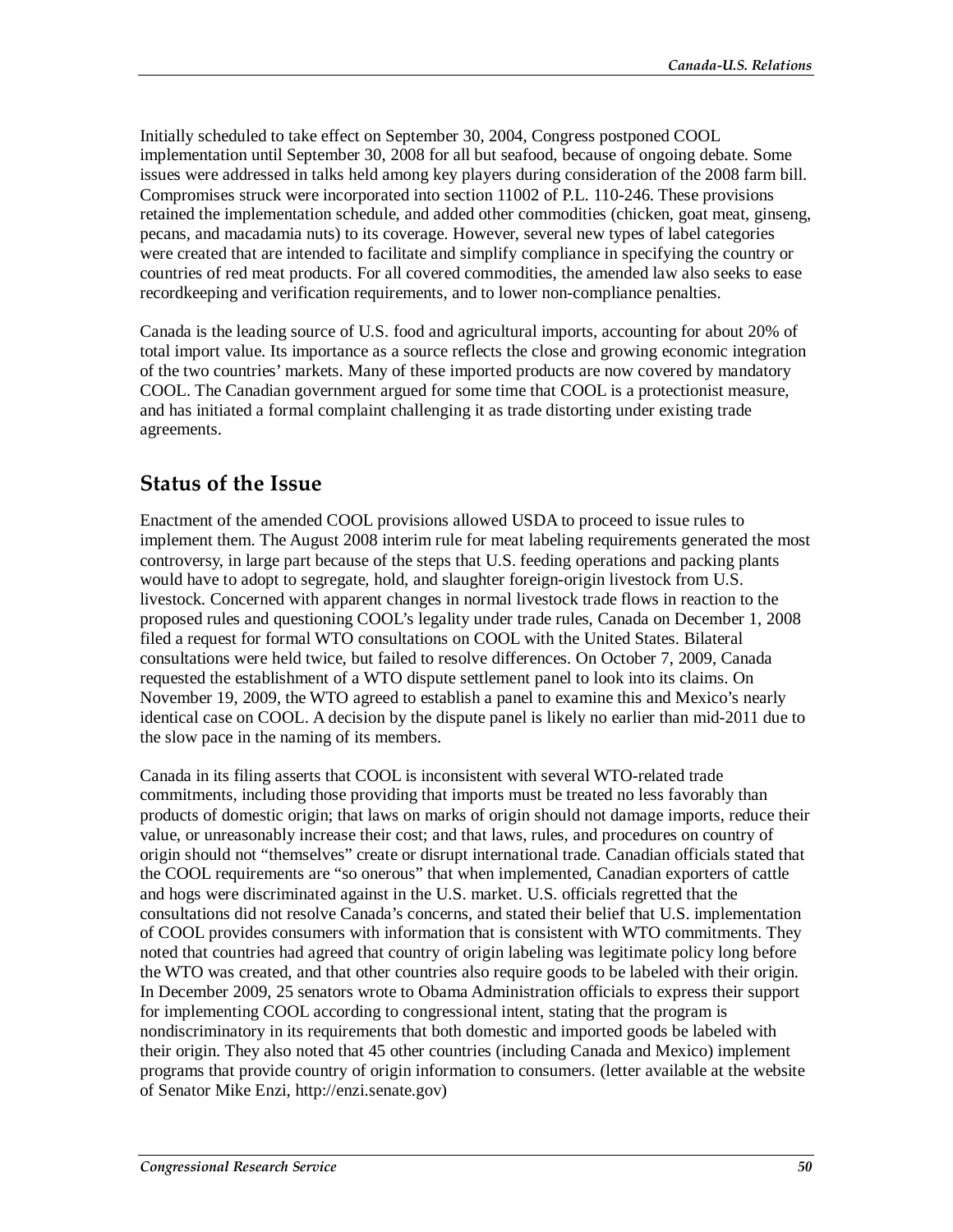## **Questions**

1. Reports in meat trade publications have suggested that the final COOL requirements have strained marketing relationships between Canadian and U.S. livestock producers and meat processors. How much has this tension altered trade between the United States and Canada, and, if so, in what way? What economic adjustments if any have occurred in light of the decrease in Canadian hog and cattle exports to the United States?

2. In general, how will COOL likely affect the composition and economic viability of both the cattle/beef and hog/pork sectors in North America?

3. How does Canada's country of origin labeling program for food products compare to that implemented under the U.S. COOL program ?

# **The Canadian Auto Sector63**

## **Issue Definition**

In 2009, the governments of the United States, Canada, and the Province of Ontario were faced with the bankruptcy of General Motors (GM) and Chrysler, major employers on both sides of the border. All three governments provided financial assistance to these two automakers to facilitate their restructuring. These government investments in GM and Chrysler sustained the companies so they could exit bankruptcy to regain their footings as global automakers. Along with Ford's own, separate private restructuring, these actions of the Detroit 3—GM, Ford and Chrysler—are reshaping the Canadian auto market.

### **Background and Analysis**

The U.S. and Canadian automotive industries have been highly integrated for decades. The landmark U.S.-Canada Automotive Products Trade Agreement of 1965 (also known as the Auto Pact) was one of the first sectoral free trade agreements, allowing automotive vehicles and parts to move duty-free across the border. The Auto Pact, which guaranteed that for every five cars sold in Canada, three would be assembled there, boosted car production in Canada, making it the largest manufacturing sector in that country, displacing the paper and pulp industry. The elimination of tariffs allowed U.S. auto companies to build plants on both sides of the border that were large enough to serve both countries efficiently.

The Auto Pact shaped U.S.-Canadian auto trade until it was superseded by the U.S.-Canada Free Trade Agreement (CUSFTA) in 1989 and the North American Free Trade Agreement (NAFTA) in 1994. NAFTA's major contribution to auto trade was to bring Mexico into the relatively open Canada-U.S. auto production market and to tighten rules of origin pertaining to North American content requirements. After each of these agreements went into effect, coordinated production on both sides of the border increased, as did bilateral automotive trade.

 $63$  Prepared by Bill Canis, Specialist in Industrial Organization & Business; Resources, Science, and Industry Division.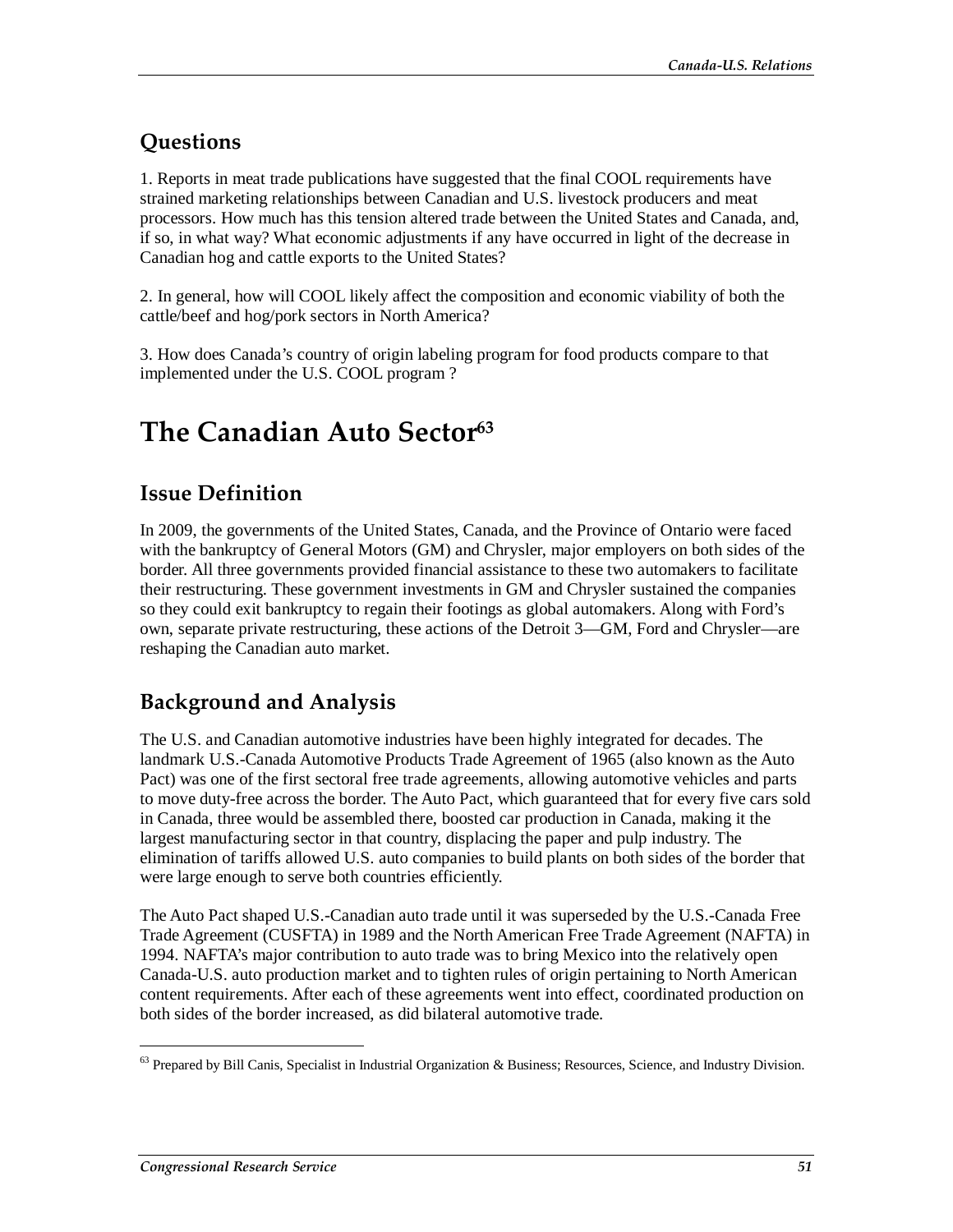The Canadian auto industry produced 1.5 million vehicles in 2009, down from annual production of over 2 million vehicles in 2008 and earlier, due to the recession. It was the  $11<sup>th</sup>$  largest autoproducing nation in 2009, slightly larger than the United Kingdom (1.1 million vehicles) and smaller than Mexico (1.6 million). As an economic recovery begins, production in 2010 is forecast to reach 1.9 million vehicles and then about 2.1 million vehicles a year in 2011-2015, according to IHS Global Insight.

In 2009, auto sales in Canada were 1.5 million units, down from 1.6 million units in 2008. According to *Automotive News*, the Detroit 3's share of sales fell from 50% in 2008 to 45% last year. Sales from Japanese companies rose from 35% to 39%; sales of European models fell from 9.3% to 8.3%, while Korean vehicles rose from 5.7% to 7.0%.

In 2009, the auto industry produced 14% of Canada's manufacturing output and accounted for 23% of its manufactured exports, according to Industry Canada, a government agency. It is by far Canada's largest industrial sector. Last year the auto industry in Canada employed 150,000 people directly, and 340,000 indirectly, including parts suppliers and auto dealers. Nearly a fifth of General Motors (GM), Ford, and Chrysler's North American production capacity is in Canada, principally in Ontario. In 2009, of the 1.5 million light vehicles produced in Canada, IHS Global Insight notes that the Detroit Three accounted for 59%—approximately 22% by GM, 16% Ford, and 21% Chrysler. Moreover, the automotive parts market, or so-called aftermarket, is reportedly the largest retail sector in Canada, ahead of clothing, food, furniture, and pharmaceuticals.

The Detroit 3's Canadian facilities are unionized, while Toyota and Honda have assembly plants in Ontario that are non-union. The Japanese transplants have a lower cost structure than the Detroit 3, in part because of long-standing wage differentials. This may be changing. A 2007 contract and 2009 amendments to that contract negotiated between GM and Chrysler and the UAW (and its Canadian counterpart, the Canadian Auto Workers, CAW) represented a major break from past labor agreements and may, in time, achieve greater wage parity between the domestic and foreign-owned manufacturers. Workers at GM and Chrysler also agreed not to strike until 2015. (Ford employees are covered by a different contract.)

In late 2008, the U.S. and Canadian auto industry—along with Europe and Japan—was caught in a global economic recession and credit crisis that caused auto sales to fall sharply. General Motors and Chrysler turned to the U.S. and Canadian governments for assistance in the final months of 2008. In December 2008, President Bush announced a plan to loan \$17.4 billion to GM and Chrysler to prevent any near-term bankruptcy and to help them restructure as more viable and competitive companies in the long run. On the following day, the Canadian government and province of Ontario responded to the U.S. auto bailout by pledging \$3.3 billion in emergency loans to the local subsidiaries of GM and Chrysler.

In March 2009, the U.S., Canadian and Ontario governments announced that the were rejecting the two automakers' viability plans and requests for further assistance, giving GM 60 days and Chrysler 30 days to revise their plans and forge agreements with all stakeholders. They were unable to get all creditors to agree and so both companies filed for bankruptcy, with new entities being incorporated in the summer of 2009, leaving many liabilities and some assets behind in bankruptcy. GM shed several of its brands, including Pontiac which accounted for as much as 25% of its sales in Canada.

The other Detroit 3 automaker, Ford Motor Company, did not seek or receive government financial assistance because it had independently restructured the company and refinanced its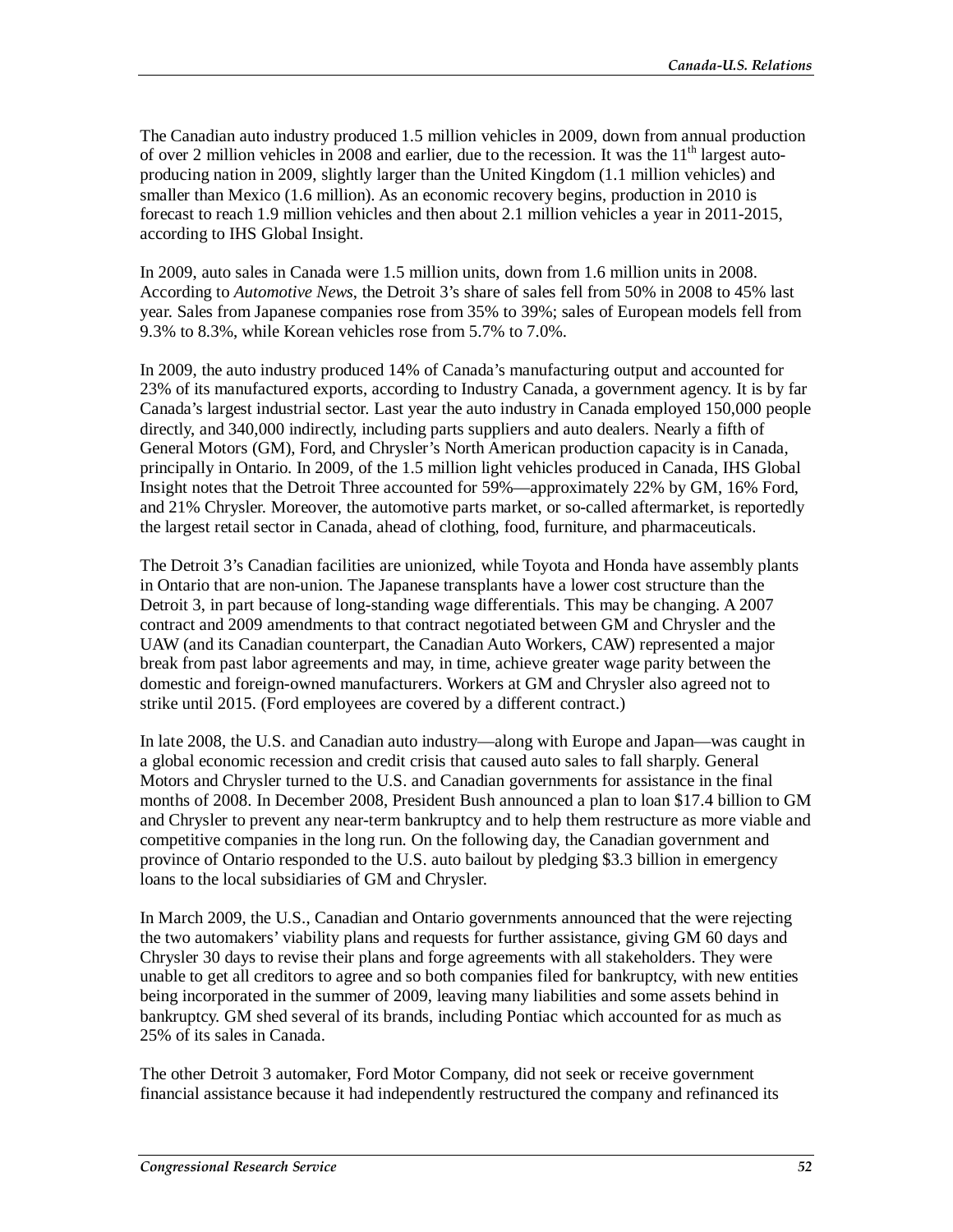debt before the recession and credit crisis. The changes it made in its operations are widely considered to have been as equally extensive as GM's and/or Chrysler's.

#### **Status of the Issue**

GM and Chrysler went through an expedited bankruptcy, just over 40 days for each company. Because the credit markets were still tight in 2009, the only source of financial aid for them through the bankruptcy proceedings was support from the U.S., Canadian, and Ontario governments. Had these governments not provided financing, it is likely that both companies' assets would have been liquidated during bankruptcy and the assets sold to the highest bidders.

The U.S. government has provided \$50.8 billion to GM and \$12.8 billion to Chrysler, through the Troubled Asset Relief Program (TARP). The Canadian government and the government of Ontario provided loans of \$3.02 billion to Chrysler and \$9.5 billion to GM. All of these governmental loans were converted into a mix of equity and loans. The governments received these equity stakes in the companies: the U.S. government owns 60.8% of GM and 9.85% of Chrysler; the Canadian and Ontario governments own 11.7% of GM and 2.46% of Chrysler. In addition to these equity holdings, GM had loans of \$6.7 billion from the U.S. Treasury and \$1.4 billion from Canada. Although not due until 2014, GM paid off these loans in April 2010. The three governments may recoup the rest of their investment in GM after it issues an initial public offering (IPO) later this year. Chrysler has not repaid its loans and is not likely to offer an IPO before 2012.

#### **Questions:**

1. Will the Detroit 3 automakers—GM, Ford and Chrysler—be successful in Canada now that they have each restructured? Will they be able to add to their current 59% share of Canadian production?

2. While General Motors has repaid an outright loan to the U.S., Canadian, and Ontario governments, how will these same governments fare when they seek to sell their ownership stakes after GM issues after an expected IPO later this year?

3. Hyundai-Kia's share of the Canadian market has grown in recent years, while the South Korean market remains largely closed to North American-built vehicles. How will this sales trend affect Canada's interest in a proposed free trade agreement with South Korea?

# **The Canadian Steel Sector64**

## **Issue Definition**

1

The impact of the global economic downturn and the financial crisis that erupted in the summer of 2008 has had substantial negative effects on most manufacturing industries, including the North American steel industry. An earlier slump in steel, which occurred in the 1990s, led to

<sup>&</sup>lt;sup>64</sup> Prepared by Rachel Tang, Analyst in Industrial Organization & Business; Resources, Science, and Industry Division.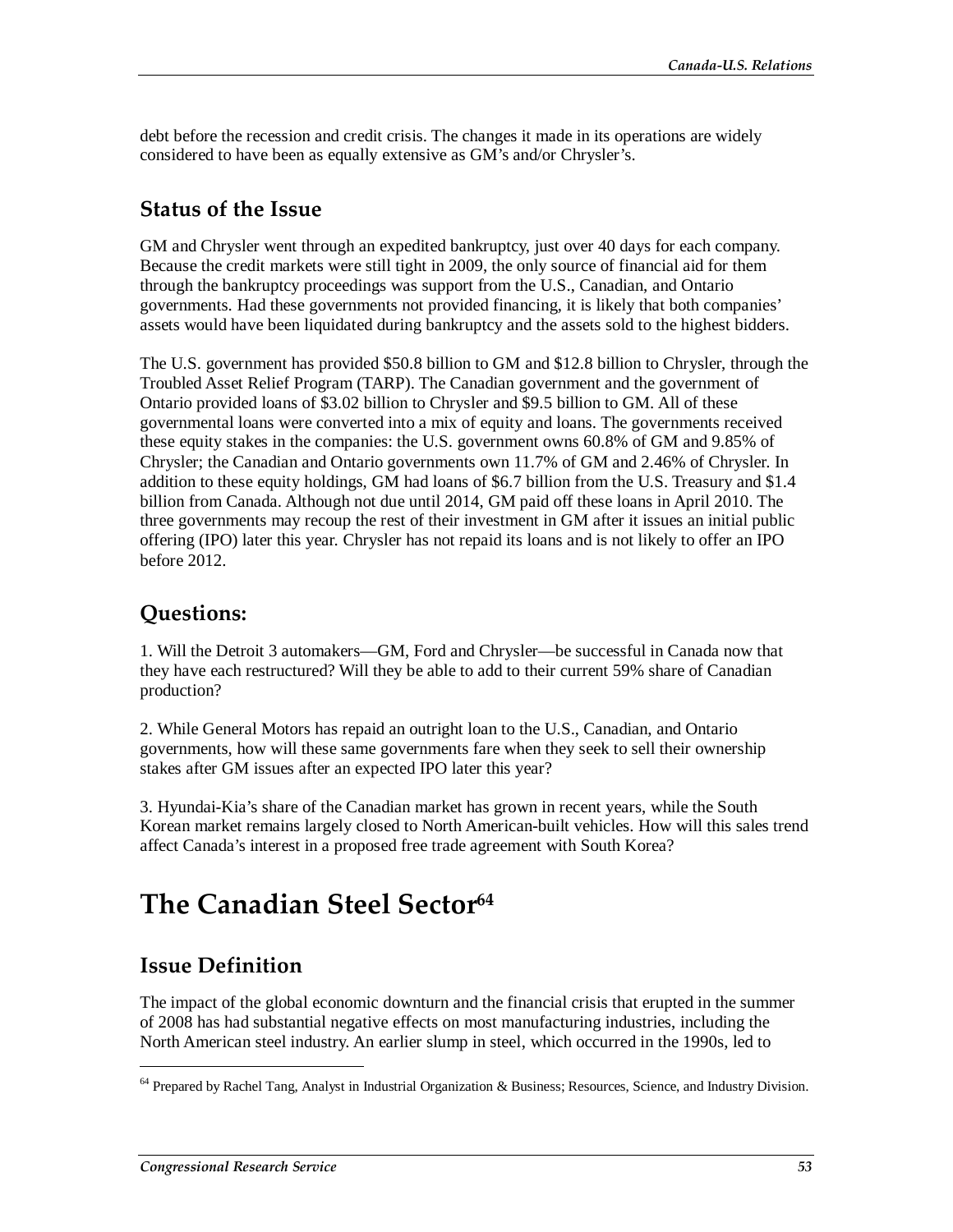numerous bankruptcies and takeovers of many U.S. and Canadian steel makers. Almost all of the major steel makers in Canada are now foreign owned, so decisions to close or idle plants or reduce production in Canada (but not elsewhere), inevitably affect national economic and political interests.

Pittsburgh-based U.S. Steel moved to idle many of its Canadian operations in 2009 when steel orders fell precipitously. The Canadian government, the United Steel Workers, and local steel manufacturer(s) took legal actions against it under the Investment Canada Act. The Canadian government alleges that U.S. Steel is not abiding by commitments it made under the act when it acquired the Canadian steelmaker, Stelco, in 2007. Legal proceedings are ongoing.

### **Background and Analysis**

During the 1990s and the first decade of the  $21<sup>st</sup>$  century, many U.S. and Canadian steel companies experienced a downturn that led to a major restructuring and reorganization of the North American steel industry. In 2009, the Canadian steel industry looks very different than it did in 2000. The major integrated steel producers, including Dofasco, Stelco, and Algoma Steel, are now owned by international companies. Dofasco was acquired by Luxemburg-based Arcelor in 2006. At about the same time, Arcelor agreed to merge with Mittal Steel of Rotterdam. Dofasco is now a subsidiary of ArcelorMittal, the world's largest steelmaker. In 2006, Mittal Steel acquired several Stelco subsidiaries and U.S. Steel purchased the remaining part of Stelco, which was renamed U.S. Steel Canada Inc. Algoma Steel was purchased by Essar Steel of India in 2007, and operates as Essar Steel Algoma Inc.

The Canadian minimill steel sector also went through a restructuring process. Minimills produce steel from scrap metal in electric arc furnaces (EAFs). In 2002, the Canadian firm, Co-Steel, merged with Ameristeel, the North American subsidiary of Gerdau S.A., of Brazil. Gerdau's North American operations were renamed Gerdau Ameristeel and are based in Tampa, FL. Gerdau Ameristeel is the second largest minimill steel producer in North America after U.S. based Nucor. In 2008, Russia's Evraz Inc. S.A. acquired another major Canadian minimill steel maker, IPSCO Canada.

The North American steel industry struggled from 1997 through 2002. In March 2002, President Bush imposed safeguards in response to surging imports of steel. One goal of safeguards was to effect a restructuring of the domestic steel industry. To a great extent, that restructuring has been achieved. There are now two dominant players among integrated steel mill companies in the United States and North America, and two clear market leaders among the minimill producers. Moreover, the leading North American and global producer, Mittal Steel, in 2006 acquired the global number-two producer, Arcelor. The recovery of pricing power in the domestic industry may be attributable to industry consolidation, as well as to rising global demand spurred, in large part, by China. Ironically, the establishment of industry pricing power, plus the rise of global demand and steel prices and the falling exchange rate of the dollar, have also made establishment of new production facilities in the United States an attractive proposition. After the removal of safeguards, steel prices generally moved upward through August 2008, when the benchmark price of hot-rolled steel reached nearly \$1,200 per metric ton (MT) – up from \$222 per MT in 2002.

Starting in September 2008, the global economic crisis caused steel production and prices to fall precipitously. Like many other industrialized countries, the impact of market downturn was felt by all the major steel consuming sectors in Canada—automotive, construction, manufacturing,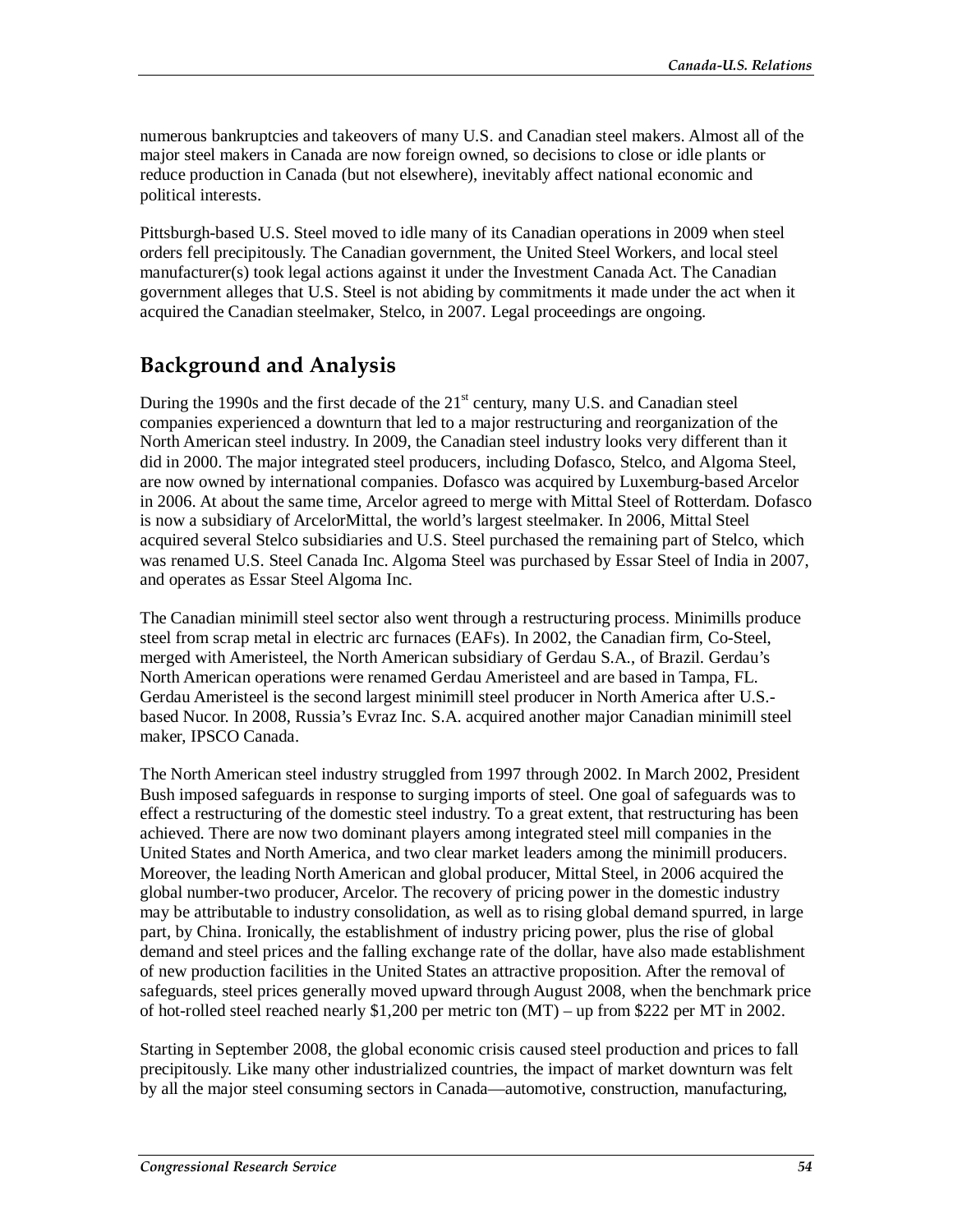appliance, and energy. Furthermore, given the overall difficult economic environment, the steel export market was also lackluster.

In 2009, the United States, Canadian steel's biggest export customer, suffered a major setback: U.S. crude steel production dropped more than 36% from the 2008 production level to 58 million metric tons, with steel mills running at a capacity utilization rate slightly over 50%. During the first half of 2009, the overall capacity utilization rate in U.S. steel mills lingered in the low to mid-40% range.

Canadian steel production also experienced a sharp drop in 2009, to approximately 9 million MT of crude steel, nearly 40% less than the 15 million MT produced in 2008. In 2009, steel-making capacity utilization rate in Canada was about 43%. Pittsburgh-based U.S. Steel moved to idle much of its Canadian operations in March 2009, largely because of low demand for steel. Affected U.S. Steel plants in Canada included the flat-rolled steel plant in Hamilton, Ontario, known as the Hamilton Works, and Lake Erie Works in Nanticoke, Ontario. Some of its U.S. operations were also affected by the crisis. U.S. Steel met strong resistance from the Canadian government and the local United Steelworkers union (USW), which raised questions about why more facilities in Canada were affected than in the U.S. On May 5, 2009, Canadian Minster of Industry, Tony Clement, sent a demand letter to U.S. Steel under Section 39 of the Investment Canada Act (ICA) , asking the company to comply with its undertakings (its alleged contractual commitments):

When U.S. Steel acquired Stelco Inc. in 2007, it committed to a series of undertakings regarding, among others, capital expenditures, research and development and production," Mr. Clement said. "I am concerned by the actions of U.S. steel in cutting operations in Canada and by the impact this have on its workers. While I recognize that these are challenging economic times, we expect the company to live up to its commitments.

A demand letter is the first step in the enforcement process under the Investment Canada Act. If a company is found in violation of the act, it could be forced to sell its Canadian operations or pay fines of C\$10,000 per day. U.S. Steel had 10 days to respond to the letter, but noted that "since all of the communications between the Minister and U.S. Steel on this subject are required to be confidential under the Investment Canada Act, we cannot comment on the substance of those communications." (*American Metal Market*, "Canada taking USS to court over closings," July 20, 2009.)

 In July 2009, after reviewing U.S. Steel's response, the Canadian government took U.S. Steel Corp. to the Federal Court of Canada, asking the Court to order appropriate measures to remedy the situation.

#### **Status of the Issue**

U.S. Steel moved to file a challenge to the Investment Canada Act (ICA) in November, 2009, claiming that certain provisions of the law violate its constitutional rights. Among them is the stipulation that companies that fail to comply with promises made under the ICA must pay fines or must divest their assets, but are not given a chance to mount a proper defense. It also argued that the penalty of C\$10,000 a day was akin to criminal punishment. The Canadian government is seeking the dismissal of U.S. Steel's challenge and "is trying…to force U.S. Steel to either operate its Canadian assets or sell them to a party that will operate them." (*American Metal Market*, "Canada fights USS legal challenge," December 15, 2009.)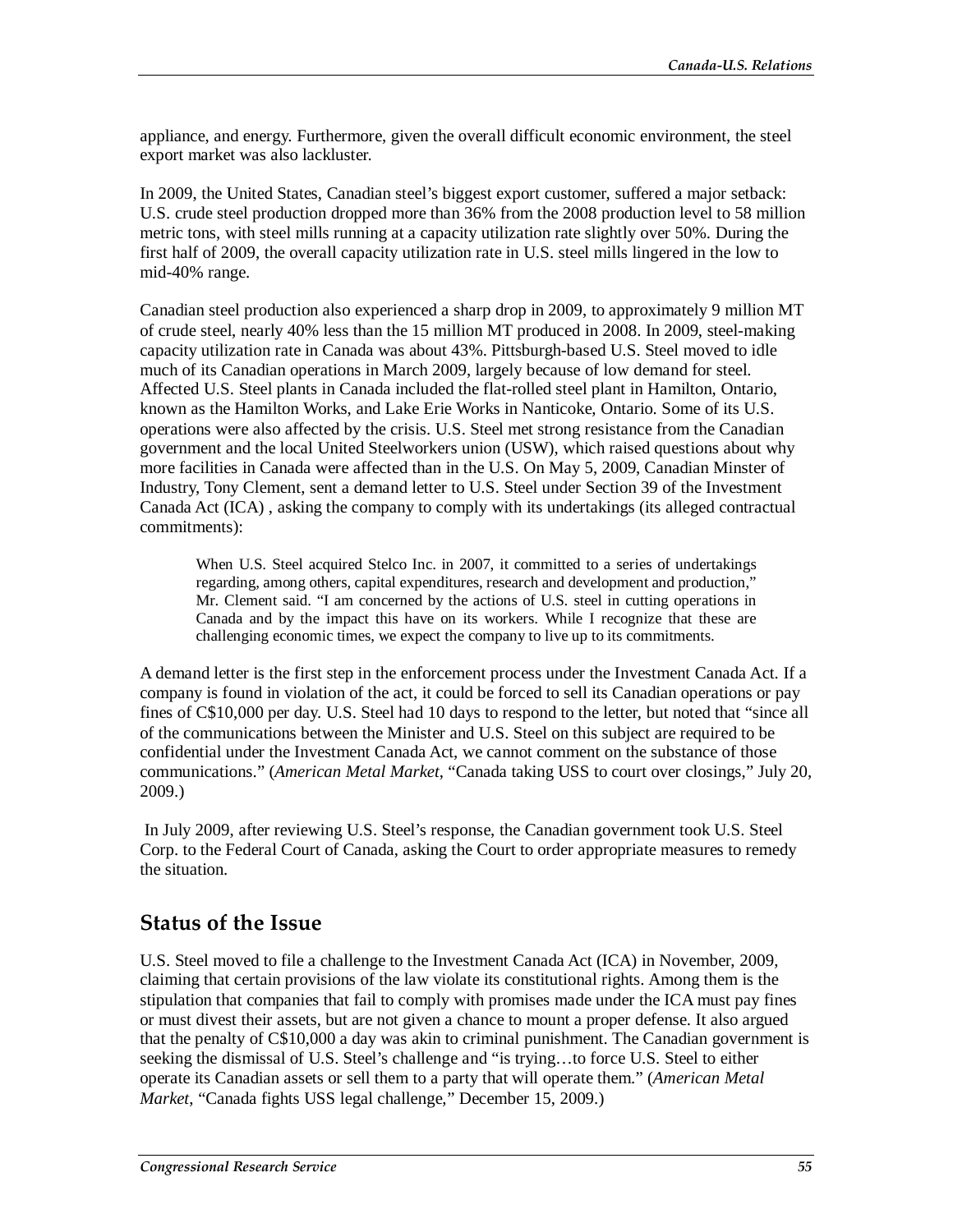On April 15, 2010, U.S. Steel Canada announced that USW Local Union 8782 had ratified a three-year labor contract for employees at U.S. Steel Canada's Lake Erie Works. The deal will allow U.S. Steel to restart production at the facility based on improving steel demand. Production at Hamilton Works had restarted earlier. On April 28, 2010, U.S. Steel Canada announced that it has entered into an agreement to sell its bar mill and bloom and billet mill at its Hamilton Works to Max Aicher (North America) Inc., a wholly owned subsidiary of Max Aicher GmbH & Co. KG of Germany. Max Aicher had previously entered into talks to purchase the bar and bloom mills in 2007, prior to their purchase by U.S. Steel. The transaction is subject to government approval and other unspecified conditions.

### **Questions:**

1. To what extent can American investors be assured that economic and market conditions that affect their Canadian businesses will not be subject to legal action under the Investment Canada Act?

2. With the significant restructuring of the North American steel sector after 2002 and the collapse of global steel markets in 2008 and 2009, should the U.S., Canadian, and Mexican governments begin discussions on a common steel policy that will protect the North American market from import surges?

3. Do you believe that the Investment Canada Act is working appropriately? Does the perception that an act regulating foreign investment is a tool of industrial policy cause you any concern?

# **Intellectual Property Rights**<sup>65</sup>

### **Issue Definition**

The United States contends that Canada's protection and enforcement of intellectual property rights (IPR) are inadequate and do not meet international standards. Trade in IPR-infringing products within Canada and the transit of such goods through Canada may have negative commercial, health, safety, and other consequences. Some U.S. pharmaceutical manufacturers, regulators, and other groups have expressed concern about the diversion of prescription drugs from Canada into the United States in cases where the drugs may be sold legally in Canada but are not approved for sale in the United States by the U.S. Food and Drug Administration (FDA). Areas of bilateral engagement on IPR include Canada's reform of its copyright regime, lack of implementation of the World Intellectual Property Organization (WIPO) Internet treaties, and enforcement system.

## **Background and Analysis**

Protection and enforcement of IPR is important to bilateral relations because of the high levels of trade between the United States and Canada. Bilateral commitments on IPR exist in the North

<sup>&</sup>lt;sup>65</sup> Prepared by Shayerah Ilias, Analyst in International Trade and Finance, Foreign Affairs, Defense, and Trade Division.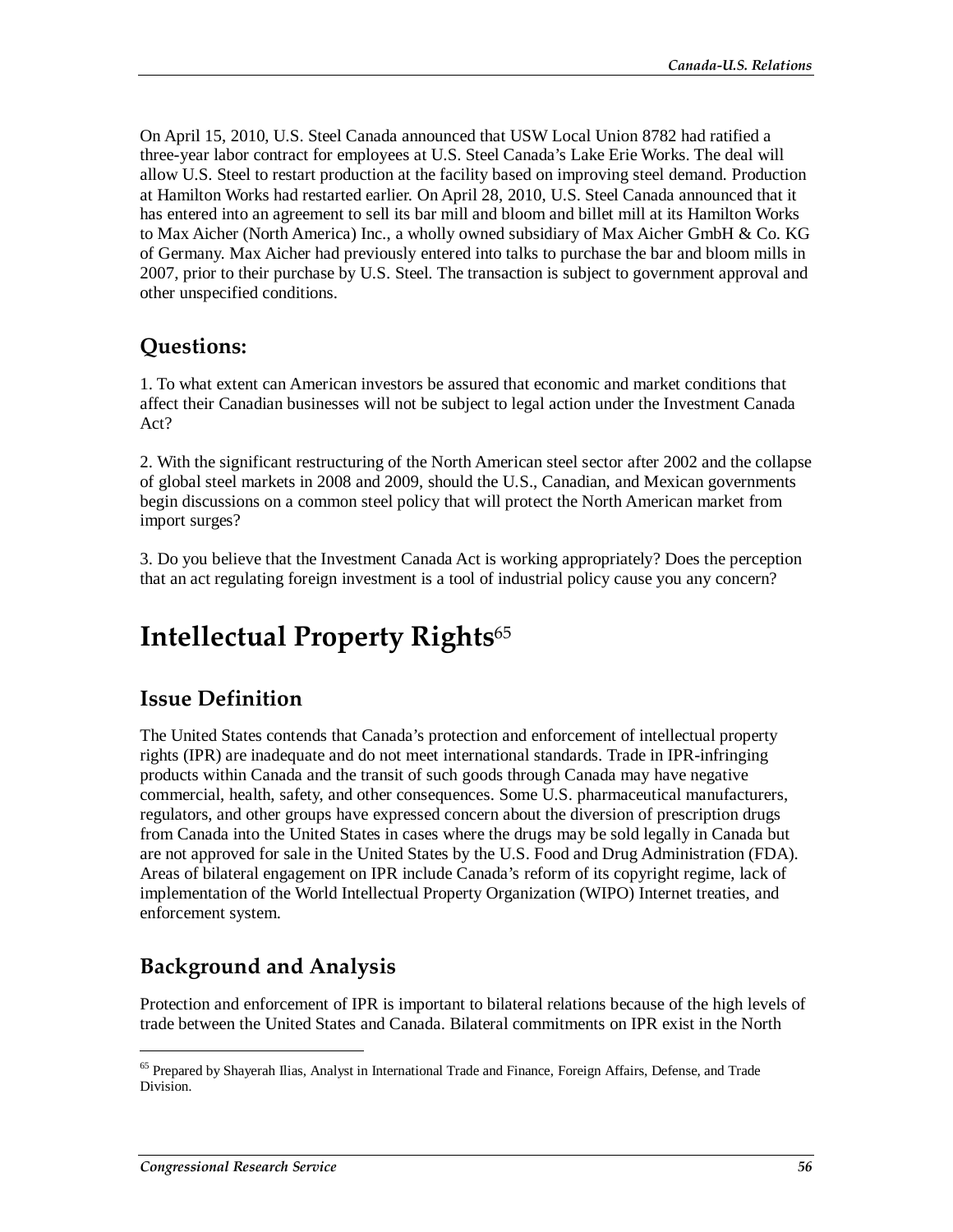American Free Trade Agreement (NAFTA). As members of the World Trade Organization (WTO), both countries are signatories to the Agreement on Trade-Related Aspects of Intellectual Property Rights (TRIPS), which sets minimum standards for IPR protection and enforcement. Presently, Canada and the United States are among the nearly 40 countries negotiating the Anti-Counterfeiting Trade Agreement (ACTA), a new international agreement which would build on the TRIPS Agreement.

#### **Special 301 Watch List**

In 2010, the Office of the U.S. Trade Representative (USTR) again placed Canada on its Special 301 "Priority Watch List" (PWL), a designation of criticism for a country's inadequate IPR protection and enforcement. The USTR cited ongoing issues with Canada's copyright reform and IPR enforcement efforts at the border. USTR first placed Canada on the PWL in 2008, and before then, since 1985, Canada had been on the "Watch List," the mildest category of criticism for a country's IPR regime. Some supporters of Canada's IPR regime assert that the Special 301 process is overly industry-driven and that Canada's piracy rates are significantly lower than those of other countries on the PWL. Others, including some industry groups, maintain that placement of Canada on the PWL is a genuine reflection of the inadequacies of Canada's IPR regime.

#### **WIPO Internet Treaties**

The WIPO Copyright Treaty and the Performance and Phonograms Treaty (the "WIPO Internet treaties") set minimum standards, agreed upon internationally, for IPR protection and enforcement in the digital environment. Canada ratified the WIPO Internet treaties in 1997, but remains one of few developed countries that has not brought its laws into compliance with the treaties. The United States implemented the WIPO Internet treaties in 1998 through the Digital Millennium Copyright Act (DCMA) (P.L. 105-304), and has called on Canada to implement an equivalent of the DCMA.

#### **Copyright Legislation Reform**

Since Canada's ratification of the WIPO Internet treaties in 1997, the Canadian government periodically has attempted to overhaul its domestic copyright regime. Some copyright-based industry and other groups assert that Canada does not sufficiently combat online piracy or the circumvention of technological measures that protect copyrighted works. Some maintain that, in addition to focusing on commercial piracy, Canada also should prosecute retail piracy, which takes place on a smaller scale but can still contribute to significant copyright losses. Others, including consumers and Internet service providers, express the need to reform copyright law in a way that balances the interests of both copyright. For instance, some argue that it is important to protect "fair use" (exceptions to copyright for educational, research, and other purposes) to promote the free flow of information and innovation.

In June 2008, a Copyright Amendment Act (C-61) was introduced in the House of Commons, although it was not acted on before the dissolution of the  $39<sup>th</sup>$  Parliament. Among its provisions, the bill would have implemented the WIPO Internet treaties by updating the rights and protections of copyright owners in a digital environment and clarifying the liability of Internet service providers. From July 2009 through September 2009, the Canadian government conducted public consultations online and through town hall meetings on proposed reforms to Canada's copyright laws. While some applaud the government for consulting with public sector groups,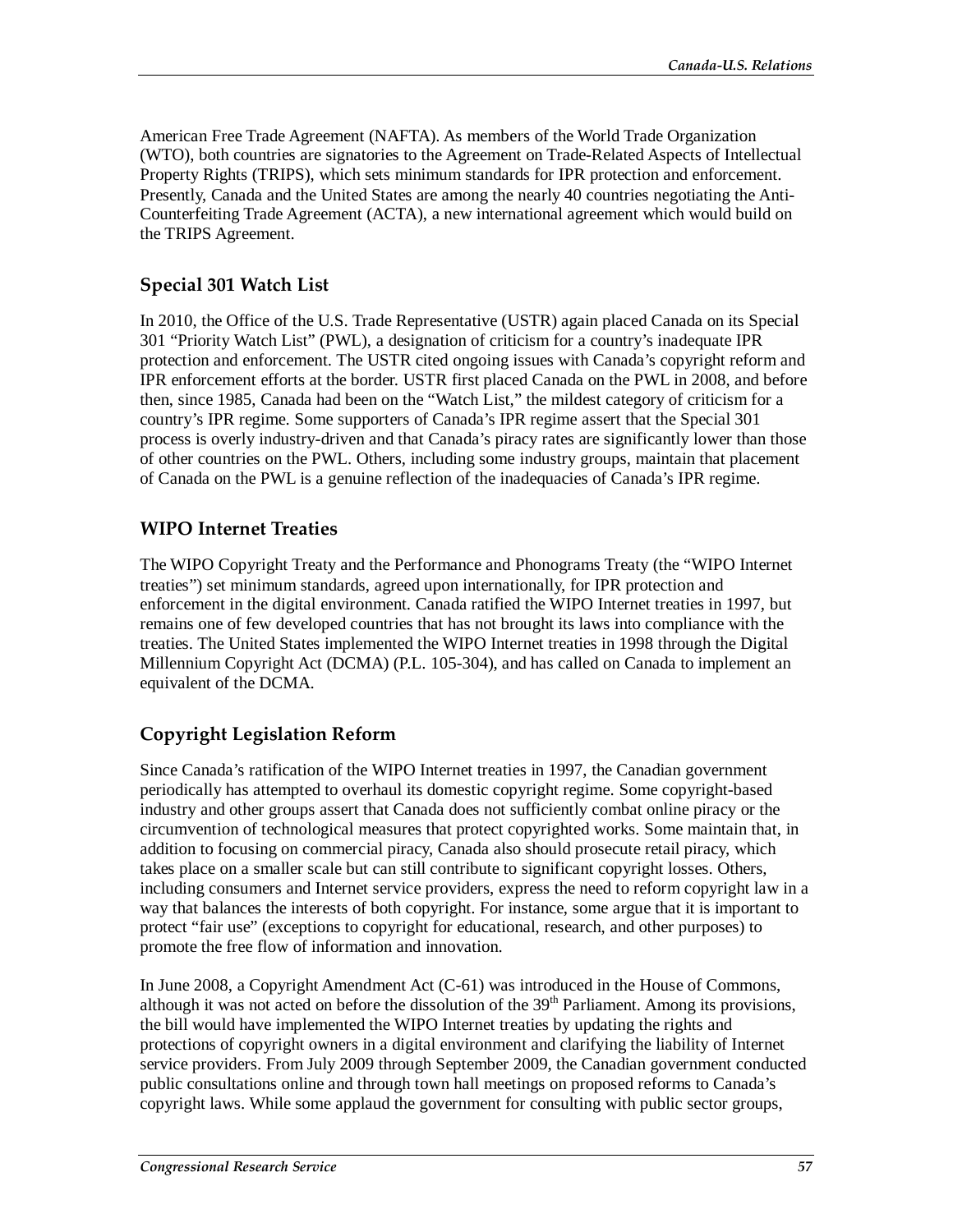others argued that the consultations were not representative of Canadian demographics and lacked transparency and accountability. Copyright reform legislation is expected to be reintroduced in the  $40<sup>th</sup>$  Parliament this year.

#### **Enforcement**

Presently, the Canada Border Services Agency (CBSA) is not authorized to seize products at the border that are believed to be pirated or counterfeit without a court order, which requires detailed information. Some contend that this lack of authority limits the effectiveness of IPR enforcement in Canada.

Enforcement within Canada is led by the Royal Canadian Mounted Police (RCMP) and local police, which do not have sufficient IPR resources, expertise, and staff, according to the Canadian Anti-Counterfeiting Network. In addition, IPR enforcement competes with many priorities for the RCMP. IPR-infringement prosecutions are believed to be rare because of a lack of legal professionals dedicated to IPR and a lack of technical expertise. The United States contends that the enforcement penalties imposed by Canada do not serve as sufficient deterrents for future IPR infringement.

#### **Access to Medicines**

Through Canada's Access to Medicines Regime (CAMR), Canada was one of the first countries to adopt a WTO framework that allows eligible developing countries with insufficient manufacturing capacity to import generic versions of patented drugs or medical devices, subject to various WTO notification, quantity, and safeguard requirements. Since its implementation in 2004, Canada has utilized the CAMR three times to issue a compulsory license for the production of an anti-retroviral HIV/AIDS drug combination by a Canadian-based generic drug manufacturer for export to Rwanda. While some contend that the CAMR is a effective, efficient framework for increasing access to medicines in developing countries, others criticize the notification and other regulatory requirements as excessively burdensome.

In order to increase U.S. access to more affordably-priced medicines, the  $111<sup>th</sup>$  Congress introduced several bills that would allow Americans to import prescription drugs from foreign countries for personal use. Although debated, no such provisions were included in the final health care legislation (P.L. 111-148, P.L. 111-152). If such provisions were passed, Canada likely would be a leading source of parallel imports of prescription drugs. While some U.S. consumers and other groups support parallel importation on the basis that it allow Americans to access less expensive drugs, others argue that it does not address issues in U.S. pricing of drugs. Others, including some drug manufacturers and regulators, raise health and safety concerns. From the Canadian perspective, some argue that U.S. importation of Canadian drugs may reduce the supply of medicines, leading to higher prices in Canada.

#### **Questions**

1. What issues have arisen in developing legislation to implement the WIPO Internet treaties? What is Canada's vision of a fair and balanced copyright law? How could Canada's implementation of the WIPO Internet treaties differ from the U.S. DCMA?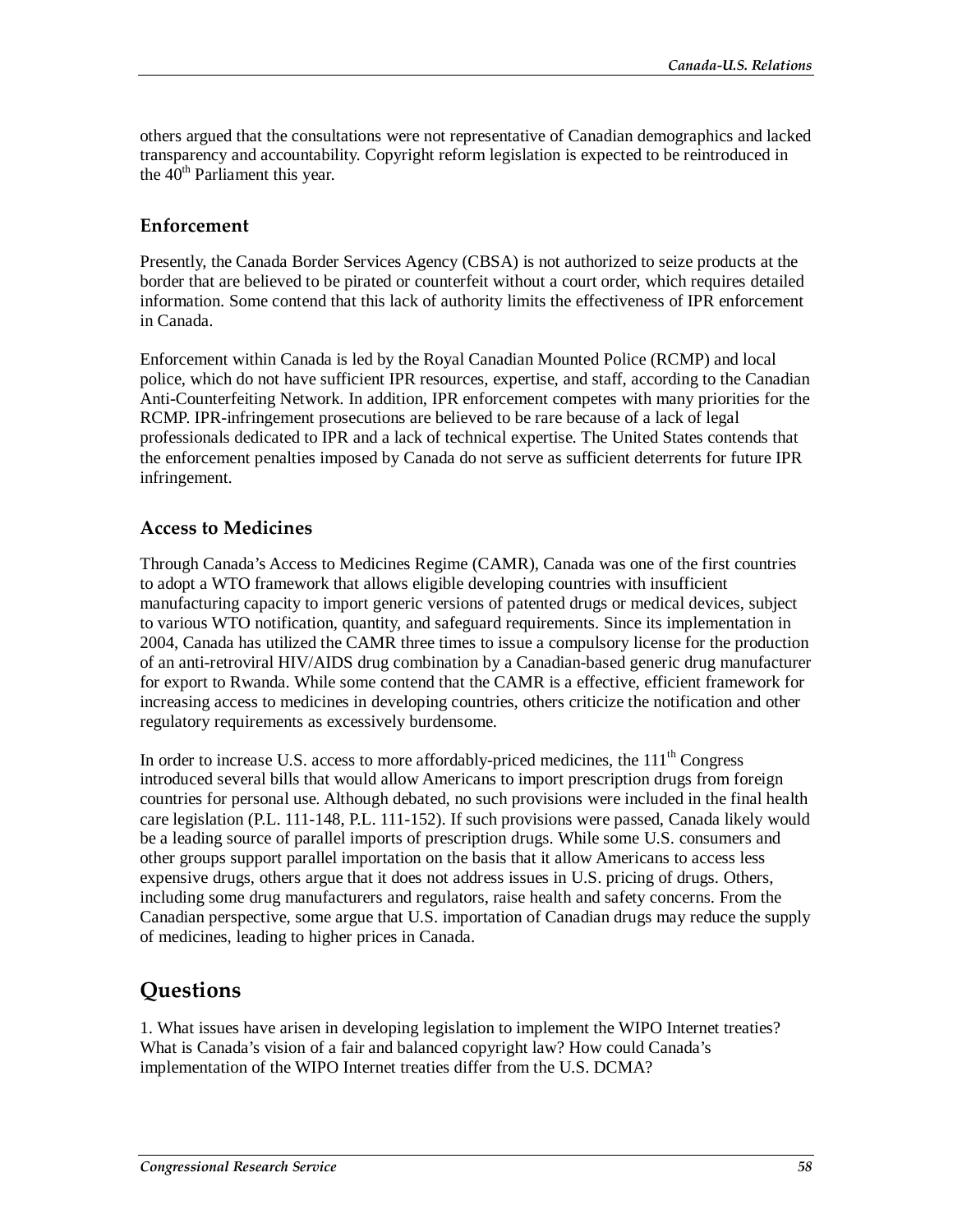2. What measures is Canada currently taking to address trade and transshipment of pirated and counterfeit goods? What steps can Canada undertake to improve IPR border and domestic enforcement? What can the United States do to assist Canada in improving IPR enforcement?

3. How does Canada view the U.S. Special 301 process? How does the Special 301 list and the elevation of Canada to the Priority Watch List in 2009 affect U.S.-Canadian relations? Does identification on the list affect Canadian IPR policy and future U.S.-Canadian engagement on IPR-related initiatives?

4. Estimating IPR infringement levels and the associated commercial impact can be challenging. The United States is working to improve its methodology and data collection efforts. Is Canada engaged in similar efforts and, if so, what are they?

5. What steps has Canada taken to promote international protection and enforcement of IPR? What are the opportunities and challenges that Canada sees in the ACTA?

6. How does Canada view the legislation proposed by the United States to allow the importation of drugs from Canada?

# **Electric Reliability, Trade, and Access to Renewable**  Power<sup>66</sup>

### **Issue Definition**

The electric power grids of the United States and Canada are physically connected. Consequently, electric power reliability problems can easily cross the international border. This was demonstrated by the 2003 power blackout, which originated in Ohio and eventually spread into eastern Canada and the northeastern United States. The United States and Canada are therefore mutually dependent for the reliable operation of their common electric power systems. The interconnected grid also creates opportunities for trade and joint expansion of the use of renewable power.

## **Background and Analysis**

There are three components of electric power delivery: generation by power plants, transmission over long-distances by high voltage power lines, and final delivery at low voltage by distribution lines. The transmission lines that constitute the North American power grid cross state and international boundaries. The U.S. and Canadian grids are, in fact, inextricably linked:

• At the broadest level of organization, the North American grid is divided into regional "interconnections" within which power moves freely (the links between the regions are very limited). The large Eastern and Western Interconnections cover most of the contiguous United States and the heavily populated regions of Canada.

<sup>&</sup>lt;sup>66</sup> Prepared by Stan Kaplan, Specialist in Energy and Environmental Policy.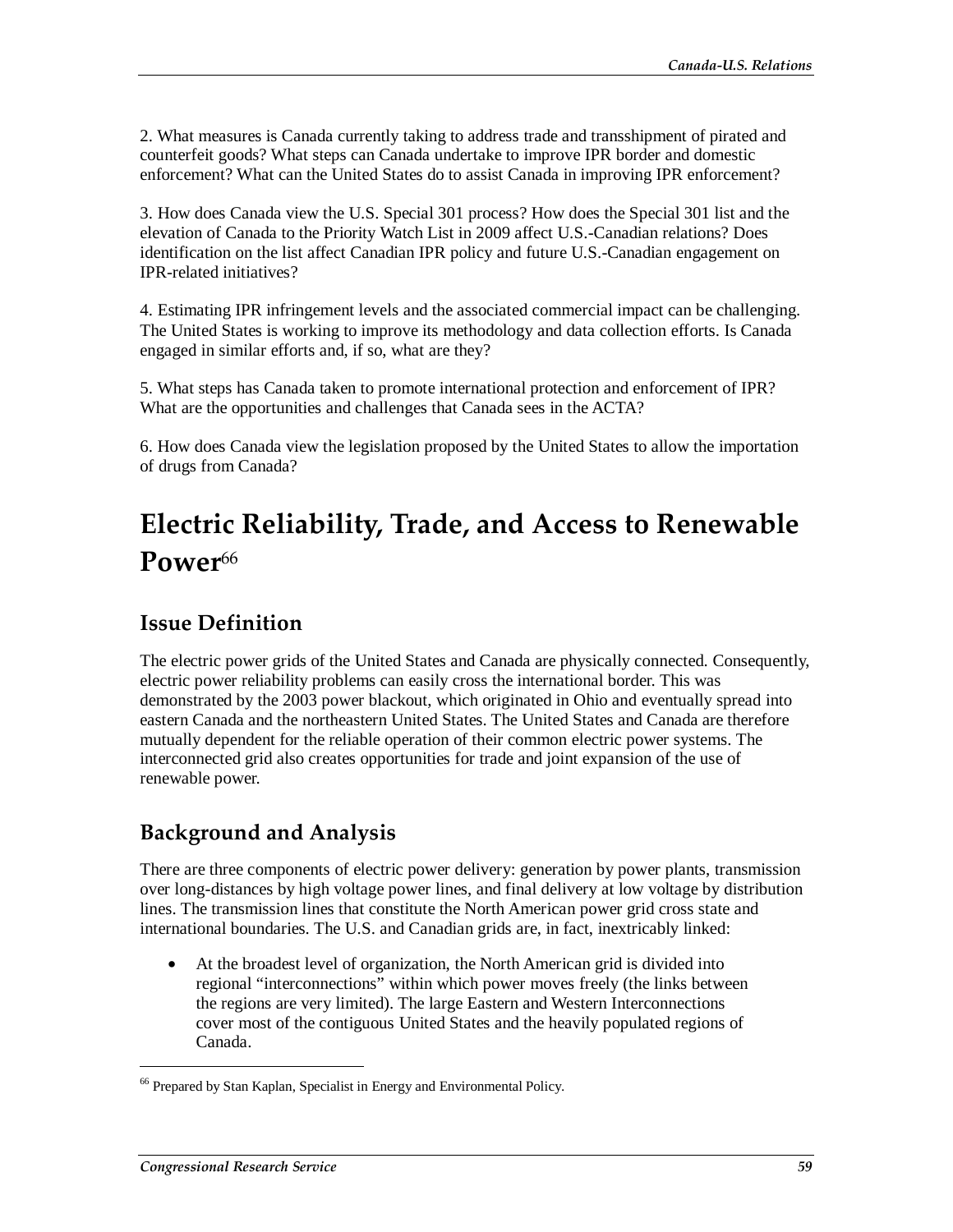- At the level of major transmission lines, the Canadian grid has evolved by building south from heavily populated areas to connect with U.S. generation and load. Consequently, while the grid in the conterminous United States is a web crisscrossing the lower 48 states, the Canadian backbone system consists of north-south lines closely linked to the United States. More electricity actually moves north and south between the United States and Canada than east and west between Canadian provinces.
- In terms of system reliability, as discussed further below, the North American Electric Reliability Corp. (NERC) has responsibilities for the reliable operation of the power grid in both countries. Three of the eight regional reliability entities through which NERC performs much of its work extend from the United States into Canada and cover that nation's entire southern tier.

#### **Reliability**

In reaction to the 2003 blackout, the Energy Policy Act of 2005 (P.L. 109-58) required the Federal Energy Regulatory Commission (FERC) to designate an Electric Reliability Organization (ERO) charged with ensuring the reliability of the bulk power system, largely by issuing mandatory reliability standards. In 2006 FERC selected NERC for this role (NERC is an industry organization whose reliability recommendations had been voluntary prior to its designation as the ERO). NERC's members include Canadian power companies and it has memoranda of understanding (MOU) with Canadian provinces and the Canadian federal government to help coordinate reliability activities. However, NERC does not have the same statutory authority in Canada as in the United States. The MOU between the Canadian National Energy Board (NEB) and NERC recognized NERC as the ERO for the Canadian part of international transmission lines but not for lines located entirely within Canada's borders (which are under provincial, not federal, regulation). NERC currently has agreements with most Canadian provinces that make, or will make in the future, NERC's reliability standards mandatory and enforceable.

Transmission capacity and congestion issues that can impair reliability and increase power costs exist in the United States and Canada, and the solution is often to construct new transmission capacity or enhance existing facilities. Many transmission projects are under construction or planned in both nations. However, transmission planning and construction in the United States and Canada face similar challenges, particularly for long-distance projects. These challenges include permitting and siting approvals that often involve multiple jurisdictions, and finding the funding for the large investments in transmission (and power generation) that will be needed to meet demand growth. Two international transmission projects of note include

- The planned Montana-Alberta Tie Line project, which would be the first transmission link between that state and province. This is a 214 mile, US\$213 million project that is expected to facilitate the export of wind power from both regions and improve transmission system reliability. The project is being partially financed by funding provided by the American Recovery and Reinvestment Act.
- A proposed high capacity transmission line to ship up to 1,200 megawatts of hydroelectric power from Québec to New England. Although this project has received preliminary approval from the U.S. Federal Energy Regulatory Commission, its future is uncertain because declining power prices in the United States (linked to low natural gas prices) may make the project uneconomical for the Canadian partner in the venture, the large utility Hydro-Québec.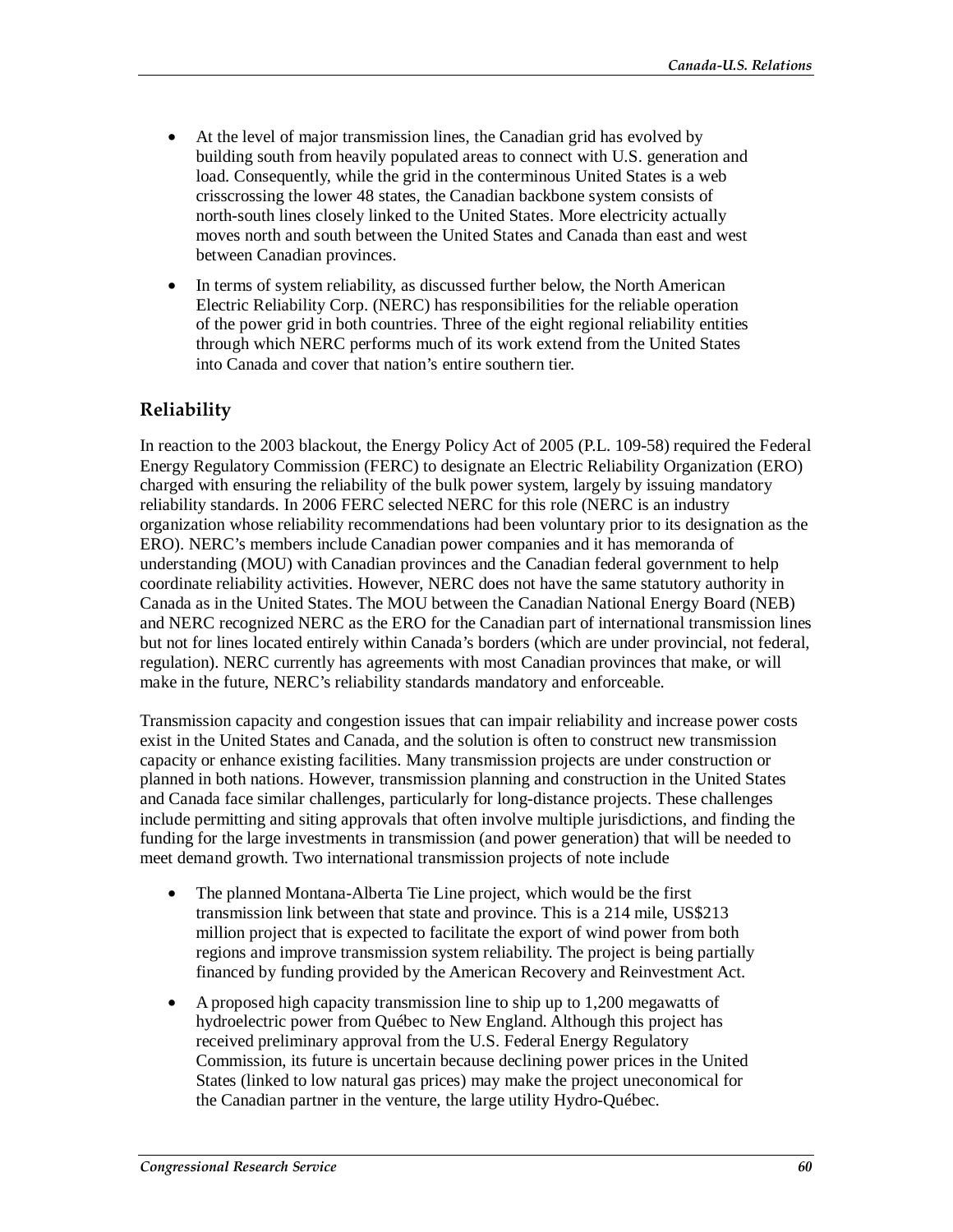Another Canadian project, the Northwest Transmission Line planned for northern British Columbia, may eventually connect southeastern Alaska to part of the Canadian power system.

#### **Trade and Renewable Energy Development**

United States is a net importer of electricity from Canada and the imports have recently been increasing, from 17.7 terawatt-hours (Twh) of net revenue purchases in 2006 to 32.2 Twh in 2008 and 33.2 Twh in 2009. From the U.S. perspective, while these imports can be locally important (e.g., in New York and New England), on a national basis they are very small, equivalent to 0.8% of total U.S. electric power generation (3,951 Twh) in 2009. Electricity trade is more significant from Canada's standpoint. Canada generated 575 Twh of electricity in 2009. Total revenue sales of power to the United States in 2009 of 51.1 Twh were therefore equivalent to 9% of domestic supply, and revenue purchases from the United States of 17.9 Twh were equivalent to 3% of domestic supply.

Electricity trade between the countries is likely to become intertwined with renewable energy development and transmission planning issues. Both nations currently have policies for the increased use of renewable power. The United States and Canada have established a "Clean Energy Dialogue" (CED) to facilitate the development of low carbon energy sources. Elements of the CED include, among other things, collaboration on: Expansion and modernization of the North American transmission grid to improve reliability and facilitate trade in low carbon power, advancement of smart grid technology, and development of electricity storage technology.

Canadian sources of renewable power may have the potential to reduce the need to build new, long-distance transmission projects (which can take up to a decade or more to permit and construct) in the United States. For example, imports of hydropower from Québec into New England and New York, using new but relatively short power lines, have been suggested by the transmission system authorities in those regions as an alternative to building power lines to Midwestern wind farms. However, as discussed above, one of these projects has been thrown into question by declining natural gas and power prices. Disputes at the state or provincial level can also complicate energy project development. An example is a recently-lifted moratorium established by the state government in Maine on the development of "energy corridors" for electric transmission and other facilities, including international power lines. The moratorium was established by Maine to protest the unwillingness of Canadian authorities to allow liquefied natural gas tankers to transit Canadian waters in order to reach a proposed terminal in Maine.

In the United States, the intersecting issues of renewable power development, transmission system expansion and reliability, and long-standing difficulties in multi-state permitting of new projects, has spurred suggestions for new regulatory and planning processes. The planning element of some proposals envisions creating transmission "master plans" on a wide geographic scope to facilitate renewable energy development and other purposes. While these proposals are limited to planning within the United States, they will inevitably have an impact on Canada because of the grid connections and the much larger size of the U.S. power system.

#### **Status of the Issues**

*Reliability*: NERC and FERC are continuing a process of developing and implementing mandatory reliability standards for the grid, with cybersecurity a growing concern. In Canada, the National Energy Board is reportedly working with provincial authorities on implementation of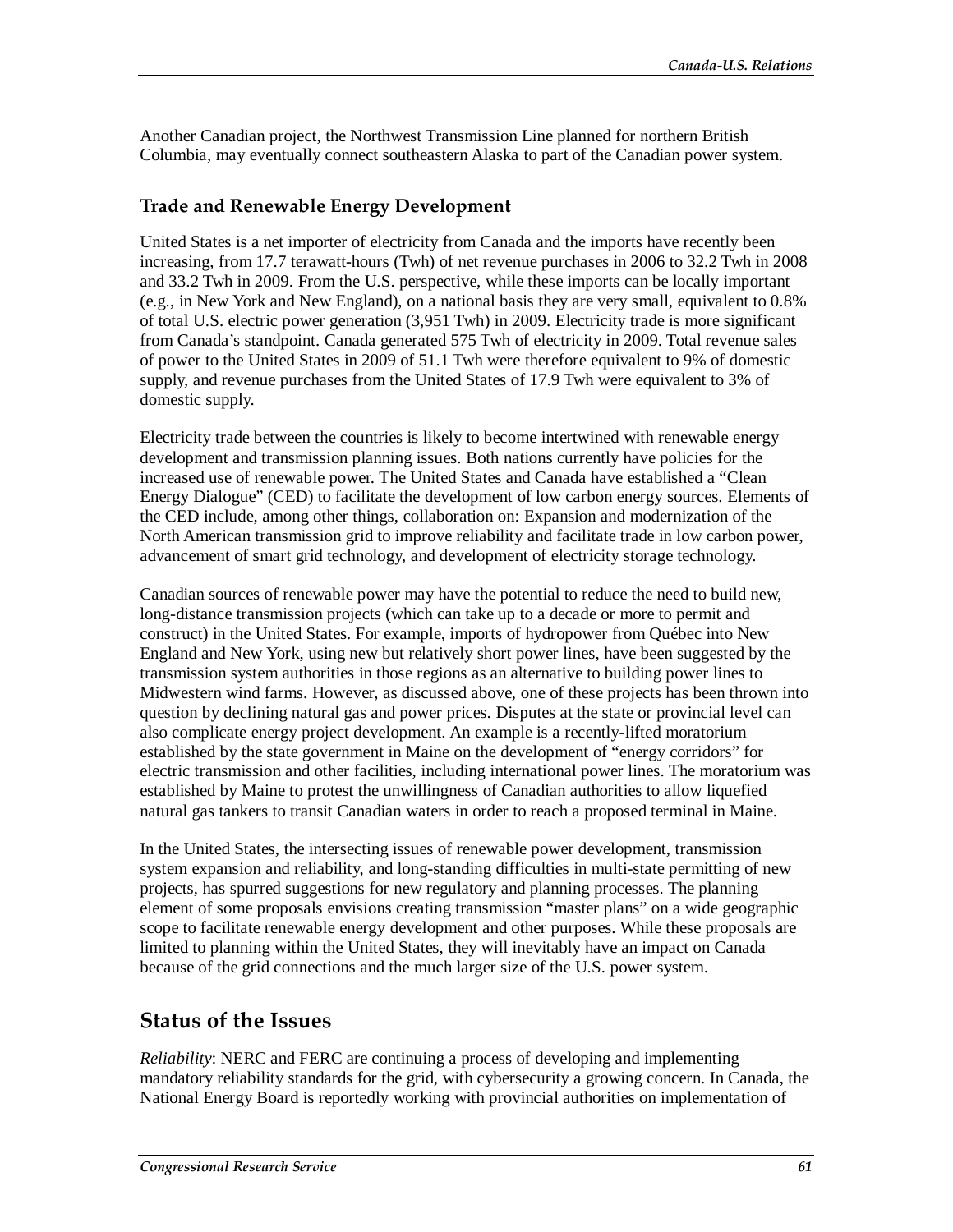mandatory reliability standards, although it is not clear if in all cases these will be the same as the NERC standards or whether NERC will function as the ERO in every province.

*Trade and Renewable Energy Development*: The 111th Congress is considering legislation that would create transmission planning and expedited permitting processes, aimed in large part at renewable energy development. The proposals could facilitate transmission development for enhancing reliability. In Canada, current efforts appear to be more focused on regulatory coordination than regional transmission planning.

## **Questions**

1. Will Canadian federal and provincial regulators approve and enforce NERC electric reliability standards? Without identical standards in the United States and Canada, the reliability of the electric power system could be reduced.

2. Given that the United States and Canadian power grids are integrated, what steps should be taken to coordinate transmission planning (particularly if Congress enacts a new, federally mandated planning process)?

3. To what degree is Canada interested in exporting renewable power to the United States, or importing renewable energy from this country, rather than reserving these resources for domestic consumption?

4. How can the United States and Canada effectively resolve energy development issues that may involve both federal and state/provincial authorities?

# **U.S. Energy Security and Canadian Oil Sands**<sup>67</sup>

### **Issue Definition**

Canada now ranks as the United States' number one source of imported petroleum and thus plays an increasing role in U.S. energy security. Canada's oil sands make up an increasing proportion of its petroleum production, and Canada's oil sands producers continue to look to the United States as the major market for their heavy oil exports. Of the 1.94 million barrels per day (mbd) of crude oil Canada exported to the United States in 2009, approximately 50% is delivered to the Midwest. This region's current capacity and planned refinery expansion places it in a position to receive increased heavy oil exports from Canada.

Although U.S. refinery capacity is forecast to increase from 17.6 mbd in 2010 to nearly 19.3 mbd in 2030—a 1.7 mbd increase, the deteriorating economics of the refining industry may bring these projections into question. In 2009-2010, the refining industry has been characterized by plant closures and divestiture. Actual, as well as projected, capacity expansion may not be enough to keep up with Canada's projected increase in oil sand production, especially if the investment climate continues not to warrant expansions to include upgrades for heavy oil processing. Canada is also pursuing additional refinery capacity for its heavier oil. Refinery expansions based on the

 $67$  By Robert Pirog, Specialist in Energy Economics, Resources, Science, and Industry Division.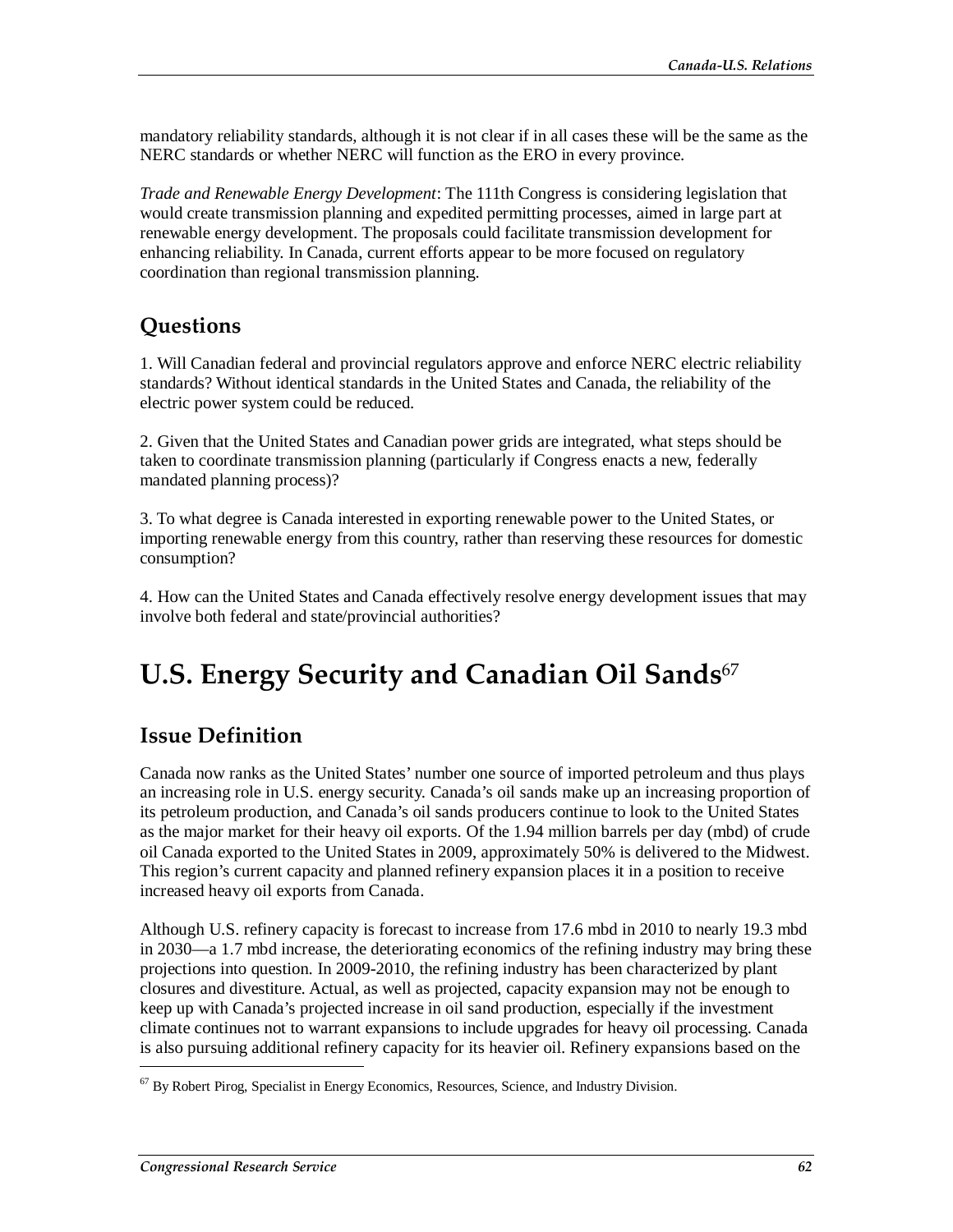use of heavy oils will have environmental effects, and Congress will continue to face controversy over the balance between energy security and the environment. In addition, investment and production plans are likely to be altered by the reduced demand for petroleum products associated with the ongoing effects of the economic recession that began in the last quarter of 2007.

Another possible impediment to expanded heavy oil use is Section 526 of the Energy Independence and Security Act of 2007 (P.L. 110-140) that prohibits federal procurement of an alternative or synthetic fuel "unless the contract specifies that the lifecycle GHG emissions are less than or equal to such emissions from the equivalent conventional fuel produced from conventional petroleum sources." The provision is intended to ensure that federal agencies are not spending taxpayer dollars to promote new fuel sources that will exacerbate global warming, and would apply to fuels derived from "oil sands," which are currently associated with producing higher greenhouse gas emissions than fuels derived from conventional, lighter crude oils.

## **Background and Analysis**

When it comes to future oil supplies, Canada's oil sands will likely make up a larger share of U.S. oil imports. Oil sands account for about 42% of Canada's total oil production, and oil sand production is increasing as conventional oil production declines. Since 2004, when production from a substantial portion of Canada's oil sands were deemed economic, Canada has been ranked second behind Saudi Arabia in proved oil reserves. Canada has over 178 billion barrels of reserves and a total of over 300 billion barrels of potentially recoverable oil sands (an attractive investment under high oil price conditions, demonstrated by the billions of dollars already committed to Canadian development). Canadian crude oil exports (from oil sands and conventional petroleum sources) were about 2 mbd in 2009, of which 99% went to the United States. Canadian crude oil accounts for about 21% of U.S. crude oil imports, and about 13% of all U.S. crude oil and petroleum products supplied. U.S.-based oil companies are major investors in Canadian oil sands. The infrastructure to produce, upgrade, refine, and transport oil from Canadian oil sand reserves to the United States is already in place. Oil sands production is expected to rise from its current level of 1.3 mbd to 3.6 mbd by 2030.

Greenhouse gas "emissions intensity"  $\text{CO}_2$ /barrel) from oil sands are significantly higher than that from conventional oil production. Canada's federal government classifies the oil sands industry as a large industrial air pollution emitter and expects it to produce half of Canada's growth in greenhouse gas (GHG) emissions in 2010. Reducing air emissions is one of the most serious challenges facing the oil sands industry. Between 1995-2004, the oil sands industry reduced its emission intensity by 29% while oil production rose. Overall,  $CO<sub>2</sub>$  emissions have declined from 0.14 tons/barrel (bbl) to about 0.08 tons/bbl since 1990. However, Alberta's GHG goals of 238 megatons of  $CO<sub>2</sub>$  in 2010 and 218 megatons  $CO<sub>2</sub>$  in 2020 are not expected to be met.

#### **Status of the Issue**

New refinery capacity that would accommodate heavier crude from Canadian oil sands is being challenged in Indiana, Michigan, South Dakota, and elsewhere. Some of these expansions or new refineries are several years away from operation. A BP refinery upgrade and expansion in Whiting, Indiana, expected to be completed in 2011, is progressing, but faces lawsuits from environmental groups. A new \$10 billion refinery in Union County, South Dakota, being planned to process heavy crude from oil sands, would be the first new refinery in the United States in over 25 years. Environmental groups continue to promote standards for low-carbon emission fuel and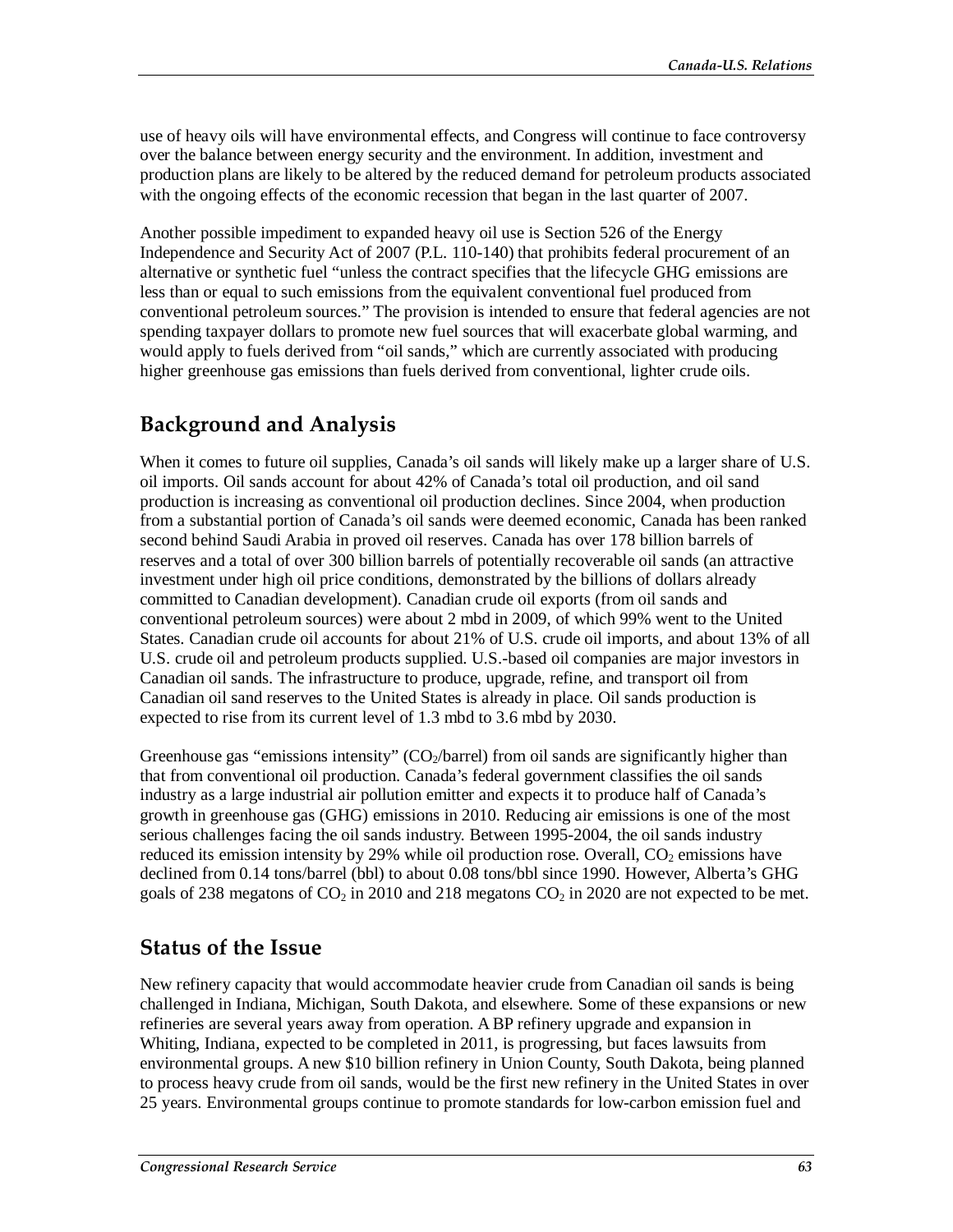oppose the permitting of these refinery projects on the basis that processing heavy crude from Canadian oil sands would generate much higher greenhouse gas emissions than from conventional petroleum sources.

## **Questions**

1. What changes are necessary to significantly reduce the environmental footprint of heavy oil from Canadian oil sands?

2. How much capital investment in pipeline and refinery infrastructure is needed to support increased crude oil imports from Canada?

3. What would be the impact on U.S. federal and defense fuel procurements if Section 526 restrictions remain in place on fuel produced from Canadian oil sands?

4. After the drop in oil prices from over \$100 per barrel and the continuing effects of economic recession, how likely is it that Canadian oil sands development will be slowed because of revised investment strategies by the major oil companies?

# **Natural Gas Pipeline from Alaska<sup>68</sup>**

### **Issue Definition**

Congress has been encouraging the development of large natural gas reserves discovered at Prudhoe Bay, Alaska for over 40 years. Principal among its policies has been promoting the construction of a natural gas pipeline from the Alaska North Slope to the lower-48 states. Beginning with the Alaska Natural Gas Transportation Act of 1976, and continuing through the Alaska Natural Gas Pipeline Act of 2004, the federal government has repeatedly affirmed a national need for an Alaska natural gas pipeline. The Obama Administration continues that support. In remarks to the press during his first month in office, President Obama described an Alaska gas pipeline as "a project of great potential"(as quoted by the Anchorage Daily News, February 11, 2009).

While it has been on the drawing board for decades, on and off, interest in an Alaska natural gas pipeline has recently revived because of accelerated growth in U.S. natural gas demand, price volatility in the natural gas market, and the increased importation of liquefied natural gas (LNG) from overseas. These factors have led legislators to restart the process of Alaska gas pipeline development. Important milestones in this activity were Alaska's August 2008 award to TransCanada Pipelines Ltd., a Canadian company, of a license to build a natural gas pipeline from Prudhoe Bay to the lower-48 states and the concurrent announcement of a competing pipeline proposal along a parallel route. Because large sections of an Alaska natural gas pipeline to the lower-48 states would pass through Canada, the involvement of Canadian agencies would be essential for the pipeline's success. However, Canada has been pursuing its own Arctic natural gas pipeline projects as well, most notably the proposed Mackenzie Valley pipeline.

<sup>&</sup>lt;sup>68</sup> Prepared by Paul W. Parfomak, Specialist in Energy and Infrastructure Policy; Resources, Science, and Industry Division.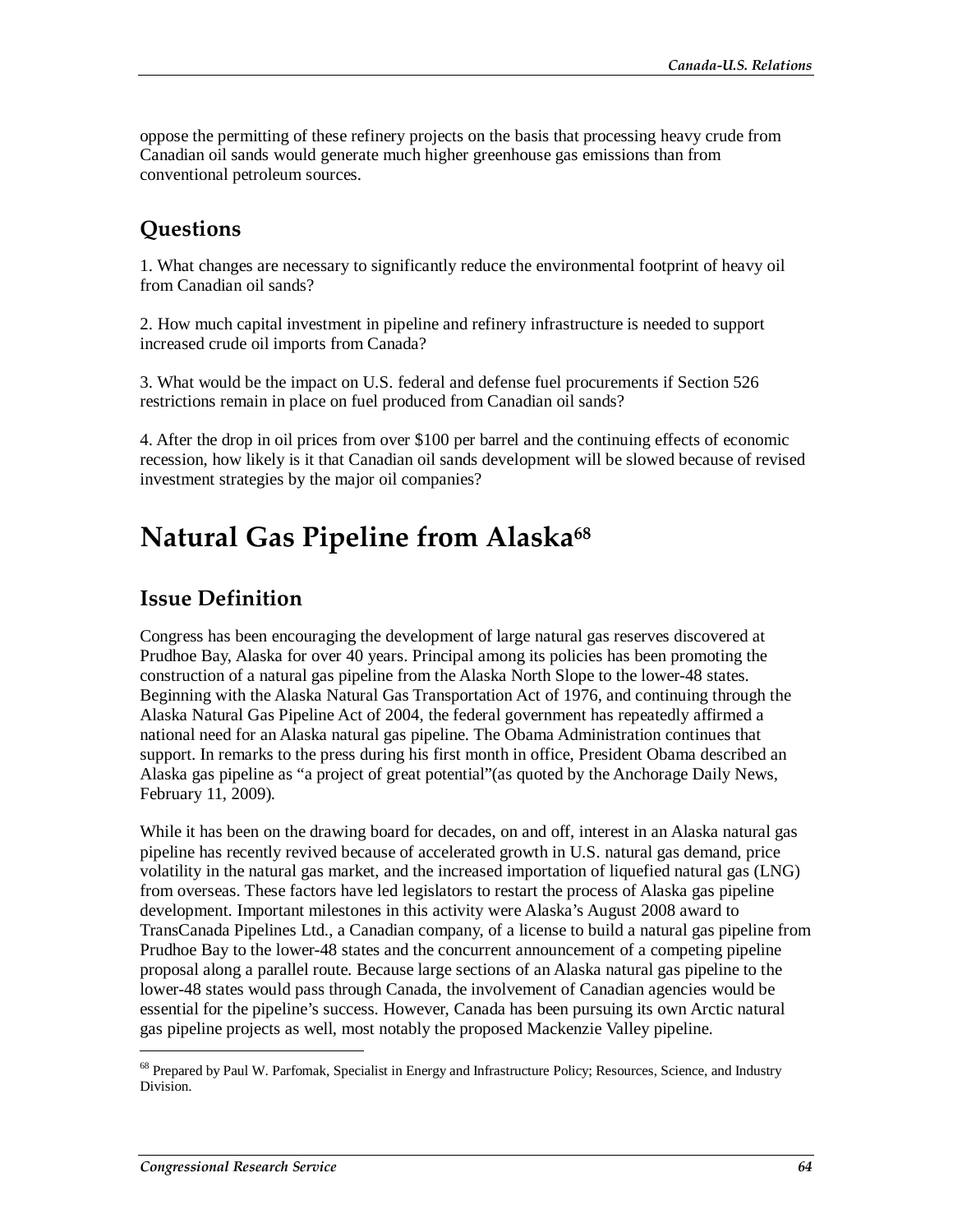## **Background and Analysis**

Arctic Alaska has substantial natural gas resources. The U.S. Geological Survey (USGS) estimates that conventional natural gas reserves on Alaska's North Slope potentially exceed 100 trillion cubic feet (Tcf), over four times the total annual gas consumption of the United States. The agency's assessment of undiscovered conventional gas resources across the entire Arctic region concluded that over 1,600 Tcf of additional natural reserves gas remains to be found, with a significant share located under U.S. territory. The USGS also estimates that the North Slope, specifically, may contain up to 158 Tcf of technically recoverable natural gas in the form of methane hydrates. Taken together, these vast natural gas resources—both proven and anticipated—in Arctic Alaska have been the motivation for a natural gas pipeline to supply Alaskan natural gas to the lower-48 states.

In 2004, Congress passed the Alaska Natural Gas Pipeline Act (P.L. 108-324, Div. C), a key step in advancing the pipeline project. Among its main provisions, P.L. 108-324 clarified that the Federal Energy Regulatory Commission (FERC) could accept, review, and act upon applications for a new Alaska pipeline project; provided for a pipeline development loan guarantee of as much as \$18 billion; and established guidance for FERC to regulate the pipeline's capacity bidding process so that it would be available to parties beyond the three major North Slope producers. The American Jobs Creation Act of 2004 (P.L. 108-357 § 706) provided a seven-year cost-ofinvestment recovery period for tax purposes (instead of the previously allowed 15-year period) and a designated economic life (class life) of 22 years for the Alaska natural gas pipeline. In June 2006, in accordance with Executive Order 3212, fifteen federal agencies signed a memorandum of understanding seeking to ensure early coordination and compliance with deadlines and procedures established by relevant agencies in support of the pipeline's development.

In 2007, Alaska passed the Alaska Gasline Inducement Act (AGIA), laying out a process to encourage expedited construction of a natural gas pipeline from Alaska's North Slope to gas markets in Alaska and the lower-48 states and providing up to \$500 million in matching funds, thereby reducing the developer's financial risks. Following passage of the AGIA, developers have advanced two major competing proposals for an Alaska natural gas pipeline:

- **TransCanada Pipelines Ltd. (TransCanada)** and Foothills Pipe Lines, Ltd., have proposed a pipeline under the AGIA process that would connect with the existing TransCanada Alberta network at the Alberta hub. The original capacity of this pipeline would be between 4.5 to 5.0 billion cubic feet per day (Bcf/d). According to FERC staff, it would be expandable to 5.9 Bcf/d through the use of greater compression only, and, therefore, at relatively low added cost. ExxonMobil, one of the three major Prudhoe Bay natural gas producers, joined with TransCanada in June 2009 to develop this project. The developers reportedly anticipate project costs between \$32 billion and \$41 billion (2009 dollars) with an in-service date of 2020.
- **BP and Conoco Philips (Denali)**, two of the three major Prudhoe Bay natural gas producers, have proposed a 4.0 Bcf/d pipeline project outside the AGIA process (and, thus, ineligible for the \$500 million in state funds). The BP-Conoco Philips "Denali" Pipeline would follow a route similar to that of the TransCanada project to the Alberta hub. The developers' most recent cost estimate for the project is \$35 billion (2009 dollars) with initial service in 2020.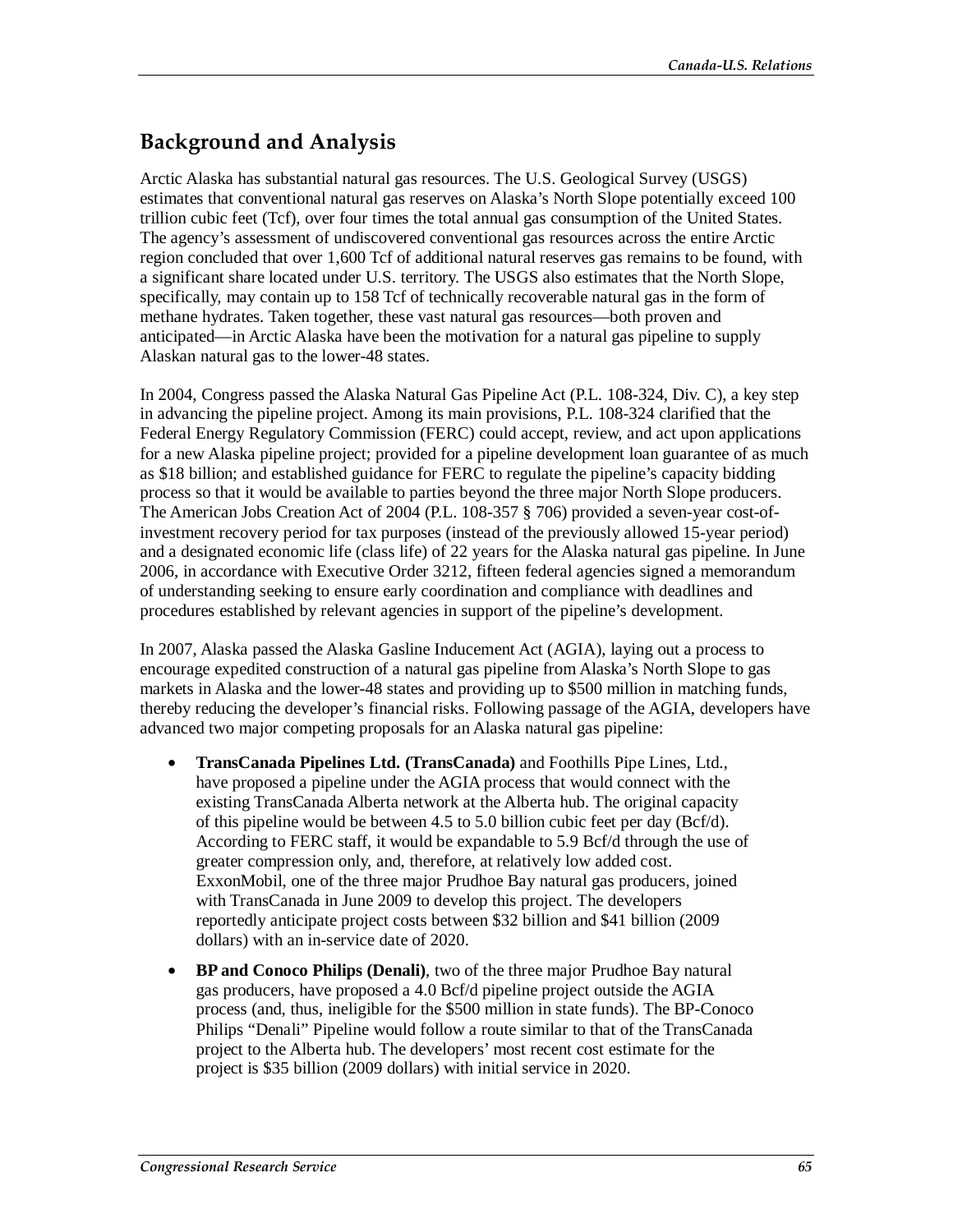An Alaska natural gas pipeline project has important implications for Alaska's economy. By one estimate the net present value of state and local government earnings from such a project could exceed \$29 billion over its lifetime. New natural gas royalty revenue could offset future declines in ongoing oil royalties from mature North Slope oil fields, which have accounted for 85% of the state's unrestricted general fund, on average, since 1977. Development of an Alaska natural gas pipeline to the lower-48 states would also create many new jobs throughout the nation in support of, or resulting from, the pipeline's construction.

Coincident with U.S. promotion of an Alaska pipeline, the Canadian government has been interested in developing an all-Canadian Arctic natural gas pipeline to U.S. markets. The main proposal has been a new pipeline from the Mackenzie River Delta to the existing natural gas pipeline network in Alberta. Initially, developers also proposed transporting Alaska's North Slope gas through a spur pipeline connecting to the proposed Mackenzie pipeline, but the Alaskan connection was rejected by a Canadian government inquiry report in 1974, three years before President Carter also rejected this option. The current configuration of a stand-alone pipeline to Alberta is similar in design to the Alaska gas pipeline proposals, albeit smaller in capacity (1.2 Bcfd) and lower in cost (\$15 billion) with a projected in-service date of 2016.

#### **Status of the Issue**

The TransCanada and Denali pipelines are proceeding along similar tracks. Both have initiated FERC's open season process, soliciting commitments for future gas shipments. If the open seasons yield sufficient interest from gas shippers, either the Denali or TransCanada project could file pipeline siting applications with FERC, Canada's National Energy Board, and other agencies. The TransCanada and Denali pipeline projects are competing and mutually exclusive proposals, each backed by different North Slope producers. To reduce project costs and improve the likelihood of success, some key policy makers have been encouraging all the producers to come together on a single pipeline project. To date, the projects are continuing independently, but producer cooperation on a single pipeline is a possibility.

Because the Mackenzie Valley pipeline would commercialize a major new source of Canadian natural gas, and would draw on a limited pool of construction resources and materials available for such a project, it has been viewed by some as a direct competitor to an Alaska gas pipeline. Other analysts anticipate that large increases in North American natural gas demand over the next decade will support development of both pipeline projects, and that sufficient construction materials will become available when they are needed. They view the Alaska and Mackenzie Valley pipeline projects as complementary rather than competitive. Canada's National Energy Board heard final arguments regarding the Mackenzie pipeline's siting application in April 2010, and reportedly plans to render a decision as to whether the project will be allowed to proceed in September 2010. Notwithstanding recent development progress for all three Arctic natural gas pipeline proposals, whether any will proceed ultimately depends upon the projects' economic viability, especially in light of low natural gas prices stemming from increased shale gas production throughout North America.

### **Questions**

1. How likely is Canada to make a decision approving the Mackenzie pipeline?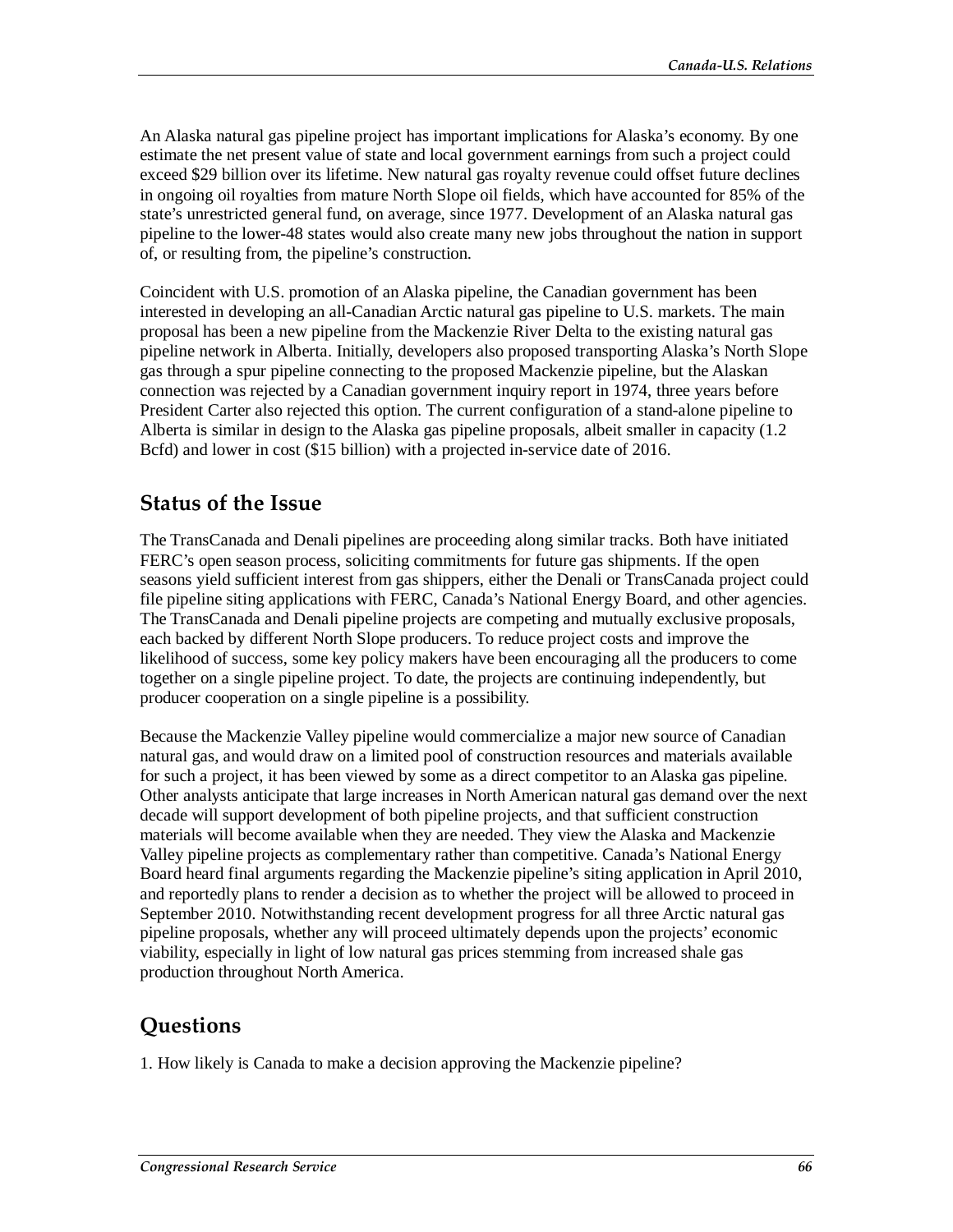2. Will the Canadian project time the construction to minimize competition between the U.S. and Canadian projects for inputs such as labor and steel?

3. If developers decide to proceed with an Alaska natural gas pipeline project, how effective will cooperation be with Canadian authorities for the Canadian section of the pipeline?

4. With recent changes in the long term lower-48 natural gas supply outlook due to new shale gas development, under what market conditions might Arctic natural gas supplies be competitive?

5. To what extent might the partly competing natural gas pipelines, once completed, diminish the economic viability of each other?

6. What percentage of the gas delivered by the Mackenzie pipeline is likely to be used by the Canadian oil sands development, and therefore, not become available to U.S. markets?

7. How might the development of Arctic gas influence future LNG imports to North America (and vice versa)?

# **Great Lakes Restoration**<sup>69</sup>

#### **Issue Definition**

The Great Lakes are recognized by many as an international natural resource that has been significantly altered over the last two centuries. In response, the federal governments of the United States and Canada, and the state and provincial governments in the Great Lakes basin have implemented several restoration activities. After several years of restoration activities, some contend that efforts are not progressing and are loosely organized. Some specific concerns include the slow rate of cleaning up toxic sediments in this ecosystem, and lack of governance and a comprehensive plan to address restoration of the Great Lakes.

### **Background and Analysis**

The Great Lakes watershed is the largest system of fresh surface water in the world. The watershed covers approximately 300,000 square miles and is shared by eight U.S. states (Illinois, Indiana, Michigan, Minnesota, New York, Ohio, Pennsylvania, and Wisconsin) and one Canadian province (Ontario). The Great Lakes contain nearly 90% of the surface freshwater of the United States and 20% of the surface freshwater of the world. An estimated 40 million people rely on the Great Lakes basin to provide jobs, drinking water, and recreation, among other things. In the last several decades, agricultural activity throughout the basin, and urban and industrial development concentrated along the shoreline, have degraded water quality in the Great Lakes, posing potential threats to the ecosystem. Development has also led to changes in terrestrial and aquatic habitats, the introduction of non-native species, the contamination of sediments, and the listing of more than 50 threatened or endangered species in the basin.

<sup>&</sup>lt;sup>69</sup> Prepared by Pervaze Sheikh, Analyst Natural Resources Policy, Resources, Science, and Industry Division.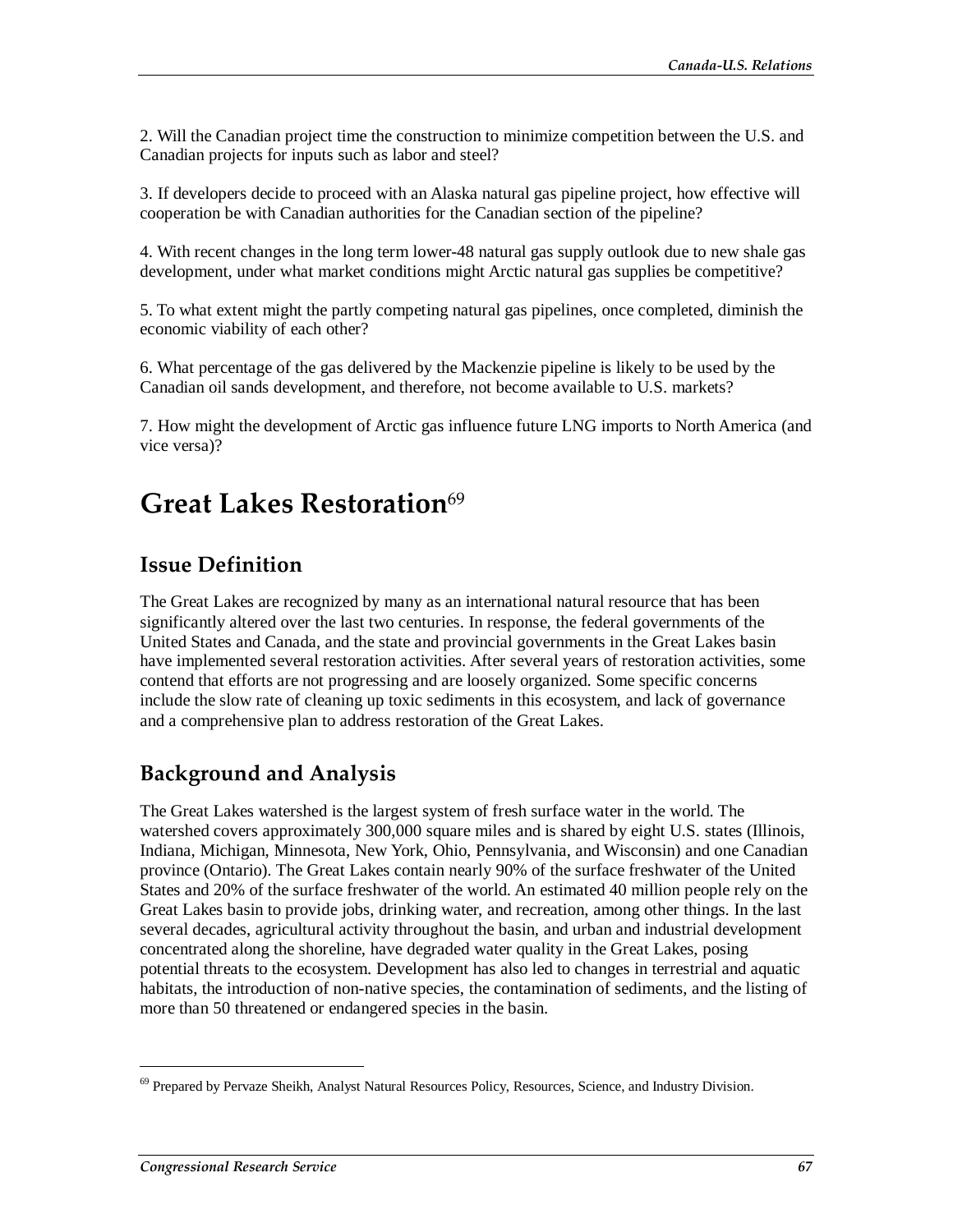## **The Great Lakes Restoration Initiative**

The Great Lakes Restoration Initiative (GLRI) aims to restore and maintain the chemical, physical and biological integrity of the Great Lakes Basin Ecosystem. The GLRI began in 2010 and received \$475 million for FY2010 budget. The planning, structure, projects, and programs of the Initiative are based on the work of the Great Lakes Interagency Task Force (Task Force) and other agreements that address restoration. The Initiative will be directing funding to the following focus areas:

- Toxic substances and Areas of Concern;
- Invasive species;
- Nearshore health and nonpoint source pollution;
- Habitat and wildlife protection and restoration; and
- Accountability, monitoring, evaluation, communication, and partnerships.

The EPA will be the lead agency for the GLRI. The EPA has authority to transfer funds from FY2010 appropriations to federal agencies for subsequent use and distribution for Great Lakes restoration activities and projects. Some of the funds are to be competitively awarded as grants to governmental entities, nonprofit organizations, institutions, and individuals for planning, research, monitoring, outreach, and implementation of the Great Lakes Restoration Initiative and Great Lakes Water Quality Agreement. Although current EPA restoration programs and activities for the Great Lakes are included in the \$475 million, other ongoing restoration activities conducted by federal agencies are not expected to be diminished. For FY2011, the Administration has requested \$300 million for this initiative.

Under the GLRI, an Action Plan was developed. The Action Plan provides a framework for restoring the Great Lakes ecosystem from 2010 to 2014. The Task Force is responsible for ensuring the development and the implementation of the Action Plan. The GLRI is organized into five focus areas listed above. For each focus area, the Action Plan provides a problem statement, a set of goals, interim objectives, progress measures, final targets, and principal activities for restoring the ecosystem. The principal actions in the Plan are not specific projects; rather, they are broad actions that address the objectives of the focus areas. Each year, federal agencies are expected to identify specific projects they will take to implement the Action Plan.

### **The Great Lakes Strategy**

In 2004 a federal Great Lakes Interagency Task Force was created to provide strategic direction for Great Lakes policies on restoration and to form a regional collaboration of stakeholders interested in restoring the Great Lakes ecosystem. The Great Lakes Regional Collaboration, which consists of over 1,500 stakeholders, released the Great Lakes Regional Collaboration Strategy, a plan based on implementing a series of recommendations for actions and activities to start the restoration of the Great Lakes ecosystem over the next five years. The Strategy encompasses eight issue areas: aquatic invasive species, fish and wildlife habitat (habitat/species), coastal health, contaminated sediments, nonpoint source pollution, toxic pollutants, indicators and information, and sustainable development. The total cost of implementing the Strategy is estimated to be \$20 billion over five years. The implementation of the Strategy relies on existing authorities, programs, and funding at federal, state, and local levels of government, as well as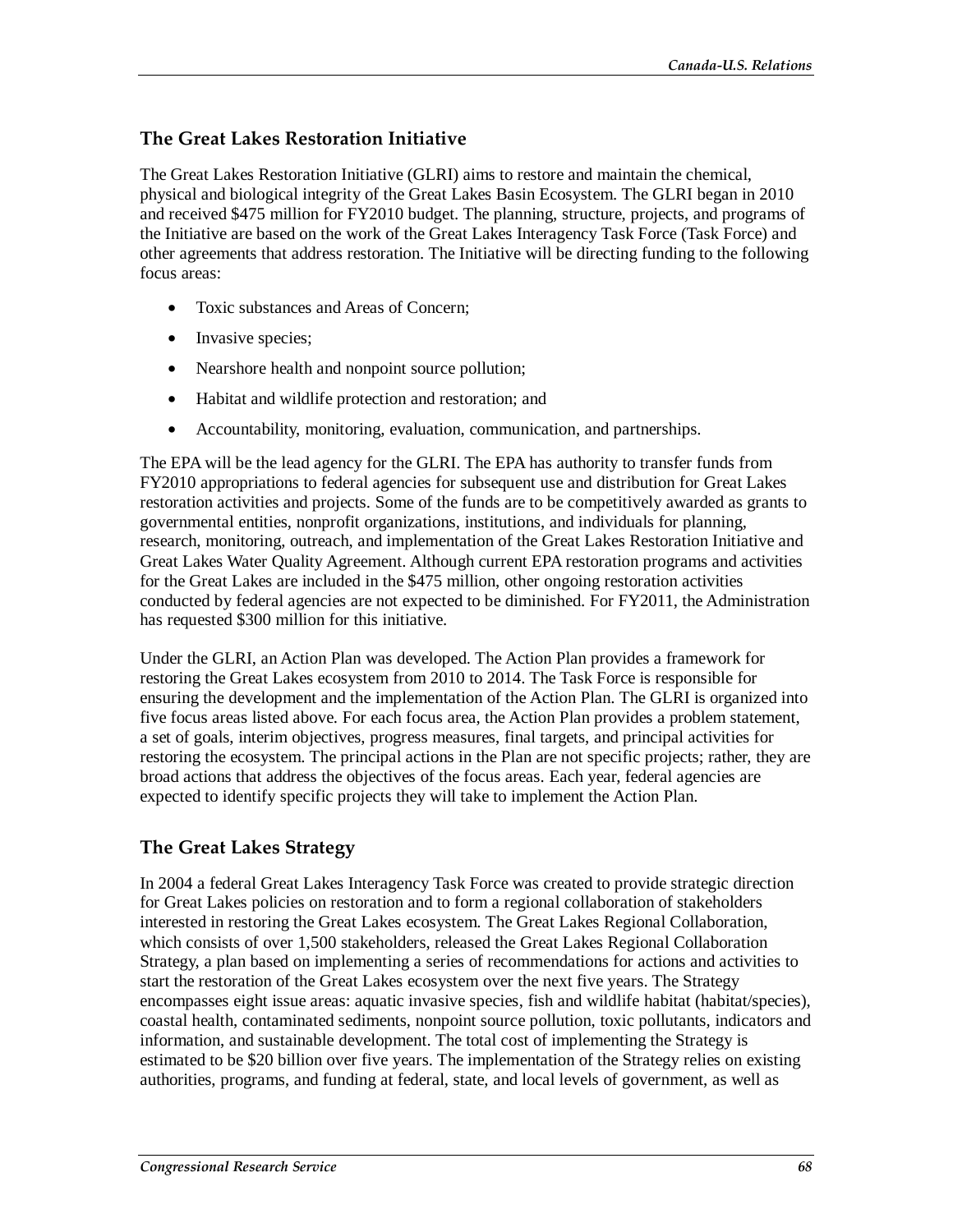some new actions that may require enacting new federal legislation. The Strategy as a whole is not being implemented and is being incorporated into the GLRI.

#### **Restoring Areas of Concern the Great Lakes**

The Great Lakes Legacy Act of 2002 was enacted to address sediment contamination in Areas of Concern (AOCs) within the Great Lakes ecosystem (the act was amended in 2008 to extend the authorization for appropriations through 2010). AOCs are geographical areas within the Great Lakes that represent the most degraded portions of the ecosystem. AOCs contain contaminated sediment, wastewater, and other non-point source pollution. In 1987, the United States and Canada identified 43 AOCs in the Great Lakes basin. Twenty-six AOCs are in U.S. waters, 12 in Canadian waters, and 5 shared by both countries. The act authorizes \$50 million annually in appropriations for FY2004-FY2010 for contaminated sediment remediation projects in AOCs in the United States. From FY2004-FY2009, there has been approximately \$163 million appropriated to all programs authorized under the Legacy Act, approximately half the authorized amount. However, for FY2010, the EPA "expects to provide up to approximately \$75 million" to clean up or assess contaminated sediments in the Great Lakes. The act also authorizes funding for research and development of remediation technologies, and public outreach and education about remediation. The Environmental Protection Agency (EPA) administers the selection and funding of projects authorized under the Legacy Act. Six projects are currently being evaluated, one project is underway, and four projects have been completed under the Legacy Act. One AOC has been delisted in the United States and two have been delisted in Canada.

#### **Water Withdrawals From the Great Lakes**

Several laws, policies, and governing bodies regulate the use, withdrawal, and diversion of water from the Great Lakes basin; however, the concern over domestic and international demand for Great Lakes water has prompted officials from the United States and Canada to reevaluate these laws and policies. The Council of Great Lakes Governors (CGLG)—a partnership of the governors of the eight Great Lakes states and the Canadian provincial premiers of Ontario and Québec—was tasked with creating a new common conservation standard to manage water diversions, withdrawals, and consumptive use proposals. In 2005, the CGLG released (1) the Great Lakes-St. Lawrence River Basin Sustainable Water Resources Agreement (Agreement) and (2) the Great Lakes-St. Lawrence River Basin Water Resources Compact (Compact). These water management proposals ban new and increased diversions of water outside the Great Lakes Basin with only limited, highly regulated exceptions, and establish a framework for each state and province to enact laws protecting the Basin. The Compact was approved by each state legislature and the U.S. Congress. It is now taken effect as an interstate compact. The Canadian federal government and the provinces of Ontario or Québec are not parties to the Compact; however, the provinces are signatories to the related international state-provincial Agreement.

## **Status of the Issue**

After introducing the GRLI in 2010, several have questioned whether GRLI will maintain its level of funding for the duration of the initiative. To implement the Action Plan (from 2010 to 2014), it is estimated that GLRI will need approximately \$300 million for FY2011, and \$1.4 billion from FY2012 to FY2014. The FY2011 budget request from the Administration provides \$300 million for the Great Lakes Restoration Initiative. Congress is expected to deliberate the specifics of this request and the GLRI during the appropriations process.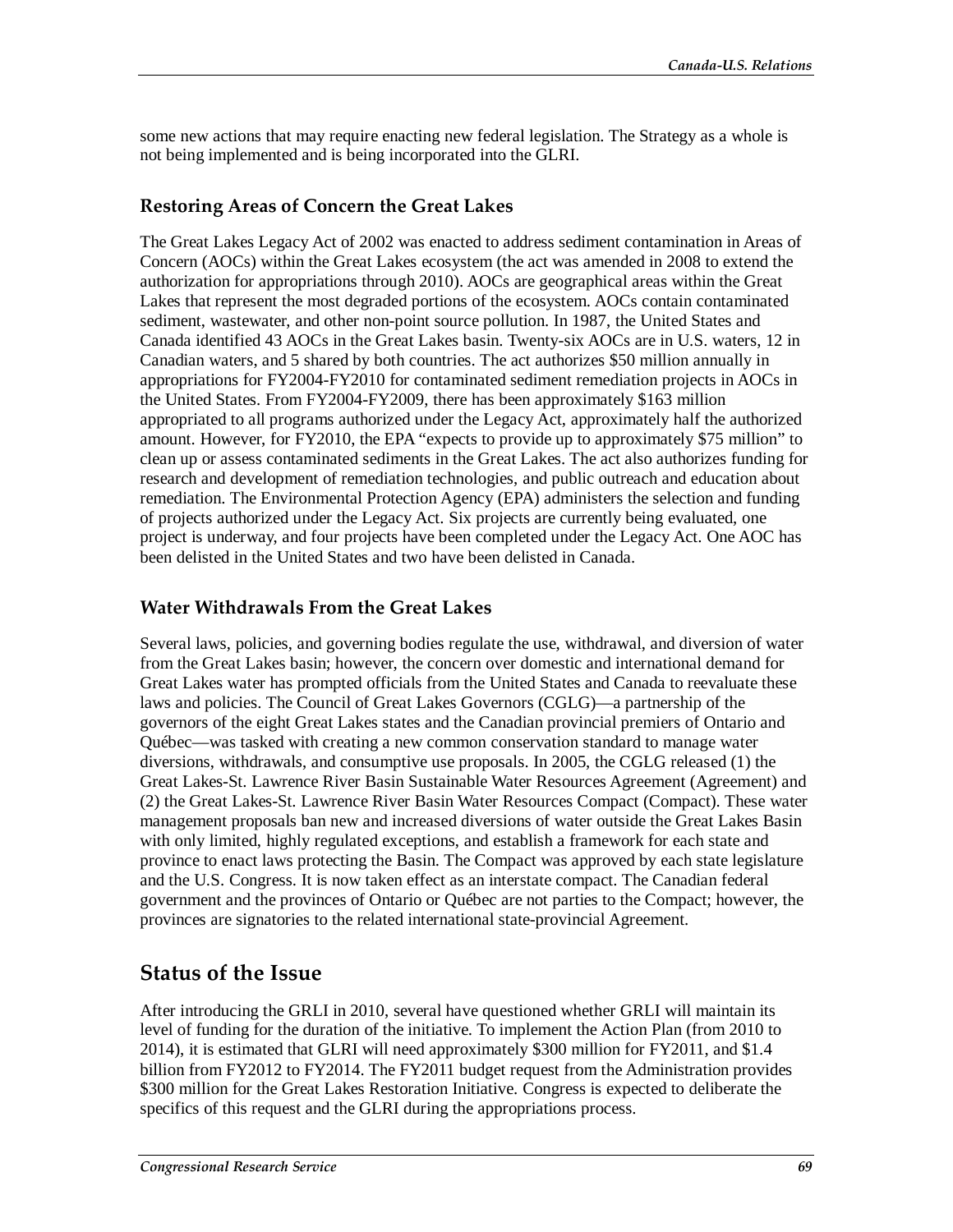To support GLRI, some have suggested creating legislation that authorizes the implementation of GLRI and its funding. Further, some others contend that restoration activities in the Great Lakes should be governed by a central entity. They argue that questions such as who is in charge, what are the federal and state roles in restoration, and how will the implementation of restoration activities be governed remain unanswered. The GLRI does not define a governing structure or decision-making process, but has EPA as the lead federal agency for implementing the initiative. Pending legislation would address these issues. S. 3073 and H.R. 4755 would authorize GLRI and implement a governance structure for managing restoration activities. In addition, both bills would reauthorize funding for cleaning up AOCs and authorize \$475 million annually from FY2011 to FY2016 to implement GLRI.

# **Questions**

1. Given that the boundaries of the Great Lakes ecosystem extend across the United States and Canada, what major efforts are being done in Canada to restore the Great Lakes? Is Canada considering a comprehensive restoration plan that may involve binational participation?

2. Does Canada have plans for a comprehensive Great Lakes restoration strategy or plan? How can Canada collaborate with the EPA in undertaking restoration activities in the GLRI?

3. What efforts are being done to clean-up AOCs in Canada, and have they been successful? Is there scientific, technical, or programmatic collaboration between the U.S. and Canada in cleaning up AOCs shared by both countries?

4. The Compact and resulting water withdrawals could potentially affect the environment and the economies of, and relationship between, Canada and the United States. How is Canada implementing the Great Lakes Water Agreement? Are there any foreseen implementation challenges that might require binational cooperation?

5. Water quality is a concern for many in the U.S. and Canada, and is currently addressed by the Great Lakes Water Quality Agreement. The Agreement is being considered for revision by the Governments of Canada and the United States. What is the status of the review of the Agreement? Is Canada considering revisions to the Agreement?